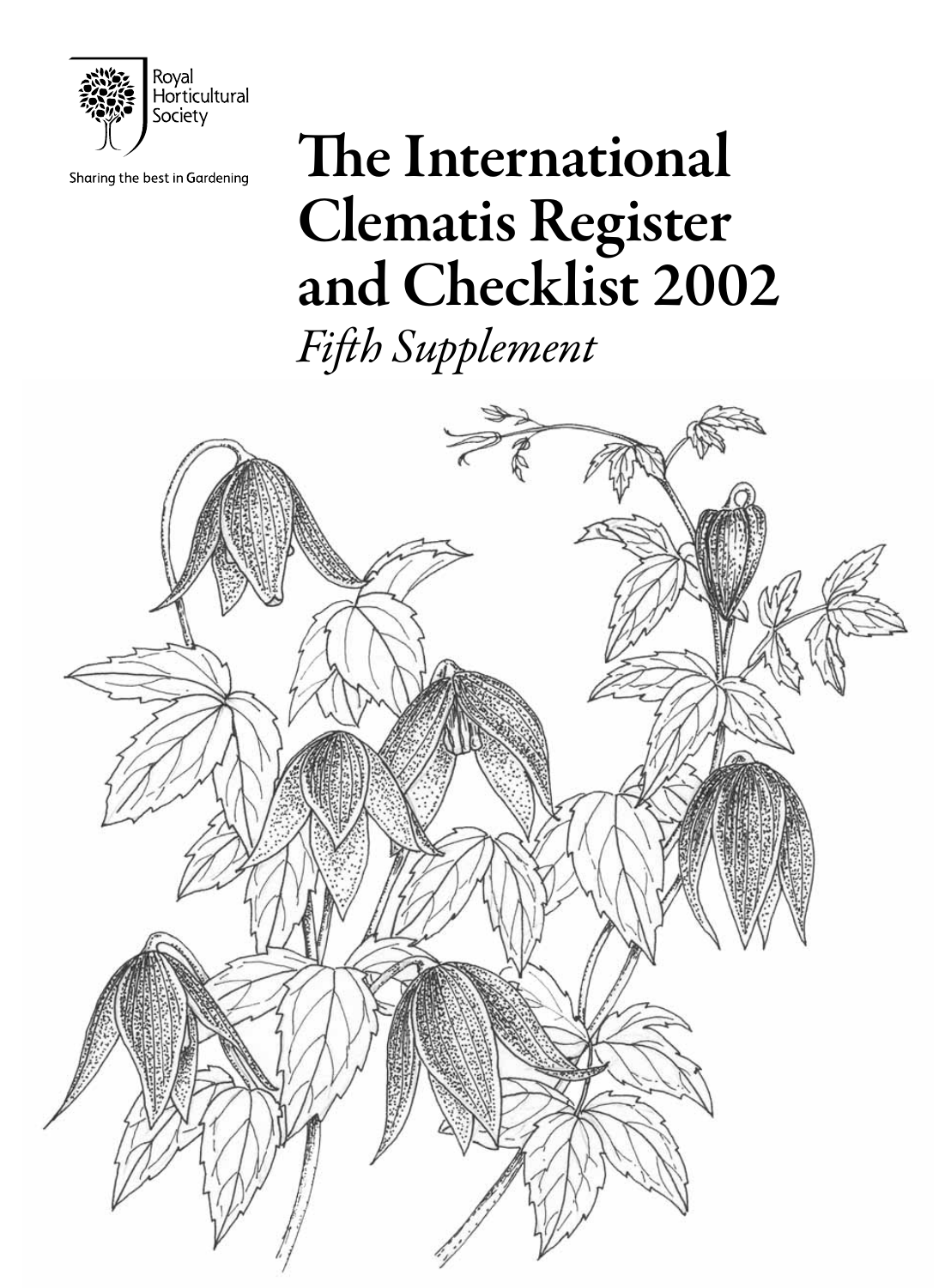© 2015 The Royal Horticultural Society 80 Vincent Square, London SW1P 2PE, United Kingdom www.rhs.org.uk

International Clematis Registrar: Duncan Donald

All rights reserved. No part of this book may be reproduced, stored in a retrieval system or transmitted in any form or by any means, electronic, mechanical, photocopying, recording or otherwise, without the prior permission of the copyright holder.

isbn 9781907057595

Printed and bound in the UK by Page Bros, Norwich

The previous supplement (*Fourth Supplement*) was published on 25 October 2012

*Cover: Clematis* 'Columella' Atragene Group drawing by Victoria Matthews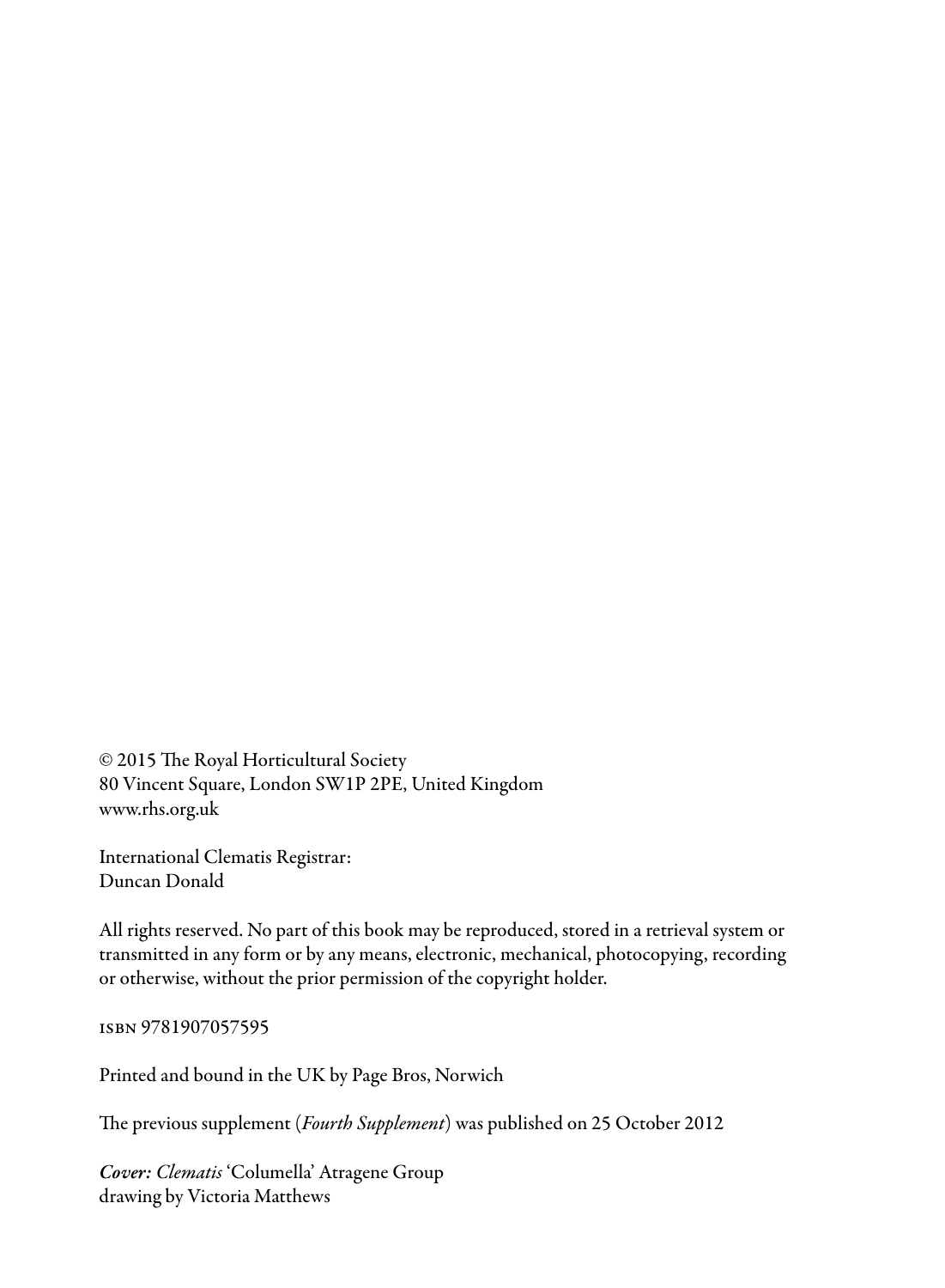## The International Clematis Register and Checklist 2002 *Fifth Supplement*

| Introduction                                     | page 1  |  |
|--------------------------------------------------|---------|--|
| Registrar's foreword                             | page 1  |  |
| Acknowledgements                                 | page 1  |  |
| Notes on the entries                             |         |  |
| Horticultural classification                     | page 2  |  |
| Parentage, Roles, Colour, Nomenclatural Standard | page 4  |  |
| Register and Checklist 2012-2014                 | page 5  |  |
| Raisers, registrants and others                  | page 55 |  |
|                                                  |         |  |

### Introduction

The cultivar epithets listed in this *Supplement* were registered between 1 January 2012 and 31 December 2014; registered cultivars have been entered in **bold** type. Other clematis names – *eg* unregistered epithets, synonyms, mis-spellings – are also published, as part of the *Checklist* function of this publication.

Registration is a voluntary procedure and does not confer any legal protection on the plant. However, as the International Cultivar Registration Authority for *Clematis*, the Royal Horticultural Society urges all hybridizers, raisers and other introducers to register their cultivar or Group names to reduce the potential confusion caused by new epithets which involve the same or very similar epithets to existing names. Epithets which conform to the Articles (and, ideally, the Recommendations) of the latest edition of the *International Code of Nomenclature for Cultivated Plants* [ICNCP] (currently ed. 8, 2009) are acceptable for registration. Registration is free of charge and should take place before a plant is released or described in a catalogue. A certificate can be issued on request.

Registration forms are available as a download from the Society's website, www.rhs.org.uk, or from: Duncan Donald,

International Registrar for Clematis, c/o RHS Garden Wisley, Woking, Surrey GU23 6QB, UK; email clematisregistrar@rhs.org.uk; tel. +44 (0)1445 781717.

### Registrar's foreword

I need to begin with several corrections or apologies. First, I am sorry that the schedule has slipped again; we are still endeavouring to ensure new *Clematis Supplements* are published biennially, but for various reasons that has not been possible this time.

I owe Raymond Evison and Poulsen Roser an apology for categorising some of their code-based epithets as unacceptable in the last *Supplement*, based on a misunderstanding of the definition of a "codename" under ICNCP, 2009: Art. 21.25; corrections have been made in this issue. I also apologize to Wim Snoeijer: my phrase "the somewhat clumsy epithet", describing in the last *Supplement* his "Group VIII: Tangutica type", was both unnecessary and overly subjective, so this has been removed from the online version. My text, in describing Spingarn's Texensis Group, saying he "effectively sows the seeds of its destruction" by applying a superfluous new name, was otiose and has similarly been removed from the online version.

Finally, although I suggested in the last issue that this *Fifth Supplement* should contain a checklist of as many as possible already established Group definitions, I have decided instead that these should first be aired less formally – as part of the on-going consultation with the International Clematis Society about classification – before, as Registrar, I give my ruling on their effective status.

On a positive note, I am happy to record that improvements in modern technology now make it ever more straightforward to include foreign language characters, including diacritical marks, in databases and texts like this. So this *Supplement* includes a number of entries where Russian epithets have been retranscribed more correctly from their original script – in particular, allowing inclusion of the prime symbol (′) to denote the Cyrillic soft sign (ь): this has a distinct bearing on the way in which the corresponding words should be pronounced.

As always, I should welcome new registrations and further information to augment or enhance existing records.

### Acknowledgements

I should like to acknowledge the help of very many people whose contributions have helped to make this *Supplement* possible, particularly those who have volunteered registrations in timely fashion.

*Duncan Donald International Registrar for* Clematis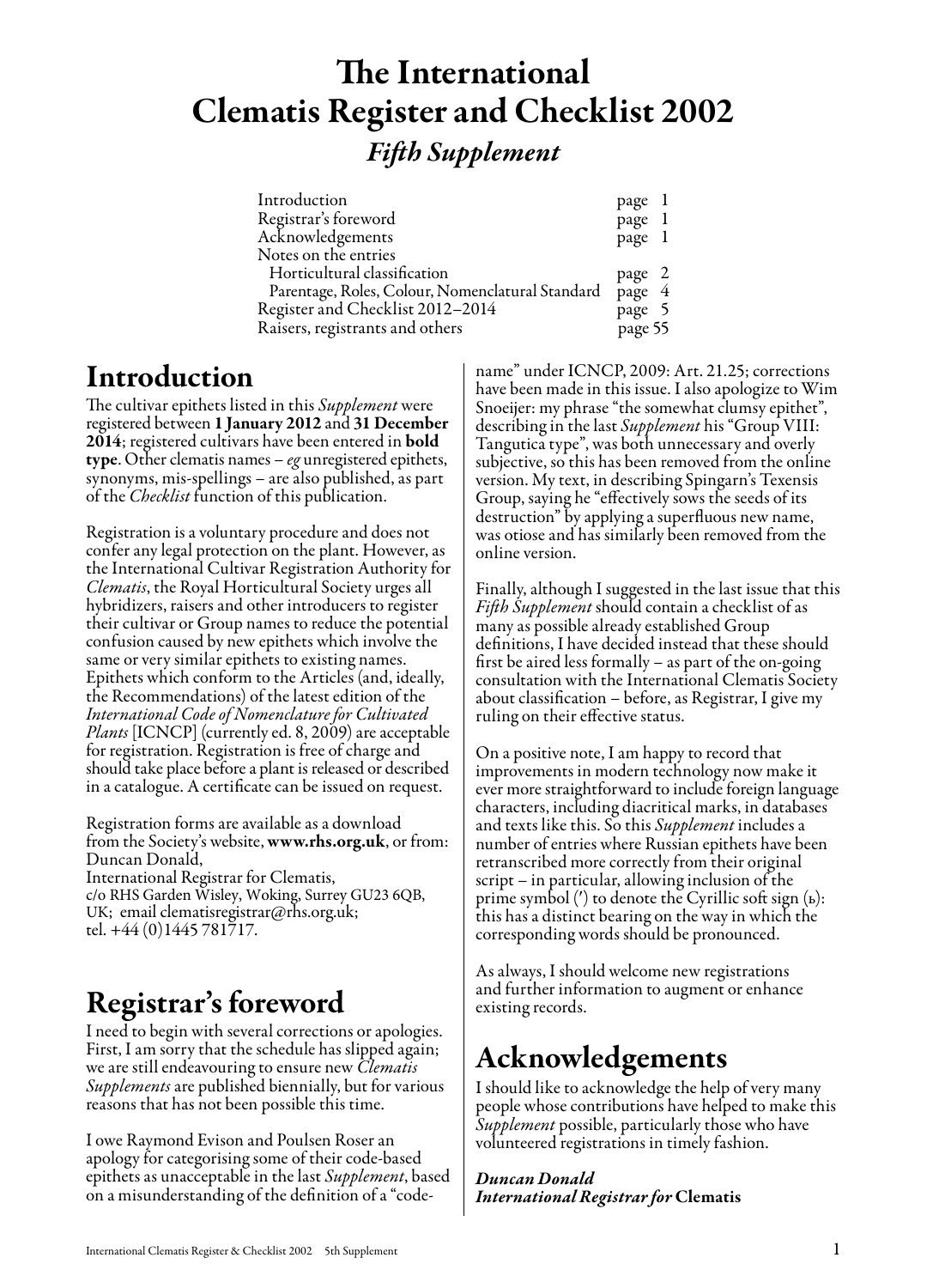### Notes on the entries

The format of entries is similar to the layout adopted for *The International Clematis Register and Checklist* (2002).

### Horticultural classification

This broadly follows the classification adopted by V. Matthews in *The International Clematis Register and Checklist* (2002), and – although seriously nomenclaturally flawed, for the reasons set out in the *Fourth Supplement* (2012): 4–9 – is intended as a yardstick until a new system has been agreed and implemented.

### Small-flowered Division

Flowers  $(1.5-)2-12(-18)$ cm across

#### Armandii Group

Cultivars belonging to, or derived from, species classified in subsection *Meyenianae* (Tamura) M. Johnson, mainly *armandii*.

Evergreen woody climbers. Flowers produced in leaf-axils of previous year's growth in late winter and spring. Flowers single, bowl-shaped or more or less flat,  $4-7(-10)$ cm across. Sepals  $4-6$ , white or pink. Leaves rather leathery, ternate or sometimes pinnate.

#### Atragene Group

Cultivars belonging to, or derived from, species classified in subgenus *Atragene* (L.) Torrey & A. Gray, such as *alpina*, *fauriei*, *koreana*, *macropetala*, *sibirica* & *turkestanica*. The former Alpina Group and Macropetala Group are included here. Historically, the Alpina Group was used for single-flowered cultivars, and double-flowered cultivars were assigned to the Macropetala Group.

Deciduous woody climbers. Flowers mainly produced in leaf-axils of previous year's growth in spring, and sometimes solitary at the ends of shoots of current year's growth later in the season. Flowers single (lacking staminodes or with up to  $4(-5)$ ) staminodes) or double (with more than 6 staminodes), bell-shaped, nodding, (2–)4–10(–12)cm across. Sepals 4, white, pale yellow, or shades of pink, red-purple, purple, violet-blue or blue. Outer stamens changed into petaloid staminodes, usually shorter than the sepals. Leaves 1–2-ternate.

### Cirrhosa Group

Cultivars belonging to, or derived mainly from, *cirrhosa*.

Evergreen woody climbers. Flowers produced on previous year's growth from late autumn to early spring. Flowers single, bell-shaped to bowl-shaped, drooping,  $(2-)$ 5–8(–10)cm across. Sepals 4(–5), cream, or cream speckled or suffused with red or purple. Leaves simple or 1–2-ternate.

### Flammula Group

Cultivars with at least one parent belonging to, or derived from, species classified in section

*Flammula* DC. (excluding subsection *Meyenianae* (Tamura) M. Johnson), such as *angustifolia*,

Usually deciduous subshrubs with woody base, stems erect or climbing. Flowers produced on current year's growth in summer. Flowers usually single, erect or outward-facing, flat, 2–4cm across, usually fragrant and usually in large panicles. Sepals 4–6, white, cream, blue or purple. Leaves rather leathery, usually pinnate, rarely simple or ternate.

#### Forsteri Group

Cultivars belonging to, or derived from, species classified in section *Novae*-*zeelandiae* M. Johnson (native to Australia and New Zealand) such as *australis*, *foetida*, *forsteri*, *marata*, *marmoraria*, *paniculata* & *petriei*.

Evergreen woody shrubs or climbers. Flowers produced on previous and current year's growth, from late winter to spring. Flowers unisexual with male and female on separate plants, single, flat to bell-shaped, 2–9cm across. Sepals 4–8, white to greenish yellow. Leaves 1–2-ternate.

### Heracleifolia Group

Cultivars with at least one parent belonging to, or derived from, species classified in subgenus *Tubulosa* (Decne) Grey-Wilson, such as *heracleifolia*, *stans* &

Woody-based plants with erect or climbing stems that may or may not die down to the base in winter. Flowers produced on current year's growth in summer and early autumn. Flowers single, tubular, bell-shaped or with the sepals spreading, hermaphrodite, or unisexual with male and female on the same or on separate plants, (1.5–)2–5cm across. Sepals 4–6, white, creamy yellow, red-purple, violet-blue or blue. Leaves ternate or pinnate with simple leaflets.

### Integrifolia Group

Cultivars belonging to, or derived mainly from,

*integrifolia*. Includes the Diversifolia Group (which covered  $C \times$  *diversifolia* (*C. integrifolia*  $\times$  *viticella*) and its cultivars).

Deciduous woody-based subshrubs with nonclimbing or semi-climbing herbaceous stems. Flowers produced on current year's growth in summer and early autumn. Flowers single, usually bell-shaped, sometimes more or less flat,  $4-\frac{9}{-14}$ cm across, usually nodding. Sepals 4(–7), white, pink, red-purple, purple, violet-blue or blue. Leaves simple or ternate, more rarely pinnate.

#### Montana Group

Cultivars belonging to, or derived from, species classified in section *Montanae* (Schneider) Grey-Wilson such as *chrysocoma*, *montana* & *spooneri*.

Deciduous woody climbers. Flowers mainly produced in leaf-axils of previous year's growth in spring and sometimes at base of current year's shoots later in the season. Flowers usually single, sometimes semi-double or double, erect,  $3-10(-14)$ cm across. Sepals of single flowers 4(–6), white, pink to dark redpurple, sometimes pale yellow, more or less spreading.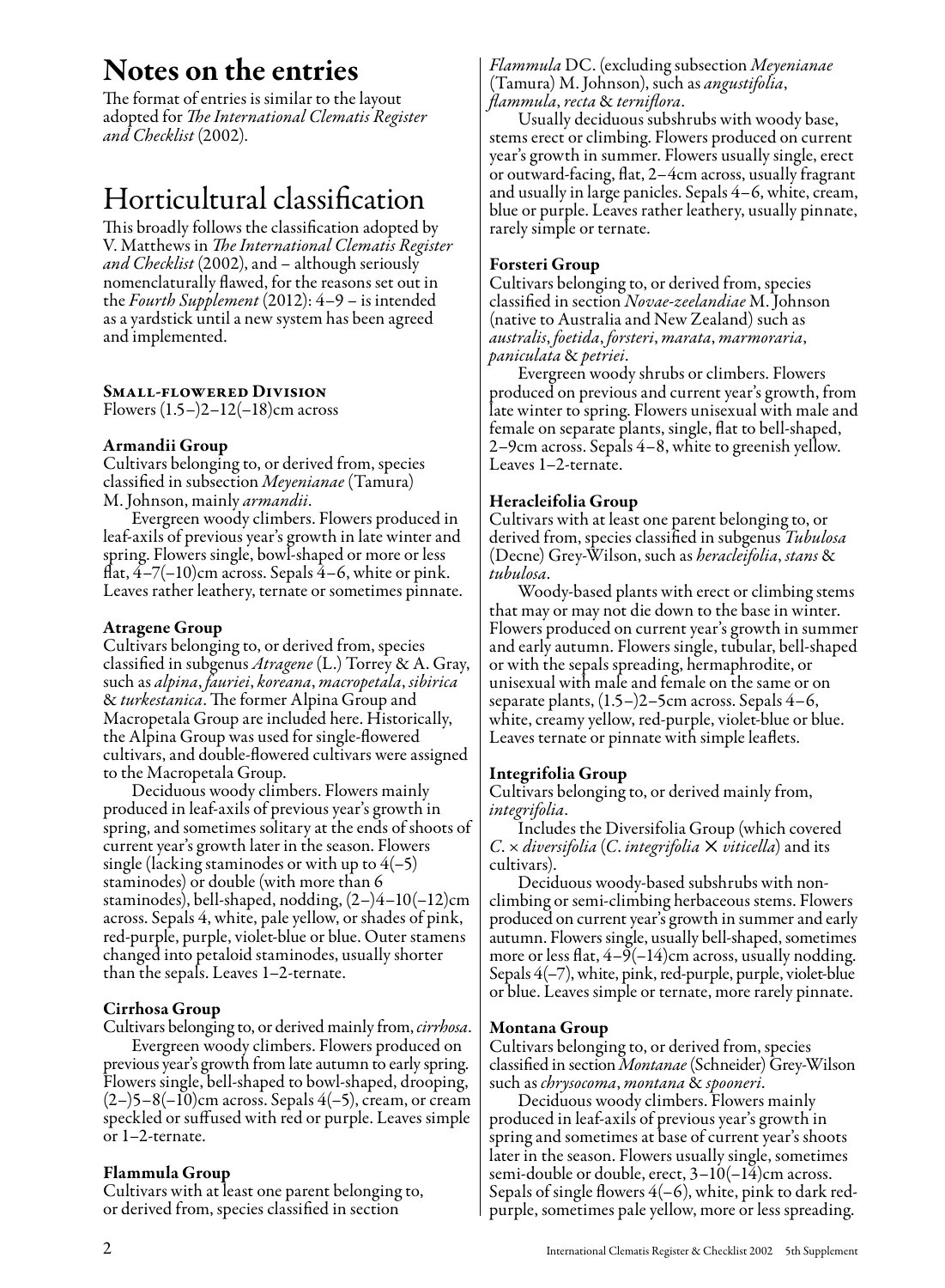Leaves usually ternate, rarely pinnate, hairless to sparsely white-hairy or densely yellowish-hairy.

#### Tangutica Group

Cultivars with at least one parent belonging to, or derived from, species classified in section *Meclatis* (Spach) Baill., such as *intricata*, *ladakhiana*, *orientalis*, *serratifolia*, *tangutica* & *tibetana*. This Group has also been known as the Orientalis

Group.

Deciduous woody climbers. Flowers produced on current year's growth in summer and early autumn. Flowers single, bell-shaped or with sepals spreading, nodding or rarely outward-facing, 2.5–9cm across. Sepals 4(–6), white, cream, yellow, orange-yellow, or yellow stained with purple or red-brown. Leaves ternate or pinnate.

#### Texensis Group

Cultivars derived from *texensis* crossed with representatives from either of the Large-flowered cultivar-groups.

Deciduous climbers, woody at the base or with herbaceous stems. Flowers produced on current year's growth in summer and early autumn. Flowers single, tulip-shaped to bell-shaped, erect to nodding, 4–10cm across. Sepals 4–6, rather thick, pink, pink-red, red, redpurple or mauve-pink, rarely white. Leaves somewhat leathery, usually pinnate, more rarely ternate.

#### Viorna Group

Cultivars with at least one parent belonging to, or derived from, species classified in section *Viorna* A. Gray, such as *crispa*, *fusca*, *ianthina*, *pitcheri*, *reticulata*, *texensis* & *viorna*. Cultivars assigned to Texensis Group, and cultivars

with *C*. *integrifolia* in their parentage, are excluded.

Deciduous woody climbers, subshrubs, or erect, sometimes herbaceous, perennials. Flowers produced on current year's growth from late spring to autumn. Flowers urn-shaped or bell-shaped, 1.5–5cm across, nodding or semi-nodding. Sepals 4, thick, recurved from mid-point or at tip, pink, pinkish mauve, mauve or purple. Filaments usually downy. Leaves ternate to pinnate (sometimes simple on young plants).

#### Vitalba Group

Cultivars with at least one parent belonging to, or derived from, species classified in section *Clematis* L., such as *ligusticifolia*, *potaninii*, *vitalba* & *virginiana*.

Deciduous woody climbers. Flowers produced on current year's growth in late spring and summer to autumn. Flowers usually single, up to  $5(-6)$ cm across, erect. Sepals 4–6, more or less spreading, white to pale yellow. Leaves ternate or pinnate.

#### Viticella Group

Cultivars with at least one parent mainly derived from *viticella*. Excludes hybrids between *integrifolia* and *viticella*: see Integrifolia Group.

Deciduous woody climbers. Flowers produced on current year's growth in summer and early autumn. Flowers single, semi-double or double, outward-facing to nodding, bell-shaped to somewhat flat with spreading sepals,  $2.5-12(-18)$ cm across, erect. Sepals of single flowers 4–6, white or shades of pink, red, red-purple, purple, violet-blue or blue, often with a bar that is paler, darker, or of a contrasting colour. Leaves pinnate or more rarely ternate, the leaflets simple, ternate or pinnate.

#### Large-flowered Division

Flowers  $(5-)10-22(-29)$  cm across, usually flat

#### Early Large-flowered Group

Comprises the former Patens Group and Fortunei Group. Cultivars of the Patens Group were derived mainly from *patens*, either directly or indirectly. They were characterized by producing flowers in spring on the previous year's wood, and often again in summer or early autumn on the current year's growth. The former Fortunei Group (also known as Florida Group, although it had nothing to do with *florida*) comprised cultivars with double or semi-double flowers that were produced on the previous year's growth in spring. Hybridization has made it impossible to keep the original groups separate: there are a number of cultivars that produce both single and double flowers, or that only produce semi-double or double flowers under certain conditions.

Deciduous woody climbers. Flowers produced on the previous year's growth in spring or early summer, and often again later in the year on the current year's growth; in some cultivars flowering may be continuous. Flowers single, semi-double or double, erect, flat or almost so,  $(7-)10-22(-25)$ cm across. Sepals of single flowers  $(4-)6-8(-9)$ , white, cream, pale or greenish yellow, or shades of pink, pink-purple, red, red-purple, purple, violet-blue or blue, often with a bar that is paler, darker, or of a contrasting colour. Leaves usually simple or ternate, sometimes pinnate

#### Late Large-flowered Group

Comprises the former Lanuginosa Group and Jackmanii Group. Cultivars of the Lanuginosa Group were derived mainly from *lanuginosa*, either directly or indirectly. The Jackmanii Group covered cultivars produced from a cross between *viticella* (or a derivative therefrom) and a member of the Patens Group. Both groups produce their flowers on the current year's growth in summer and autumn. It is often impossible to say whether a cultivar belongs to the Lanuginosa Group or to the Jackmanii Group, due to hybridization and/or lack of information on the parentage, so it is not possible to maintain these groups.

Deciduous woody climbers. Flowers produced on the current year's growth in summer and early autumn. Flowers usually single, sometimes semi-double or double, erect to horizontal or semi-nodding, flat to somewhat bell-shaped, (5–)10–20(–29)cm across. Sepals of single flowers  $4-6(-8)$ , white, or shades of pink, pink-purple, red, red-purple, purple, violet-blue or blue, often with a bar that is paler, darker, or of a contrasting colour. Leaves usually ternate or pinnate, rarely simple.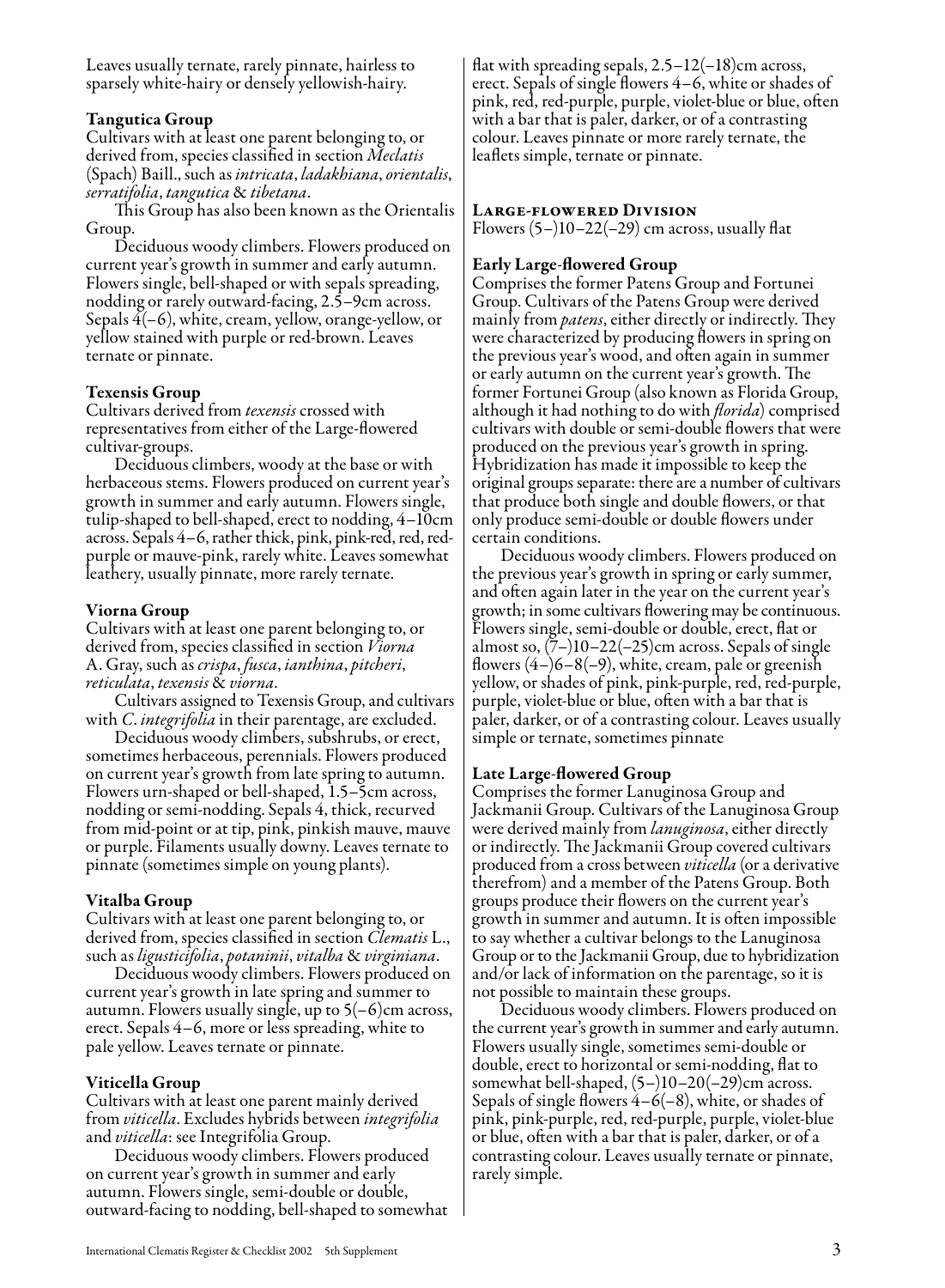### Parentage

Where known, the seed parentage is given first, identified by "(s)"; then a multiplication sign (usually in the same font size  $[x]$  as the other text, but occasionally larger [×], when clearer differentiation is needed); then the pollen parent. Otherwise, the parents are listed in alphabetical order.

### Roles

The sequence and explanation of the abbreviations is as follows: S: Selected by; R: Raised by; G: Grown to first flowering by; N: Named by; I: Introduced by; REG: Registered by.

### Colour

Unless otherwise stated, numbers and letters (usually in parentheses) refer to the *RHS Colour Chart* (1966 [reprinted 1986], 1995, 2001 or 2007 editions). Colour names preceding an *RHS Colour Chart* reference are from *A Contribution toward Standardization of Color Names in Horticulture*: *Application of the Universal Color Language to the Colors of theRoyal Horticultural Society's Colour Chart* by R.D. Huse and K.L. Kelly, edited by D.H. Voss, The American Rhododendron Society, 1984.

## Nomenclatural Standard

Sharp colour images clearly showing the characteristics of the plant(s), and/or, if practicable, pressed flowering specimens, which, with the completed form, constitute a permanent, definitive record (nomenclatural standard) of the cultivar or Group. Those held in the RHS Herbarium at Wisley are allocated a designated WSY reference number.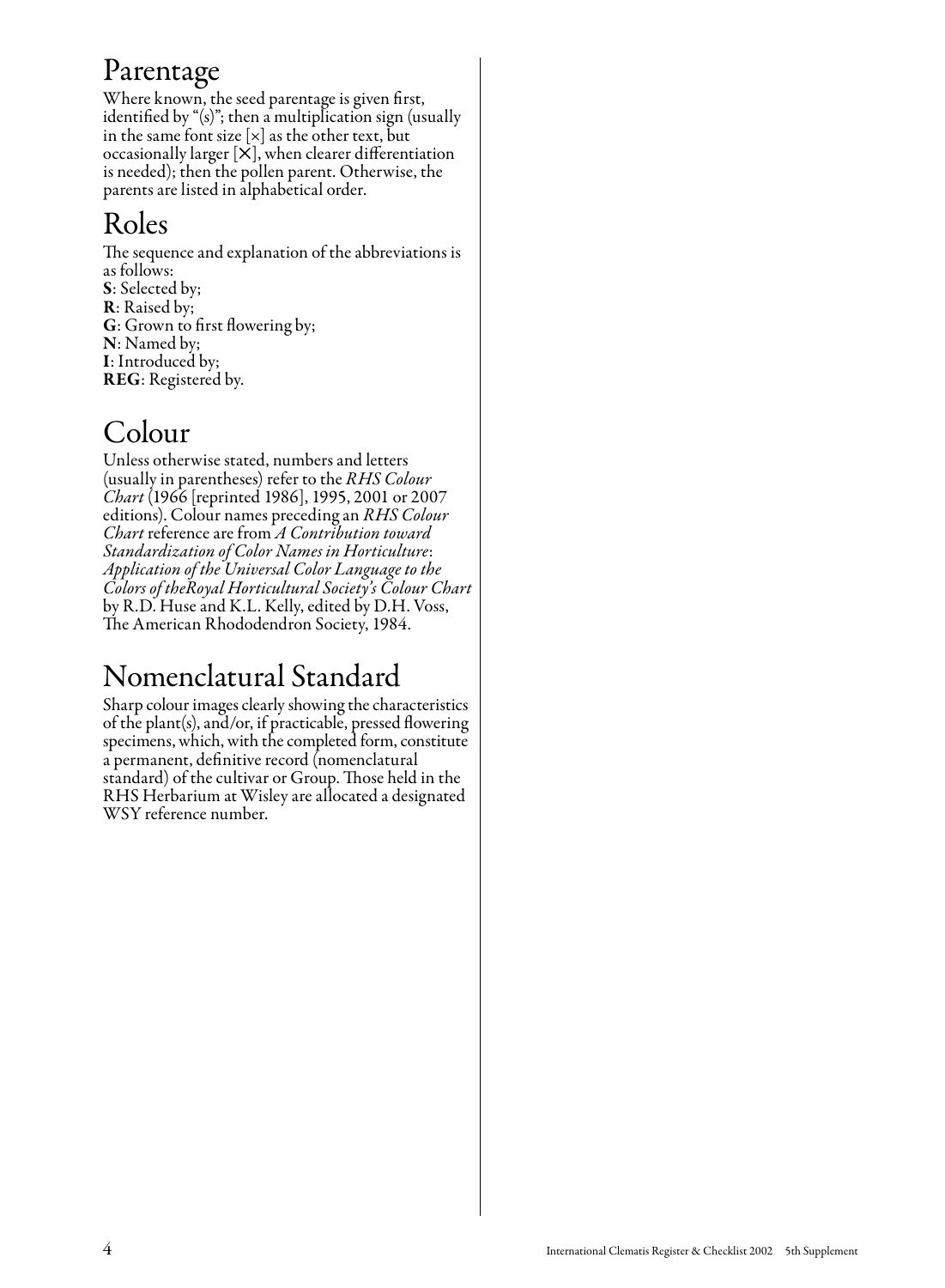### Register and Checklist

Registered cultivar epithets are styled in **bold type**.

#### $'$ 011'

I: Spring Valley Greenhouse, Inc. (2012) Fls 15–20cm across, opening flattish but with sepal edges recurving with age to give spindly look. Sepals 6, sky-blue, gappy, with wavy margins and long-pointed tips. Stamens cream. Stems 2–2.5m. FL: May-June. Named in honour of the victims of the 11 September ["9/11"] attacks in 2001 in the USA. Not accepted under ICNCP, 2009: Art. 21.15, whereby a modern cultivar name may not be established if its epithet consists solely of Arabic numerals.

'Agazuma-Ya-e' Early Large-flowered Group Unaccepted spelling of (*patens* cultivar) 'Agazuma-Yae'

'Ajisony Pink' Unaccepted spelling of 'Addisonii Pink'

#### *akoensis* Hayata

Syns: *dolichosepala* Hayata; *owatarii* Hayata Fls flattish or with somewhat recurved sepals, 4.5 (up to 7.5)cm across, upward- or outward- or downwardfacing, borne in lax, axillary cymes of 1–5, scented fls; pedicels red-purple. Buds ovate, greenish, suffused redpurple near base. Sepals 5–6, white or pale pink (or tinged green in cool conditions), up to  $3.5 \times 1.3$ cm, narrowly elliptic or obovate, gappy. Filaments blue; connectives violet-blue; anthers bluish white. Seedheads persistent; achenes with plumose tail. Climber with reddish, ridged stems, downy at first, growing up to 4m. Lvs sometimes ternate but usually pinnate, with 3–5, glabrous, broadly elliptic to triangular lflets, with entire or shallowly crenate margins, and truncate or cordate bases. FL: Nov–Feb (in wild), late Jan–early Apr (in cultivation) on previous year's growth. Not hardy beow +5°C. S Taiwan.

Published refs: *J*. *Coll*. *Sci*. *Imp*. *Univ*. *Tokyo* 30(1): 13 (1911)

External images: *Clem*. *Int*. *2013*: 126–7 A species akin to *flammula* but with larger fls and finely toothed lvs.

*alba* 'Chirifu' Integrifolia Group Erroneous name for 'Alba Chirifu'

'Alba Chirifu' Integrifolia Group

Parentage: derived from *integrifolia* 'Alba' (though it remains unclear whether as a sport or a seedling) **R**: T. & M. Chikuma, **I**: Joy Creek Nursery (2009) Syns: *alba* 'Chirifu'; 'Chirifu' Like *integrifolia* 'Alba' except that the white sepals here have violet speckling inside, revealed as the sepal tips recurve. Fls citrus-scented. Published refs: *Joy Creek Nurserycat*. (2009), as 'Alba Chirifu'; *Clem*. *Int*. *2009*: 71, as *alba* 'Chirifu' External images: *Clem*. *Int*. *2009*: 77, as *alba* 'Chirifu' "Chirifu" means "speckled" in Japanese. When initially marketed as 'Alba Chirifu', this epithet was deemed contrary to ICNCP, 2004: Art. 19.13 (as it had been coined after 1958 and contained a word in Latin). The raisers considered renaming it as 'Chirifu', and indeed this form was later used in Joy Creek Nursery's 2012 catalogue. Further, it was incorrectly published in *Clem. Int. 2009* as *alba* 'Chirifu': since no such species exists, this is considered an error for 'Alba Chirifu'. In ICNCP, 2009: Art. 21.11, it became permissible, retroactively post-1958, for epithets to be partially in Latin. For the avoidance of doubt, it is therefore judged that the Chikumas' original preference should be honoured – 'Alba Chirifu' should be the accepted name, and 'Chirifu' treated as its synonym.

'Alba Luxuriens' Mis-spelling of 'Alba Luxurians'

A<sub>LITA</sub> Trade designation of 'Evipo070'

*alpina* var. *carunculosa* REVISED ENTRY Syn. of *koreana* var. *carunculosa*

*alpina* 'Miss Buch' Atragene Group See 'Miss Buch'

*alpina* 'Prince Alexander' See 'Prince Alexander'

'Amazing Grace' R: K. Sugimoto This cultivar was submitted for Japanese PBR in 2013; further details are being sought Original script: アメイジンゲゲレイス.

'Angela' Erroneous name for 'Zoang' (which has trade designation ANGELA)

'Anna Lousie' Erroneous name/mis-spelling for Anna Louise, a trade designation of 'Evithree'

'Ann Thomson' DELETED ENTRY A cultivar with this epithet was listed in *RHS Plant Finder 2004–2005* & *2005–2006* as having been commercially available from Beeches Nursery. They report no knowledge of such a plant and suspect it was somehow a mistake for *Geranium* 'Ann Thomson' (*in litt*. 31/3/2015).

'Anouchka' Early Large-flowered Group REVISED ENTRY

Although listed in *RHS Plant Finder1999*–*2000* as offered by Scott's Clematis Nursery, and in *RHS Plant Finder 2000–2001* as offered by several nurseries in the Blooms of Bressingham chain, no evidence has been found that this cultivar has ever been properly established through publication (ICNCP, 2009: Art. 27).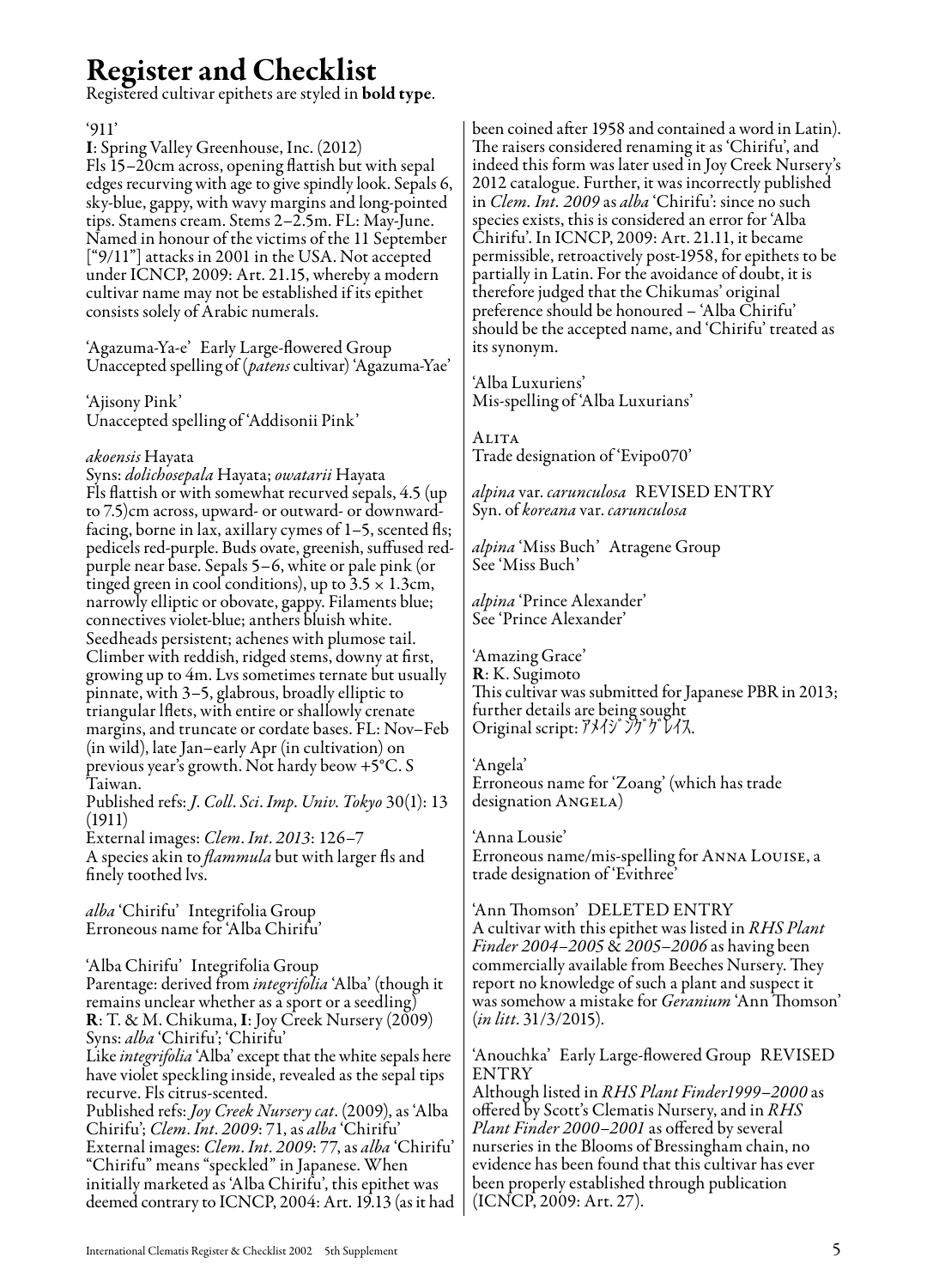'Anouschka' Atragene Group AMENDED ENTRY

R: P. Zwijnenburg (2000), I: P. Zwijnenburg (2001) Published refs: *Gartenpraxis* 9/2002: 41 Named after Anouschka Rozendaal, daughter of a customer of the raiser. Although this was published as a non-accepted name in *ICRC <sup>2002</sup> 1st Suppt* (2004): 2 as being too similar to 'Anouchka' "already established" (ICNCP, 2009: Art. 21.23), it now seems unlikely that 'Anouchka' was indeed ever properly established as an epithet. 'Anouschka' is therefore given priority as an accepted name (ICNCP, 2009: Art. 29.3).

#### 'Apollonia'

Parentage: known but not disclosed by registrant R: W. Straver (2004), G: W. Straver (2005), N: W. Straver (2011), I: Baumschule A. Straver (2011), REG: A. Straver (2012)

Fls flat, 8–10cm across, upward-facing, borne singly or in a 3-fld dichasial cyme, not scented. Sepals 6–8, white on both sides, up to  $5 \times 3$ cm, overlapping. Filaments white; connectives yellow at first, becoming black later; anthers cream. Seedheads not persistent. Deciduous climber, with stems up to 2m, green when young, maturing to brown. Lvs ternate, mid-green, margins entire. FL: May–June on previous year's growth and July–Sept on current year's growth. Published refs: *The Clematis 2012*: 184 External images: *Clem*. *Int*. *2013*: 8 The registrant would classify this in Patens Group, which normally equates with Early Large-flowered Group in the system currently adopted by the ICRA. However, in this instance, the flower size suggests this cultivar might belong in the Small-flowered Division.

#### 'Arctic Blue' Atragene Group

Parentage unknown; chance seedling S: D.P. Flathman (2006), G: D.P. Flathman (2009), N: D.P. Flathman (2012), REG: D.P. Flathman (2012) Fls semi-double, broadly open bell-shaped, 10cm across, nodding or drooping, borne singly, not scented; pedicels bristly hairy near junction with fl. Sepals 4, white-downy over a dark blue background (inside predominantly blue but with veins white, thickly so near base; outside predominantly dense white indumentum, though with some breaks where blue shows through and lacking around broad margins),  $5 \times 1.5$ cm, broadly elliptic, slightly overlapping at base or touching, margins very slightly wavy, tips cuspidate to long-pointed. Staminodes numerous, up to 1cm, white. Filaments greenish white; anthers pale yellow. Seedheads persistent. Deciduous climber with stems up to 2.5m, purplish when young, maturing brown. Lvs bi-ternate, dark green, lflet margins regularly toothed. FL: April–May on previous year's growth. Published refs: *Clem*. *Int*. *2013*: 9 External images: *Clem*. *Int*. *2013*: 9; *The Clematis 2013*: 177

*armandii* 'Appleblossom' Syn. and mis-spelling of 'Apple Blossom' 'Ashitaka' Early Large-flowered Group REVISED ENTRY

Parentage: 'Murasakihime' (s)  $\times$  'Kotobuki' R: Susumu Niifune (1983) Fls flat, 7cm across, upward- or outward-facing, not scented. Sepals 6–8, inside bluish purple (*Japan Color Standard for Horticultural Plants* colour chart 8310), outside pale bluish purple (8003) with pale yellowish green (3304) veins,  $0.\overline{7} \times 0.7$ cm, lanceolate, overlapping, wavy-margined, with a cuspidate tip. Stamens slightly curved; anthers yellow. Deciduous climber. Lvs pinnate, 5cm long, with ellipticlanceolate lflets downy beneath. Early flowering. Published refs: Koowaki (1992) Named after a Japanese mountain. Original script: アシタカ.

#### 'Atras'

Unaccepted spelling of 'Atlas'

#### 'Azure Ball' Early Large-flowered Group Parentage unknown

R: S. Marczyński (1999), N: S. Marczyński (2013), REG: S. Marczyński (2014) Fls semi-double or double, flat-topped hemispherical, 15–17cm across, upward- or outward-facing, borne singly, not scented. Sepals 6–8, pale blue-violet shading to red-purple towards tips,  $2-8 \times 1-4$ cm, broadly elliptic, slightly overlapping or touching, apex cuspidate. Staminodes 20–40, pale blue-violet shading to white towards base, sepaloid, elliptic, with slightly wavy margins downturned towards base giving gappy appearance, tips obtuse. Filaments creamy white; connectives yellow; anthers white. Seedheads persistent. Deciduous climber, with stems up to 2m. Lvs simple, mid-green, with margins entire but slightly wavy, long-pointed. FL: mid-May on previous year's growth to late July on current year's. Hardy (USDA zones 4–9). Published refs: *Źródło Dobrych Pnączy*: *25 lat* (2013):

36, with images This cultivar will not be commercially released until at least 2016.

'Baby Star' Zobasta Erroneous name for 'Zobast' BABY STAR

'Barbara Houser' Atragene Group Parentage: *koreana* (s) × unknown S: Friends of the Rogerson Clematis Collection (2013), G: B. Rogerson (pre-2004), REG: Friends of the Rogerson Clematis Collection (2013) Fls semi-double or double, broadly bell-shaped, 6–8.5(–9)cm across, nodding or drooping, borne singly per node; not scented. Buds darker and redder than open fl, [approximately dark red (187A)]. Sepals 4; inside deep reddish purple (77A) with strong purple (77B) to light purple (77C) bar; outside 77A, with fine down of translucent hairs;  $4 \times 1.5$ cm, narrowly elliptic, gappy, with strongly recurved margins when fully mature, tips acuminate. Staminodes usually 4 (sometimes more), like sepals but somewhat shorter (3–4cm long) and narrower. Filaments cream; outer stamens sterile, spathulate;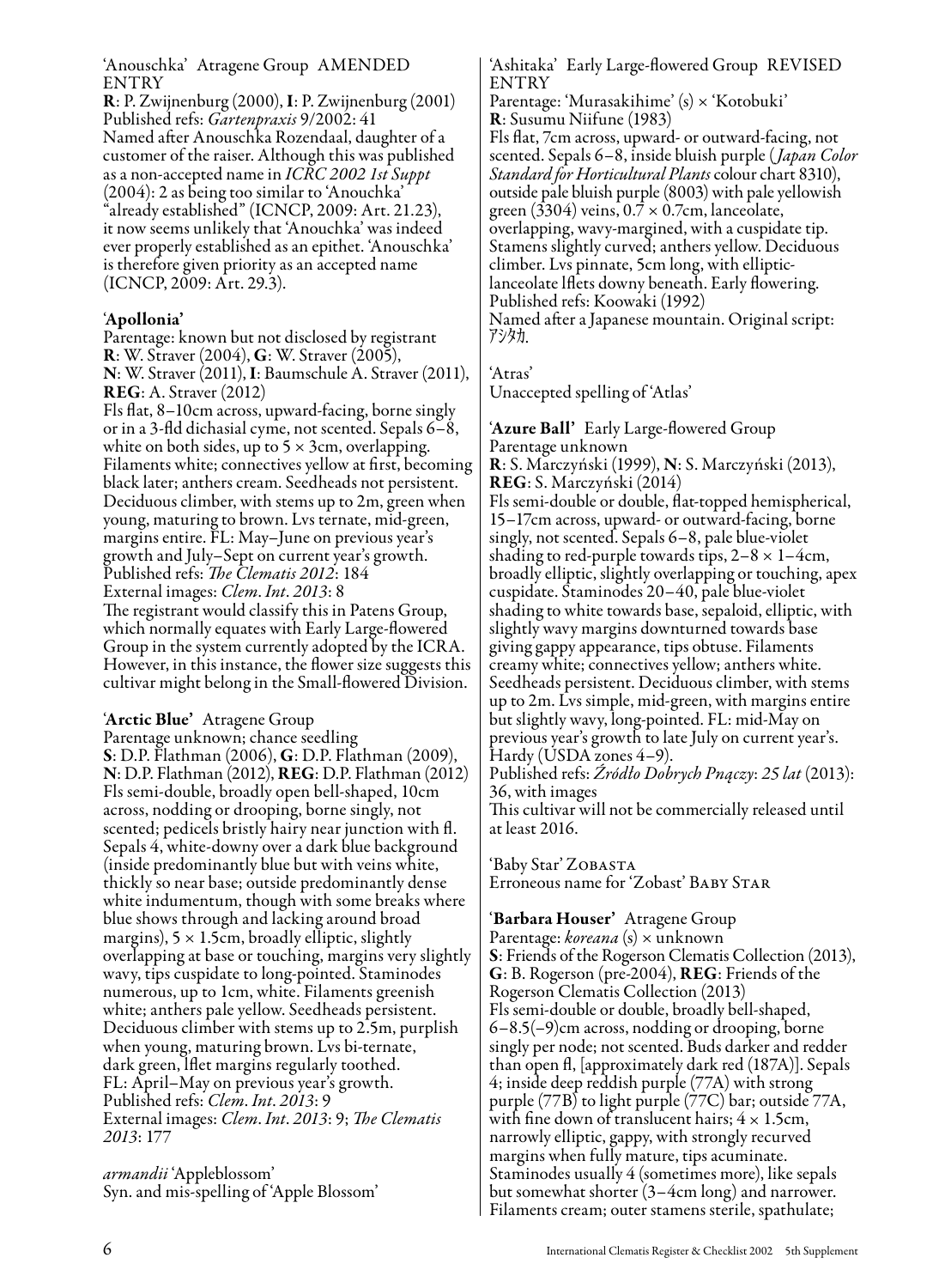inner stamens fertile, with pale green anthers; styles and stigmas creamy green. Seedheads persistent. Deciduous climber, with stems up to 1m; young stems green in shade, reddening in sun; mature stems tan. Lvs 2-ternate or 1-ternate with irregular lobes, midgreen, glabrous and shiny, margins regularly toothed and sometimes red. FL: April–May on previous year's growth, Aug–Sept on current year's. Published refs: FRCC *Collection News* (Spring– Summer 2013): 1 & 7 External images: FRCC *Collection News* (Spring– Summer 2013): 10; *Clem*. *Int*. *2014*: 13 & 104 Named after the editor of FRCC's *Collection News*, a long-time friend of Brewster Rogerson

"Beaujolais"

A news' item with a photo of a Viorna Group plant for which this name had been proposed was published in the Friends of the Rogerson Clematis Collection's *Collection News* (April 2010): 8, but it contained insufficient description for the epithet to be considered properly established (ICNCP, 2009: Art. 27.1–2.). The single plant concerned has subsequently died, without being further distributed. For the avoidance of doubt, it is now deemed that no cultivar was ever formed and that this epithet was not effectively established and therefore remains available for future use.

Belle of Working' Mis-spelling of 'Belle of Woking'

'Benedikt' See *C*. × *diversifolia* 'Benedikt'

Bernadine Trade designation of 'Evipo061'

Bernardine Trade designation used by Travers for 'Evipo061' (in place of BERNADINE, more widely used)

'BFCCFLA' Late Large-flowered Group EU PBR application 2012/2785 was submitted in 2013 for a *lanuginosa* cultivar with this epithet; further details are being sought.

'BFCCSAR' Late Large-flowered Group R: B.L. Fretwell EU PBR 35458 was granted in May 2013 for a *lanuginosa* cultivar with this epithet; further details are being sought.

'BFCCSPA' Late Large-flowered Group R: B.L. Fretwell EU PBR 35457 was granted in May 2013 for a *lanuginosa* cultivar with this epithet; further details are being sought.

'Blekitney Aniol' Mis-spelling of 'Błękitny Anioł'

Blue Bird REVISED ENTRY Used as trade designation of both 'Edomurasaki' (Early Large-flowered Group) and 'Sizaia Ptitsa' (Integrifolia Group). Also, beware potential confusion with 'Blue Bird' (Atragene Group).

'Blue Cover' Integrifolia Group Parentage: *crispa* (s) × 'Rōguchi' seedling **R**: T.M. Lan  $(2009)$ , **G**: T.M. Lan  $(2010)$ , **N**: T.M. Lan (2014), REG: T. Hannink & T.M. Lan (2014) Fls broadly bell-shaped, 7–9cm across, (upward- or) outward-facing, borne singly, not scented. Buds longpointed; green, tinged purple along midribs and margins; margins white-downy. Sepals 4, vivid violet (88B) inside (or even bluer), pale violet outside, 4–4.5  $\times$  1.5–2.5cm, narrowly elliptic, gappy, with slightly wavy margins, long-pointed. Filaments white, tinged blue-violet; anthers yellow. Seedheads persistent. Stems herbaceous, 0.8–1m. Basal lvs simple, those on ascending stems ternate, all mid-green with entire margins. FL: Apr–May & Oct (W Europe)/May–July (Hong Kong), on current year's growth. The plant looks like an *integrifolia* cultivar.

'Blue Explosion' Early Large-flowered Group AMENDED ENTRY Parentage unknown R: S. Marczyński (1995), N: S. Marczyński (2011), I: Clematis Szkółka Pojemnikowa (2011), REG: S. Marczyński (2014) Fls 12–14cm across, semi-double early in season, single later. Sepals 4–6, blue, shading to pink towards tips. Staminodes 40–60 when present, sepaloid but with bases more narrowed and slightly darker than sepals. Filaments white; anthers yellow. Stems up to 3m. FL: May–June on previous year's wood, July–mid-Sept on current year's. Hardy (USDA zones 4–9). Published refs: *Clematis Szkółka Pojemnikowa Oferta* (Lato-Jesień 2011) External images: *Źródło Dobrych Pnączy*: *25 lat*  $(2013): 41$ 

Blue Flame Trade designation of 'Sinee Plamia'

'Blue Pillar' Early Large-flowered Group Parentage unknown R: S. Marczyński (1994), N: S. Marczyński (2013), I:≈Clematis Źródło Dobrych Pnączy (2013), REG: S. Marczyński (2014) Fls flat or flattish, 10–14cm across, upward- or outward-facing, borne singly, not scented. Sepals 6, bright blue with a paler bar,  $5-6 \times 3.5$ cm, broadly elliptic, touching, with slightly wavy margins, rounded at tip but with a distinct apiculus. Filaments white; connectives crimson; anthers purple; pollen white. Pistils pale yellow. Seedheads not persistent. Compact deciduous climber, with stems up to 2m. Lvs ternate, mid-green, with entire margins. FL: June–July on previous year's growth. Hardy ( $\text{USDA}$  zones 4–9). Published refs: *Źródło Dobrych Pnączy*: *25 lat* (2013): 42, with images

Flowers cover the plant tightly from top to bottom, giving the impression of a colourful column: hence the epithet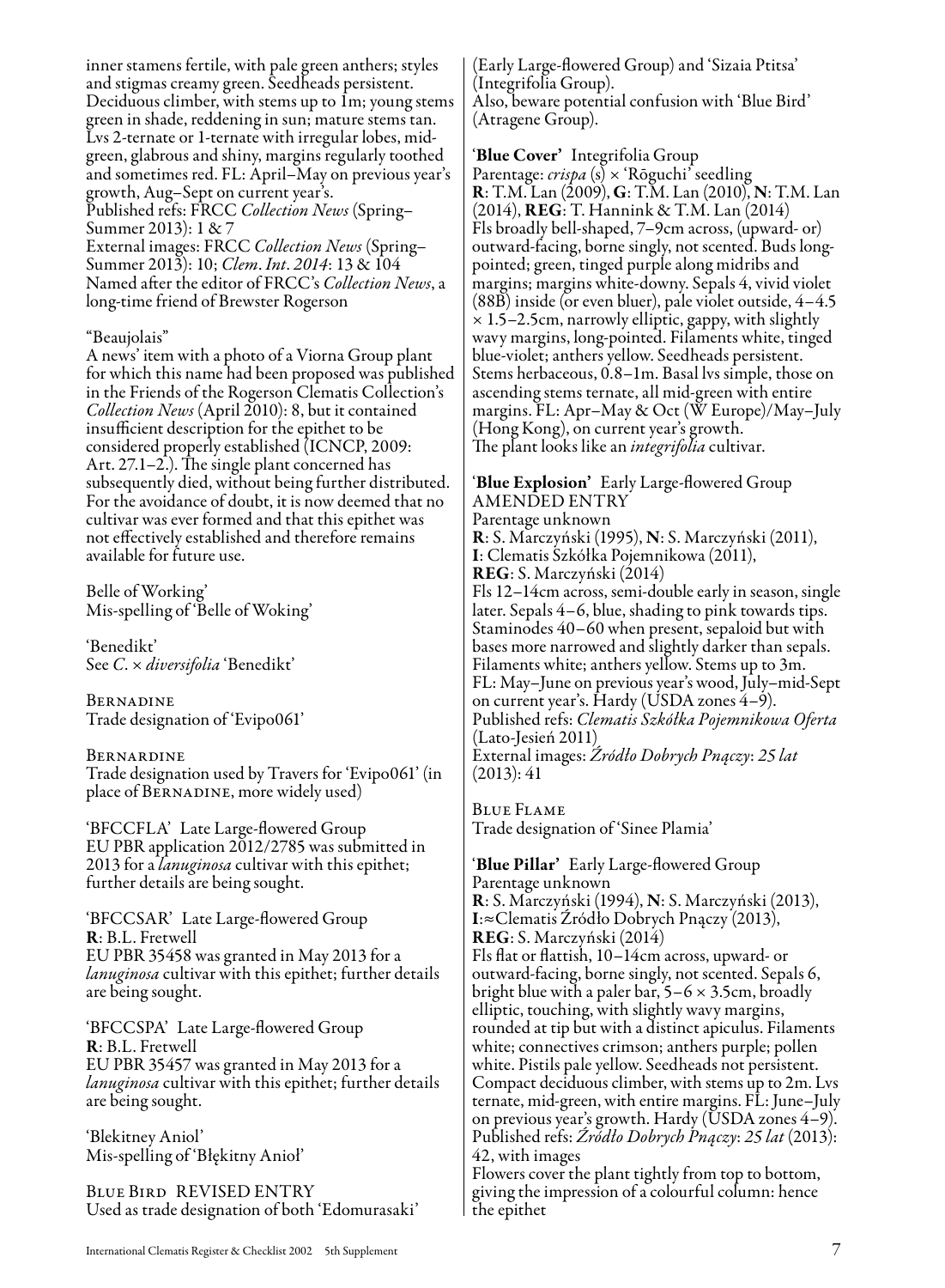'Blue Ribbon' REVISED ENTRY Parentage: "*florida* hybrid" (s) × unknown R: H. Takeyama (pre- 2006) Syns: *florida* 'Blue Ribbon' Fls flat or flattish, upward-facing. Sepals 6, violet-blue over purple-red ground (which shows through along bar), broadly elliptic, overlapping, rounded at tip but with a distinct apiculus. Filaments white; connectives dark purple; anthers white.

Published refs: *The Clematis 2006*: 125, as *florida* 'Blue Ribbon'

External images: *The Clematis 2006*: 124 Although published in *The Clematis 2006*: 125 as *florida* 'Blue Ribbon', Aihara's text makes clear that this was "a seedling of a *florida* hybrid", that its "blue colour is rare in … *florida* hybrids", and that "this cultivar has a shape very similar to *patens*": it is therefore deemed unsafe to treat it as a true *florida* cultivar. Beware potential confusion with *integrifolia* 'Blue Ribbons', a seed strain given an unacceptably similar epithet.

Blue Success REVISED ENTRY Trade designation of 'Tra27'

'Blueboy'

Syn. and mis-spelling of *C*. × *diversifolia* 'Blue Boy'

#### 'Bolam Belle' Viticella Group

Parentage: *campaniflora* (s) x unknown (possibly 'Praecox')

S: H. Russell (2002), G: H. Russell (2003), N: H. Russell, REG: R. Hodson (2012) Fls broadly bell-shaped, nodding or drooping, borne singly. Sepals 4, inside very dark violet, almost black, outside with silver-grey hue over violet ground, 3–4  $\times$  1–1.5cm, narrowly elliptic, touching at base, otherwise gappy, margins slightly wavy, tips flattened horizontally or very slightly recurved. Seedheads persistent. Deciduous climber, with stems up to 4m. FL: July–Sept on current year's growth. Published refs: *The Clematis 2012*: 149

External images: *The Clematis <sup>2012</sup>*: 149; *Clem*. *Int*. *2013*: 9

Purchased by Heather Russell at a Hardy Plant Society meeting as a seedling from (white) *campaniflora*; the only other clematis in the raiser's garden was 'Praecox'. 'Bolam Belle' seeds freely but does not seem to come true.

'Brian Temple' Heracleifolia Group Parentage: *heracleifolia* (s) x unknown (possibly selfpollinated)

R: T. Bennett (2010), G: T. Bennett (2011), N: T. Bennett (2012), REG: T. Bennett (2012) Fls broadly bell-shaped, up to 4cm across, opening outward-facing, becoming nodding or drooping, borne in axillary clusters, not scented; pedicels long, pale green. Bud sepals strong purple (84A) with whitish margin. Sepals 3–4; outside light purple (85B); inside with 85B margins and tips about paler, whitish bar (which develops more strongly with age);  $3 \times 0.5$ cm, strap-shaped, thick and fleshy, touching at base, with minutely wavy or irregular margins, tips

acute and recurving (sometimes strongly so). Filaments light purple (85B); connectives reddish purple; anthers yellow. Seedheads persistent. Stems herbaceous, up to 0.5m, green when young, maturing reddish. Lvs ternate, margins markedly and irregularly toothed, blades dark green, petioles reddish. FL: late Aug–early Oct on current year's growth. Published refs: *Clem*. *Int*. *2013*: 10, with image Named after a close friend and work colleague of the registrant, who died in July 2012 "well before his time"

#### 'Buckland Pixie'

Parentage: 'Kaiu' open-pollinated (s) × *viticella* (possibly) or a Viticella Group hybrid R: E. Leeds (2008), G: E. Leeds (2010), N: E. Leeds (2011), REG: E. Leeds (2012) Fls broadly bell-shaped, 3–3.5cm across, nodding or drooping, borne singly. Sepals 4; inside with a white bar and broad, pale violet-blue margins and tip strongly marked with darker veins; outside pale violet-blue at tip shading to white at base, downy;  $2-2.2 \times 0.9$ -1cm, touching, with slightly wavy margins, blunt, with tip recurved. Filaments 7mm, pale green; anthers 5.5mm, pale greenish cream. Seedheads persistent. Deciduous climber, with stems up to 3m. Lvs simple, mid- to dark green when mature, margins entire or irregularly toothed. FL: July–Sept, on current year's growth. Nomenclatural Standard: herbarium specimen submitted by registrant to Wisley (WSY0133501) Published refs: *The Clematis 2012*: 150, with picture but no description; *Clem*. *Int*. *2013*: 10 External images: *The Clematis 2012*: 150; *Clem*. *Int*. *2013*: 10

*cadmia* (Buch.-Ham.) ex Wallich

Syns: *C*. *bracteata sensu* (Roxb.) Kurz, non DC; *stronachii* Hance; *Thalictrum bracteatum* Roxb Fls flat or slightly bowl-shaped, 3.5–8.5cm across, outward- or upward-facing, axillary, usually borne singly (though sometimes in 2–3 fld, sometimes terminal, cymes), scented; pedicels long, slender, with two leafy bracts halfway. Buds narrow, pointed, greenish, downy. Sepals (4–)5–6, violet-blue or pale blue (occasionally almost white),  $1.6-4.2 \times 0.3-1.4$ cm, sparsely downy outside but glabrous inside, elliptic to oblanceolate, markedly ribby, gappy or slightly overlapping, with very slightly wavy margins and acute tips. Stamens one-quarter length of sepals or less; filaments and anthers creamy yellow. Achenes glabrous or slightly hairy, with long, straight beak and short, finely hairy, non-plumose tail. Slender, subherbaceous climber, with six-ribbed, hairy stems often flushed reddish brown, growing to 3–5m. Lvs rather papery, sparsely hairy beneath, pinnate, with 5–7, ovate to lanceolate lflets up to  $7.8 \times 3.8$ cm, with entire margins and acute/sub-acute tips, the lowest lflet pair(s) often ternate. FL: Apr-July.  $S \& SE$ China, NE India (E Bengal to Assam), N Myanmar, N Vietnam (& Bhutan?). Published refs: *Fl*. *Brit*. *India* 1: 2 (1872) A species akin to *viticella* (but with erect to ascending, not nodding, fls, and 5–6, not 4–5, sepals) and to *florida* (but with pinnate, not ternate, lvs, and smaller, blue fls).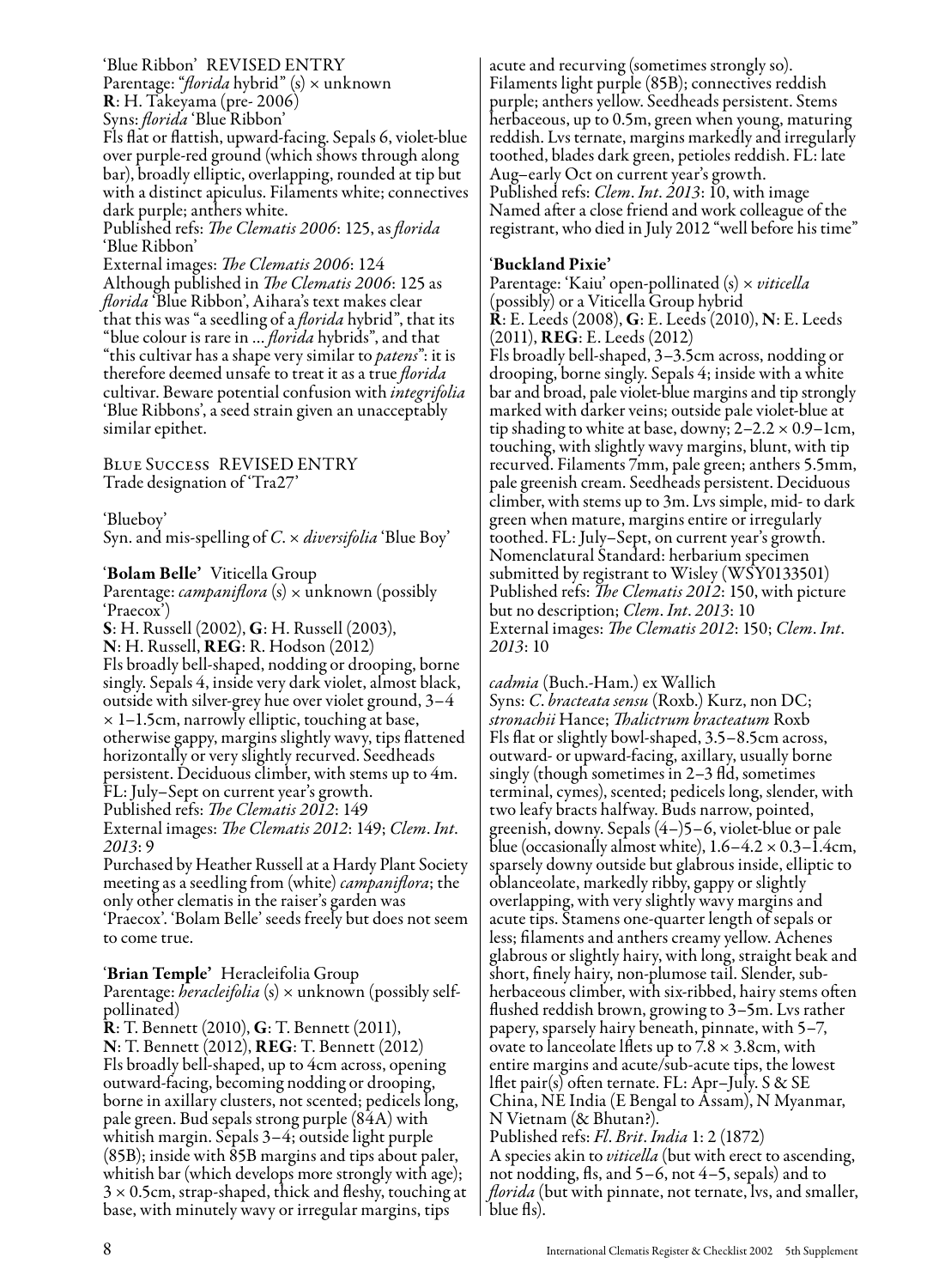'Cadson2' Montana Group Parentage: 'Sunrise' × unknown R: R.C. Mitchell (1997), G: R.C. Mitchell (1998), N: R.C. Mitchell (1998), REG: R.C. Mitchell (2000) Syns: *montana* 'Pink Starlight'; 'Pink Starlight' Fls semi-double, *c*.5cm across, solitary. Outer sepals 4–5, pink, *c*.2.5 × 1.5cm, ovate, blunt but apiculate; inner sepals *c*.1cm long, narrower, pointed, hooded at tip. Filaments yellow; anthers white. Seedheads persistent. Deciduous climber; new growth greygreen. Lvs ternate; lflets toothed, sparsely hairy on upper surface. FL: Oct (in southern hemisphere) on previous year's growth.

Nomenclatural Standard: flowering herbarium specimen supplied by registrant (WSY0096816) Published refs: *Clem*. *Int*. *2001*: 48, as 'Pink Starlight' External images: *Clem*. *Int*. *2001*: 41 Originally registered in 2000 as 'Pink Starlight', this cultivar was granted EU PBR 27642 in 2010 as 'Cadson2'. 'Cadson2' therefore takes nomenclatural priority under ICNCP, 2009: Art. 31.2, and 'Pink Starlight' becomes its synonym (ICNCP, 2009: Art. 11.2).

*campaniflora* Brot. AMENDED ENTRY Syns: *C*. *parviflora* DC.; *viticella* subsp. *campaniflora* (Brot.) Font Quer ex Bolòs & Vigo; *viticella* var. *campaniflora* (Brot.) Willk. & Lange; *Viticella campaniflora* (Brot.) Bercht. & Presl Fls 1.5–3(–4)cm across, scented. Buds ovoid, downy. Sepals 4, white, outside tinged with lilac or pale violet,  $1.\overline{8}$ –2.5 × *c*.0.8cm, oblong to obovate, narrowly flared toward tip, tip sharply pointed and recurved. Seedheads persistent. Achenes adpressed-hairy; styles rarely grooved, hairy in lower half. Stems 2–7.5m, green in herbaceous part, downy when young. FL: (June–)July–Sept Portugal, SW Spain. Published refs: *Fl*. *Lusit*. 2: 359 (1805) External images: *Loddiges' Bot*. *Cab*. vol. 10, t. 987 (1824); *Sweet's British Fl*. *Gdn*. ser 2, vol. 3, t.217 (1838); Toomey & Leeds (2001): 70; Kaneko (2005): 56; Kaneko (2009): 81; *BCS Newsletter* (May 2012): 9; *The Clematis 2013*: 35

Bell-flowered clematis. Although clearly closely related to *viticella*, which is also native to Europe, their ranges do not overlap in the wild; also, their flower shapes differ (being more broadly campanulate in *campaniflora*, with sepals only narrowly flared towards the tip), as do their carpels (those of *campaniflora* being more densely hairy, with hairs on the basal part of the style as well as on the achene). Most modern authors therefore treat them as distinct species, so the decision in *ICRC 2002* to treat *campaniflora* as a subspecies of *viticella* is now revised.

*campaniflora* blue form REVISED ENTRY See 'Lisboa'

*campaniflora* 'Lisboa' REVISED ENTRY Syn. of 'Lisboa'

**CAPRICE** Trade designation of 'Kapriz'

'Captain Thulleau' Mis-spelling of 'Souvenir du Capitaine Thuilleaux'

'Captaine Thuilleaux' Mis-spelling of 'Souvenir du Capitaine Thuilleaux'

'Carmantii Joe' Mis-spelling of *C*. × *cartmanii* 'Joe'

'Carol Klein' Integrifolia Group Parentage: *C*. × *diversifolia* 'Eriostemon' × unknown R: R. Hodson (2006), G: R. Hodson (2008), N: R. Hodson (2012), REG: R. Hodson (2012) Fls broadly bell-shaped, 6–7cm across, nodding or drooping (or sometimes outward-facing). Sepals 4, deep pink with purple-pink veins,  $3 \times 2$ cm, elliptic, touching at base, with slightly wavy margins, blunt, with tip recurved. Filaments greenish white; connectives green, ageing slightly purple; anthers pale yellow. Herbaceous perennial, with green stems up to 2m. Lvs simple, dark green, margins entire. FL: July– Sept on current year's growth. Published refs: *The Clematis 2012*: 151–2 External images: *The Clematis 2012*: 151–2; *Clem*. *Int*. *2013*: 11

Named after the English nurserywoman, author, journalist and television presenter

*cartmanaii* 'Joe' Mis-spelling of *C*. × *cartmanii* 'Joe'

*cartmanii* 'Avalanche' Error for *C*. × *cartmanii* 'Avalanche'

*cartmanii* 'Early Sensation' Erroneous name for 'Early Sensation'

× *cartmanii* 'Evipo044' REVISED ENTRY See 'Evipo044'

× *cartmanii* 'Evipo045' REVISED ENTRY See 'Evipo045'

*cartmanii* 'Joe' Error for *C*. × *cartmanii* 'Joe'

× *cartmanii* 'Pixie'

An erroneous name for 'Pixie' (which has parentage *petriei* × *marmoraria*, whereas *C*. × *cartmanii* is thought to have been derived from *marmoraria* × *paniculata*)

'Centaurus' AMENDED ENTRY Syns: *florida* 'Centaurus' Original script: ケンタウルス. Note that the photograph of this at *The Clematis 2006*: 125, as *florida* 'Centaurus', is clearly of 'Denim'.

'Charlotte' Early Large-flowered Group Parentage: 'Sylvia Denny' open-pollinated S: J. Link (2006), G: J. Link (2006), N: M. Floyd (2013), I: M. Floyd (2013), REG: M. Floyd (2013) Fls flat or flattish, 10–15cm across, outward-facing, borne singly. Sepals 8, white tinged lilac, of good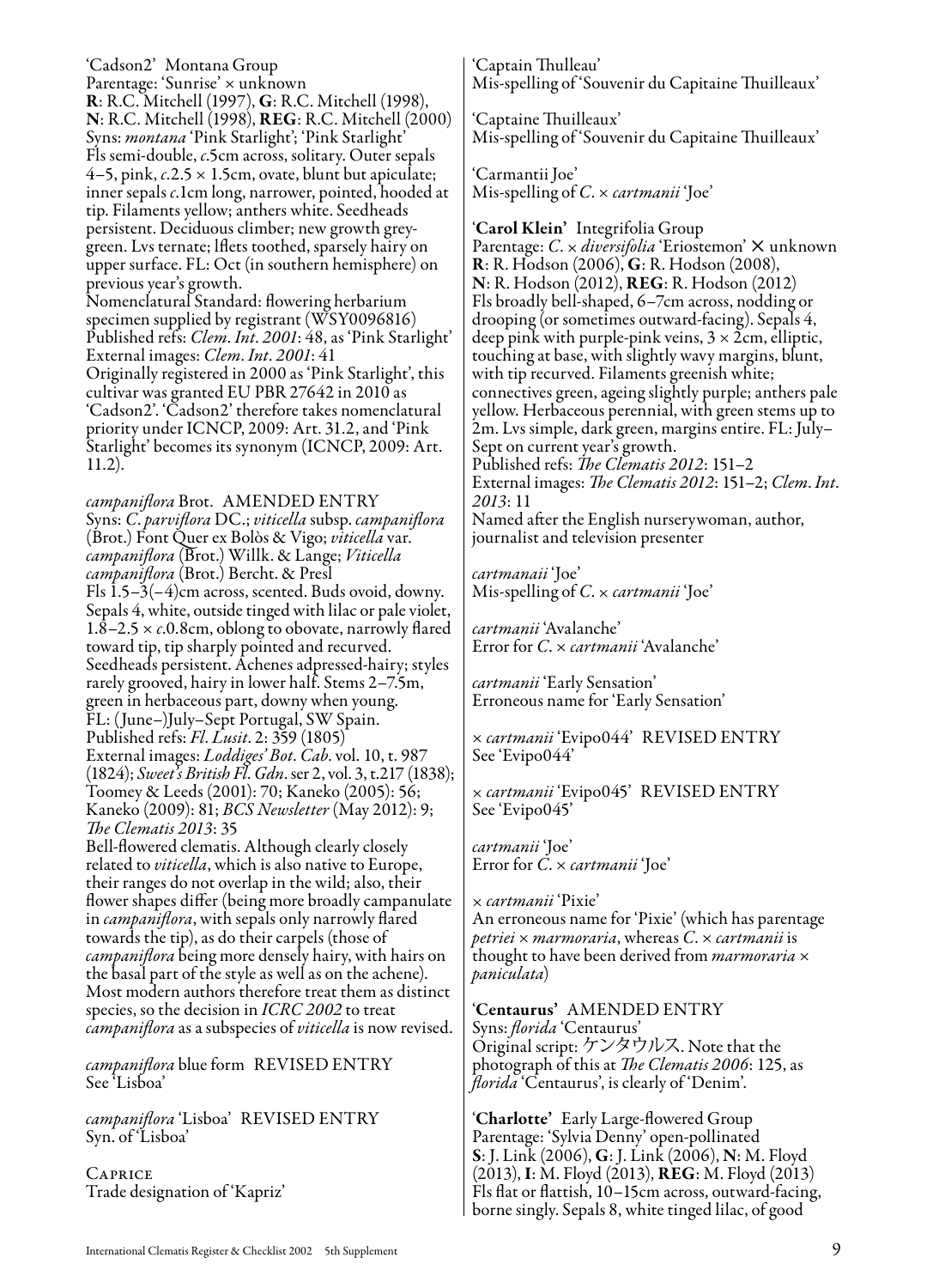substance, overlapping, with strongly wavy margins and pointed, greenish tip; outside, midribs greenish. Filaments creamy yellow; anthers lemon. Seedheads persistent. Deciduous climber, with stems up to 2m, pale green when young, maturing red-brown. Lvs ternate, mid-green, with entire margins. FL: May–June on previous year's growth & Aug–Sept on current year's. Published refs: *The Clematis 2013*: 174

External images: *The Clematis <sup>2013</sup>*: 174; *Clem*. *Int*. *2014*: 14

Beware potential confusion with 'Princess Charlotte' – a semi-double, Early Large-flowered Group cultivar with hemispherical, deep lilac flowers (ageing bluer) – which has sometimes been erroneously marketed as 'Charlotte'.

'Charrisima' Mis-spelling of 'Charissima'

'Chelsea' Erroneous name for 'Evipo100' (which has trade designation CHELSEA)

Chelsea Trade designation of 'Evipo100'

'Cherry Brandy' Early Large-flowered Group "A medium growing variety with stiff flowers of deepest red." FL: May–June and Sept. Published refs: *Priorswood Clematis Nurserycat* (1995): 8

*chiisanensis* Nakai REVISED ENTRY Syn. of *koreana* var. *carunculosa* Originally treated in *ICRC 2002* as a separate species, this has now been relegated to a variety of *koreana* following the review of section *Atragene* by Yang, Li & Xie in 2009.

*chiisanensis* 'Albida' REVISED ENTRY Syn. of *koreana* var. *carunculosa* 'Mount Chiri White'

*chiisanensis* var. *carunculosa* REVISED ENTRY Syn. of *koreana* var. *carunculosa*

*chiisanensis* var. *carunculosa* 'Love Child' REVISED ENTRY Syn. of *koreana* var. *carunculosa* 'Love Child'

*chiisanensis* 'Jan E. Sanda' REVISED ENTRY Syn. of *koreana* var. *carunculosa* 'Jan E. Sanda'

*chiisanensis* 'Lemon Bells' REVISED ENTRY Syn. of *koreana* var. *carunculosa* 'Lemon Bells' Mis-spellings: *chissanensis* 'Lemon Bell'; *chissanensis* 'Lemon Belle'

*chiisanensis* 'Love Child' REVISED ENTRY Syn. of *koreana* var. *carunculosa* 'Love Child'

*chiisanensis* 'Monika' REVISED ENTRY Syn. of *koreana* var. *carunculosa* 'Monika'

*chiisanensis* 'Mount Chiri White' REVISED ENTRY

Syn. of *koreana* var. *carunculosa* 'Mount Chiri White'

'China Surprise' Heracleifolia Group Parentage: Raised from seed of *heracleifolia* collected wild in China

R: T. Hannink (2008), G: T. Hannink (2009), N: T. Hannink (2009), REG: T. Hannink (2012) Fls urn-shaped, nodding or drooping, not scented; pedicels densely grey-downy. Sepals 4; inside strong violet (93C), outside pale violet-blue and covered in dense, greyish down;  $2-2.5 \times 0.6-0.8$ cm, thick and fleshy, touching, upper margins strongly and irregularly crinkled, tip recurved. Anthers cream or pale yellow. Seedheads persistent. Herbaceous perennial, with green stems 0.6–0.9m high. Lvs ternate, dark green, margins irregularly toothed. FL: Sept–Oct on current year's growth.

Published refs: *Bloem* & *Plant* (Nov 2012): 78 External images: *Bloem* & *Plant* (Nov 2012): 78; *Clem*. *Int*. *2013*: 11

This seedling was selected as the darkest of its batch. Arguably, raised directly from wild-collected seed<br>of *heracleifolia*, it could be that this should be named as *heracleifolia* 'China Surprise' – but it might need to be grown for longer to determine whether any degree of hybridity has crept in from open-pollination.

'Chirifu' Integrifolia Group Syn. of 'Alba Chirifu'

*chissanensis* 'Lemon Bell' Mis-spelling of *chiisanensis* 'Lemon Bells' [which is a synonym of *koreana* var. *carunculosa* 'Lemon Bells']

*chissanensis* 'Lemon Belle' REVISED ENTRY Mis-spelling of *chiisanensis* 'Lemon Bells' [which is a synonym of *koreana* var. *carunculosa* 'Lemon Bells']

'Chris' Heracleifolia Group N: V. Le May Neville-Parry (2013) Fls in closely arranged heads, scented. Tepals 4, violetblue inside, pale lavender-grey outside. Published refs: *The Clematis 2013*: 147 External images: *The Clematis 2013*: 147 & 149 Named by Val Le May Neville-Parry after her late husband

*cirrhosa* var. *balearica* 'Early Times' Syn. of *cirrhosa* 'Early Times'

*cirrhosa* 'Early Times' Cirrhosa Group Parentage: Chance seedling, apparently from *cirrhosa* var. *balearica* (s) × *cirrhosa* S: B. Rogerson (*c*.1995), N: M. Snyder Syns: *cirrhosa* var. *balearica* 'Early Times' Fls narrowly bell-shaped, with sepals longer and narrower than for var. *balearica*, drooping. Sepals 4, opening amber-yellow, maturing to cream-yellow, inside always with red streaks or spots, elliptic, overlapping slightly or touching at base, tips slightly recurved. Evergreen climber. Lvs bi-ternate, deeply cleft between lobes, lflet margins irregularly toothed, foliage turning bronze-purple in winter. FL: 3–4 weeks earlier than *balearica*, on previous year's growth.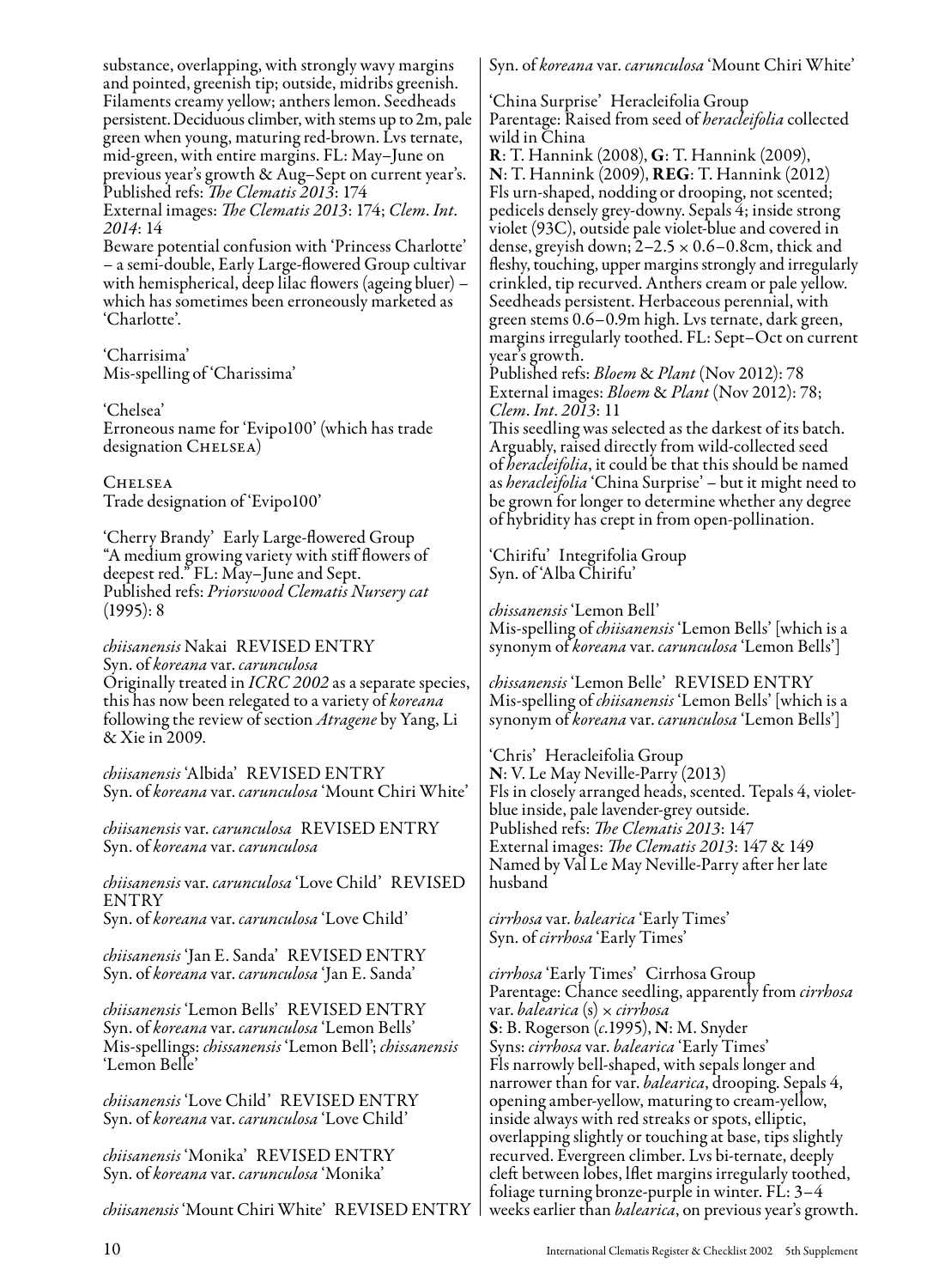Published refs: Friends of the Rogerson Collection *Collection News* (March 2012), with image Apparently previously distributed among Friends of Rogerson Clematis Collection as "Balearica hybrid".

*cirrhosa* 'Lansdown Gem' Mis-spelling of *cirrhosa* var. *purpurascens* 'Lansdowne Gem'

CITY OF STARS Trade designation of *ispahanica* 'Zvezdograd'

Clair De Lune REVISED ENTRY Trade designation of 'Evirin'

'Cleminov 27'

I: SAPHO (2013)

Fls broadly bell-shaped, becoming flattish, small, upward- or outward-facing. Buds long, pointed. Sepals 4–6, pale purple with redder bar, narrowly elliptic, gappy, with slightly wavy margins, tips longpointed. Deciduous climber with stems up to 0.8m. FL: May–Sept.

Trade: Saphyra Estrella

'Clione' REVISED ENTRY Parentage: 'Hendersonii' [Integrifolia Group or  $C \times \textit{diversifolia}$  cultivar?]  $\times$  'Gravetye Beauty' R: Tsuneo Ishiguro (1999), N: Tsuneo Ishiguro,

REG: Hiroshi Takeuchi (2005)

Fls urn-shaped, 3cm across, nodding or drooping, scented. Sepals 4; outside dark reddish purple (*Japan Color Standard for Horticultural Plants* colour chart 8907), shading to pale purple (8601) along expanded margin below tip; inside dark reddish purple (8909) at base, shading to reddish purple (8911) at tip;  $5 \times 3$ cm, elliptic, thick and fleshy, fused in basal half, margins slightly wavy, long-pointed with acuminate tips recurved and slightly twisted. Filaments downy; anthers yellow. Stems non-climbing, upright. Lvs pinnate, with elliptic-lanceolate lflets downy beneath. FL: May–July. Nomenclatural Standard: digital print supplied by Masaaki Kurata (WSY0070626) Published refs: *Clem*. *Int*. *2006*: 15 External images: *Clem*. *Int*. *2006*: 18 Original script: クリオネ. *Clione* is a genus of aquatic mollusc. Unaccepted spelling: 'Kurione'.

'Cloudburst' Late Large-flowered Group Parentage: known but not disclosed by registrant R: S. Marczyński (2004), G: S. Marczyński (2006), N: S. Marczyński (2014), I: Clematis Źródło Dobrych Pnączy (2014), REG: S. Marczyński (2014) Syns: 'Starburst' (Marczyński) Fls flat or flattish, 10–12cm across, upward- or outwardfacing, not scented. Sepals 4–6; mainly as purple veins over a white ground, except near base (where sepals white), or along upper margins (where purple colour suffuses blade), or towards top of central bar (where veins stronger, red-purple); bar shows whiter in older fls;  $5-6 \times 2-4$ cm, broadly elliptic and overlapping in 6-sepalled fls (or rhomboid and gappy, with cuneate bases, in 4-sepalled), margins slightly wavy, tips sometimes cuspidate and slightly recurved. Filaments creamy yellow; connectives and anthers dark purpleviolet to almost black. Seedheads persistent. Deciduous climber, with stems 2.5–3m, green/purple when young, maturing brown. Lvs pinnate with 3–5, deep green lflets, margins entire, sometimes lobed and sometimes purplish. FL: July–end Sept, on current year's growth. Hardy USDA zones 4–9. Published refs: *Clematis Źródło Dobrych Pnączy Oferta* (Lato-Jesień 2014) as 'Starburst' This cultivar was initially distributed as 'Starburst', but, on learning that that epithet had been used before, the registrant kindly agreed to amend the name to the acceptable 'Cloudburst'. Awarded gold medal at Moscow Flower Expo 2014 (as 'Starburst').

'Colette Daville' Mis-spelling of 'Colette Deville'

'Columbine Pale' Atragene Group I: Priorswood Clematis Nursery (*c*.2006) Sepals satin-blue. FL: early spring, profusely. Published refs: *Priorswood Nurserycat*., *27th ed*. (undated, *c*.2006): 6

'Contesse de Bouchard' Mis-spelling of 'Comtesse de Bouchaud'

'Contesse de Bouchaud' Mis-spelling of 'Comtesse de Bouchaud'

Corinne Trade designation of 'Evipo063'

Corrine Early Large-flowered Group Apparent mis-spelling of Corinne, which is a trade designation of 'Evipo063'

Cosmic Melody Trade designation of 'Kosmicheskaia Melodiia'

'Countess of Loveless' Mis-spelling of 'Countess of Lovelace'

'Countess of Wessex' Erroneous name for 'Evipo073' (which has trade designations COUNTESS OF WESSEX and THE Countess Of Wessex)

Countess Of Wessex Trade designation of 'Evipo073'

Crimean Star Trade designation of 'Zvezda Kryma'

Crimean Wave Trade designation of 'Krymskaia Volna'

'Cristal Violet' Unaccepted spelling of 'Crystal Violet'

'Crystal Violet' R: T. Fujii This cultivar was granted Japanese PBR 22869 in 2013; further details are being sought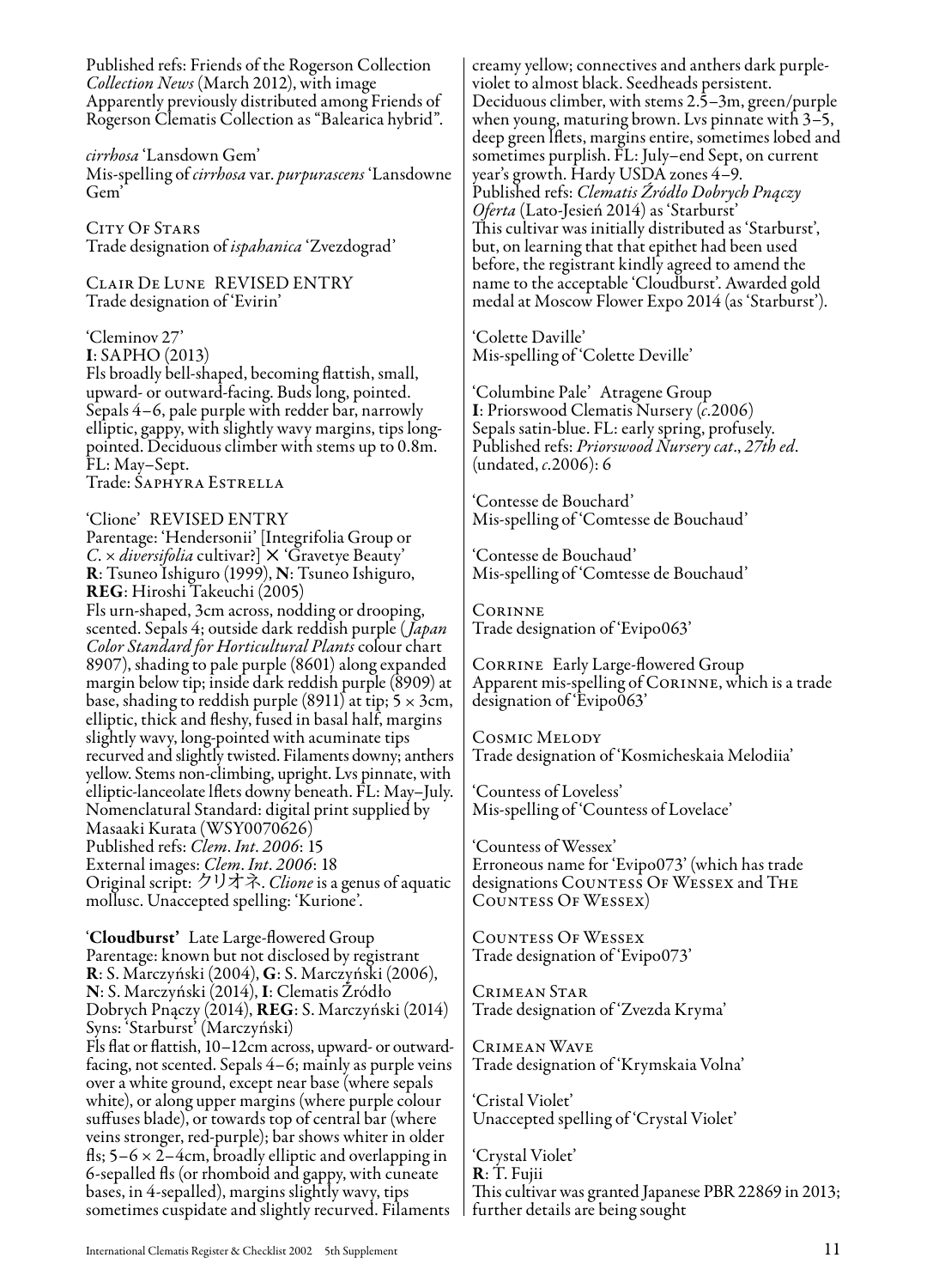Original script: クリスタルヴィオレ (which apparently translates as 'Crystal Vision'). Unaccepted spelling: 'Cristal Violet'.

'Da Yun' Montana Group REG: W. Snoeijer (2014) See *montana* subsp. *montana* 'Da Yun' for fuller details Nomenclatural Standard: herbarium specimen submitted by W. Snoeijer to Leiden

'Daihelios' Tangutica Group AMENDED ENTRY According to Chris Sanders (*pers*. *comm*. 19/7/2013), the distinguishing features which clearly separate 'Daihelios' from all other clones in the Tangutica Group are: the relatively small plant size (only half or less than cvs such as 'Bill McKenzie' or 'Golden Harvest'); the very large flowers, which open flat with recurved tips but then tend, with age, to fold upwards along the length of the sepals; and it is the earliest to flower in this Group. There has also been some discussion about whether the original plant had greenish yellow filaments, with only later, seed-raised variants having the brownish purple filaments of the current Register description: plant material is being sought, with good provenance from the Proefstation at Boskoop, to try to establish if this is so.

'Daniel Derondo' Mis-spelling of 'Daniel Deronda'

'Daniel Durondo' Mis-spelling of 'Daniel Deronda'

'Danielle' REVISED ENTRY Syn. of 'Vancouver Danielle'

'Darlene' Early Large-flowered Group REVISED ENTRY

I: Priorswood Clematis Nursery (*c*.1990) Fls 15–23cm across. Sepals carmine with cerise bars. Stamens brown. Deciduous climber with stems 2–2.5m. FL: May–June on previous season's wood, Sept on current year's.

Listed in *RHS Plant Finder 1993–1994* to *1996–1997* as offered by Priorswood Clematis Nursery; description compiled from handwritten entry in Priorswood's 1990 catalogue (in Wisley collection).

#### *dasyandra* Maxim.

Fls urn-shaped, 1.2–1.5cm across, nodding, borne singly or in 3–9-fld axillary cymes; pedicels 2–3.5cm long, slender, glabrous, sometimes suffused red-purple, with 1cm bracteoles. Sepals 4, red-purple, finely downy to densely tomentose, outside with white margins,  $1.2-1.7 \times 0.5-0.8$ cm, ovate-oblong, touching at base, long-pointed with acute, recurved tips. Stamens 0.9– 1.3cm, just shorter than sepals; filaments white, shortly hairy towards top; anthers pale yellow. Ovaries glabrous; style 0.8cm, densely villous. Achenes almost glabrous. Deciduous climber, with stems shallowly 4–6-grooved, subglabrous or only sparsely puberulous on nodes. Lvs usually pinnate (though sometimes ternate, with irregular lobes, near base of stems), 10–20cm long, with five, ovate to elliptic, sparsely

but strongly dentate lflets with acuminate tips. FL: (July–)Sept. West China (S Gansu, S Shaanxi & Sichuan), in open forests, shrubberies and along stream margins, at about 1,700–2,400m. Hardy. Published refs: *Trudy Imp*. *S*.-*Peterburgsk*. *Bot*. *Sada* 11: 7 (1890)

External images: Grey-Wilson (2000): 136 Similar to *lasiandra* but with lvs pinnate (rather than bi-pinnate to bi-ternate), and with petiole base neither expanded nor fused with opposing leaf-petiole.

**DAYBREAK** Trade designation of 'Rassvet'

'Delightful Scent' Viticella Group? Parentage: Open-pollinated *cadmia* (s) × unknown S: T. Hannink, N: T. Hannink (2011), I: Münster Baumschulen (2013), REG: T. Hannink (2013) Syns: *viticella* 'Delightful Scent' Fls flat or flattish, 6–8cm across, upward-facing, borne singly, with paired bracts on pedicel, scented. Buds 2–2.5cm, green, downy; opening buds form characteristic, small, open 'mouth' before final expansion. Sepals (5–)6; inside light purple (85B), slightly paler bar with pronounced midveins; outside with white bar sometimes tinged greenish yellow towards base;  $3-3.5 \times 1.5$ cm, broadly elliptic, touching or slightly overlapping, rounded at tip. Filaments white; connectives red-purple; anthers white. Seedheads persistent. Deciduous climber, with green stems 2–3m. Lvs usually ternate (though sometimes irregularly lobed), lflets entire or very finely crenate, margins downy. FL: Apr–May(–June) on current year's growth. Published refs: *Clem*. *Int*. *2013*: 128 External images: *Clem*. *Int*. *2013*: 128–9; *Clem*. *Int*. *2014*: 14

Trade: Magical Perfume

'Denim' AMENDED ENTRY Syns: *florida* 'Denim' Filaments white, flushed with pale purple at top; connectives dark purple; anthers white. External images: *Clem*. *Int*. *2005*: 32; *The Clematis 2006*: 126, as *florida* 'Denim' Original script: デニム.

'Desteny' Mis-spelling of 'Destiny'

#### 'Diamond Ball' Early Large-flowered Group Parentage unknown

S: S. Marczyński (1999), G: S. Marczyński (2001), N: S. Marczyński (2010), I: Clematis Sz. Marczyński, W. Piotrowski sp.j. (2012), REG: S. Marczyński (2013) Fls semi-double or double, rounded or hemispherical, 10–12cm across, upward- or outward-facing, scented. Flowerheads with 30–50 pale blue sepals or sepaloid staminodes, slightly darker towards margins, ageing bluish white, outer sepals often tinged green near tip,  $5 \times 3$ cm, broadly elliptic, overlapping, with slightly wavy margins, obtuse towards tip but distinctly apiculate. Filaments creamy white; anthers yellow. Pistils pale yellow. Deciduous climber, with stems up to 2m. Lys simple or ternate,  $7-10 \times 4-6$ cm, glossy,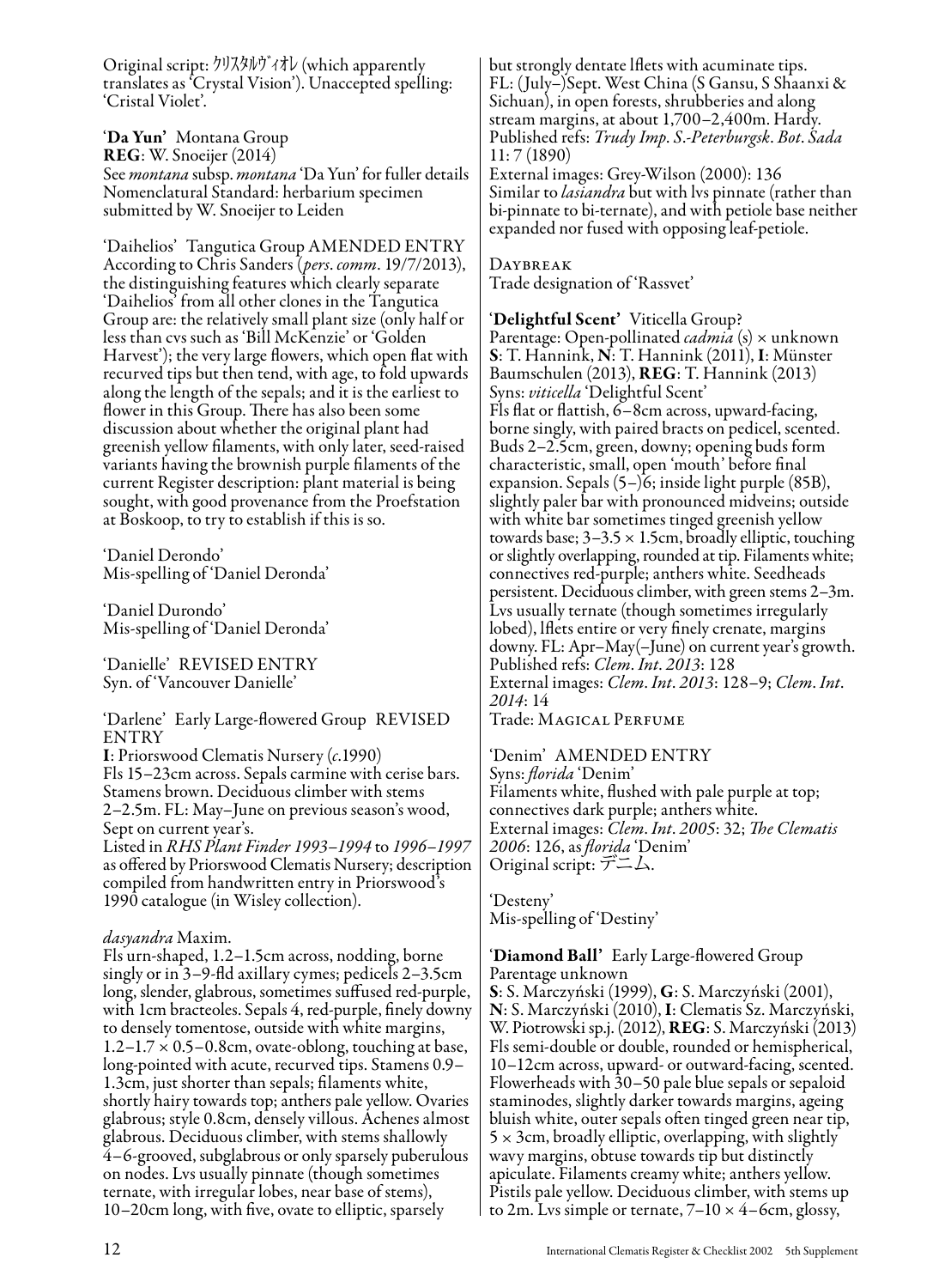pale green, petioles and margins of young foliage purplish. FL: June–July(–Aug), on previous and current year's growth. Hardy (USDA zones 4–9). Published refs: *Clematis Sz*. *Marczyński*, *W*. *Piotrowski sp*.*j*. *Oferta* (Lato-Jesień 2012): 17 External images: *Clem*. *Int*. *2013*: 146; *De Boomkwekerij* 32A (21/8/2013): 12; *The Clematis 2013*: 176; *Źródło Dobrych Pnączy*: *25 lat* (2013): 43; *Clem*. *Int*. *2014*: 15 The iridescence at the edges of the rounded flowers suggests a large, beautifully cut diamond

'Donna' REVISED ENTRY No published description known: listed in *RHS Plant Finder 1993–1994* to *1996–1997* as offered by Caddicks Clematis Nursery, but not included in any Caddicks' catalogues between 1994 and 2003 so possibly never properly established as a cultivar epithet (ICNCP, 2009: Art. 27.1).

'Double Delight' REVISED ENTRY Syn. of 'Doudeli'

'Doudeli' Montana Group Parentage unknown S: R.C. & L.M. Mitchell, G: R.C. & L.M. Mitchell (2003), N: R.C. & L.M. Mitchell (2003), I: Bayliss Nurseries Ltd (2004), REG: R. Mitchell (2004) Syns: 'Double Delight'

Fls double, 8cm across, borne 1–3 in lf-axils, fl.-stalks hairy. Sepals pearly white, outer sepals 4, obovate, 2.2– 3.3 × 2cm, inner sepals *c*.28, oblanceolate, 1.1–3 × *c*.1cm, all sepals usually blunt, margin wavy. Filaments white; anthers yellow. Seedheads persistent. Deciduous climber. Lvs ternate, mid green; lflets regularly toothed. FL: Nov–Feb (in southern hemisphere). Nomenclatural Standard: flowering herbarium specimen supplied by registrant (WSY0070544) Published refs: *Clem*. *Int*. *2005*: 31

External images: *Clem*. *Int*. *2005*: 32; *Clem*. *Int*. *2014*: 31

A seedling found in the collection of R. & L. Mitchell. It is possible that *montana* var. *wilsonii* may be involved in the parentage. Initially registered as 'Double Delight', this epithet was superseded when the cultivar was granted EU PBR 34890 as 'Doudeli' in April 2013 (ICNCP, 2009: Art. 31.2); 'Double Delight' becomes a synonym (ICNCP, 2009: Art. 11.2).

'Duchesse of Edinburg' Mis-spelling of 'Duchess of Edinburgh'

'Dusky' Atragene Group AMENDED ENTRY Parentage: 'Angela's Double' selfed R: R.W. Nunn (1999), G: R.W. Nunn (2002), N: R.W. Nunn (2002), REG: R.W. Nunn (2005) Syns: *koreana* 'Dusky' Published refs: *Clem*. *Int*. *2006*: 16 External images: *Clem*. *Int*. *2006*: 19; *The Clematis 2012*: 120 In *TheClematis 2012*: 119 Roy Nunn described this as a sibling of 'Angela's Double' (raised from seed of *koreana* 'Lutea', probably outcrossed with 'Markham's Pink'),

'Dzieci Warszawy' Early Large-flowered Group REVISED ENTRY Parentage unknown R: W. Noll

Fls flat or flattish, 12–17cm across, upward-facing. Sepals 8, pale violet (with a deep crimson-violet bar on autumn fls),  $6-8 \times 3-4$ cm, elliptical, touching or overlapping near base, with somewhat wavy margins, tips long-pointed. Filaments white at base, sometimes tinged pink towards top; anthers purple. Deciduous climber with stems to  $2(-2.5)$  m. FL: June–July on previous year's growth, Aug–Sept on current year's. Published refs: Sekowski (1987): 101 External images: *Clem*. *Int*. *2014*: 90 Name is Polish for "Warsaw children", and commemorates in particular the young participants in the 1944 Warsaw Uprising [see *The Clematis 2009*: 54]

'East River'

Erroneous name for 'Zoeastri' (which has trade designation EAST RIVER)

'East Sunset' REVISED ENTRY

No published description known: listed in *RHS Plant Finder 1993–1994* to *1996–1997* as offered by Caddicks Clematis Nursery, but not included in any Caddicks' catalogues between 1994 and 2003 so possibly never properly established as a cultivar epithet (ICNCP, 2009: Art. 27.1).

#### 'Ebba' REVISED ENTRY

No published description known: listed in Snoeijer<br>(1991), and in *RHS Plant Finder 1993–1994* to (1991), and in *RHS Plant Finder 1993–1994* to *1998–1999* as offered by Caddicks Clematis Nursery, but not included in any Caddicks' catalogues between 1994 and 2003 so possibly never properly established as a cultivar epithet (ICNCP, 2009: Art. 27.1).

'Ebipo005' Mis-spelling of 'Evipo005'

'Ebipo006' Mis-spelling of 'Evipo006'

**ELEGY** Trade designation of 'Elegiia'

'Emelia Plater' Mis-spelling of 'Emilia Plater'

'Emilia Platers' Mis-spelling of 'Emilia Plater'

but he later confirmed the original parentage given here. ∣ elliptic, overlapping, rounded at tip but with a distinct 'Emma' Early Large-flowered Group Parentage: 'Carnaby' (s)  $\times$  unknown G: J. Link (2007), N: M. Floyd (2014), REG: M. Floyd (2014) Fls flat or flattish, 10–12.5cm across, upward- or outward-facing, borne singly. Sepals 8; opening reddish pink, maturing to dusky rose-pink at margins, paler towards midvein (with a paler ground but slightly darker veining), and with a distinct, small white 'eye' at base of stamens;  $5.5 \times 4$ cm, broadly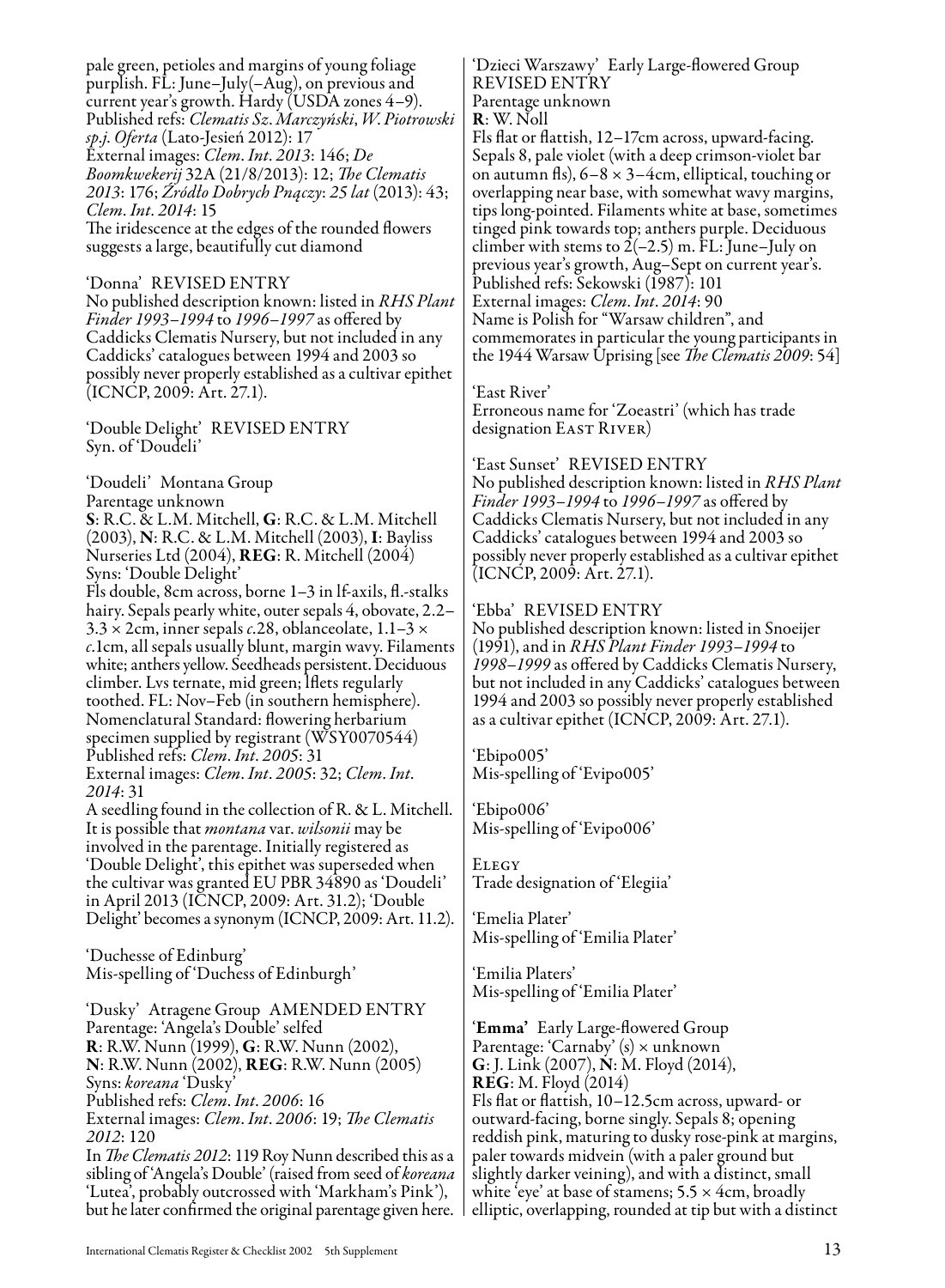apiculus. Stamens 3cm; filaments white, tinged pink towards top; connectives red-purple; anthers white. Seedheads persistent. Deciduous climber, with stems up to 1.5m. Lvs simple, mid-green, with entire margins. FL: May–June on previous year's growth, Aug–Sept on current year's. Very hardy. Raised from BCS seed.

'Empress Amy' Syn. of 'Empress Amy Lai'

'Empress Amy Lai' Parentage: unknown; chance seedling, possibly involving *integrifolia*

Syns: 'Empress Amy'

Fls flat to flattish, large, upward-to outward-facing, borne singly. Sepals 4; inside predominantly red, shading to pinkish white just near base; outside fading to pale purple, with violet-purple midribs; narrowly elliptical, twisted, gappy, with acuminate tip. Stamens flattening back with age; filaments white; connectives purple; anthers white. Styles greenish white, forming central plume. Stems 2–3m. Lvs with entire, slightly wavy margins. FL: July–Sept

**ENIGMA** 

Trade designation of *angustifolia* 'Zagadka'

'Enoshima' REVISED ENTRY Parentage unknown R: K. Ochiai (pre 2008) Fls flat or flattish, upward- or outward-facing. Sepals 8, mid-blue, ovate, overlapping, midveins somewhat ribby and sometimes tinged purple near base, with slightly wavy margins, and narrowing above into a cuspidate apex with long-pointed tips. Filaments pale yellow; anthers yellow. External images: *Clem*. *Int*. *2009*: 80 Original script: 江の島. Named after a Japanese island, offshore from Fujisawa. Although described as double-flowered by A Kaneko in his talk to the IClS tour in 2008, his photo subsequently published in *Clem*. *Int*. *2009* – and indeed the plants later circulating commercially in Europe under this name – have single fls. Consequently, the *Register* description has been modified to reflect this, but further research is needed to establish if the plant in circulation is properly named.

Esme

Trade designation of 'Evipo048'

'Etoile Violet' Mis-spelling of 'Étoile Violette'

'Evipo012' Integrifolia Group AMENDED ENTRY Trade: JESSICA; MEDLEY Care should be taken over the trade designation JESSICA, substituted recently for MEDLEY, since this could cause confusion with the use of that epithet by Westphal as a synonym for 'Kjell'.

'Evipo026' Early Large-flowered Group AMENDED ENTRY

External images: Gooch (2011): 159 This epithet was incorrectly stated to be nonacceptable in *ICRC 2002 4th Suppt* (2012): 22, whereas ICNCP, 2009: Art. 21.25 applies.

'Evipo027' Late Large-flowered Group AMENDED ENTRY This epithet was incorrectly stated to be nonacceptable in *ICRC 2002 4th Suppt* (2012): 22, whereas ICNCP, 2009: Art. 21.25 applies.

'Evipo028' Late Large-flowered Group AMENDED ENTRY This epithet was incorrectly stated to be nonacceptable in *ICRC 2002 4th Suppt* (2012): 23, whereas ICNCP, 2009: Art. 21.25 applies.

'Evipo035' Late Large-flowered Group AMENDED ENTRY R: R.J. Evison (pre 2009), I: Thorncroft Clematis Nursery (2010) Syns: 'Reflections' This epithet was incorrectly stated to be nonacceptable in *ICRC 2002 4th Suppt* (2012): 23, whereas ICNCP, 2009: Art. 21.25 applies.

'Evipo040' Early Large-flowered Group REVISED ENTRY

Parentage: From controlled crossing between two un-named seedlings

R: R.J. Evison (1994), I: Thorncroft Clematis Nursery (2009)

Syns: 'Chevalier'

Fls flat or flattish, 15cm across, upward-facing, borne singly; peduncles 2.5cm, strong yellow-green (144A). Buds elliptic and broad-based,  $3-5 \times 0.7-1.2$ cm, light yellow-green (145C) tinged deep red (185A) at tip. Sepals 6; upper side opening strong violet (86B) tinged strong purple (77B), maturing to strong violet (90B) with dark purplish red (N79B) bar in basal half; outer side opening strong violet (N88B) with strong yellowgreen (145A) bar, maturing to light violet (N88C) with pale yellow-green (157B) bar;  $7.5 \times 3.5$ cm, elliptic, base acute, margins very slightly wavy, tip acuminate and slightly recurved. Filaments about 50, 1cm, opening brilliant yellow-green (154C) in centre of fl., maturing to greenish white (157D) towards outer edge; anthers pale yellow-green (155A). Pistils about 40; styles 1.8cm, pale yellow-green (157C). Lvs ternate,  $17 \times 13$ cm, downy, lflets cordate, with entire margins and rounded tip, mature upper surface moderate olive-green (146A); petioles 8.5cm, strong yellow (N144B). Deciduous climber with stems 1–1.5m, downy and light yellowgreen (145C) speckled dark reddish orange (178B) when young, maturing to moderate reddish brown (166B) to brownish orange (166C). FL: May–July on previous year's growth, Aug–Sep on current year's. Hardy to USDA Zones 4–9 and AHS Heat Zone 7. Nomenclatural Standard: flowering herbarium specimen prepared using material from registrant (WSY0112367)

Published refs: *Thorncroft Clematis Nurserycat*. (2009): 28 External images: Gooch (2011): 152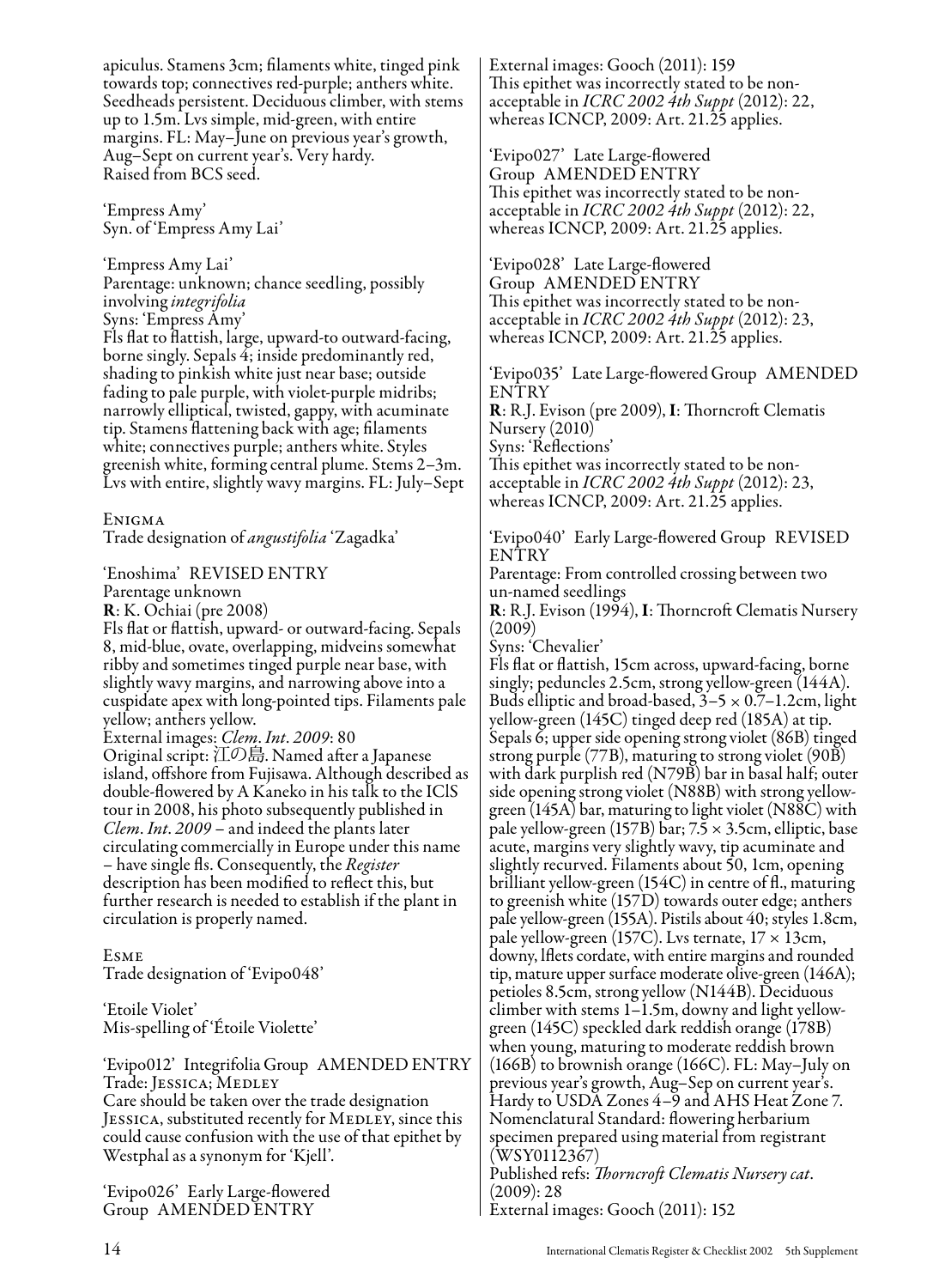Trade: Chevalier US Plant Patent application classifies this as a Viticella cultivar.

'Evipo041' Early Large-flowered Group AMENDED ENTRY

Parentage: Un-named seedling  $\times$  un-named seedling R: R.J. Evison (1996), I: Thorncroft Clematis Nursery (2009)

Fls flat or flattish, 10–15cm across, outward-facing. Sepals  $6(-8)$ .

External images: Gooch (2011): 209 This epithet was incorrectly stated to be nonacceptable in *ICRC 2002 4th Suppt* (2012): 23, whereas ICNCP, 2009: Art. 21.25 applies.

'Evipo042' Early Large-flowered Group REVISED ENTRY

Parentage: un-named seedling  $\times$  un-named seedling R: R.J. Evison (1995), I: Thorncroft Clematis Nursery (2009)

Fls broadly bell-shaped (with convex base and upper portion flattened back), 17cm across, upward- or outward-facing, borne singly, not scented; pedicels 5–6cm, very downy, mainly moderate yellow-green (147C). Buds elliptic and broad-based,  $4 \times 1.2$ cm, greyish yellow-green (148C) tinged dark red (187A) at tip, very downy. Sepals 7; upper side opening dark purplish red (N79A) tinged strong reddish purple (N78A), maturing to strong purple (N80B) at centre shading to dark purple  $(83\text{\AA})$  at margins; outer side light purple (76A) with dark purplish red (N79A) margins and greyish yellow-green (195B) bar;  $8.5 \times$ 4.5cm, elliptic, base acute, margins moderately wavy, tip acute and slightly recurved. Filaments about 75, 0.7cm, deep purplish pink (N74C); anthers dark greyish purple (N92A); pollen cream-white. Pistils about 65; styles 1cm, yellowish white (155B). Lvs pinnate,  $18 \times 18$ cm, with 3-5 elliptic lflets, with entire margins and acute tip, mature upper surface moderate olive-green (147A); petioles 5.5–6.5cm, downy, moderate yellow-green (146B) suffused greyish reddish brown (200B). Deciduous climber with compact stems 0.8–1m, moderate yellow-green (146B) suffused moderate reddish brown (177A) when young, maturing to greyish red (178A). FL: early May–July on previous year's growth, Aug–Sept on current year's. Hardy in USDA Zone 6. Nomenclatural Standard: flowering herbarium specimen prepared using material from registrant (WSY0112368)

Published refs: *Thorncroft Clematis Nurserycat*.  $(2009): 28$ 

External images: Gooch (2011): 166 Trade: Fleuri

This epithet was incorrectly stated to be nonacceptable in *ICRC 2002 4th Suppt* (2012): 23, whereas ICNCP, 2009: Art. 21.25 applies.

'Evipo043' Late Large-flowered Group AMENDED ENTRY External images: *Clem*. *Int*. *2010*: 166; Gooch (2011): 138 Trade: AMETHYST BEAUTY

This epithet was incorrectly stated to be nonacceptable in *ICRC 2002 4th Suppt* (2012): 23, whereas ICNCP, 2009: Art. 21.25 applies.

'Evipo044' Forsteri Group REVISED ENTRY Parentage: From controlled crossing between two un-named seedlings

R: R.J. Evison (2007), I: Nolina Kwekerijen (2012)<br>Syns: *C. × cartmanii* 'Evipo044'; 'Michiko' Fls small (4.5cm across), broadly bell-shaped to flat, upward- or outward-facing, in clusters of 15–25, not scented; pedicels pale green. Buds tubular,  $1.8 \times$ 0.6cm, strong yellow-green (144B). Sepals 6(–8), greenish white (155C),  $2.2 \times 0.8$ cm, lanceolate, base and tip acute. Filaments light yellow-green (145C); anthers pale yellow-green (155A). Styles greenish white. Lys triternate,  $6 \times 5.5$ cm, thick and glossy, lflets elliptic with dentate to lobed margins and rounded tips, mature upper surface moderate olivegreen (146A); petioles 2cm. Dwarf, evergreen subshrub with trailing (0.4m) or weakly climbing (0.6m) stems, moderate yellow-green (146C) tinged moderate reddish brown (174A). FL: (early Apr–) June–Sept(–Oct), at least partly on previous year's growth. Hardy to −10°C and AHS Heat Zone 7. Published refs: *ICRC 2002 4th Suppt* (2012): 17, as *C*. × *cartmanii* 'Evipo044'; US Govt document US 20130326777 P1 (5/12/2013) Trade: Michiko

This was published as *C*. × *cartmanii* 'Evipo044' in *ICRC 2002 4th Suppt* (2012) on the basis that that parentage had been cited in EU PBR application 2011/1431. However, USPP application 13/507016 stated the parentage shown here – namely from a controlled crossing between two un-named seedlings – and it is therefore now deemed unreliable to treat this as necessarily being a *C*. × *cartmanii* cultivar.

'Evipo045' Forsteri Group REVISED ENTRY Parentage: From controlled crossing between two un-named seedlings

R: R.J. Evison (1995), I: Nolina Kwekerijen (2012)<br>Syns: *C. × cartmanii* 'Evipo045' Fls small (4cm across), flat or flattish, upward- or outward-facing, in panicles in clusters of 3–5, not scented; peduncles strong yellow-green (144B). Buds tubular, 1.5 × 0.6cm, pale yellow-green (155A). Sepals 6(–8), pale yellow-green (155A), tinged pale yellow (11D) towards the centre of the upper side,  $2 \times 1.1$ cm, elliptic, base acute, tip rounded with a small apiculus. Filaments about 45, 0.6cm, pale yellow-green (155A); anthers moderate yellow (161B). Pistils about 15; styles 0.5cm, pale yellow-green (155A). Lvs triternate,  $4-4.5 \times 4-4.5$ cm, glossy, lflets palmate, with deeply incised, bi-lobed and tri-lobed margins, mature upper surface dark yellowish green (139A); petioles 1.3cm. Dwarf, evergreen subshrub with trailing (0.5m) or weakly climbing (0.5m) stems, strong yellow-green (144B) when young, maturing to moderate yellowgreen (137C). FL: (early Apr–)June–Sept(–Oct), at least partly on previous year's growth. Hardy to USDA Zone 6 and AHS Heat Zone 7. Published refs: *ICRC 2002 4th Suppt* (2012): 17, as *C*. × *cartmanii* 'Evipo045'; US Govt document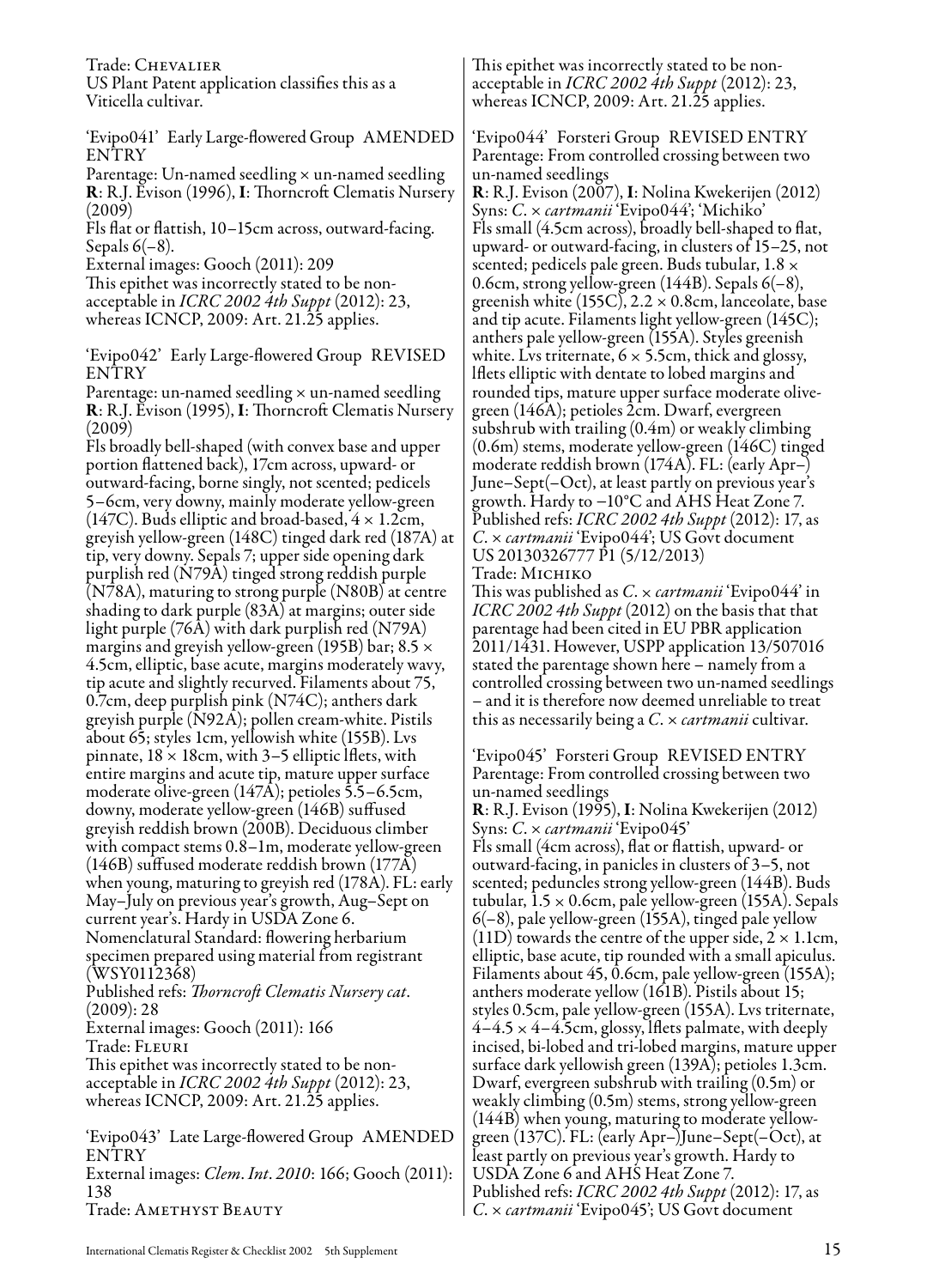#### US 20130326776 P1 (5/12/2013) Trade: Tai Yang

This was published as *C*. × *cartmanii* 'Evipo045' in *ICRC 2002 4th Suppt* (2012) on the basis that that parentage had been cited in EU PBR application 2011/1431. However, USPP application 13/507015 stated the parentage shown here – namely from a controlled crossing between two un-named seedlings – and it is therefore now deemed unreliable to treat this as necessarily being a *C*. × *cartmanii* cultivar.

'Evipo046' Late Large-flowered Group AMENDED ENTRY

This epithet was incorrectly stated to be nonacceptable in *ICRC 2002 4th Suppt* (2012): 23, whereas ICNCP, 2009: Art. 21.25 applies.

#### 'Evipo047'

R: R.J. Evison, I: Evison/Poulsen (*c*.2013) Fls flat or flattish, upward- (or outward-) facing, borne singly. Sepals 6–7, mauve, tinged purple along bar, broadly elliptic, overlapping, with slightly wavy margins, apex cuspidate with whitish tip. Filaments white; connectives and anthers red; pollen white. Styles and stigmas creamy white. Deciduous climber. Lvs ternate, with lflets entire and ovate. Trade: URILLA

#### 'Evipo048'

R: R.J. Evison , I: Evison/Poulsen (*c*.2012) Fls flat or flattish, upward- or outward-facing, borne singly. Sepals 6–7, lavender-blue, tinged purple/pink along bar, broadly elliptic, overlapping, margins slightly wavy, rounded at tip but with a distinct apiculus and sometimes slightly recurved. Filaments white; connectives and anthers creamy yellow. Deciduous climber. Lvs ternate, with ovate lflets with entire but wavy margins. Trade: Esme

#### 'Evipo049'

R: R.J. Evison, I: Münster Baumschulen (2013) Fls flat or flattish, upward- or outward-facing. Sepals 6(–8), white, broadly elliptic to sub-orbicular, overlapping, margins entire, rounded at tip. Filaments creamy white; connectives red-purple. Deciduous climber, with stems 1.5–1.8m. Lvs ternate, with broadly ovate lflets with entire margins. FL: June– Sept. Trade: Juliane

### 'Evipo051'

R: R.J. Evison, N: Evison/Poulsen (2012), I: Raymond Evison Clematis (2013) Fls flat or flattish, 10–12cm across, upward- or outward-facing. Sepals 6, dusky purple-pink with paler bar, elliptic, margins very slightly wavy, deflexed towards base to give gappy appearance, tips longpointed. Filaments purple-pink; connectives redpurple; anthers greyish white. Deciduous climber, with stems up to 1.5m. Lflets with margins entire, tips long-pointed. FL: late spring–late autumn. Published refs: *Clem*. *Int*. *2013*: 145, with image Trade: Giselle

Introduced at RHS Chelsea Flower Show 2013.

'Evipo055' Viticella Group?

Parentage: derived from hybridization of two un-named seedlings

R: R.J. Evison (1994), I: Nolina Kwekerijen (2012) Fls single or semi-double, flat or flattish, 13.5cm across [although Poulsen Roser website says 5–8cm], upward- or outward-facing, borne singly, not scented. Sepals normally 6, though sometimes with 2 or 3 (rarely up to 9) smaller, extra, sepaloid segments arising in centre; inside yellowish white (155D) [in some seasons tinged green towards base at first], outside greenish white (155C);  $6.5 \times 3.7$ cm, broadly elliptic, overlapping, margins entire but slightly wavy, rounded towards tip but with acuminate apex. About 65 stamens; filaments greenish white (155C); anthers moderate yellow (161A). About 25 pistils; styles & stigmas pale yellow-green (155A). Seedheads not persistent. Deciduous climber, with stems up to 2.5m, light yellow-green (145B) when young, maturing moderate reddish brown (166B) and ribbed. Lvs ternate, with cordate lflets, moderately glossy, strong yellow-green (144A) when young, maturing moderate olive-green (146A) above, moderate yellow-green (146B) below. FL: April–Sept, on previous year's then current year's growth. Hardy to USDA Zone 6. Trade: ANETA

#### 'Evipo056' Early Large-flowered Group R: R.J. Evison

Fls flat or flattish, 14–17cm across, upward- or outward-facing, borne in a dichasial cyme. Sepals 6, opening deep pink with a darker bar, fading with age to pale pink, broadly elliptic, overlapping, with margins sometimes slightly recurved (especially towards base), tip blunt but some with a distinct apiculus. Filaments pale orange-yellow. Deciduous climber, with stems up to 1.5m. FL: early–midsummer on previous year's growth, late summer to early autumn on current year's growth. Published refs: *Clem*. *Int*. *2012*: 149, with image Trade: Alaina

'Evipo061' Early Large-flowered Group<br>R: R.J. Evison, I: Pépinières Travers (2013) Fls flat or flattish, 8–10cm across (wider in spring, smaller as season progresses), upward- or outwardfacing. Sepals 6–8; inside opening bluish purple, pinker along midveins, maturing to very pale lavender-blue; broadly elliptic, overlapping one half, margins straight, tip rounded with cuspidate apex. Filament and anthers white; connectives maroon. Deciduous climber with stems 1–1.5m. FL: early summer–autumn.

Trade: Bernadine; Bernardine [Travers]

'Evipo062' Early Large-flowered Group R: R.J. Evison

Fls flat or flattish, 10–13cm across, with a rounded appearance, upward- or outward-facing. Sepals 6, pale blue, broadly elliptic to ovate, overlapping, margins slightly wavy, tip blunt. Filaments creamy white; anthers pale yellow. Deciduous climber, with stems up to 1.2m. FL: early–mid-summer on previous year's growth, late summer–early autumn on current year's growth.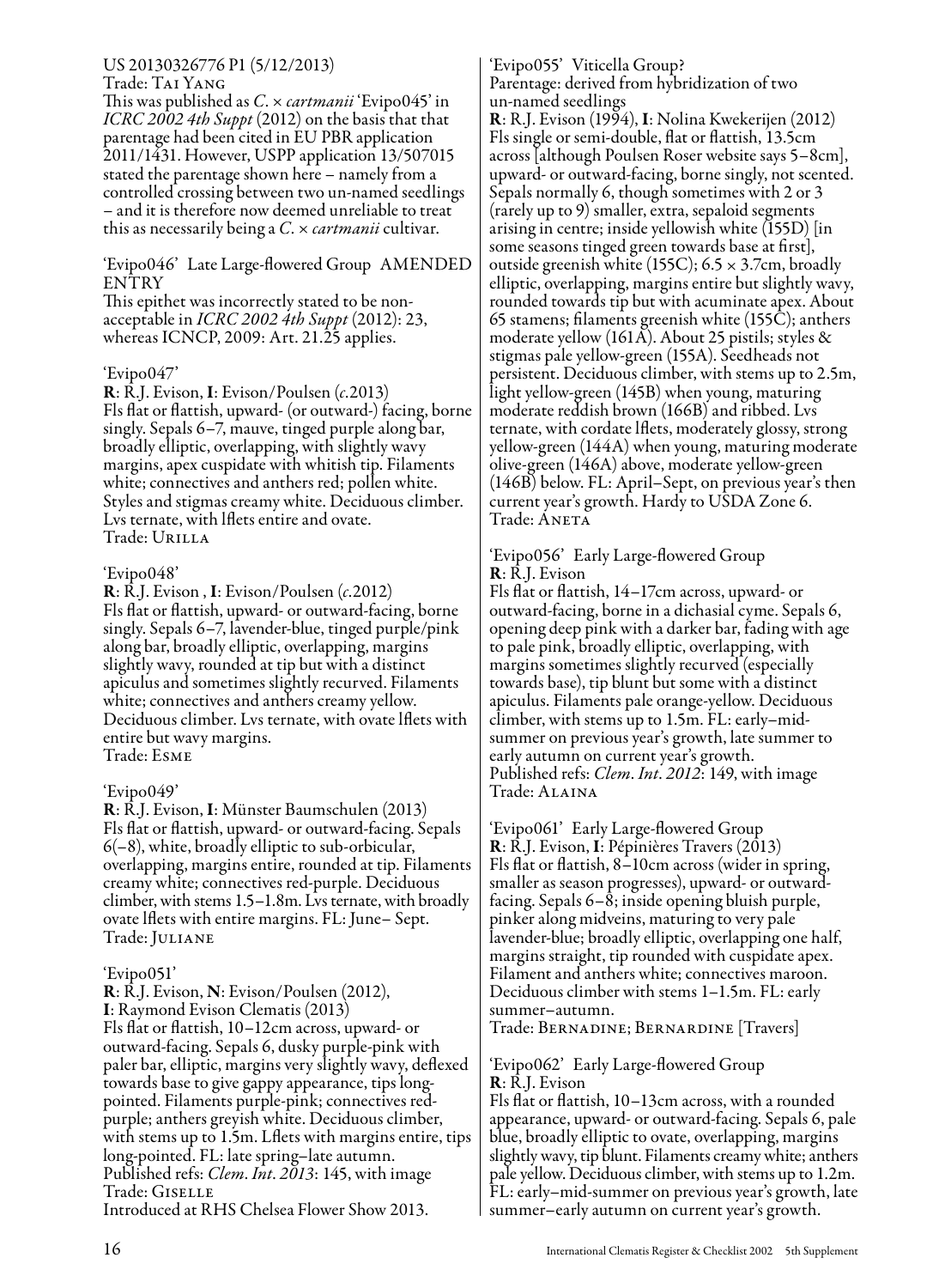Published refs: *Clem*. *Int*. *2012*: 150 External images: *The Garden* (April 2012): 82; *Clem*. *Int*. *2012*: 150 Trade: Zara

'Evipo063' Early Large-flowered Group R: R.J. Evison, I: Evison/Poulsen (*c*.2013) Fls flat or flattish, upward- or outward-facing, borne singly. Sepals 8, white with a faint pink flush near base, elliptical, touching or just overlapping, with slightly wavy margins, tips cuspidate. Filaments white at base, flushed pinkish purple above; connectives red-purple; anthers white. Low-growing deciduous climber, with stems 1–1.2m. FL: May– Oct, on previous year's then current year's growth.

Trade: Corinne (which has also been spelt Corrine)

'Evipo070' Viticella Group

R: R.J. Evison , I: Evison/Poulsen (*c*.2012) Fls flat or flattish, upward- or outward-facing. Sepals (4–)6; inside strong purplish red; outside paler and often suffused with pale pink, particularly towards tips; broadly elliptic, overlapping (at least midway, though sometimes gappy near base), with slightly wavy margins, tips acute to cuspidate. Filaments pale yellow, tinged purple; anthers yellow. Deciduous climber, with stems 1–1.5m. Lvs ternate, lflets ovate with entire margins. FL: June–Sept on current year's growth. Trade: ALITA

'Evipo073' Early Large-flowered Group S: HRH The Countess of Wessex, N: R.J. Evison, I: Guernsey Clematis Nursery (2012) Syns: 'Countess of Wessex' Fls flat or flattish, 14–17cm across, outward- or upwardfacing. Sepals 6, very pale pink flushed darker at base of bar, broadly elliptic with somewhat cuneate base, overlapping half, margins regularly frilled, tips acute and sometimes slightly recurved. Filaments creamy yellow; connectives and anthers deep red. Deciduous climber, with stems up to 1.5m. FL: early–mid-summer on previous year's growth, late summer–early autumn on current year's growth. Published refs: *Clem*. *Int*. *2012*: 150

External images: *Clem*. *Int*. *2012*: 150 Trade: Countess Of Wessex (of Poulsen); The Countess Of Wessex (of Evison) Selected from a set of new Evison cultivars by HRH The Countess of Wessex.

#### 'Evipo075'

R: R.J. Evison, N: Evison/Poulsen (2012), I: Raymond Evison Clematis (2013) Fls semi-double, flat or flattish, 10–12cm across, upward-facing. Sepals 6; silvery white around a very pale cream- or green-tinged bar, and with pronounced narrow purple margins from which some colour bleeds into the blade-edges; elliptic, overlapping near base, with slightly wavy margins, tips long-pointed. Staminodes few (<10), sepaloid but narrower than outer sepals. Filaments red-purple; anthers yellow. Deciduous climber, with stems up to 1.5m. FL: late spring–late autumn.

Published refs: *Clem*. *Int*. *2013*: 146, with image

Trade: Samaritan Jo Introduced at RHS Chelsea Flower Show 2013.

#### 'Evipo100'

R: R.J. Evison, N: Evison/Poulsen (2012), I: Raymond Evison Clematis (2013) Fls rounded, flat or flattish, 8–10cm across, upward-

facing. Sepals 6–8; inside white, tinged pale violet-blue (especially towards margins), midveins tinged pale green; outside with green bar; broadly elliptic, overlapping one half, margins slightly wavy, tip blunt. Stamens greenish yellow. Deciduous climber with compact habit (stems 0.6–0.9m). FL: May–Oct. Hardy USDA Zones 4–9. Published refs: *Clem*. *Int*. *2013*: 145, with image Trade: Chelsea

Named to mark the centenary in 2013 of the RHS Chelsea Flower Show in the grounds of the Royal Hospital, Chelsea, London. Introduced at Chelsea Flower Show 2013.

× *fargesioides* 'Paul Farges' See 'Paul Farges'

#### 'Farrago' REVISED ENTRY

No published description known: listed in *RHS Plant Finder 1993–1994* to *1996–1997* as offered by Caddicks Clematis Nursery, but not included in any Caddicks' catalogues between 1994 and 2003 so possibly never properly established as a cultivar epithet (ICNCP, 2009: Art. 27.1).

'Festival' Heracleifolia Group See *stans* 'Festival'

'Fialka' Late Large-flowered Group AMENDED ENTRY

Published refs: *The Clematis 1996*: 58, without description

Original script: Фиалка. Epithet means "violet" in Russian (and thus transgresses ICNCP, 2009: Rec. 21G).

'Fiona Woolfenden' Viorna Group REVISED ENTRY

Parentage: *texensis* seedling

S: T. Hannink (pre- 2009), N: T. Hannink, I: Münster Baumschulen (2012), REG: M. Münster (2012) Syns: *texensis* 'Fiona Woolfenden' Fls urn-shaped, outward-facing or nodding, borne singly, not scented. Sepals 4, carmine-red, 3–4cm long, thick and fleshy, fused except at tips (which are strongly recurved and long-pointed). Filaments yellow. Deciduous climber with green stems 2.5–3m. Leaflets entire, green when young, maturing dark green. FL: June–Sept, on current year's growth. Published refs: Name published in *Clem*. *Int*. *2010*: 86, but without description; *ICRC 2002 4th Supplement* (2012): 24

External images: *Clem*. *Int*. *2013*: 12 Named after the Secretary of the International Clematis Society

'Firework' Mis-spelling of 'Fireworks'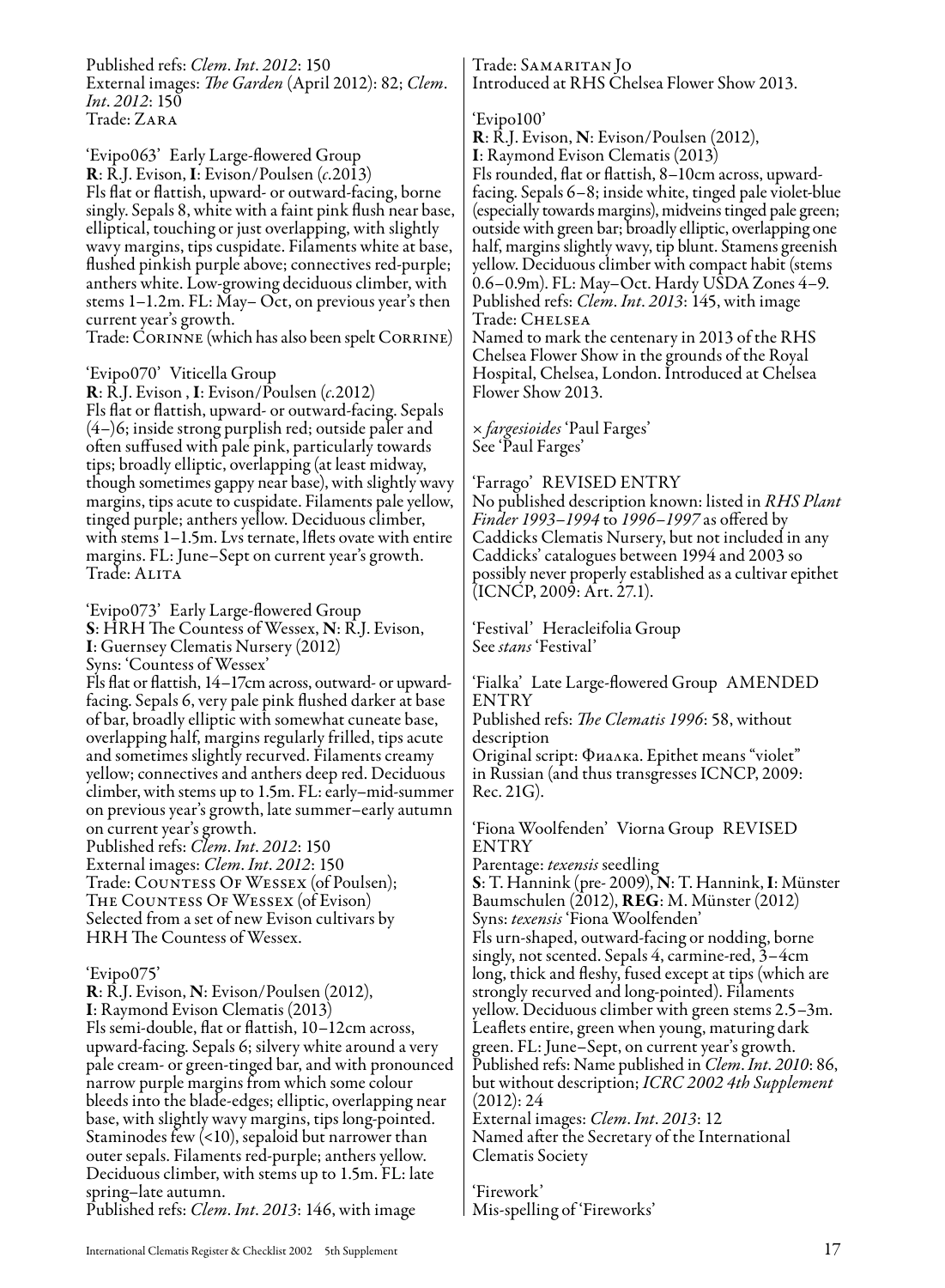'Floclemi' Integrifolia Group R: B. Fretwell (*c*.2004), I: F.M. Westphal (2008) Syns: *integrifolia* 'Miranda'; 'Miranda' Fls 6–8(–10)cm across. Sepals 5–6, dark purple, elliptic, pointed. Stamens red. Stems herbaceous, non-climbing, 0.8–1.5m. FL: (May–)June–Sept. Published refs: *F*.*M*. *Westphal Hauptkatalog <sup>2008</sup>*– *<sup>2009</sup>*: 105, as *integrifolia* 'Miranda' External images: *The Clematis 2011*: 85 Sibling of 'Amelia' and 'Arabella' (Fretwell). This cultivar was granted EU PBR 32718 in May 2012 under the epithet 'Floclemi', so that must take priority (ICNCP, 2009: Art. 31.2) and 'Miranda', the epithet under which it had formerly been distributed, becomes its synonym.

*florida* 'Atras' Syn/unaccepted spelling of 'Atlas'

*florida* 'Blue Ribbon' REVISED ENTRY Syn. of 'Blue Ribbon'

*florida* 'Centaurus' Syn. of 'Centaurus'

*florida* 'Denim' Syn. of 'Denim'

*florida* 'Hornessy' Syn. of 'Hornessy'

*florida* var. *hancockiana* (Maxim.) Courtois See *hancockiana* Published refs: *Bull*. *Soc*. *Bot*. *France* 72: 434–435 (1925)

*florida* 'Red-Spotted Beauty' Syn. of 'Red-spotted Beauty'

*florida* 'Seiboldii' Syn. of *florida* var. *florida* 'Sieboldiana'

*florida* 'Unicorn' Syn. of 'Unicorn'

*florida* 'Unicorn 2' Syn. of 'Unicorn 2'

*foresterii* 'Early Sensation' Syn. of 'Early Sensation'

Forest Opera Trade designation of 'Lesnaia Opera'

'Forget-me-not' (New Leaf Plants) REVISED ENTRY Syn. of 'Forget-me-not NPL1'

'Forget-me-not NLP1' Viticella/Late Large-flowered? Group Parentage: chance seedling; parentage unknown (but might have involved 'Błękitny Anioł') S: New Leaf Plants Ltd (2000), N: New Leaf Plants Ltd (2001), I: New Leaf Plants (2003), REG: New Leaf Plants Ltd (2012)

Syns: 'Forget-me-not' (New Leaf Plants) Fls flat or flattish, 8–10cm across, upward- or outwardfacing, borne singly, not scented. Sepals 4(–5), pale mauve-blue, bar sometimes paler, outside paler,  $4.5 \times$ 2cm, broadly elliptic, quite thick, overlapping in basal half, margin wavy (almost crenulated), tip apiculate and tending to recurve. Filaments greenish when young, maturing white; anthers creamy yellow. Deciduous climber, with stems green when young, maturing brown. Lvs simple, margins entire, pale green. FL: July–Sept on previous year's growth. Published refs: *New Leaf Plants cat*. (2003), as 'Forget-me-not'; *Clem*. *Int*. *2013*: 13 External images: *Clem*. *Int*. *2013*: 13; *The Clematis 2013*: 177

'Forget-me-not' having been published as a nonacceptable name (under ICNCP, 2009: Art. 30.1) in *3rd Supplement* (2009): 17, New Leaf Plants subsequently registered it as 'Forget-me-not NLP1'.

'Fragrant Oberon' REVISED ENTRY Syn. of 'Hutbron'

'Fragrant Star' REVISED ENTRY Syn. of 'Vancouver Fragrant Star'

'Fujikahori' REVISED ENTRY Unaccepted spelling of 'Fujikaori' 'Fujikahori' was given in *ICRC 2002 3rd Suppt* (2009): 18 as the accepted form, but this has been modified to conform with Kenkyusha (ICNCP, 2009: Rec. 34D.1).

'Fujikaori' Viorna Group REVISED ENTRY Parentage unknown R: K. Ozawa (1998), N: K. Ozawa Fls pitcher-shaped, 2cm across, drooping. Sepals 4, red-purple, tips rolled back. Stems 0.9–1.5m tall. FL: Apr–Aug. Published refs: Kaneko (2009): 85 External images: Kaneko (2009): 85; *Clem*. *Int*. *2009*: 77 Original script: 藤カオリ. "Fuji" means "wisteria", "kaori" means "scent". Unaccepted spelling: 'Fujikahori'. Although attributed to M. Chikuma as the raiser in *Clem*. *Int*. *2009*: 71, Kaneko (2008) credited Ozawa and the Chikumas have subsequently confirmed this.

'Fujimu Sumi' Unaccepted spelling of 'Fujimusume'

'Gabriel Narutowicz' Early Large-flowered Group AMENDED ENTRY Fls flat, 15–20cm wide, upward- or outward-facing. Sepals 6–8, red-violet,  $7-10 \times 4$ –5cm, elliptic, over-<br>lapping, margins smooth, tips rounded but with distinct apiculus. Filaments creamy pink; anthers purple. Deciduous climber with stems to 2m. FL: June–Aug. External images: *Clem*. *Int*. *2014*: 90 Commemorates the Polish president assassinated five days after his election in 1922.

'Gabrielle' (Gubbins) Early Large-flowered Group AMENDED ENTRY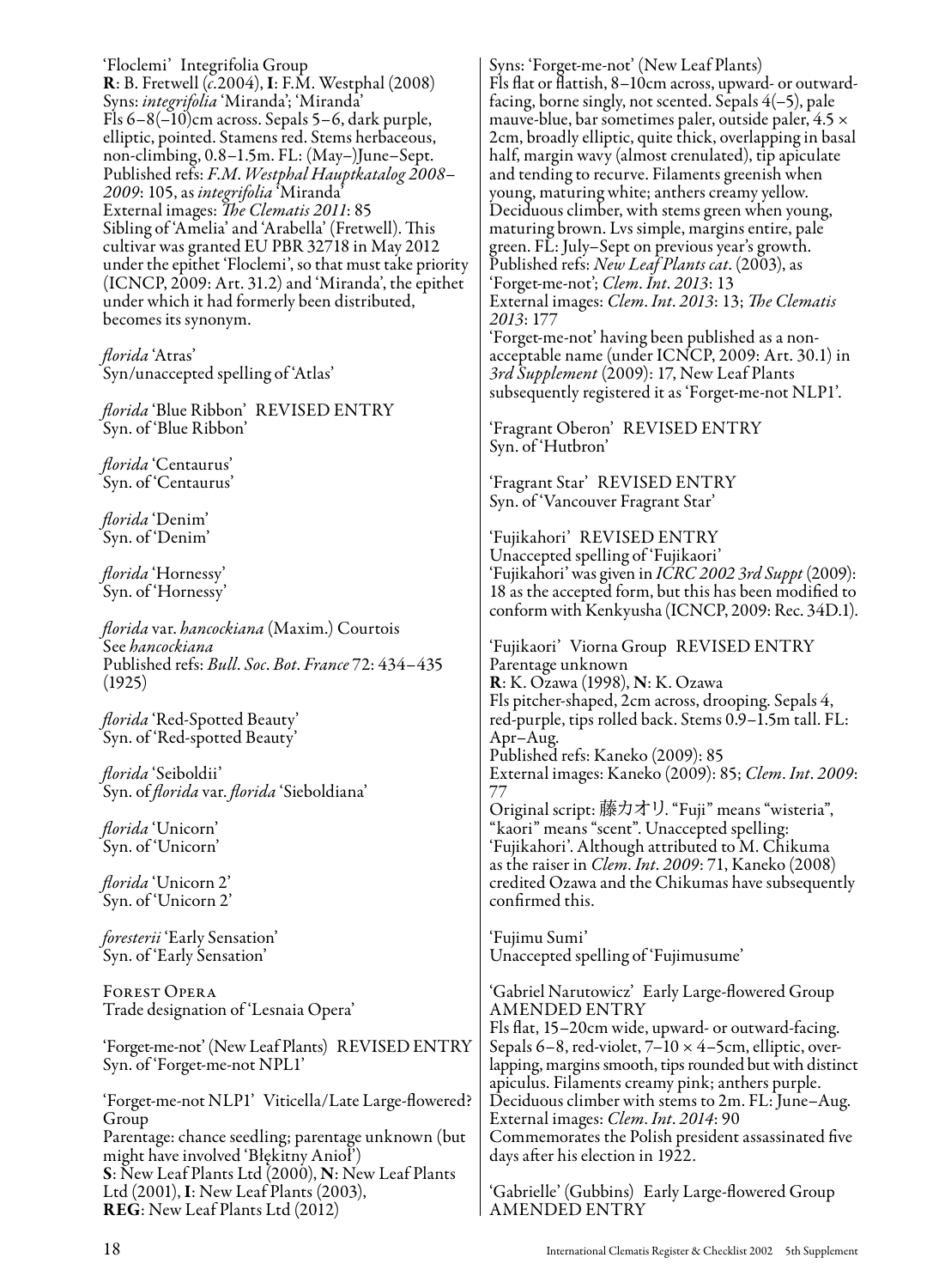Non-acceptable name (ICNCP, 2009: Art. 30.1), the epithet having apparently been established previously for a different Early Large-flowered Group cultivar, selected by Hill. It is recommended that whenever this epithet is used the author's name be cited, to minimize potential confusion between these cultivars (ICNCP, 2009: Art. 30.5).

'Gabrielle' (Hill) Early Large-flowered Group AMENDED ENTRY

External images: Toomey & Leeds (2001): 201, as 'Gabriëlle'; *Clem*. *Int*. *2011*: 64

Mis-spellings: 'Gabriel'; 'Gabriëlle'. Brewster Rogerson, USA (*in litt*.) says that it appeared as a seedling in the late 1960s in the Cape Cod garden of Polly Hill, USA, was propagated by Steffen about 1983 and listed in his catalogue (?date) mis-spelt as 'Gabriel'. He notes that what marks this cultivar out is the wide separation of the sepals: "like a whirligig without some of the curl". European nurseries vary in how they describe the flower colour, but this seems to be the same plant. This needs further study though, to sort out possible confusion with the 'Gabrielle<sup>y</sup> described by Gubbins (and even with Franczak's 'Gabriela'). It is recommended that whenever this epithet is used the selector's name be cited, to minimize potential confusion between these cultivars (ICNCP, 2009: Art. 30.5).

'Gekkou'

Unaccepted spelling of 'Gekkō'

'Generał Sikorski' Early Large-flowered Group AMENDED ENTRY Parentage unknown R: W. Noll (pre- 1971), N: W. Noll (*c*.1971), I: J. Fisk (1977) External images: Kivistik (2008): 82; Kaneko (2009):

45; *The Clematis 2009*: 37; Matz & Cedergren (2010): 127; Gooch (2011): 173; *Clem*. *Int*. *2014*: 91 Named after Generał Władysław Eugeniusz Sikorski (1881–1943), the Polish soldier and politician [see also *The Clematis 2009*: 54 and *Clem*. *Int*. *2014*: 91]. Mis-spellings: 'General Sikorski'; 'Général Sikorski'; 'General Sikorsky'; 'General Sirkoski'; 'Sikorski'. In the 1990s S. Franczak alleged that the plants distributed as 'Generał Sikorski' by Noll were in fact Franczak's own cultivar 'Jadwiga Teresa', which he had given to Noll around 1970. This version was published by R. Evison in *The Garden* (March 1997): 195 and later – after further correspondence with Franczak – adopted for *ICRC 2002*: 112 [and re-affirmed in *ICRC 2002 4th Suppt* (2012): 26]. In an article about Noll in *Clem*. *Int*. *2014*: 82–93, S. Marczyński showed that Noll first sent 'Generał Sikorski' to Fisk in November 1971 but that, as proved by his own clematis stud-book (and therefore contrary to what he claimed when registering this in 1987), Franczak did not raise his 'Jadwiga Teresa' until 1972 – so he was mistaken in later life to claim that Noll had misappropriated this. It is therefore accepted that Noll should indeed be credited as the breeder of 'Generał Sikorski'.

'George' REVISED ENTRY Mis-spelling of 'Georg' (Atragene Group), and also an 29

erroneous name used for 'Prince George' (Late Largeflowered Group)

#### 'Girėnas' Early Large-flowered Group AMENDED ENTRY

Named after one of the two pilots who, attempting to fly a plane non-stop from New York to Lithuania in July 1933, were killed when it crashed in Germany after successfully crossing the Atlantic Ocean [see also 'Darius'].

Giselle Trade designation of 'Evipo051'

'Giselle' Erroneous name for 'Evipo051' (which has trade designation GISELLE)

'Grandiflora' Montana Group Syn. of *montana* var. *grandiflora*

'Grunwald' Late Large-flowered Group Parentage: known but not disclosed by registrant R: S. Marczyński (2004), G: S. Marczyński (2006), N: S. Marczyński (2014), I: Clematis Źródło Dobrych Pnączy (2014), REG: S. Marczyński (2014) Fls flat or flattish, 10–12cm across, upward- or outward-facing, not scented. Sepals 6, of a velvety texture, dark violet-purple with a slightly paler bar, 5–5.5  $\times$  3.5–4cm, broadly elliptic, touching (with basal margins of sepals down-turned), with slightly wavy margins, tips acuminate to cuspidate and slightly recurved. Filaments creamy yellow-green; connectives and anthers violet-purple. Seedheads persistent. Deciduous climber, with stems up to 3m, green/ purple when young, maturing brown. Lvs pinnate with 3–5, pale green lflets, margins entire, sometimes lobed and sometimes purplish. FL: mid-June–Sept, on current year's growth. Hardy USDA zones 4–9. Published refs: *Źródło Dobrych Pnączy Oferta* (Lato-Jesień 2014)

Epithet commemorates the village in northeast Poland where, on 15 July 1410, during one of the largest Medieval European battles, the Polish-Lithuanian military forces decisively defeated the German-Prussian Teutonic knights.

#### 'Guernsey' REVISED ENTRY

Almost certainly an error for 'Guernsey Cream': although listed in *RHS Plant Finder 1992–1993* as offered by Valley Clematis Nursery and Caddick's Clematis Nursery, the 1992 catalogue for the former has no entry for 'Guernsey' but does list 'Guernsey Cream' as "new".

'Hågelby Pink' Viticella Group REVISED ENTRY Parentage: *campaniflora* × *viticella* Syns: *viticella* 'Hågelby Pink' Fls broadly bell-shaped, *c*.5cm across, nodding. Sepals 4, pale pink, narrowly obovate, spreading, pointed. Deciduous climber with stems 2.5–3m. FL: June–Sept. RHS hardiness rating H6. Published refs: *Thorncroft Clematis Nurserycat*. *2005*: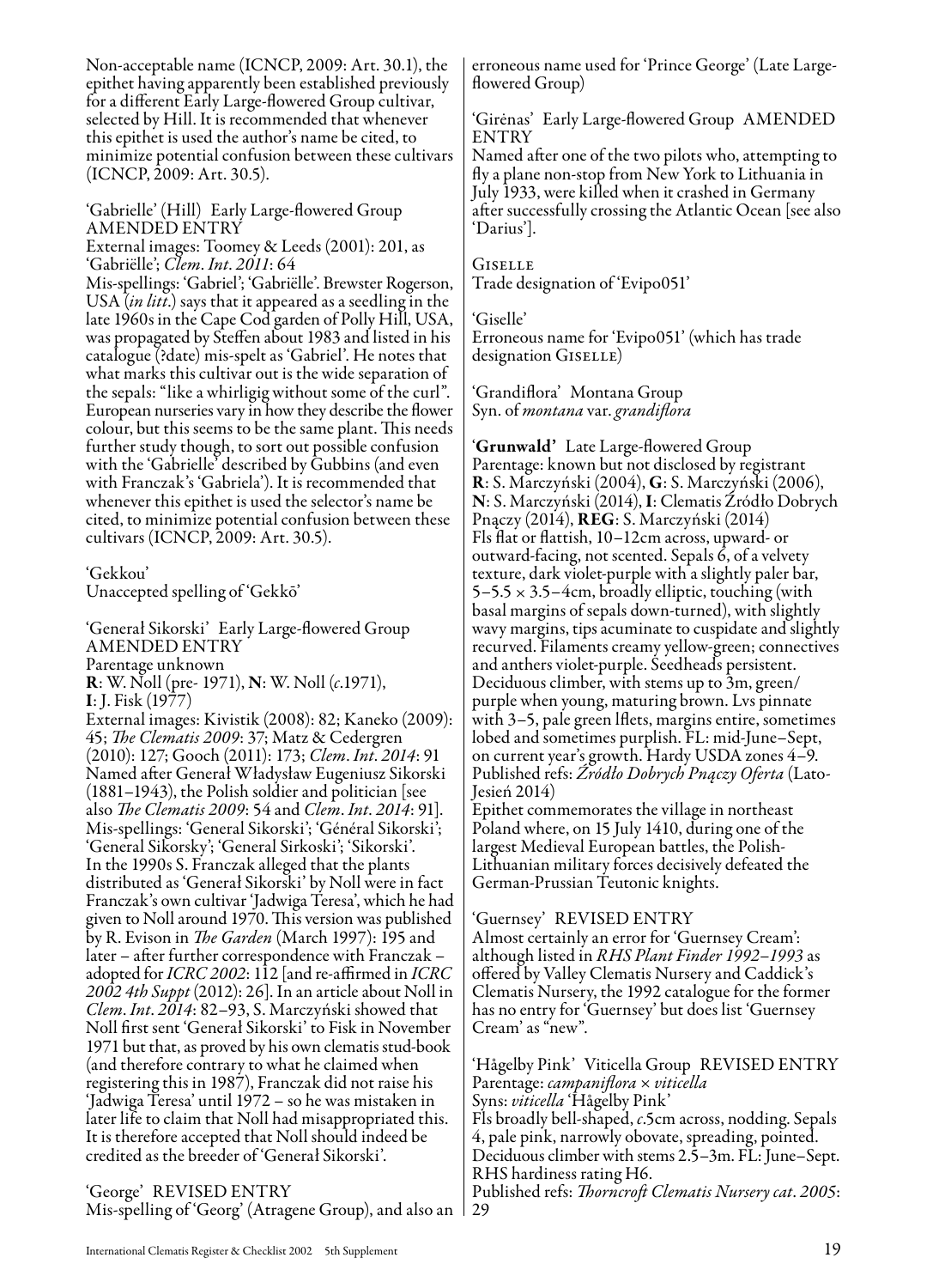External images: *Clem*. *Int*. *2012*: 113 RHS Award of Garden Merit 2010

'Hågelby White' Viticella Group REVISED ENTRY Parentage: *campaniflora* × *viticella* Syns: *viticella* 'Hågelby White' Fls bell-shaped, 4–5cm across, nodding. Sepals 4, white, spreading towards tip. Stems 1.8–3m. FL: June–Sept. Published refs: Howells (1998): 89 External images: Kaneko (2005): 56; Kaneko (2009): 81; *Clem*. *Int*. *2012*: 112–113 Found in Hågelby Park in Stockholm, Sweden, and introduced in 1998 to mark 10 years of the Swedish Clematis Society.

'Hakuōkan' Early Large-flowered Group Parentage: 'The President' x unknown R: Yoshio Kubota (1) (1957) Fls single or semi-double, (12–)15–18(–20)cm across. Sepals of single fls 7–8, deep violet to blue-purple, sometimes with paler bar veined with purple, outside with wide white bar, lanceolate, overlapping, pointed, margin somewhat wavy. Filaments white; anthers pale yellow to creamy white. Seedheads persistent. Deciduous climber with stems 1.8–3.5(–4) m. Lvs dark green, ternate. FL: May–June (fls usually semidouble), Aug–Sept (fls single). Published refs: Arai (1957) External images: Gooch (1996), as 'Haku Ookan'; Toomey & Leeds (2001): 214; Kaneko (2005): 23, as 'Hakuohkan'; Kaneko (2009): 21 & 46; Gooch (2011): 177, as 'Hakuookan' Original script: 白王冠. Epithet means "white crown" in Japanese. Acceptable alternative spelling: 'Hakuookan'. Unaccepted spellings: 'Hakuohkan'; 'Haku Okan'; 'Haku-okan'; 'Hakuôkan'; 'Haku Ookan'; 'Haku-ookan'. Introduced into England from Japan by Jim Fisk in 1971. Johnson (2001): 736 credits "Esio Kubota" [*sic*.] as the raiser.

'Hakuookan' REVISED ENTRY Acceptable alternative spelling for 'Hakuōkan'

'Hakurē' Integrifolia Group Parentage unknown R: H. Hayakawa (1991) Syns: *integrifolia* 'Hakurai'; *integrifolia* 'Hakurei' Fls bell-shaped, 3–4cm across, nodding, jasminescented. Sepals 4, at first white tinged with pale lavender, becoming pure white, sometimes developing a bluish bar with age, 4–5cm long, outside with 3 ribs, ovate-lanceolate, usually twisting, recurved at pointed tip (in some fls recurved from half way or more), margin wavy to varying degrees. Filaments whitish, hairy; anthers yellow, hairy. Stems erect, 0.6–1m. FL: June–Sept. Published refs: *Engei shinchisiki* (1992)

External images: Kaneko (2005): 68; Kivistik (2008): 84; Kaneko (2009): 91, as 'Hakurē'; Gooch (2011): 177, as 'Hakuree' Original script: 白嶺. Epithet means "white

mountains" in Japanese. Acceptable alternative spelling: 'Hakuree'; unaccepted spelling: 'Hakurei'. The fls of the cultivar are remarkably variable in shape and colour:

this may be due to environmental factors. Maurice Horn of Joy Creek Nursery imported it into the USA about 1991 from Kazushige Ozawa in Japan and assumed that Ozawa was the raiser, whereas it was later found that the raiser was Hiroshi Hayakawa. There has been confusion with another 'Hakurē' thought to have been raised by Hayakawa, and two cultivars with this name were included in *ICRC* (2002). It has now been established that there is only one 'Hakurē' and Hayakawa is the raiser. 'Hakurē' Late Large-flowered Group, formerly attributed to Hayakawa, does not exist.

'Hakuree' Integrifolia Group REVISED ENTRY Acceptable alternative spelling for 'Hakurē'

'Hanamiguzawa' Early Large-flowered Group R: K. Ochiai

Fls flat or flattish, 15–17.5cm across, upward-facing. Sepals 6–8, soft pink with paler bar, rounded. Anthers pale cream. Deciduous climber, with compact habit and stems up to 2m. FL: late April–May on previous year's growth, Aug–Sept on current year's. Named after a river which flows near the Ochiais' nursery in Kanagawa Prefecture

*hancockiana* Maxim. REVISED ENTRY Syns: *florida* var. *hancockiana* (Maxim.) Courtois Differs from *florida* in having fls 2.5–4.5cm across. Buds upright. Sepals 4, inside blue-purple to purplered, outside mid-green with scarious margins,  $1.5-2 \times$ 0.5–0.8cm, thick and fleshy, pointed, downy outside. Filaments and connectives crimson-purple; anthers red-purple; pollen white. Styles dark crimson, 3.5–5cm. Seedheads persistent; achenes densely hairy. Lvs ternate, with lflets irregularly lobed. FL: Apr–June. East China.

Published refs: *Bull*. *Soc*. *Imp*. *Naturalistes Moscou liv*. I. 1 (1879)

External images: *Bloem* & *Plant* (Nov 2012): 78; *Clem*. *Int*. *2013*: 130–1

'Hanna' Viticella Group REVISED ENTRY Parentage: *campaniflora* × *viticella* R: S. Widberg (*c*.1994), I: F.M. Westphal (pre 1999), REG: S. Widberg (2010) Syns: *viticella* 'Hanna' Fls broadly bell-shaped, 3–6cm across, nodding. Sepals 4, pale violet-blue with a somewhat mauver bar (Howells in *Clem*. *Int*. *2003*: 80 says deep violet with a red-violet bar), rhombic, pointed. Anthers yellow. Deciduous climber with stems 2–2.5m. FL: (June–) July–Sept. Published refs: *J*. *van Zoest Clematis Cat*. (1999); *Robin Savill Cat*. (1999) External images: *Clem*. *Int*. *2011*: 14; Gooch (2011): 178 Named after the raiser's daughter, Hanna-Louise. Beware potential confusion with 'Hania', an Early Large-flowered Group cultivar registered by Marczyński in 2000. The RHS ACONAT committee having

agreed that *campaniflora* and *viticella* should be treated as distinct species, this (and other, similar interspecific hybrids) should now be treated as cultivars in their own right rather than as cultivars of *viticella*.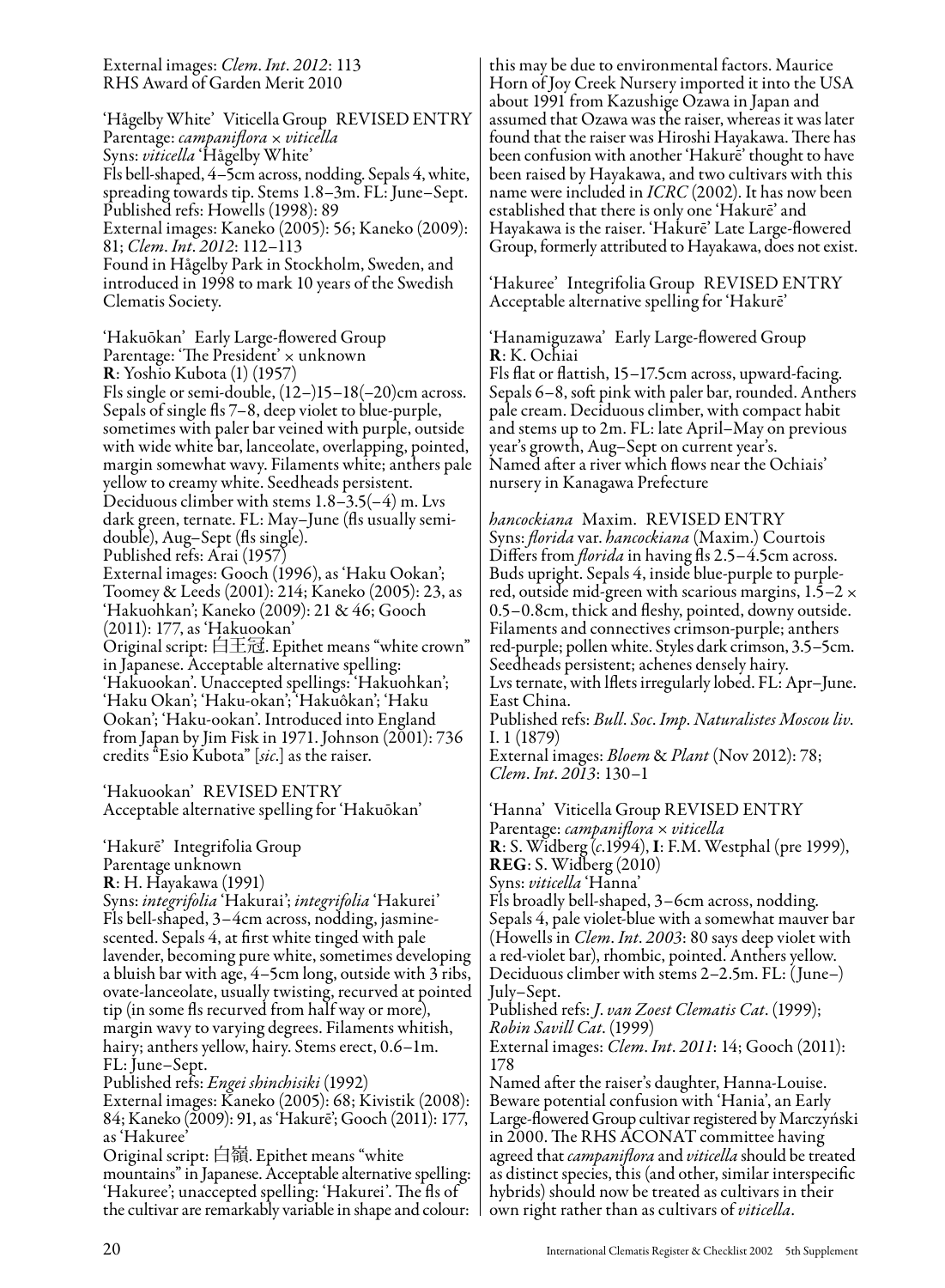'Happy Anniversary' Early Large-flowered Group REVISED ENTRY

Parentage unknown; chance seedling R: New Leaf Plants Ltd (2002), N: New Leaf Plants Ltd (2005), I: New Leaf Plants Ltd (2006), REG: New Leaf Plants Ltd (2012)

Fls flat or flattish, 18–20cm across, outward-facing, borne singly, not scented. Sepals 6(–7), mauve-blue,  $9-10 \times 5$ –6cm, elliptic, overlapping, margin wavy, tip apiculate. Filaments white; anthers deep red or pink. Deciduous climber. Lvs simple, dark green. FL: May–June on previous year's growth, August on current year's.

Published refs: *New Leaf Plants Press Release* (*New Additions*) (2005)

External images: *Clem*. *Int*. *2013*: 13; *The Clematis 2013*: 173

'Harlequin' Large-flowered Division Group REVISED ENTRY Parentage unknown

R: F. Watkinson

Fls flat or flattish, up to 25cm across, upward-facing. Sepals 8, purple with red-purple bar, elliptic, gappy, with slightly wavy margins, tips acute. Filaments white; anthers crimson. Deciduous climber.<br>Published refs: Listed in *RHS Plant Finder 1993–1994* to 1996–1997 as offered by Caddick's Clematis Nursery John Skill (in *The Clematis 2008*: 79) suggested it was raised by Frank Watkinson; this was later confirmed by Michael Denny, who said his parents (Vince and Sheila Denny) had received it from Watkinson.

'Hatherley' Mis-spelling of 'Hatherly'

'Hazel' Viorna Group Parentage: 'Princess Diana' (s) × *crispa* R: T.M. Lan (2009), G: T.M. Lan (2010), N: T. Hannink (2014), REG: T. Hannink & T.M. Lan (2014)

Fls narrowly bell-shaped, 6–7cm across, upward- or outward-facing, borne singly, not scented; pedicels slender, green or tinged purple-violet. Buds pale green with whitish sepal margins, and long-pointed with twisted tips. Sepals 4; inside red-purple, shading from pale purplish pink (65D) veins over a whitish ground in throat (ageing darker) to strong purple (84A) towards margins in upper sepal and deep purplish red (61A) along upper midvein and at tip; outside pinkish white in basal half, shading to deep purplish red (71A) near tip;  $6 \times 2$ cm; thick, fleshy and fused in basal half; upper half narrowly elliptic, gappy and spreading, with finely serrate and wavy margins, tips slightly recurved. Filaments and anthers yellow. Seedheads persistent. Deciduous climber, with stems 2–3m, green when young (and white-downy), maturing brown. Lvs pinnate, with 5–7 lflets, mid-green, with margins slightly wavy and entire or, on lower lflets, sometimes lobed. FL: Apr–Jun (outdoors in Hong Kong) or May–July (under glass in the Netherlands), on current year's growth.

Named after the breeder, Tsang (Hazel) Mei Lan

*heracleifolia campenile* Syn. of *C*. × *bonstedtii* 'Campanile'

*heracleifolia* 'Cote de Azure' Syn. of 'Côte d'Azur'

*heraclifolia* Mis-spelling of *heracleifolia*

*heraclifolia* 'Cote dé Azure' Syn. of 'Côte d'Azur'

*heraclifolia* 'Wyvale' Mis-spelling of *heracleifolia* 'Wyevale', a syn. of *tubulosa* 'Wyevale'

'Hoclematsu' REVISED ENTRY I: H. Harada (2008) No description known. EU PBR application submitted in 2009 but withdrawn June 2011; stated to be cultivar of *patens* but H. Harada cited as "breeder", so unclear if a selection or hybrid.

Hoffmeyer Trade designation of 'Evipo037' in Denmark

*honanensis* S. Y. Wang & C. L. Chang Syn. of *pseudootophora*

'Horclemiya' Late Large-flowered Group REVISED ENTRY I: H. Harada (2006)

No description known.

EU PBR application submitted in 2009 but withdrawn June 2011; stated to be cultivar of *lanuginosa* but H. Harada cited as "breeder", so unclear if a selection or hybrid.

'Hutbron' Forsteri Group Parentage unknown R: G. Hutchins (pre 1995), N: V. Le May Neville-Parry (2005), I: County Park Nursery (*c*.2002) Syns: 'Fragrant Oberon' Fls male, 3.3–4cm across, cup-shaped in bud, opening to star-shaped, strongly scented, borne in axillary cymes of 2–6 fls on  $3-4$ cm stalks. Sepals  $(5-)6(-8)$ , lemon-white flushed lime, with a satin sheen inside and out and a dense white down outside, pointed, gappy, with tips recurved. Filaments white with pale lime-green tips and a maroon base; anthers cream. Compact evergreen sub-shrub with purplish stems up to 0.5m. Lvs strong yellow-green (144A), 3-ternate, with lflets irregularly lobed. FL: Mar–May. Originally sold by County Park Nursery under the seedling code "9100 male", then from 2005 as 'Fragrant Oberon', but that epithet was superseded when the cultivar was granted EU PBR 35413 as 'Hutbron' in August 2013 (ICNCP, 2009: Art. 31.2); 'Fragrant Oberon' becomes a synonym (ICNCP, 2009: Art. 11.2).

'Innocent Blush' Early Large-flowered Group R: S. Marczyński (2004), G: S. Marczyński (2007), N: S. Marczyński (2011), I: Clematis Sz. Marczyński,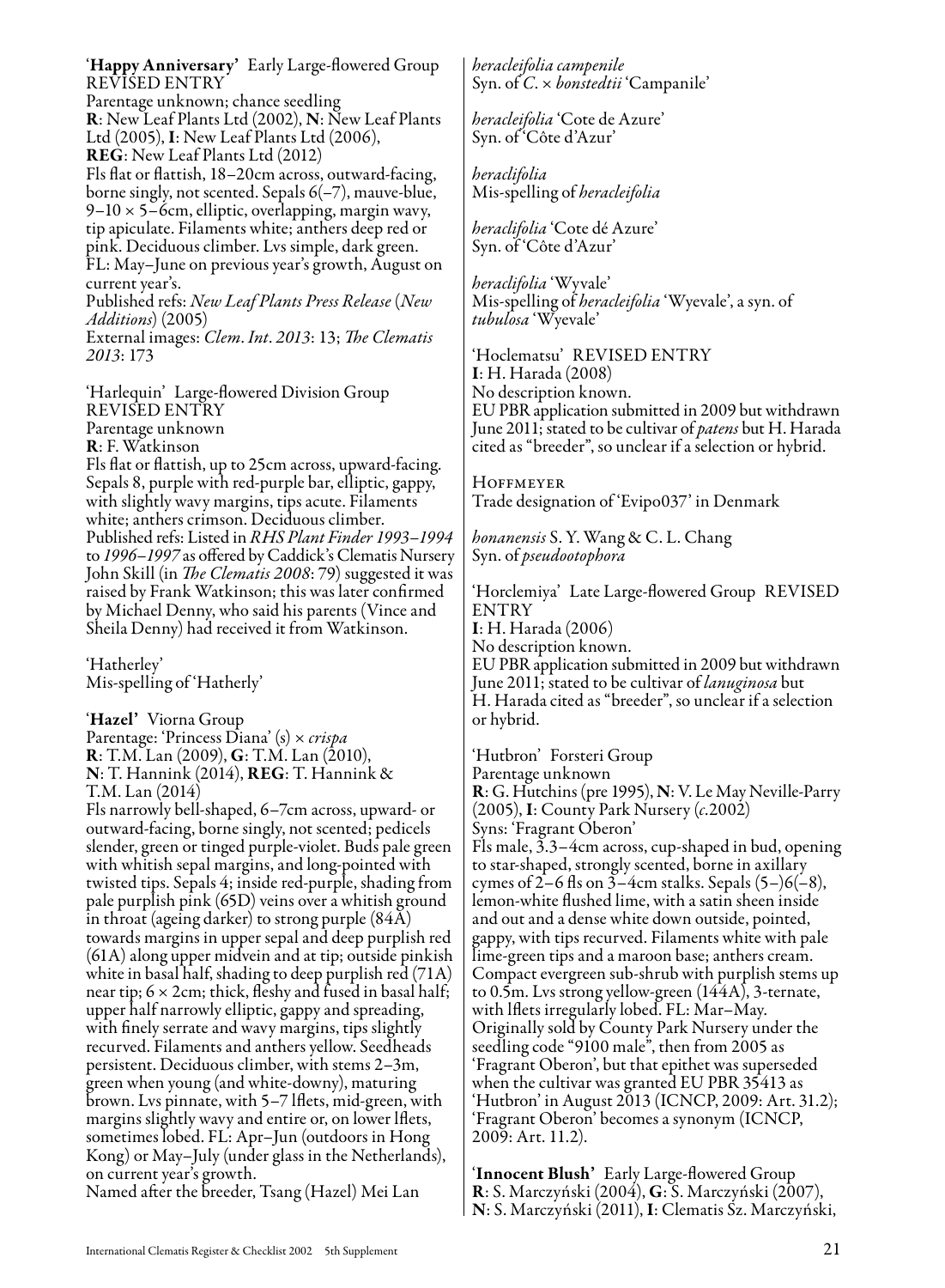W. Piotrowski sp.j. (2012), REG: S. Marczyński (2013) Fls semi-double on old wood in spring, 12–18cm across; sometimes single later in season, 10–12cm across; upward- or outward-facing. Sepals pale pink, whiter with age, flushed rose-pink towards tips and upper margins (especially along veins), broadly elliptic, with slightly wavy margins, obtuse towards tip but with a distinct apiculus; single fls with 6 sepals; semi-double fls also with 15–25 sepaloid staminodes, smaller near centre, giving slightly flattened appearance. Filaments cream; anthers pale yellow. Deciduous climber, with stems up to 2m. FL: May–July on previous year's wood, Aug–Sep. on current year's. Hardy (USDA zones 4–9). Published refs: *Clematis Sz*. *Marczyński*, *W*. *Piotrowski sp*.*j*. *Oferta* (Lato-Jesień 2012): 18 External images: *De Boomkwekerij* 32A (21/8/2013): 12; *The Clematis <sup>2013</sup>*: 176; *Źródło Dobrych Pnączy*: *<sup>25</sup> lat* (2013): 45; *Clem*. *Int*. *2014*: 15

'Innocent Glance' Early Large-flowered Group Parentage known but not disclosed by registrant R: S. Marczyński (2004), G: S. Marczyński (2006), N: S. Marczyński (2013), I: Clematis Źródło Dobrych Pnączy (2014), REG: S. Marczyński (2014) Fls double (on previous year's growth) or single or semidouble (on current year's), dome-shaped, 14-15cm across, upward- or outward-facing, borne singly, not scented. Sepals 6–7, pale pink with very narrow, deep pink margin (which becomes paler with age) and slight greenish tinge along midveins;  $7 \times$  5cm, broadly elliptic to sub-orbicular, overlapping, rounded at tip with cuspidate apex. Staminodes 40–60, like sepals though without greenish midveins. When present, filaments white & anthers yellow; seedheads persistent. Deciduous climber, with stems up to 2m, green tinged purple when young, maturing brown. Lvs simple or ternate, mid- to dark green, with entire margins. FL: late May–late July. Hardy (USDA zones 4–9). Published refs: *Źródło Dobrych Pnączy*: *25 lat* (2013): 46

External images: *Źródło Dobrych Pnączy*: *25 lat* (2013): 46; *Clem*. *Int*. *2014*: 108 A sibling to 'Innocent Blush'.

*integrifolia* 'Blue Ribbons' Integrifolia Group I: Jelitto Staudensamen GmbH (2012)<br>A seed strain of *integrifolia* with indigo-blue fls larger than usual (4.5cm long), borne on low-growing stems (up to 0.4m). Seedheads persistent, silvery. FL: May–August. Non-accepted epithet (ICNCP, 2009: Art. 21.23),

being considered too similar to 'Blue Ribbon', already established for a *florida* cultivar raised in Japan by Takeyama *c*.2005.

*integrifolia* 'Pangebourne Pink' Syn. of 'Pangbourne Pink'

Integriforia Group Mis-spelling of Integrifolia Group Published refs: Ino, Nakamura & Uehara, *Clematis* (1986): 99 It is clear that the heading contains an unintentional mis-spelling of the Japanese text インテグリフオリア since this is correctly translated as *integrifolia* against two examples on the same page. Integrifolia Group should be regarded as the correct spelling (ICNCP, 2009: Art. 35.2).

'Iunost′' Late Large-flowered Group AMENDED ENTRY

Nomenclatural Standard: colour transparency from Nikitsky Botanical Garden (WSY0096775) Original script: Юность. Epithet means "youth" in Russian.

'Iuzhnaia Noch′' Late Large-flowered Group AMENDED ENTRY Original script: Южная Ночь. Epithet means "southern night" in Russian. Unaccepted spellings: 'Juzhnaia Noczj'; 'Juzhnaja Noczj'; 'Juzhnaja Notch'. Savill, in *The Plantsman* (June 2005), incorrectly cites year of breeding as 1983.

'Jackmani Alba' Mis-spelling of 'Jackmanii Alba'

'Jackpot'

I: Spring Valley Greenhouse, Inc. (2014) Fls 10cm across. Sepals 6, blue-purple. Stamens cream with red tips. Stems 1.5–2m.

'Jacqueline due Prê' Mis-spelling of 'Jacqueline du Pré'

'Jadwiga Teresa' Early Large-flowered Group AMENDED ENTRY R: S. Franczak (1972), N: S. Franczak, I: S. Franczak (1975), REG: S. Franczak (1987) External images: Franczak (1996); Toomey & Leeds (2001): 231 In the 1990s S. Franczak alleged that the plants distributed as 'Generał Sikorski' by Noll were in fact Franczak's own cultivar 'Jadwiga Teresa', which he had given to Noll around 1970. However, in an article about Noll in *Clem*. *Int*. *2014*: 82–93, S. Marczyński showed that Noll first sent 'Generał Sikorski' to Fisk in November 1971, but that, as proved by his own clematis stud-book (and therefore contrary to what he claimed when registering this in 1987), Franczak did not raise his 'Jadwiga Teresa' until 1972, under seedling number 32/1972. It is accepted that Franczak was mistaken in later life to claim that Noll had misappropriated 'Jadwiga Teresa' and that Noll should indeed be credited as the breeder of 'Generał Sikorski'. 'Jadwiga Teresa' seems no longer to be identifiable in cultivation. It was stated by Feltwell (1999) that 'Jadwiga Teresa' is "sometimes spelt 'Matka Teresa'".

'Jan E. Sanda' REVISED ENTRY See *koreana* var. *carunculosa* 'Jan E. Sanda'

'Jashio' REVISED ENTRY

No published description known: listed in *RHS Plant Finder 1994–1995* to *1998–1999* as offered by Caddicks Clematis Nursery, but not included in any Caddicks' catalogues between 1994 and 2003 so possibly never properly established as a cultivar epithet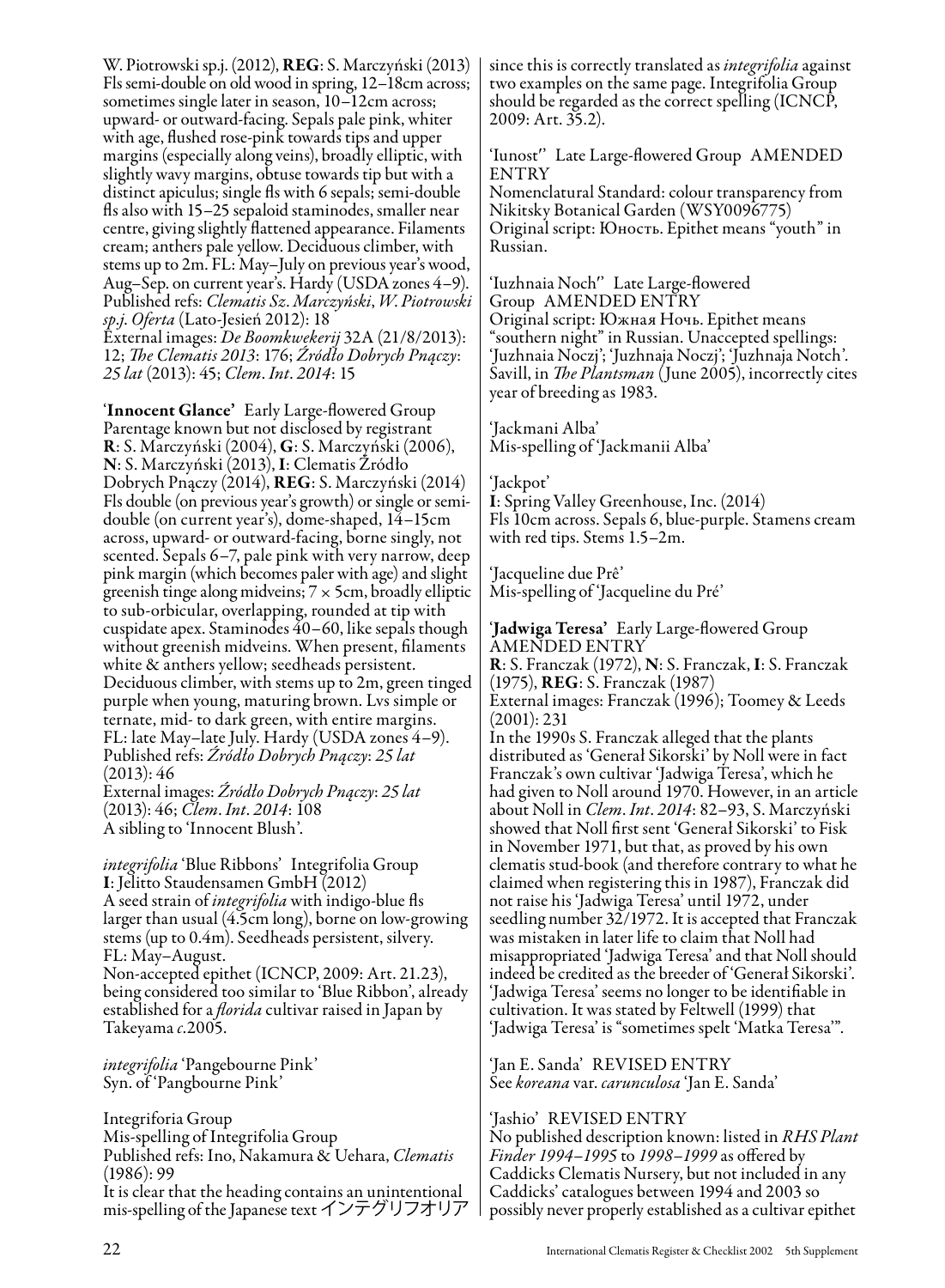#### (ICNCP, 2009: Art. 27.1).

'Jean Cumpston' Cirrhosa Group Parentage: *napaulensis* (s) × *cirrhosa* (possibly var. *purpurascens* 'Freckles') S: I. Lang (2009), G: I. Lang (2009), N: R. Green (2009), REG: I. Lang & R. Green (2012) Fls broadly bell-shaped, up to 5cm across, nodding or drooping, usually borne in groups of 2 or 4, not scented. Sepals 4, creamy white,  $2-3 \times 1-1.5$ cm, broadly elliptic, touching at base, margins slightly wavy, tips sub-acute and slightly recurved. Filaments pale cream tinged green, but suffused red-purple towards top and along connectives; anthers redpurple. Styles pale cream tinged green, suffused green at base; stigmas greenish. Seedheads not persistent. Semi-evergreen climber, with stems up to 3m, brown when mature. Lvs simple or ternate, dark green, margins entire or lightly and irregularly toothed or lobed. FL: Dec–Mar on previous year's growth. Published refs: *The Clematis 2012*: 182 External images: *Clem*. *Int*. *2013*: 14 Named after Richard Green's mother, Jean Green (née Cumpston). On the basis of the proximity of a plant of *cirrhosa* var. *purpurascens* 'Freckles' to the probable seed parent, the registrants have suggested it as the possible pollen parent, but 'Jean Cumpston' lacks any of the reddish coloration typical of that cultivar so seems more likely to have been derived from a white-flowered form of *cirrhosa*.

'Jeane's Pink' Mis-spelling of 'Jeanne's Pink'

'Jeannes Pink' Mis-spelling of 'Jeanne's Pink'

'Jenna Hope' Early Large-flowered Group REVISED ENTRY

R: P.K. Sorensen (1998)

A cultivar with fls "not unlike 'Barbara Jackman'", stems up to 3m, flowering spring and autumn; listed by Yaku Nursery *c*.2001–07 as "not released yet" but subsequently withdrawn.

Published refs: *Yaku Nurserycat*. *2001*–*2002*: 13 & 27

'Jenny' (Cedergren) Late Large-flowered Group REVISED ENTRY Parentage: 'Minuet' x 'Prins Hendrik' <sup>R</sup>: K. Cedergren (pre 1991), <sup>I</sup>: Cedergren Plantskola (1991) Syns: *viticella* 'Jenny' Fls 6–8cm across. Sepals 4, violet-blue with paler veined bar, rather narrow. Filaments yellow-white; anthers yellow-brown. Deciduous climber with stems 2.5–3.5m. FL: July–Sept. Published refs: *Cedergren Cat*. (1991) External images: Kaneko (2005): 19; Kaneko (2009): 67; Matz & Cedergren (2010): 26, 51 & 140; Gooch (2011): 187; *Clem*. *Int*. *2013*: 135 Epithet made non-acceptable by the granting of New Zealand PBR to 'Jenny' (Montana Group) in 1996 (ICNCP, 2009: Art. 31.2). It is recommended in future it should be distinguished from that by having

Cedergren's name always cited with the epithet (ICNCP, 2009: Art. 30.5).

'Jessica' REVISED ENTRY Syn. of 'Kjell'

Care should be taken not to confuse this with 'Evipo012', which has recently been given the trade designation JESSICA in place of MEDLEY.

#### Jessica

Trade designation of 'Evipo012', applied recently in

 $\rm \tilde{C}$ are should be taken not to confuse this with 'Kjell', sold for some years by Westphal under the synonym 'Jessica'.

'Jolanta' Early Large-flowered Group REVISED ENTRY

Parentage: unknown (Franczak seedling, probably 175-87, later re-numbered as 484-94) R: S. Franczak (by 1994)

Fls flattish, 16–18cm across, outward-facing. Sepals 6–8, steel-blue [from Franczak manuscript; Marczyński describes as "light lilac-blue"], sometimes tinged purple along the bar, elliptic, overlapping, with frilly margins and cuspidate to aristate tip. Filaments creamy white; anthers yellow. Deciduous climber with stems 2–3.5m. FL: May–Aug. Published refs: *The Clematis 1996*: 90, without

description A Polish female name

**JULIANE** Trade designation of 'Evipo049'

#### 'Kagaku'

R: M. Udagawa, I: K. Ochiai (*c*.2011) A cultivar with this epithet was granted Japanese PBR 20339 in 2011; further details are being sought. Original script: カガク. Epithet means "science" in Japanese.

'Kaza-guruma' Early Large-flowered Group Fls flat or flattish, upward-facing. Sepals 8, white, elliptic, overlapping at base, long-pointed. Filaments red-purple.

External images: *Clem*. *Int*. *2013*: 151 Original script: 風車. Epithet means "windmill" in Japanese.

### 'Ken' REVISED ENTRY

Parentage: *pitcheri*× *C*. × *cylindrica* R: T. Hannink (pre- 2009), N: T. Hannink, I: Münster Baumschulen (2012), REG: M. Münster (2012) Syns: *texensis* 'Ken' Fls broadly bell-shaped, nodding or drooping, borne singly, not scented. Buds narrow and long-pointed. Sepals 4, red-purple or pale lilac-purple [colour not stated on registration form\*], inside with bar darker than margin, outside with pale margin, broadly elliptic, touching at base, wavy-margined, tip recurved. Deciduous climber, with green stems 2.5– 3m. Lvs maturing dark green. FL: June–Sept on current year's growth.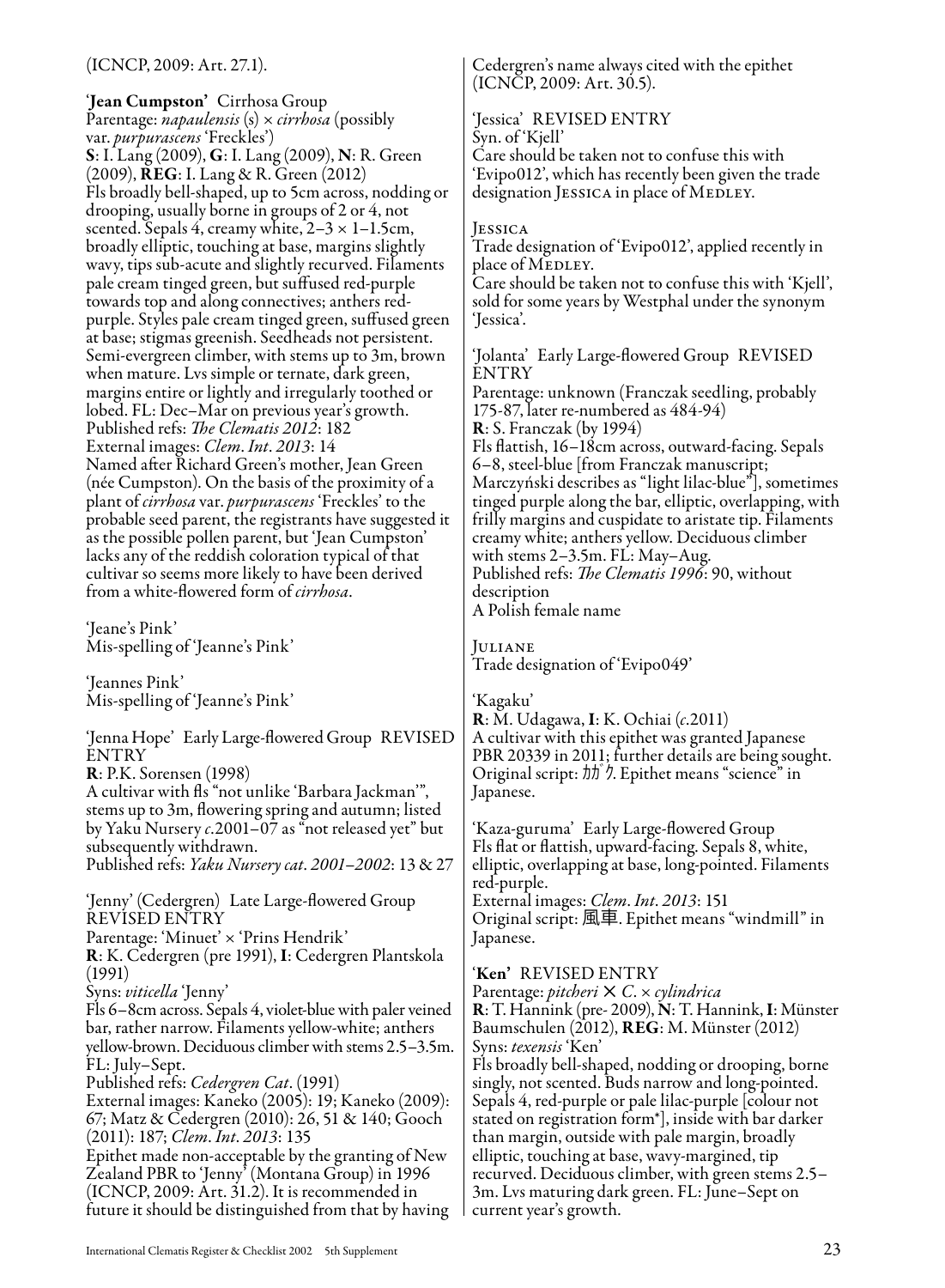Published refs: named and published in *Clem*. *Int*. *2010*: 85, without description; *ICRC 2002 4th Supplement* (2012): 32 purple fls); *Clem. Int. 2013*: 14 (\*showing pale lilac-<br>purple fls) Named after Ken Woolfenden, editor of *Clematis International*

'Khrustal′nyi' Late Large-flowered Group AMENDED ENTRY R: M.I. Orlov (1973) Published refs: Riekstiņa in *I*.*Cl*.*S*. *Newsl*. 3: 12 (1985), as 'Chrystalline' Original script: Хрустальный. Epithet means "crystal" or "crystalline" in Russian. Unaccepted spellings: 'Christalline'; 'Chrustaljniy'; 'Chrustaljnyj'; 'Chrystalline'; 'Khrustalni'; 'Khrustalnyj'.

#### 'Killdeer' Atragene Group

Parentage: chance seedling; parentage unknown S: Friends of the Rogerson Clematis Collection (2007), G: Friends of the Rogerson Clematis Collection (2004), N: Friends of the Rogerson Clematis Collection (2007), I: Friends of the Rogerson Clematis Collection (2012), REG: Friends of the Rogerson Clematis Collection (2012)

Fls semi-double, broadly bell-shaped, nodding or drooping, borne singly, not scented. Sepals 4; inside brilliant purplish blue (97A) with a narrow, paler margin; outside moderate violet (86A); whole sepal flushing purple in cool weather;  $5 \times 1.5$ cm, gappy, ovate-lanceolate, long-pointed, margins curling back at maturity to give sepal a shape "like a canoe's prow". Staminodes sepaloid, flattening back towards the sepals as they mature, 4cm long, slightly paler than sepals, very downy. Filaments creamy green, downy; anthers short, downy, yellow. Seedheads persistent, with shiny, purple achenes. Deciduous climber, with stems 3–4m, red and downy when young, maturing dark brown. Lvs ternate, margins irregularly toothed and lobed, tips often somewhat decurved, undersides slightly pubescent when young, mid-green, with petioles and some lflet margins red-purple. FL: Apr–June on previous year's growth, Aug–Oct on current year's. Published refs: FRCC *Collection News* (Sept 2011): 1 External images: FRCC *Collection News*, Sept 2011: 8; *Clem*. *Int*. *2012*: 142; *Clem*. *Int*. *2013*: 15 So named because a pair of killdeer (*Charadrius vociferus*) nested under the original plant in 2007

'Kiri Te Knawa' Mis-spelling of 'Kiri Te Kanawa'

'Klavdiia Shul′zhenko' Late Large-flowered Group AMENDED ENTRY R: M.I. Orlov (1971), I: (1971) External images: *Clem*. *Int*. *2010*: 150 Original script: Клавдия Шульженко. Klavdiia Ivanovna Shul′zhenko (1906–1984) was a popular singer in the Soviet Union.

'Köenigssohn' Mis-spelling of Königssohn, a trade designation of 'Königskind'

'Koi-no-Shizuku' Viorna Group R: K. Sugimoto, I: Kasugai Garden Centre (2011) This cultivar was awarded Japanese PBR 22301 in 2013; further details are being sought. Original script: 恋のしずく. Name means "A drop of love" in Japanese.

*koreana* var. *carunculosa* (Gagnep. ex Mottet) Tamura REVISED ENTRY

Syns: *alpina* var. *carunculosa* Gagnep. ex Mottet; *chiisanensis* Nakai; *chiisanensis* var. *carunculosa* (Gagnep. ex Mottet) Rehder

Fls more or less broadly bell-shaped, 5–7cm across, often scented, nodding on long stalks, 1–3. Buds ovoid to broadly so, pointed, greenish yellow, strongly ribbed with outgrowths at the base, slightly hairy. Sepals 4, pale yellowish or greenish yellow to brownish orange, with mahogany-red tinge extending from stem-base, or spotted with red or purple,  $3-6 \times 1-1.8$ cm, lanceolate, rather thick, finely pointed, outside with 3–5 longitudinal, winged keels and usually with more or less distinct spur-shaped outgrowths at base, tip recurved. Staminodes many, whitish or yellowish, linear to spathulate,  $c.2 \times 0.2$ –0.3cm, blunt or pointed, outside and margin hairy. Anthers light yellow. Seedheads persistent. Achenes chestnutbrown,  $4-4.5 \times 2.5-3$ mm, obovoid to wedge-shaped, adpressed-hairy towards base, thickly hairy at top, with a ridge at middle and a weakly developed rim; styles silver-grey, 3–3.5cm. Deciduous climber with ribbed, sparsely hairy stems (sometimes creeping or trailing) to  $3.5(-5)$  m. Lys ternate, bluish green; lflets ovate to heart-shaped, irregularly coarsely toothed or lobed, terminal lflet entire or 2-lobed, more or less hairless. FL: May–Oct, earliest fls on previous year's growth, later fls on tips of new growth. South Korea. External images: Toomey & Leeds (2001): 147, as *chiisanensis*

Originally treated in *ICRC 2002* as a separate species *chiisanensis*, this has now been relegated to a variety of *koreana* following the review of section *Atragene* by Yang, Li & Xie in 2009.

*koreana* var. *carunculosa* 'Jan E. Sanda' Atragene Group REVISED ENTRY

Parentage: ?Selection from *koreana* var. *carunculosa* Syns: *chiisanensis* 'Jan E. Sanda' Fls open, less bell-shaped than the species, drooping. Sepals purple-dotted, with reddish tinge at base, narrowly lanceolate. Published refs: Johnson (1997): 189–190, as

*chiisanensis* 'Jan E. Sanda'

*koreana* var. *carunculosa* 'Lemon Bells' Atragene Group REVISED ENTRY Parentage: Selection from *koreana* var. *carunculosa* Syns: *chiisanensis* 'Lemon Bells' Fls 5–6cm across, hanging. Sepals usually pale yellow, thick and spongy, curved outwards towards wavy, pointed tips; veins often prominent, purplish and ridged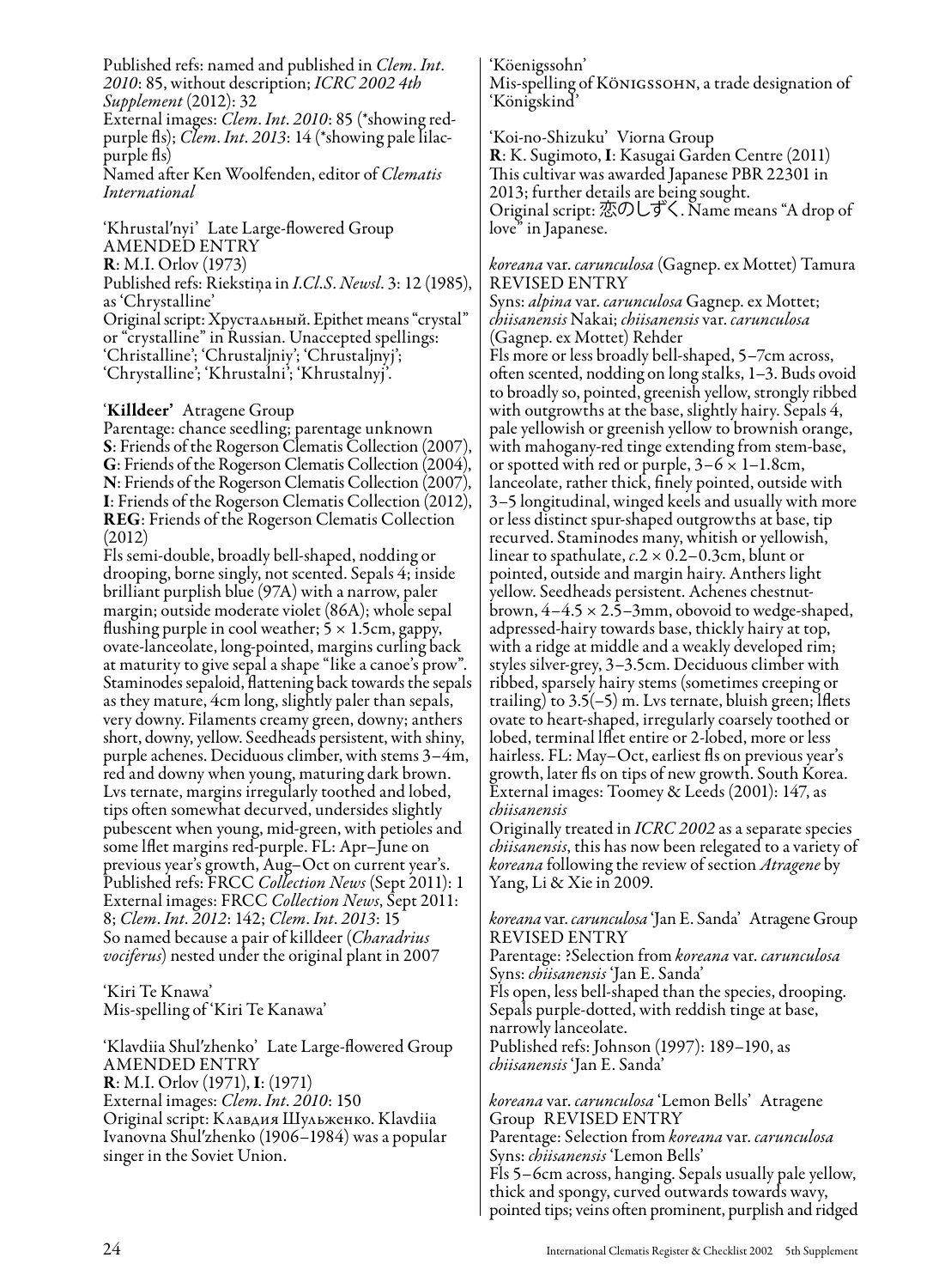towards base. Staminodes spathulate, half length of sepals. Seedheads persistent, whitish. Deciduous woody climber with stems 2–3m, new growth shiny dark purple. Lvs bright green, dull above, shiny beneath, ternate; lflets toothed. FL: May–June on previous year's growth, fewer July–Aug on current year's growth. Published refs: *Gardens West* 12(6): 14–15 (1998); *American Nurseryman* 188(12): 80 (1998) External images: Toomey & Leeds (2001): 260; Kaneko (2009): 33; Gooch (2011): 196 Selected from seed collected in South Korea in 1988 and sent to the University of British Columbia Botanic Garden, Canada in 1992. Mis-spelling: *chissanensis* 'Lemon Belle'.

#### *koreana* var. *carunculosa* 'Love Child' Atragene Group REVISED ENTRY

Parentage: Selection from *koreana* var. *carunculosa* Syns: *alpina* 'Love Child'; *chiisanensis* 'Love Child'; *chiisanensis* var. *carunculosa* 'Love Child'; 'Love Child' Fls usually single but sometimes semi-double, 5–6cm across, campanulate, nodding, scented. Sepals 4, pale lemon-yellow speckled with red or purple, *c*.7cm long, narrow-ovate, with acuminate, slightly recurved tips and 3–5 rather prominent keel-ridges on the outside, each of which ends at the base in a short blunt spur. Staminodes become sepaloid in semidouble fls. Deciduous climber with stems 2–4m, dark violet when young. Lvs dark green. FL: (Mar–)May–June on previous year's growth,

July–Aug on current year's growth.

Published refs: *Clem*. *Int*. *1992*: 30, as *alpina* 'Love Child'

External images: Toomey & Leeds (2001): 266, as<br>C. 'Love Child'; *Clem. Int. 2007*: 127, showing a form *<sup>C</sup>*. 'Love Child'; *Clem*. *Int*. *2007*: 127, showing a form with semi-double fls; Kivistik (2008): 91, as 'Love Child'; Matz & Cedergren (2010): 89, as 'Love Child' Selected from *koreana* var. *carunculosa* collected from Mount Halla, Cheju island by Tomas Lagerström on the Nordic Arboretum Expedition to South Korea in 1976. In *Clem*. *Int*. *2007*: 126, Dr Mary Toomey described its tendency to produce semi-double fls.

*koreana* var. *carunculosa* 'Monika' Atragene Group REVISED ENTRY

Parentage: Selection from *koreana* var. *carunculosa*? I: F.M. Westphal (*c*.2003)

Syns: *chiisanensis* 'Monika'

Fls bell-shaped, 5–7cm across, nodding. Sepals light red-brown, yellow-green towards tip, inside yellowgreen, spreading at tip. Deciduous climber with stems 2–3.5m. FL: May–June, July–Sept.

Published refs: *F*.*M*. *Westphal Hauptkatalog 1953*– *2003*: 54 (2002)

Non-accepted name, ICNCP, 2009: Art. 30.1, the epithet having already been used for a Lindmark cultivar

*koreana* var. *carunculosa* 'Mount Chiri White' Atragene Group REVISED ENTRY

Parentage: Selection from *koreana* var. *carunculosa* S: M. Johnson (1988)

Syns: *chiisanensis* 'Albida'; *chiisanensis* 'Mount Chiri White'

Sepals 4, white with purple dots. Staminodes whitish. Published refs: Johnson (1997): 190, as *chiisanensis* 'Mount Chiri White'

Mount Chiri or Chirisan is a new name for Chiisan, the second tallest mountain in South Korea. This cultivar is an albino form which appeared in M. Johnson's nursery. It was originally named 'Albida' but, that being non-acceptable (ICNCP, 1995: Art. 17.9), Johnson renamed it 'Mount Chiri White'.

*koreana* var. *fragrans* M. Johnson REVISED ENTRY Syn. of *koreana* 'Fragrans'

*koreana* 'Fragrans' REVISED ENTRY Syns: *koreana* var. *fragrans* M. Johnson Fls narrowly bell-shaped, smelling of lime (*Tilia*), or honeyed sandlewood. Sepals shiny, rich purple or violet-red (Royal Purple HCC 834/3) with deep purple veins, ovate, with more pronounced basal outgrowth than var. *koreana*, finely pointed, tip usually reflexed, margin downy. Staminodes cream. Stems 2–3m. FL: July–Sept South Korea. Published refs: Johnson (2001): 212 External images: *Clem*. *Int*. *1992*: 41; Toomey & Leeds (2001): 249

This was treated as *koreana* var. *fragrans* in *ICRC 2002* Yang, Li & Xie (2009) simply treated it as part of the variation within (and therefore as a synonym of) *koreana*. It therefore seems appropriate for the time being to treat this as cultivar 'Fragrans', on the basis that it might still deserve recognition as a horticultural entity. Introduced from Mount Seorak in 1976 by the Nordic Arboretum Expedition to South Korea, under collection number H.38.

*koreana* f. *lutea* Rehder REVISED ENTRY Syn. of *koreana* 'Lutea'

*koreana* var. *lutea* (Rehder) M. Johnson REVISED ENTRY Syn. of *koreana* 'Lutea'

*koreana* 'Lutea' REVISED ENTRY Syns: *koreana* f. *lutea* Rehder; *koreana* var. *lutea* (Rehder) M. Johnson; 'Koreana Lutea' Fls bell-shaped, 6–8cm across. Sepals 4, yellow, outside often tinged with reddish purple towards base. Stems 2–3m. FL: July–Sept (Sheila Chapman Clematis *Cat*. 2002 says Mar–May, Westphal *Clematis Hauptkatalog* 2003 says May–June, with repeat in Aug).

External images: Toomey & Leeds (2001): 49 & 251; Kivistik (2008): 89; *Clem*. *Int*. *2010*: 156; *The Clematis 2012*: 119

This was treated as *koreana* var. *lutea* in *ICRC 2002* (following Johnson). In their revision of sect. *Atragene*, Yang, Li & Xie (2009) simply treated it as part of the variation within (and therefore as a synonym of) *koreana*. It therefore seems appropriate for the time being to treat this as cultivar 'Lutea', on the basis that it might still deserve recognition as a horticultural entity. When grown in cooler shady place the sepals are sprinkled with minute crimson blotches.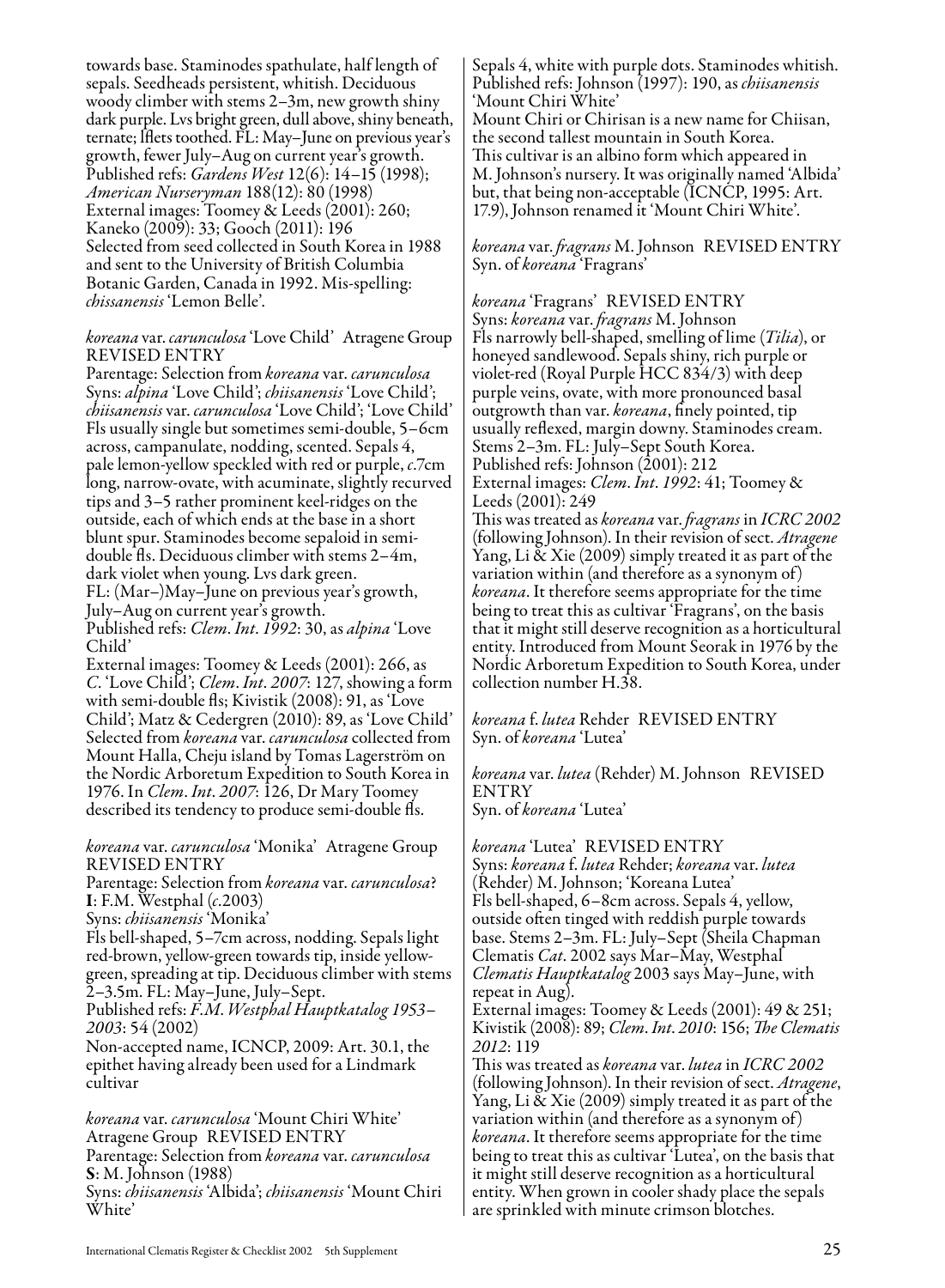'Kotobuki'

Cited as the pollen parent for 'Ashitaka'. Further details are being sought. Original script: 寿. Epithet means "celebration" in Japanese.

'Laura Jayne' Early Large-flowered Group Parentage: 'Doctor Ruppel' (s) × unknown R: B.M. Allen (2004), G: B.M. Allen (2006), N: B.M. Allen (2006), REG: B.M. Allen (2013) Fls flat or flattish, up to 26cm across, upward- or outward-facing, borne singly, not scented. Buds can be deep red. Sepals 8, opening mauve-pink, maturing to rose-pink, ageing pale pink with purplish midveins (except for whitish base),  $12 \times 3$ cm, elliptic, overlapping above base (though sometimes becoming gappy at base as margins recurve), with slightly wavy margins, tip acute and with a distinct apiculus. Filaments mauve-pink, ageing to pale pink; connectives dark crimson-purple; anthers pale reddish purple. Seedheads persistent. Deciduous climber, with stems up to 2.4m. Lvs ternate, mid-green, with margins entire but slightly wavy, undersides downy. FL: May– July, on previous then current year's growth. Nomenclatural Standard: flowering herbarium specimen supplied by the registrant and now lodged at Wisley (WSY0120279)

Published refs: *The Clematis 2011*: 117–121, with pictures and description as "DR No.2", but no epithet; *Clem*. *Int*. *2014*: 16 External images: *The Clematis 2011*: 120–121;

*Clem*. *Int*. *2014*: 16 Named after the registrant's eldest grand-daughter

'Lavender' (Travers)

Erroneous name for 'Tra27'

A non-accepted epithet, partly because it has already been established previously, for an Atragene Group cultivar raised by Magnus Johnson (ICNCP, 2009: Art. 30.1), and partly because it infringes Rec. 21G.1 of ICNCP, 2009.

'Lavender Twirl' Viticella Group Parentage unknown; raised from "mixed *viticella*" seed obtained from the British Clematis Society seed exchange

R: J. Gittoes (2004), S: J. Gittoes (2006), G: J. Gittoes (2006), N: J. Gittoes (2006), I: Roseland House Nursery (2011), REG: J. Gittoes (2012) Fls broadly bell-shaped, 4–6cm across, nodding or drooping, not scented; pedicels suffused purple in bud, maturing to mid-green. Buds downy, dark purple before opening. Sepals 4–6; inside mainly creamy white in centre of sepal from base, feathering into lavender-blue margins and tips; outside first opening purplish blue, then swiftly becoming two-toned with lavender-blue bar (clearly bounded by midribs) and broad, white margins;  $3-4 \times 2.5$ cm, broadly elliptic to rhomboidal, slightly overlapping or touching at base, margins wavy and finely cut, tip obtuse and slightly to strongly recurved. Filaments greenish; anthers white. Deciduous climber, with stems up to 3m. Lvs ternate, with entire margins, green or reddish when young, maturing to mid-green. FL: July–Sept on current year's growth.

Published refs: *The Clematis 2006*: 58 External images: *The Clematis 2006*: 59; *The Clematis 2012*: 149; *Clem*. *Int*. *2013*: 15

'Lebedianaia Pesnia' Unaccepted spelling of 'Lebedinaia Pesnia'

Legend Giga Trade designation of 'Tra35' (which is itself a synonym of 'Trav01')

Legend Violine Trade designation of 'Trajem'

'Lemon Beauty' Atragene Group R: S. Marczyński (2004), G: S. Marczyński (2006), N: S. Marczyński (2011), I: Clematis Sz. Marczyński, W. Piotrowski sp.j. (2012), REG: S. Marczyński (2013) Fls bell-shaped, 10–11cm across, nodding, borne singly on purple pedicels, grapefruit-scented. Buds lime-green. Sepals 4, opening pale lemon-yellow, whiter with age, lanceolate, touching or slightly overlapping at base, wavy-margined, narrowing to a long, slender point. Staminodes cream or greenish yellow, small, spathulate, remaining in central boss. Filaments lime-green; anthers pale yellow. Pistils pale yellow. Deciduous climber, with stems 2–3m. Lvs ternate,  $20 \times 18$ cm, dark green, lflets irregularly lobed and with margins irregularly toothed. FL: May on previous year's growth, July–Aug on current year's growth. Hardy (USDA zones 4–9). Published refs: *Clematis Sz*. *Marczyński*, *W*. *Piotrowski sp*.*j*. *Oferta* (Lato-Jesień 2012): 22 External images: *Clem*. *Int*. *2013*: 147; *The Clematis 2013*: 175; *Źródło Dobrych Pnączy*: *25 lat* (2013): 53; *Clem*. *Int*. *2014*: 16 Fls are exceptionally large for Atragene Group.

'Lemon Bells' REVISED ENTRY Syn. of *koreana* var. *carunculosa* 'Lemon Bells'

'Lemon Dream' Atragene Group

R: S. Marczyński (2004), G: S. Marczyński (2006), N: S. Marczyński (2011), I: Clematis Sz. Marczyński, W. Piotrowski sp.j. (2012), REG: S. Marczyński (2013) Fls semi-double, broadly bell-shaped, 10–12cm across, nodding, grapefruit-scented; pedicels purple. Buds lime-green. Sepals 4, pale lemon-yellow, ageing whiter, narrowly elliptic, touching, margins slightly wavy, long-pointed, tips slightly recurved. Staminodes 12–20, sepaloid, very similar to sepals but narrower. Filaments lime-green; anthers pale yellow. Pistils pale yellow. Deciduous climber, with stems up to 2.5m. Lvs ternate,  $21 \times 14$ cm, dark green, lflets irregularly lobed and with margins irregularly toothed. FL: May on previous year's growth, July–Aug on current year's. Hardy (USDA zones 4–9).

Published refs: *Clematis Sz*. *Marczyński*, *W*. *Piotrowski sp*.*j*. *Oferta* (Lato-Jesień 2012): 22

External images: *TheGarden* (May 2013): 19; *Clem*. *Int*. *2013*: 147; *De Boomkwekerij* 32A (21/8/2013): 12; *Źródło Dobrych Pnączy*: *25 lat* (2013): 54–55; *Clem*. *Int*. *2014*: 17

Runner-up in Plant of the Year contest at RHS Chelsea Flower Show 2013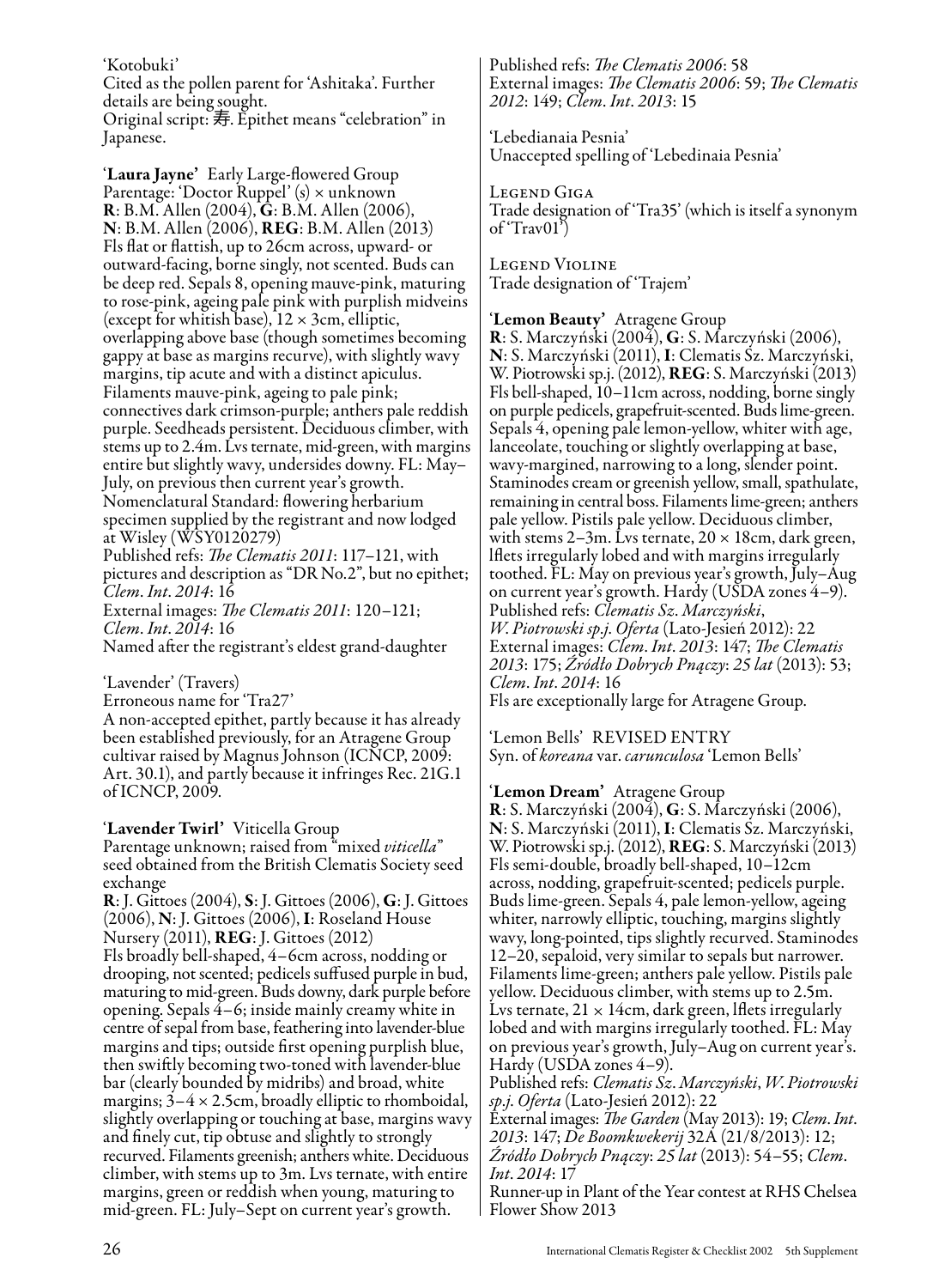Lilac Star Trade designation of 'Sirenevaia Zvezda'

'Lilacia Floribunda' Mis-spelling for 'Lilacina Floribunda' (1890), presumably

'Lilliput Alba' Parentage: Raised from seed of *florida* var. *flore*-*pleno* 'Plena' received via the BCS seed exchange R: Y. Aihara (pre-2005) Syns: *florida* 'Lilliput Alba' Similar to *florida* var. *flore*-*pleno* 'Plena' but with slightly longer tepals and the central boss of staminodes predominantly pale green. Published refs: *The Clematis 2006*: 132 (image p.133) When first coined, this epithet was deemed to be not acceptable under ICNCP, 2004: 19.13, because it contained a Latin word. However, that rule was changed retroactively in ICNCP, 2009: Art. 21.11 to allow partially Latin epithets, so 'Lilliput Alba' is now considered to be acceptable.

'Lily the Pink' Viorna/Viticella Group<br>Parentage: 'Odoriba' (s) × 'Alba Luxurians' R: R. Hodson (2009), G: R. Hodson (2011), N: R. Hodson (2013), I: Hawthornes Clematis Nursery (2014), REG: R. Hodson (2013) Fls bell-shaped, 3–4cm across, nodding or drooping, borne singly on red-purple pedicels. Sepals 4; inside pale pink, upper half with dark pink speckling coalescing into suffusion of colour towards tip, lower half with narrow white margins; outside deep pink with broad, creamy-white margin;  $3-4 \times 2.5$ cm, elliptic, thick and fleshy, touching at base, with slightly wavy margins, tip acute and becoming recurved. Filaments hairy and, like anthers, creamy white. Styles greenish white. Deciduous climber with stems up to 3m. Lvs simple, mid-green, margins entire. FL: June–Sept, on current year's growth. Published refs: *Clem*. *Int*. *2014*: 17, with image

'Lisa' Integrifolia Group

Parentage:  $\check{C} \times \textit{diversifolia}$  'Benedikt' (s)  $\times$  unknown R: M. Münster, G: M. Münster, N: M. Münster, REG: M. Münster (2014) Fls broadly bell-shaped, 4–5cm across, nodding or drooping, borne singly, not scented. Sepals 4, a white background tinged throughout with pale blue and suffused outside along the midribs and across the base of the sepals with purplish blue (except at the margins, which remain whitish);  $5 \times 2$ cm, narrowly elliptic, touching at base, with slightly jagged, wavy margins and rounded tips. Seedheads persistent. Stems up to 1.5–1.8m, woody at base. Lvs simple, with entire margins. FL: June–Sept.

 'Lisboa' Viticella Group REVISED ENTRY Parentage: *campaniflora* × (probably) *viticella* H: Lisbon University Botanic Garden (1956), S: M. Johnson (1956), N: M. Johnson (1993), I: Magnus Johnson's Plantskola AB Syns: *campaniflora* blue form; *campaniflora* 'Lisboa'; *viticella* 'Lisboa'

Fls broadly bell-shaped, 4–6cm across, nodding. Sepals 4(–6), mauve-bluish (Aconite Violet HCC 937/3), often with a pale yellow splash at the base,  $2.5-3 \times 0.8-$ 1cm, pointed, recurved in upper third, outside downy in upper part. Filaments pale green, hairy at top; anthers greenish white to pale yellow. Achenes  $7-10 \times$ 5–9mm, broadly ovoid, adpressed-hairy; styles *c*.1cm. Deciduous climber with stems 4–7m. FL: June–Sept. Published refs: Evison (1995): 117 External images: Toomey & Leeds (2001): 34 & 263; Kaneko (2005): 56 & Kaneko (2009): 80, as *viticella* 'Lisboa' According to Johnson (2001), he raised this plant from seed received as *campaniflora* from Lisbon Botanic Garden in 1956; he grew the subsequent seedlings as "*campaniflora* blue form" before naming

#### 'Longiflora'

it 'Lisboa' in 1993.

Although included in *RHS Plant Finder 2012–2013* as a new entry offered by Floyds Climbers & Clematis, this was apparently an error for *Billardiera longiflora*.

#### 'Loving Memory' Erroneous name for 'Izumi' (which has trade designation Loving Memory)

Loving Memory Trade designation of 'Izumi'

*macrapetala* Mis-spelling of *macropetala*

*macropetala* 'Maidwell Hall' (of Jackman) Atragene Group AMENDED ENTRY Nomenclatural Standard: flowering herbarium specimen supplied by Wisley Trials Department (WSY0033588) External images: Toomey & Leeds (2001): 271,

Gooch (2011): 199 and *Clem*. *Int*. *2012*: 134, all as *C*. 'Maidwell Hall'

This was first named *alpina* 'Lagoon' in 1956 by Rowland Jackman and exhibited at the RHS on 22 May 1956 under that name, although a selection from *macropetala*. The same year it was published in Jackman's *Planter's Handbook* as *macropetala* 'Lagoon'. In 1959 Jackman changed the name to *macropetala* 'Maidwell Hall' (this name was chosen because an "identical mutation" of *macropetala* was found by Oliver Wyatt at his school, Maidwell Hall, in Northampton). The original name 'Lagoon' was transferred by Jackman to another of his selections from *macropetala* [see *macropetala* 'Lagoon' (of Jackman 1959)]. The cultivar name 'Maidwell Hall' was given to Jackman's selection, not to the clone that originated at Maidwell Hall. The original epithet 'Lagoon' was only used for a short time, and before many plants had been distributed. It was replaced so quickly by 'Maidwell Hall' that the latter name is the one that has appeared in books and catalogues since 1959. To reinstate the earlier name 'Lagoon' for this cultivar would cause confusion with the second 'Lagoon', and to abandon 'Maidwell Hall' would be a great source of irritation. ICNCP, 2009: Art. 29.2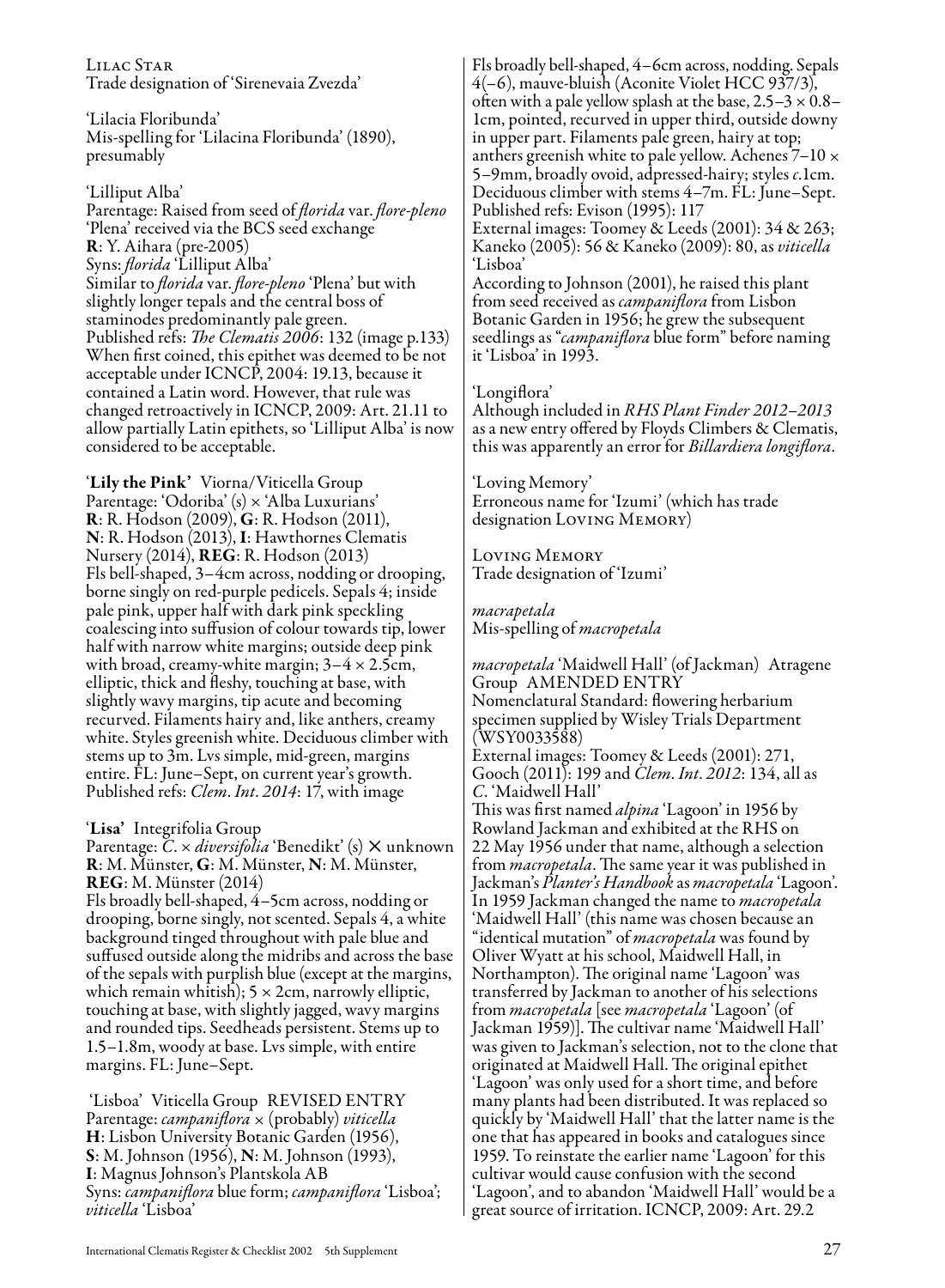allows use of the name that best preserves existing usage, so 'Maidwell Hall' was accepted as the name for this cultivar by the ICRA in *ICRC* (2002). However, this still leaves the issue of what to call Wyatt's plant, which is apparently still in cultivation and also named 'Maidwell Hall': for the time being it is recommended that whenever this epithet is used its selector's name is cited, in order to minimize further potential confusion between the two (ICNCP, 2009: Art. 30.5). Evison (1998) says that anyway there are impostors under this epithet, which probably accounts for the discrepancies in the descriptions of this cultivar: Johnson (1997) says fls are 7–10cm across; *Clearview Cat*. (1996) says fls are 6–8cm across; Oviatt-Ham (1996) says sepals and staminodes are mid-blue throughout, fading to white at base, and lighter if the plant is grown in a<br>warm situation; Robin Savill Cat. (1999) says sepals are deep blue [as does Fisk (1989)], often edged with white; Gooch (1996) says sepals are very deep midblue; Grey-Wilson (2000) says sepals are deep pink.

*macropetala* 'Maidwell Hall' (of Wyatt) Atragene Group

Parentage: Selection from *macropetala* S: O.E.P. Wyatt (*c*.1959)

As described under *macropetala* 'Maidwell Hall' (of Jackman), this epithet has come to represent a cultivar selected by Rowland Jackman before 1956: originally called 'Lagoon', he renamed it 'Maidwell Hall' on hearing that an "identical mutation" of *macropetala* had been found by Oliver Wyatt at his school, Maidwell Hall. In *ICRC* (2002) the ICRA upheld use of this epithet for Jackman's clone. However, Wyatt's clone is apparently still in cultivation and using the same epithet (although Richard Wiseman of Ravensthorpe Nursery – a former gardener at Maidwell Hall – wrote [*in litt*. 20/11/2012] that "To be honest, I don't think the plant at Maidwell was anything other than ordinary *C*. *macropetala* anyway"). For the time being, until further research has indicated if these two are indeed identical or whether they can be satisfactorily distinguished, it is recommended that whenever this epithet is used the selector's name be added, to minimize potential confusion between the two (ICNCP, 2009: Art. 30.5).

'Mad. Baron Veilard' Mis-spelling of 'Madame Baron-Veillard'

'Madam Baron Veillard' Mis-spelling of 'Madame Baron-Veillard'

'Madam Edouard Andre' Mis-spelling of 'Madame Édouard André'

'Madam Grange' Mis-spelling of 'Madame Grangé'

'Madam le Coultre' Syn. of 'Mevrouw Le Coultre' (but see also 'Marie Boisselot')

'Madame le Coltré' REVISED ENTRY Syn./mis-spelling of 'Mevrouw le Coultre' Magenta REVISED ENTRY Trade designation of 'Tra73'

Magical Perfume Trade designation of 'Delightful Scent'

Magical Scent Trade designation of 'Scented Clem'

Magical Seena Trade designation of 'Seena'

Magical Western Velvet Trade designation of 'Vitiwester'

'Maragret Hunt' Mis-spelling of 'Margaret Hunt'

'Margot Kosta' See 'M. Koster'

#### 'Maria Skłodowska Curie' Early Large-flowered Group

Parentage: Chance seedling; parentage unknown S: S. Marczyński (1999), G: S. Marczyński (2001), N: S. Marczyński (2011), I: Clematis Źródło Dobrych Pnączy (2014), REG: S. Marczyński (2014) Fls semi-double or double, dome-shaped, 12–15cm across, upward- or outward-facing, borne singly, not scented. Buds spherical, densely downy. Sepals/ staminodes *c*.40; predominantly white, but may be tinged pale green (particularly sepals and outer staminodes, or whole flower during cold weather) or, on first opening, pale greenish yellow (especially along midvein);  $6-7 \times 1-4$ cm, broadly elliptic, overlapping, with slightly wavy margins, long-pointed with acuminate tip. Filaments cream; anthers pale yellow. Seedheads persistent. Deciduous climber, with stems up to 2m, downy and pale green when young, maturing brown. Lvs simple or ternate, mid-green, with entire margins. FL: June–July, on current year's growth. Hardy (USDA zones 4–9). Published refs: *Garden Market* (Sept 2011), as 'Maria Skłodowska-Curie'; *Polish Gazette for PBR and National List* v.114, pt 1: 8 (2013), as 'Maria Skłodowska Curie' External images: *Źródło Dobrych Pnączy*: *25 lat* (2013): 56–57; *ClematisŹródło Dobrych PnączyOferta* (wiosna 2014): front cover; *Clem*. *Int*. *2014*: 109 Named in honour of the Polish-born scientist (1867– 1934) who carried out pioneering research into radioactivity, discovered the elements polonium and radium, and was awarded Nobel Prizes in both physics and chemistry. Strictly her name should be spelt as Maria Skłodowska-Curie but, as it was granted Polish PBR in February 2013 as 'Maria Skłodowska Curie', the registrant asked that the hyphen be omitted from the approved epithet; in nomenclatural terms, 'Maria Skłodowska-Curie' should therefore be regarded technically as a mis-spelling. In September 2013 it was granted EU PBR as 'Maria Sklodowska Curie'; that should be regarded as an alternative accepted spelling (ICNCP, 2009: Art. 31.2).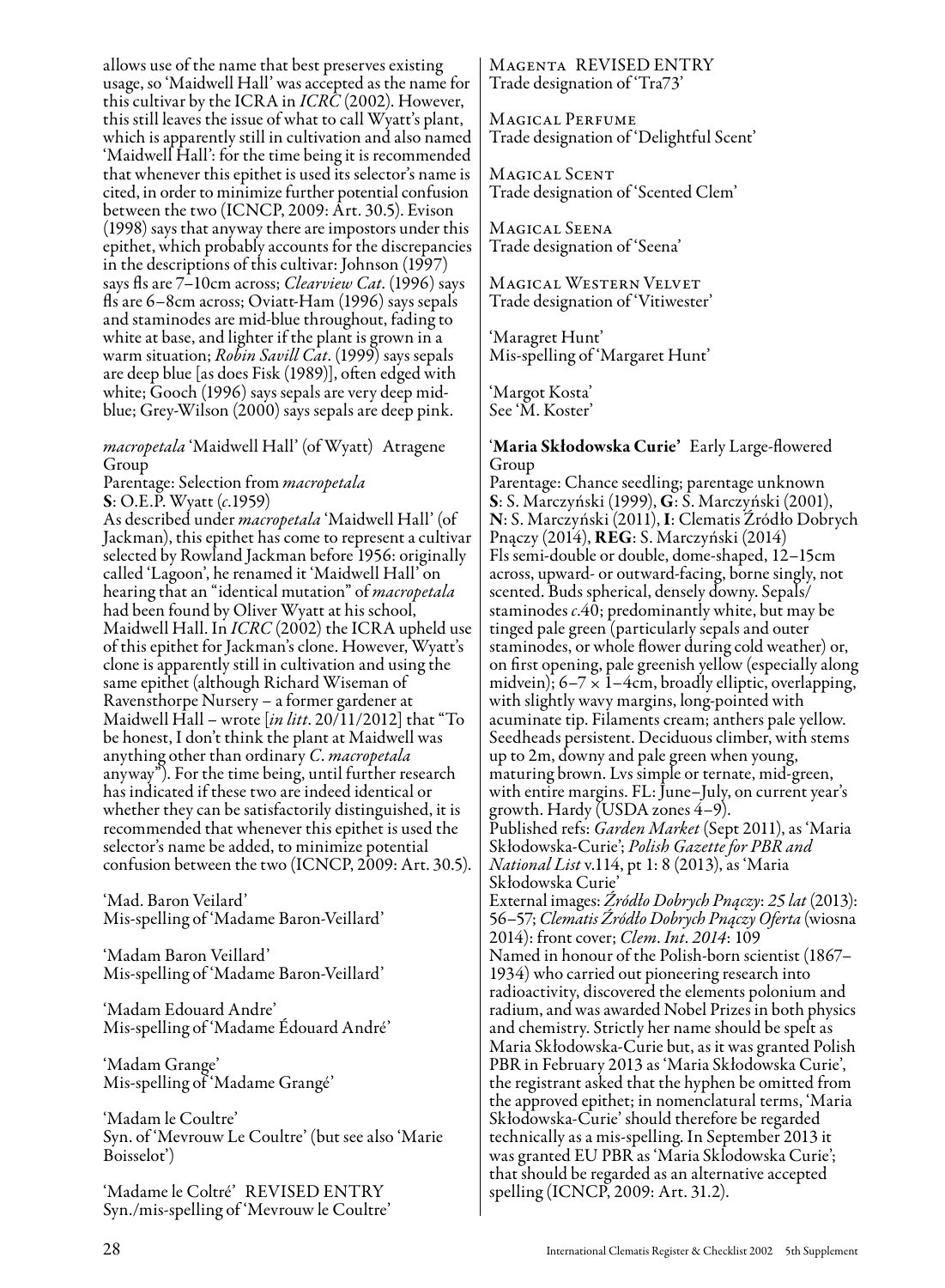'Maria Sklodowska Curie' Alternative accepted spelling of 'Maria Skłodowska Curie'

'Maria Therese' Early Large-flowered Group AMENDED ENTRY

Parentage: 'Nelly Moser' × unknown R: P.K. Sorensen (1997), I: Yaku Nursery (2000) Fls 15–17(–20)cm across, "in a perfect wheel". Sepals 8, white with a raspberry-pink bar, elliptic, pointed. Anthers golden yellow. Deciduous climber with stems to 3m. FL: spring–early summer on previous year's growth, summer–early autumn on current year's growth.

Published refs: *Yaku Nurserycat*. (2000) External images: *Clem*. *Int*. *2014*: 95 Yaku's 2001–02 catalogue contains two different spellings, 'Maria Thérese' (p.13) and 'Maria Therese' (p.29) – but, since the latter seems to predominate in most catalogues, it is chosen as the accepted spelling. Care must be taken not to confuse this with 'Matka Teresa' (which has the synonym 'Maria Teresa').

'Marie Boiselet' Mis-spelling of 'Marie Boisselot'

'Marilyn' Montana Group

Parentage: Chance seedling; parentage unknown S: V. Le May Neville-Parry, N: V. Le May Neville-Parry Fls scented. Tepals deep pink. Seedheads large, silvery, persistent. Similar to 'Warwickshire Rose' in tepal arrangement, size and shape, but mature lvs crimson (with green veining beneath).

Published refs: *The Clematis 2013*: 146, with image of seedhead

'Mary Habberley' Viticella Group

Parentage: chance seedling; parentage unknown S: M. Habberley (*c*.1997), N: H. Caddick (*c*.2000), REG: R. Hodson (2012)

Fls double, sterile, bowl-shaped, 7–9cm across, upward- or outward-facing (or occasionally nodding). Sepals 15–20, the outer broadly elliptic, the inner narrower, but scarcely differentiable into distinct rows; inside pinkish red, outside mealy white over pink-red ground; overlapping or touching, margins irregularly wavy and notched, tips blunt. Deciduous climber, with stems 3–4m. FL: July–Oct on current year's growth. Published refs: *The Clematis 2012*: 153–4

External images: *The Clematis 2012*: 150 & 153–4; *Clem*. *Int*. *2013*: 16

Named after the lady who discovered this seedling in her garden

'Maxima' Viorna Group Non-accepted epithet; see *texensis* 'Maxima' (which is a synonym of *texensis* 'Wellmax')

'Mazurek' Viticella Group Parentage unknown; chance seedling S: S. Marczyński (2001), G: S. Marczyński (2003), N: S. Marczyński (2014), I: Clematis Źródło Dobrych Pnączy (2015), REG: S. Marczyński (2014) Fls flat or flattish, 8–10cm across, upward- or outward-

facing, not scented. Sepals 4, pinkish red on opening, maturing to rose-pink with red-pink bar,  $4-5 \times 3-4$ cm, broadly elliptic to orbicular, touching, with wavy margins, tips acuminate and recurved. Filaments (including connectives) yellowish green; anthers yellow. Seedheads not persistent. Deciduous climber, with stems up to 3.5m, pale green when young, maturing brown. Lvs pinnate with 3–5, pale green lflets, sometimes lobed. FL: mid-June–end Aug, on current year's growth. Hardy USDA zones 4–9. Epithet is a Polish folk dance

#### Medley REVISED ENTRY

Former trade designation of 'Evipo012', superseded by Jessica

Care must be taken not to confuse this with the lavender-pink, semi-double-flowered, Australian cultivar 'Medley'.

'Mefistofel′' Late Large-flowered Group AMENDED ENTRY

R: M.I. Orlov (1966) Syns: 'Mephistopheles'; 'Mephistopholes' Published refs: Riekstiņa in *I*.*Cl*.*S*. *Newsl*. 3: 8 (Spring 1985), as 'Mephistopholes' External images: Kivistik (2008): 94 Original script: Мефистофель. Epithet means "Mephistopheles" in Russian, a folklore demon. Unaccepted spellings: 'Mefistofelj'; 'Mephistophel'.

'Melodie' Viticella Group

R: F.M. Westphal (2005), I: F.M. Westphal (2008) Syns: *viticella* 'Melodie'

Fls 5–7cm across. Sepals pink. Stamens green-yellow. Deciduous climber with stems to 3.5m. FL: Jun–Sept. Published refs: *F*.*M*. *Westphal Hauptkatalog 2008*– *2009*: 127, as *viticella* 'Melodie' Non-accepted epithet, being a homophone of the Early Large-flowered cultivar named 'Melody' raised by Masako Takeuchi in 1992 (ICNCP, 2009: Art. 21.23 & 29.3). Hodson, in *The Clematis 2011*: 81, erroneously credits this as being a Fretwell cultivar.

'Melody' Early Large-flowered Group AMENDED ENTRY

R: Masako Takeuchi (1992) Published refs: *Clematis* [JCS Journal] (2000) Original script: メロディー. Note that this epithet takes priority over the Viticella Group cultivar 'Melodie' of Westphal, which is its homophone (ICNCP, 2009: Art. 21.23 & 29.3).

Memory Of The Heart Trade designation of 'Pamiat′ Serdtsa'

**METAMORPHOSIS** Trade designation of 'Metamorfoza'

Michiko REVISED ENTRY Trade designation of 'Evipo044'

'Miranda' REVISED ENTRY Syn. of 'Floclemi'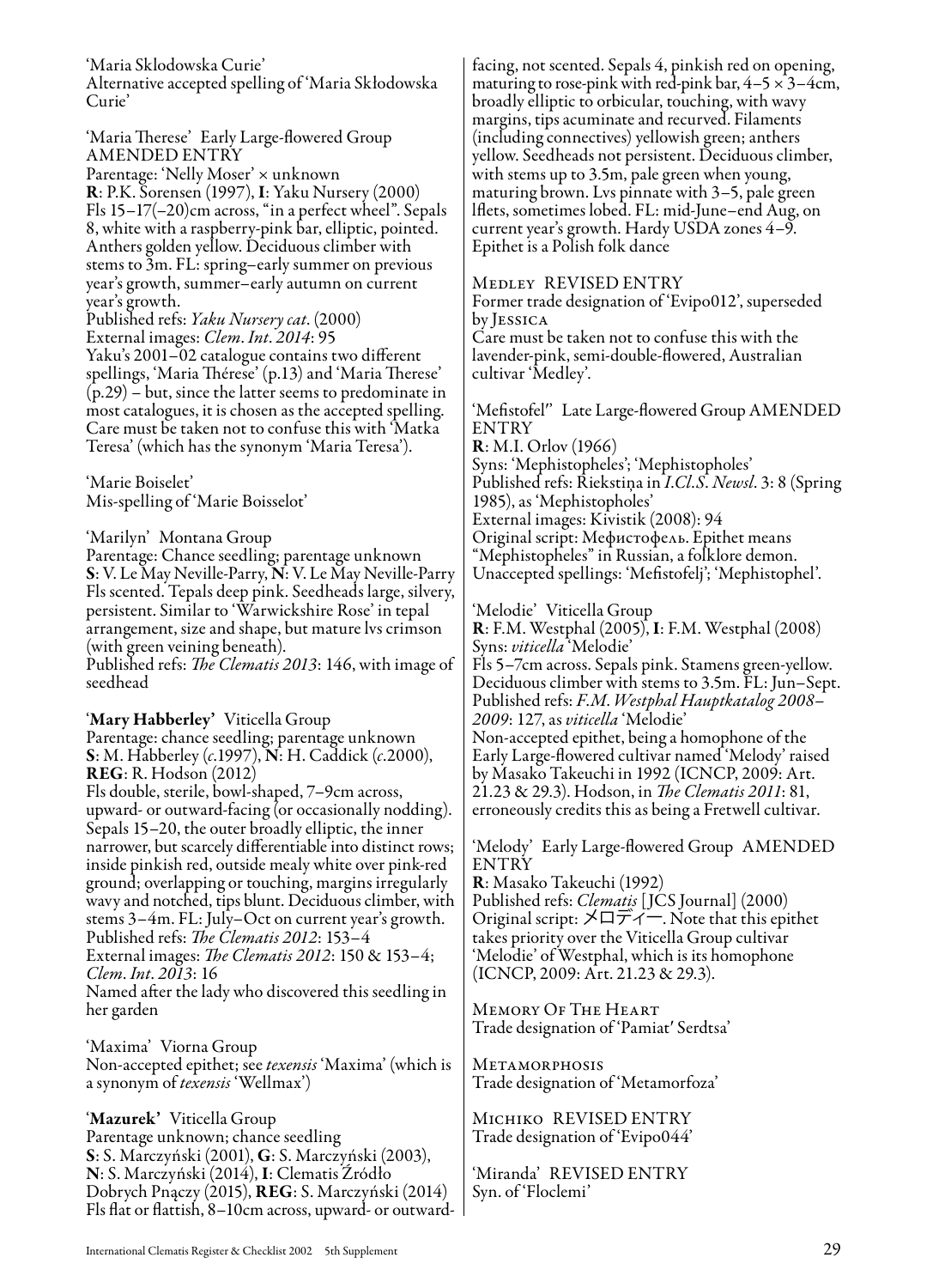'Miss Buch' Atragene Group R: H.J. Kuus, I: Münster Baumschulen (2013) Syns: *alpina* 'Miss Buch' Fls broadly bell-shaped, nodding or drooping, borne singly. Sepals 4, pale violet, margins white tinged pale violet, broadly elliptic, touching, with slightly wavy margins, tip acute. Staminodes numerous (>10), sepaloid, pale-violet veining over a whitish ground, narrowly elliptic to lanceolate, Seedheads persistent. Deciduous climber, with stems 3–3.5m. FL: spring on previous year's growth, with second flowering on current year's growth.

'Mississippi River' Erroneous name for 'Zomisri' (which has trade designation Mississippi River)

'Mister Hans Horn' Acceptable alternative, and preferred, spelling for 'Mr Hans Horn'

'Monika' (Atragene Group) See *koreana* var. *carunculosa* 'Monika'

Mon Jardin Ma Maison REVISED ENTRY Trade designation of 'Trajem'

*montana* var. *grandiflora* Hook. REVISED ENTRY Syns: *anemoniflora* D. Don; *montana* f. *grandiflora* (Hook.) Rehd.; *montana* 'Grandiflora'; 'Grandiflora' Montana Group

Differs from var. *montana* in its larger (7–12(–14)cm across) fls. Sepals white to creamy white. Anthers usually yellow but sometimes purplish. Deciduous climber with stems up to 4m in the wild, reportedly more vigorous (up to 12m?) in cultivation. FL: May– June, and sporadically later. Himalaya and W & S China, including Xizang (Tibet), Kashmir, N India, Nepal & NE Myanmar. RHS hardiness rating H4. Published refs: *Bot*. *Mag*. 4061 (1844) External images: *Bot*. *Mag*. t.4061 (1844); Grey-Wilson (2000): 85; Toomey & Leeds (2001): 209, as 'Grandiflora'; *RHS A*-*Z Encyclopedia* 1: 283 (2008 ed); *The Garden* (March 2011): 170 & 173; *The Clematis 2011*: 90–93; Gooch (2011): 203 RHS Award of Garden Merit 1993 Howells (2005) states that it was first collected by one of Nathaniel Wallich's collectors at Mount Pundua, Sillet Province, India in June 1829; Wallich then gave it to Veitch, in whose nurseries at Exeter it first flowered in 1844 (from where Hooker described it). There is some uncertainty about the circumscription and distribution of this variety. *Flora of China*, vol. 6 (2001) refers large-fld Chinese plants to var. *longipes* W.T. Wang and seems to treat var. *grandiflora* as being a purely Himalayan variety. Grey-Wilson (2000) states that Himalayan plants bear yellow anthers but that, in his experience, these are purplish in western Chinese populations. He describes the sepals as "rather pointed" (and his photo bears this out), but that is at variance with the original 1844 *Botanical Magazine* illustration. He also adds that "Despite its flower size, var. *grandiflora* does not appear to be particularly vigorous and plants more than  $4m(13 ft)$  are

exceptional"; evidence suggests however that it can grow larger in cultivation [for example, Johnson (2001) says it is very vigorous, up to 12m]. It was stated in *ICRC2002* to have unscented fls (based apparently on Johnson (2001), who was reporting this from commercial catalogues), but this is at variance with Hooker's original description which called them "very fragrant"; Howells (2005) said his plant had "a slight but definite scent", and that the flowers' outside could be tinged red.

*montana* subsp. *montana* 'Da Yun' Montana Group S: K. Verboom (2009), N: K. Verboom (2013), I: J. van Zoest B.V. (2013)

Fls flat, 4–6cm across, upward-facing, scented. Buds pinkish. Sepals 4, white,  $3 \times 1.7$ cm, ovate or slightly obovate, touching at base or slightly gappy, margins irregularly wavy towards the tip, tips blunt and slightly recurved. Filaments white; connectives pale yellow; anthers cream. Seedheads not persistent. Deciduous climber, with stems 4m or more, purple when young, maturing dark brown. Lvs ternate, midgreen, margins irregularly and coarsely toothed. FL: Apr–May on previous year's growth. Published refs: *J*. *van Zoest nurserycat*. (2013), as 'Da Yun'

Collected from the wild at Da Yun Gorge, Huanglong, Sichuan, China by Klaas Verboom in 2009. Snoeijer (*in litt*. 17/2/2014) reported that he and Verboom had determined the plant as being *montana* subsp. *montana*. However it currently remains unclear whether it is further referable to var. *grandiflora* (under which name it is cultivated at Arboretum Wespelaar).

*montana* 'Morjorie' Syn./mis-spelling of 'Marjorie'

*montana* var. *rubens* 'Freda' Syn. of 'Freda'

Moonlight Trade designation of 'Lunnyi Svet' Beware potential confusion with 'Moonlight' of Fisk (Early Large-flowered Group).

'Morning Glory' REVISED ENTRY No published description known: listed in *RHS Plant Finder 1996–1997* as offered by Caddicks Clematis Nursery, but not included in any Caddicks' catalogues between 1994 and 2003 so possibly never properly established as a cultivar epithet (ICNCP, 2009: Art. 27.1).

'Morning Sky' Late Large-flowered Group Parentage: known but not disclosed by registrant R: S. Marczyński (2004), G: S. Marczyński (2006), N: S. Marczyński (2014), I: Clematis Źródło Dobrych Pnączy (2014), REG: S. Marczyński (2014) Fls flat or flattish, 8–10cm across, upward- or outward-facing, not scented. Sepals 4–6, mainly as suffusion of pink-violet veins over a white ground, but paler along bar (with slightly redder veins) and creamy white towards base,  $4-5 \times 2-3$ cm, obovate, overlapping, with slightly wavy margins, rounded at tip but sometimes with a distinct apiculus and slightly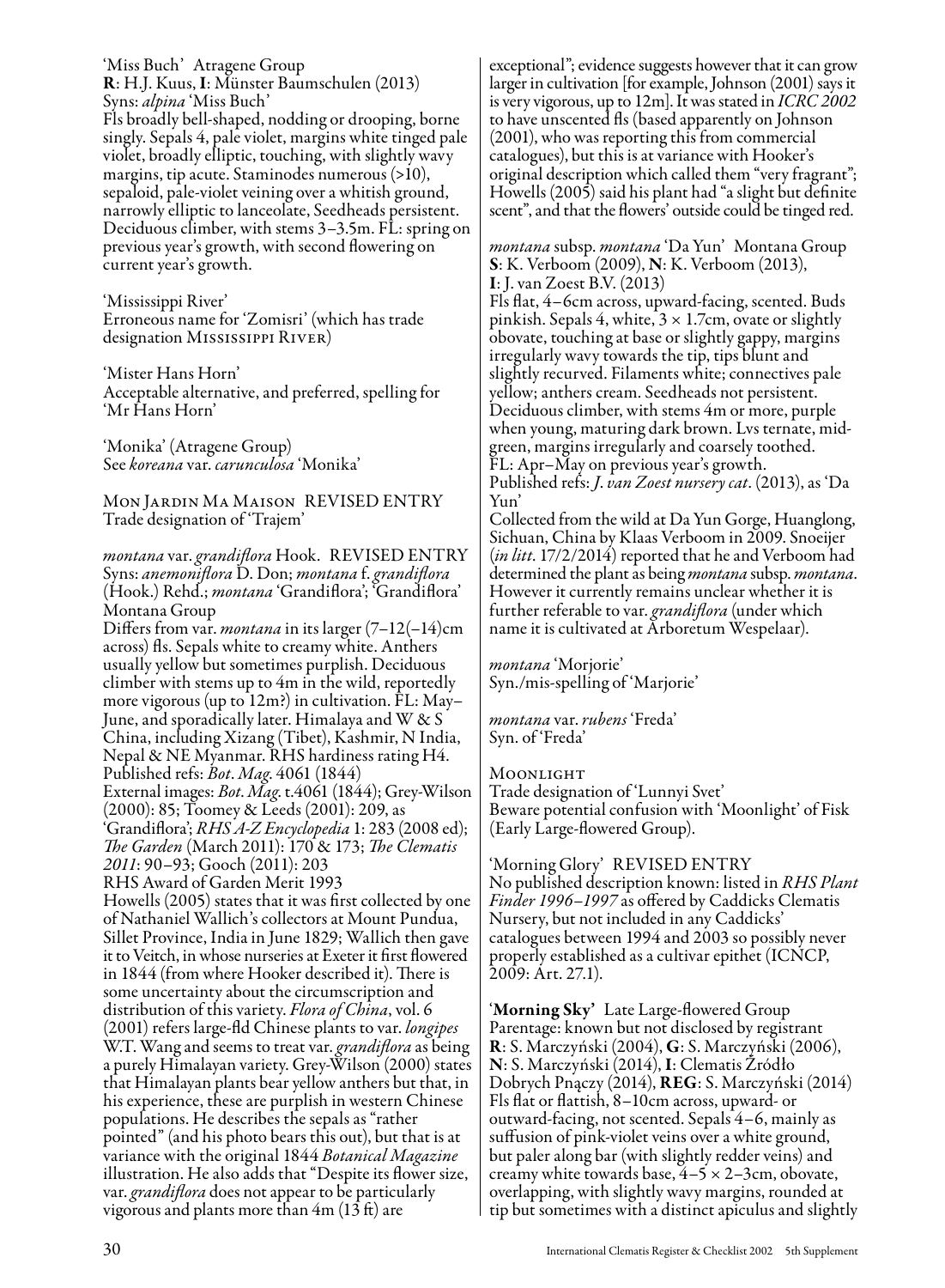recurved. Stamens arranged in hemisphere; filaments greenish yellow; connectives and anthers dark purple. Seedheads persistent. Deciduous climber, with stems up to 3m, green/purple when young, maturing brown. Lvs pinnate with 3–5, deep green lflets, margins entire, sometimes lobed and sometimes purplish. FL: July–end Sept, on current year's growth. Hardy

USDA zones 4–9.

Published refs: *Clematis Źródło Dobrych PnączyOferta* (Lato-Jesień 2014) Awarded gold medal at Moscow Flower Expo 2014.

**MOUNTAINEER** Trade designation of 'Alpinist'

'Mrs Hardwick' Montana Group

Parentage: *chrysocoma* white form (s) x 'Broughton Star' H: T. Hannink (2008), G: D. Hardwick (2013), N: T. Hannink (2014), REG: T. Hannink (2014) Fls single or semi-double, flat or flattish, 6–8cm across, upward- or outward-facing, borne singly, slightly scented (of fresh linen or hay); internodes 8–9cm, can give plant a crowded look; pedicels up to 15cm. Sepals  $(4-)8-9$ , greenish white (155C), 2.5–3  $\times$  1.2–1.5cm, elliptic, sometimes overlapping, or touching and slightly gappy, margins mostly smooth but sometimes slightly wavy, apiculate, outside downy. Filaments 1.1cm, white; connectives yellow; anthers 0.3cm, white. Stigmas 0.6cm long. Seedheads not persistent. Semievergreen climber, with white- or purple-downy stems 3–4m. Lvs like typical *chrysocoma* but sometimes suffused red-brown on underside [otherwise greygreen (137-139)]; ternate, lflets irregularly toothed and sometimes lobed, downy beneath. FL: Dec–Mar, on previous year's then current year's growth, on wood that may be less than 6 months' old. Named after Deborah Hardwick, a keen clematarian in the USA, who first flowered it

'Mrs Keiko' R: S. Shibuya This cultivar was submitted for Japanese PBR in 2011; further details are being sought Original script: ミセス ケイコ.

'Mrs Miyae' This cultivar was submitted for Japanese PBR in 2012; further details are being sought Original script: ミセス ミヤエ.

'Mrs Momoe' This cultivar was submitted for Japanese PBR in 2012; further details are being sought Original script: ミセス モモエ.

'Mukle' REVISED ENTRY No published description known: listed in *RHS Plant Finder 1994–1995* to *2000–2001* as offered by Caddicks Clematis Nursery, but not included in any Caddicks' catalogues between 1994 and 2003 so possibly never properly established as a cultivar epithet (ICNCP, 2009: Art. 27.1).

'Multi Blue' Early Large-flowered Group AMENDED

ENTRY

External images: *Dendroflora* 27 (1990); Toomey & Leeds (2001): 293; Kaneko (2005): 29; Kivistik (2008): 95, as 'Multiblue'; Kaneko (2009): 44; Matz & Cedergren (2010): 131; *The Clematis 2011*: 36; Gooch (2011): 206 Trade: TIDAL WAVE (in USA) Awarded silver medal at Boskoop "Herfstweelde 1990" Show.

'Muly' REVISED ENTRY

No published description known: listed in *RHS Plant Finder 1994–1995* to *2000–2001* as offered by Caddicks Clematis Nursery, but not included in any Caddicks' catalogues between 1994 and 2003 so possibly never properly established as a cultivar epithet (ICNCP, 2009: Art. 27.1).

'Musashi' Early Large-flowered Group REVISED ENTRY

Parentage: *florida* × unknown R: K. Sugimoto (2001) Fls (8–)12–18cm across. Sepals 6, varying from mauve (sometimes with white to either side of a mauve bar) to sky-blue, but characteristically speckled with small, whitish circles giving fls a powdered look; elliptic, overlapping, pointed. Anthers dark red. Deciduous climber with stems 2.5–3m. FL: June–Oct. Published refs: Sugimoto (ed.), *All of the Clematis* 71

(2001) External images: *Kasugai cat*. *2007*–*2008*: 23, no.109; Kaneko (2009): 98; *Clem*. *Int*. *2009*: 75 Original script: むさし (or alternatively ムサシ).

'Nezhnost′' Late Large-flowered Group AMENDED ENTRY

R: M.I. Orlov , I: (1964)

Published refs: Riekstiņa in *I*.*Cl*.*S*. *Newsl*. 3: 08 (1985), as 'Nezhnostj'

Original script: Нежность. Epithet means "tenderness" in Russian. Unaccepted spelling: 'Nezhnostj'.

Nikita's Azure Trade designation of 'Nikitskii Lazurnyi'

'Nikkō' Armandii Group Syn./unaccepted spelling of *armandii* 'Nikkou' Published refs: Kaneko (2009): 31; *Clem*. *Int*. *2009*: 71 External images: Kaneko (2009): 31; *Clem*. *Int*. *2009*: 77

Original script: 日光. Non-accepted name, ICNCP, 2009: Art. 30.1, since epithet has already been used for *patens* 'Nikkō' (日光のかざぐるま).

'Ocean Pearl' Atragene Group REVISED ENTRY Parentage: Sport of 'Frankie' S: New Leaf Plants Ltd (1998), N: New Leaf Plants Ltd (2002), I: New Leaf Plants Ltd (2005), REG: New Leaf Plants Ltd (2012) Syns: *alpina* 'Ocean Pearl' Fls semi-double (with male and female fls separately on same plant) or double, broadly bell-shaped, 3–4cm across, nodding or drooping, not scented. Buds purplish, long-pointed, downy. Sepals caducous, 4,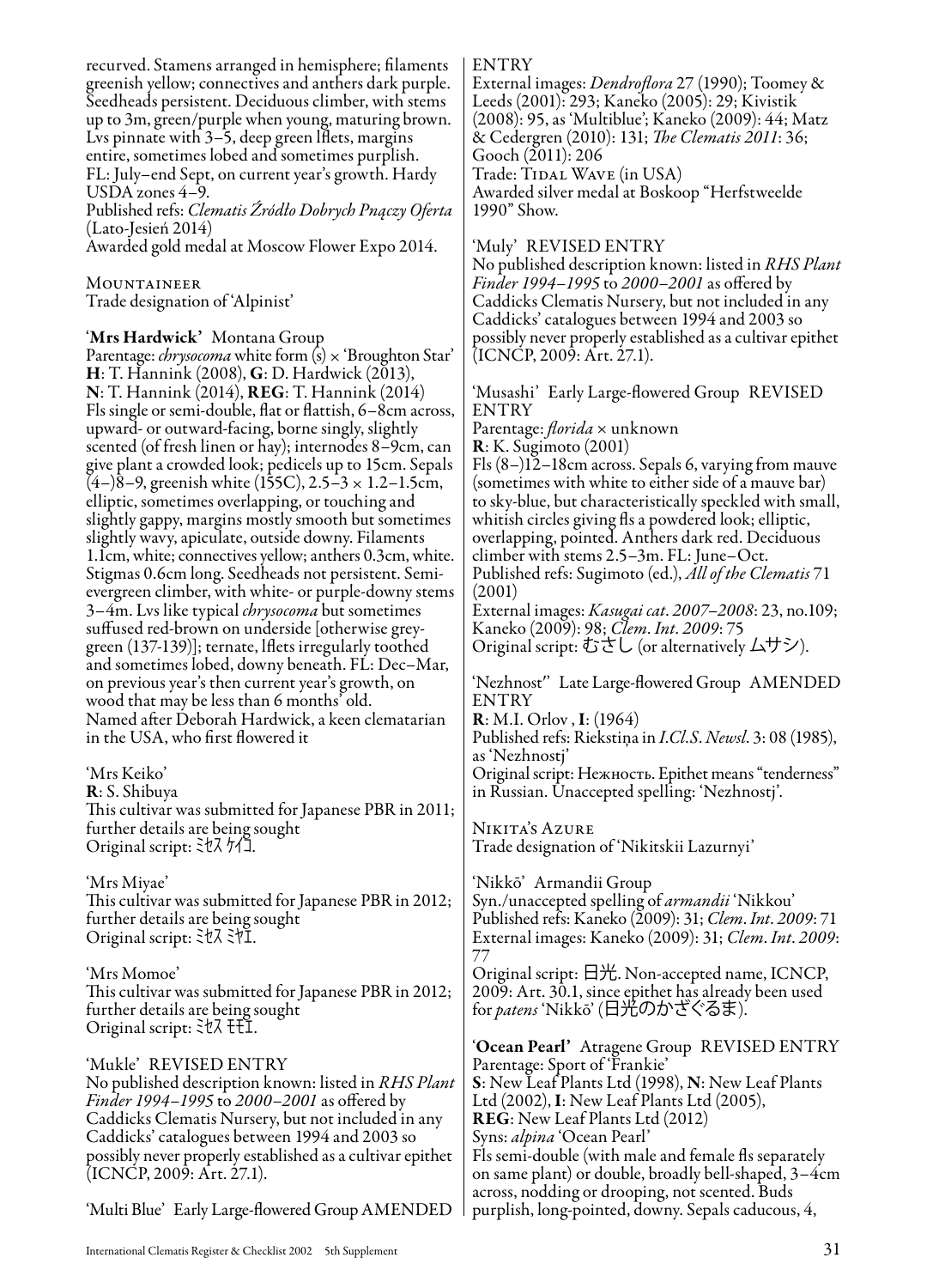blue to pale blue,  $2-4 \times 1-2$ cm, narrowly elliptic, quite thick, with acute tips. Staminodes usually numerous; either a) petaloid, short (1–2cm long), creamy yellow, broadly paddle-shaped, or b) narrowly sepaloid, blue, tinged purple, more or less equalling sepals in length, giving fl a spiky appearance; occasionally fls have both forms, with central sepaloid segments within narrow outer whorl of petaloid ones, and occasionally the sepaloid staminodes can be allwhite. Filaments white; anthers yellow. Deciduous climber, with stems up to 3m, downy, green when young, maturing brown. Lvs pale green, ternate, lflets regularly toothed. FL: Apr–May on previous year's growth, with occasional summer fls.<br>Published refs: *Thorncroft Clematis Nursery Cat*.

Published refs: *Thorncroft Clematis Nursery Cat*. (2005): 7, as *alpina* 'Ocean Pearl'; *ICRC <sup>2002</sup> 2nd Suppt* (2006): 20

External images: Gooch (2011): 208; *Clem*. *Int*. *2013*: 17

*ochroleuca* 'Bald Knob' Viorna Group S: Plant Delights Nursery Inc., N: Plant Delights Nursery Inc., I: Plant Delights Nursery Inc. (pre-2012) This epithet has been applied to a clone of apparently typical *ochroleuca* raised from seed collected at Bald Knob, Franklin County, Virginia, USA. Golden bush clematis

*orientalis* 'Rubromarginata' REVISED ENTRY No such cultivar ever existed (ICNCP, 2009: Art. 27.7); error for *C*. × *triternata* 'Rubromarginata'. Listed in *RHS Plant Finder 1993–1994* to *2000–2001* as offered by Peveril Clematis Nursery; Peveril catalogues for this period contained no such entry but did list *C*. × *triternata* 'Rubromarginata'. Similarly, listed in *RHS Plant Finder 2012–2013* for Bridgemere Nursery, which has subsequently confirmed this as an error for *C*. × *triternata* 'Rubromarginata'.

*otophora* Franch. ex Finet & Gagnep.

Fls bell-shaped, urn-shaped, 2.5–3cm across, nodding or drooping, borne in 1–3-fld axillary cymes; pedicels 1–4cm, glabrous & with linear bracts. Sepals 4, buttercup yellow,  $1.8 - 2.7 \times 0.9 - 1.2$ cm, oblong-ovate, fused or touching near base, tips acute, slightly recurved and sparsely downy. Stamens 1.2–1.9cm; filaments and connectives densely hairy. Ovaries pubescent; style densely villous. Seedheads persistent, with plumose achenes. Suffruticose vine, with stems shallowly 4–6-grooved, glabrous. Lvs ternate, with ovate-lanceolate, papery lflets with margins entire or sparsely toothed; petiole base strongly dilated and connate to opposite petiole. FL: July–August. Hardy. Forests, forest margins & scrub, 1,200–2,000m, S Gansu, W Hubei & E Sichuan, China. Published refs: *Bull*. *Soc*. *Bot*. *France* 50: 548 (1903) External images: *The Clematis 2012*: 117

'Ovation' Forsteri Group REVISED ENTRY Parentage: *marmoraria* (s) ×*C*. ×*cartmanii* 'Lunar Lass' R: Huisman Boomkwekerij B.V. (2004), I: Noviflora Holland B.V. (2011)

Fls broadly bowl-shaped to flattish, 2.8cm across, upward- or outward-facing, borne in axillary and terminal cymes, slightly scented (minty). Sepals 5–6, opening light yellow-green (145D, with 145B-C at base), maturing to greenish white (157D) with light yellow-green (145D) at base, moderately downy on lower surface,  $1.4 \times 0.9$ cm, ovate, overlapping, blunt.<br>Filaments strong yellow-green (145A) at base, becoming white above; connectives green; anthers brilliant yellow-green (150B-C); pollen minimal. Pistils numerous (about 50); styles & stigma strong yellow-green (styles 144A-B; stigma 144C). Lvs ternate,  $3.1 \times 3.2$ cm, leathery, slightly glossy, glabrous. Dwarf, evergreen, clump-forming, compact, bushy shrub with procumbent stems 0.3m or more. Hardy to −10°C (USDA Zone 7). Published refs: *De Boomkwekerij* 34a: 12 (22/8/2012), with image

'Pagoda Pink' Integrifolia Group Parentage: giant *integrifolia* (from K. Ozawa) × unknown S: Joy Creek Nursery (*c*.2008), I: Joy Creek Nursery (2012) Fls broadly bell-shaped, nodding or drooping, borne singly. Sepals 4, rose-pink, darker (red-purple) near base, paler towards margins, oblong-lanceolate, touching, wavy-margined, long-pointed with tip recurved. Stems herbaceous, 0.6–0.75m high. Lvs simple, flushed deep bronze. FL: summer.

'Pamiat′ Dzhona-Lennona' Unaccepted spelling of 'Pamiat′ John Lennon'

'Pamiat′ John Lennon' Early Large-flowered Group AMENDED ENTRY Parentage: 'Klavdiia Shul'zhenho' × unknown R: V. Reinwald (1981) Original script: Память Йохн Леннон. Epithet means "in memory of John Lennon": Lennon (1940 –1980) was a member of the Beatles music group.

'Pamiat′ Serdtsa' Integrifolia Group AMENDED ENTRY

Nomenclatural Standard: herbarium specimen prepared using material from raiser (Leiden) External images: *Clem*. *Int*. *2001*: 114; Toomey & Leeds (2001): 308; *The Plantsman* (June 2005): 90; Kivistik (2008): 97; Kaneko (2009): 88; Gooch (2011): 211 Trade: Memory Of The Heart Original script: Память Сердца. Epithet means "memory of the heart". Unaccepted spellings: 'Pamjat Serdtsa'; 'Pamjat Sertza'; 'Pamjati Serdtza'; 'Pamjatj Sertsa'; 'Pamjatj Serdtza'.

*paniculata* J.F. Gmel. var. *lobata* Hook. fil. REVISED ENTRY

Syns: *indivisa* var. *lobata*; *indivisa* var. *lobulata* Hook. fil.; *indivisa* 'Lobata'; *paniculata* 'Lobata'; 'Lobata' See synonymy of *paniculata* J.F. Gmel. This represents one of the juvenile stages of development of a heteroblastic species. Published refs: *Bot*. *Mag*. v.74, 7.4398 (1848), as *indivisa lobata*

'Paradise Queen' Early Large-flowered Group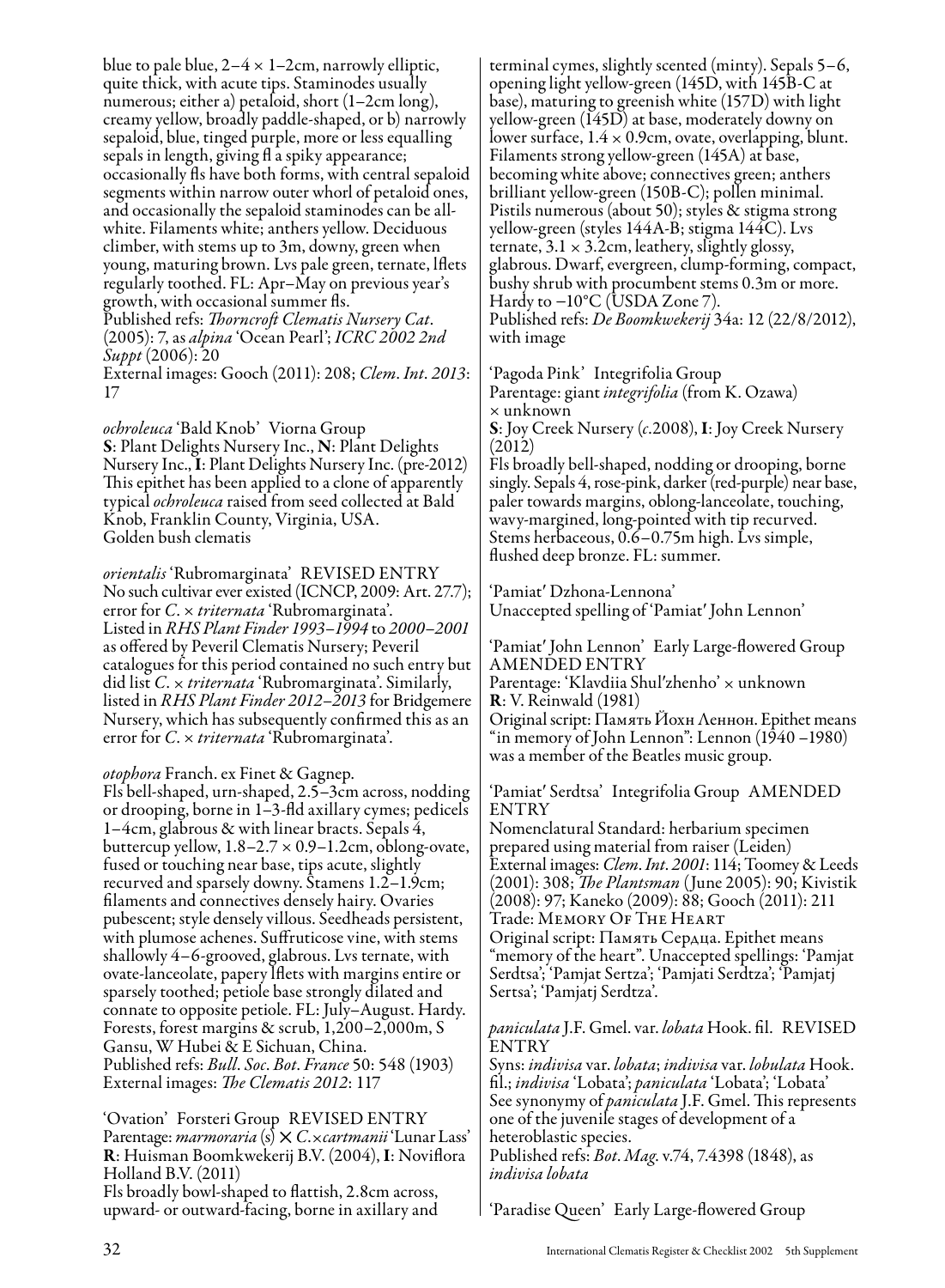#### AMENDED ENTRY

Parentage unknown; chance seedling S: New Leaf Plants Ltd (2002), N: New Leaf Plants Ltd (2003), I: New Leaf Plants Ltd (2004), REG: New Leaf Plants Ltd (2012)

Fls flat or flattish, 10–15cm across, upward- or outwardfacing, borne singly, not scented. Sepals 7(–8), broad pale pink margins about deep pink bar,  $5-8 \times 4-6$ cm, elliptic, touching and gappy or overlapping, margin wavy, tip acute to obtuse, with apiculus. Filaments white; anthers red. Deciduous climber with stems 2.5– 3m, green when young, maturing brown. Lvs ternate, mid-green, lflet margins entire. FL: May–June on previous year's growth, July–Sept on current year's. Published refs: *Sheila Chapman Clematis Cat*. (2003); *Thorncroft Clematis Nursery Cat*. (2003) External images: *Clem*. *Int*. *2013*: 17

#### 'Pat Ann' REVISED ENTRY

No published description known: listed in *RHS Plant Finder 1993–1994* to *1996–1997* as offered by Caddicks Clematis Nursery, but not included in any Caddicks' catalogues between 1994 and 2003 so possibly never properly established as a cultivar epithet (ICNCP, 2009: Art. 27.1). Further, Harry Caddick (*in litt*. to the ICRA, Feb 2000) said that this cultivar had not been cultivated by him. Possibly a mis-spelling of Watkinson's 'Patricia Ann'?

*patens* from Kawara-yu See *patens* 'Agazuma-Yae'

*patens* "from Oouda" In an article in *The Clematis 2013*: 115–117, Mariko Nakanishi described efforts to conserve a wild population of *patens* in Haibara, Oouda, Nara Prefecture, Japan. External images: *The Clematis 2013*: 117

*patens* 'Agazuma-Yae' Early Large-flowered Group AMENDED ENTRY Parentage: Raised from seed of wild *patens*, collected *c*.1994 by Mr M. Nakamura near the village of Kawarayu in the Agazuma valley, Gunma Prefecture, Japan S: M. Nakamura (*c*.1994), G: Mrs S. Kuriyama, N: Y. Aihara (2004), REG: Y. Aihara (2005) Syns: "Kawara-yu *patens*" Nomenclatural Standard: colour photograph supplied by registrant (WSY0070659) Published refs: *Clem*. *Int*. *2006*: 29; *The Clematis 2006*: 123 External images: *Clem*. *Int*. *2006*: 26; *The Clematis 2006*: 122, as 'Agazuma-Ya-e' Original script: 吾妻八重. Unaccepted spelling: 'Agazuma-Ya-e'. Originally registered in the belief that this was a sport of wild *patens*, but Aihara, writing in *The Clematis 2006*: 123, made clear that it was a seedling and that its *patens* seed-parent had semi-double, pale blue fls. Mr Aihara (*in litt*. 17/12/2004) said that other growers knew it as the "Kawara-yu *patens*".

*patens* 'Kanasashi' A form, apparently of wild *patens*, illustrated but not described in an article by Mariko Nakanishi in *The Clematis 2013*: 115–117. External images: *The Clematis 2013*: 117

*patens* 'Okayama' A form, apparently of wild *patens*, illustrated but not described in an article by Mariko Nakanishi in *The Clematis 2013*: 115–117. External images: *The Clematis 2013*: 117

*patens* 'Shinshiro' A form, apparently of wild *patens*, illustrated but not described in an article by Mariko Nakanishi in *The Clematis 2013*: 115–117. External images: *The Clematis 2013*: 117

*patens* 'Toltae' Syn. of 'Toltae'

'Pearl de Azure' Mis-spelling of 'Perle d'Azur'

'Perle de Arzure' Mis-spelling of 'Perle d'Azur'

'Perle de Azure' Mis-spelling of 'Perle d'Azur'

'Perryhill Pearl' Late Large-flowered Group REVISED ENTRY I: Perryhill Nurseries (*c*.1982) Sepals pearly white. FL: June–July. Published refs: *Perryhill Nurseries cat*. (1982): 32

'Pesni Kol′tsova' Late Large-flowered Group AMENDED ENTRY Original script: Песни Кольцова. The epithet, which means literally "Song Kol′tsova", is the name of a popular confectionery item in Russia.

*petrei* 'Green Velvet' Syn. of 'Green Velvet'

'Pevril Pearl' Mis-spelling of 'Peveril Pearl'

'Picardy' Erroneous name for 'Evipo024' (which has trade designation PICARDY)

'Piglet Bell' This cultivar was submitted for Japanese PBR in 2012; further details are being sought Original script: ピグレット ベル.

Pink Climador Trade designation of 'Rosa Königskind'

'Pink Dream' Atragene Group R: S. Marczyński (2004), G: S. Marczyński (2006), N: S. Marczyński (2011), I: Clematis Sz. Marczyński, W. Piotrowski sp.j. (2012), REG: S. Marczyński (2013) Fls semi-double or double, broadly bell-shaped, 8–10cm across, nodding, grapefruit-scented; pedicels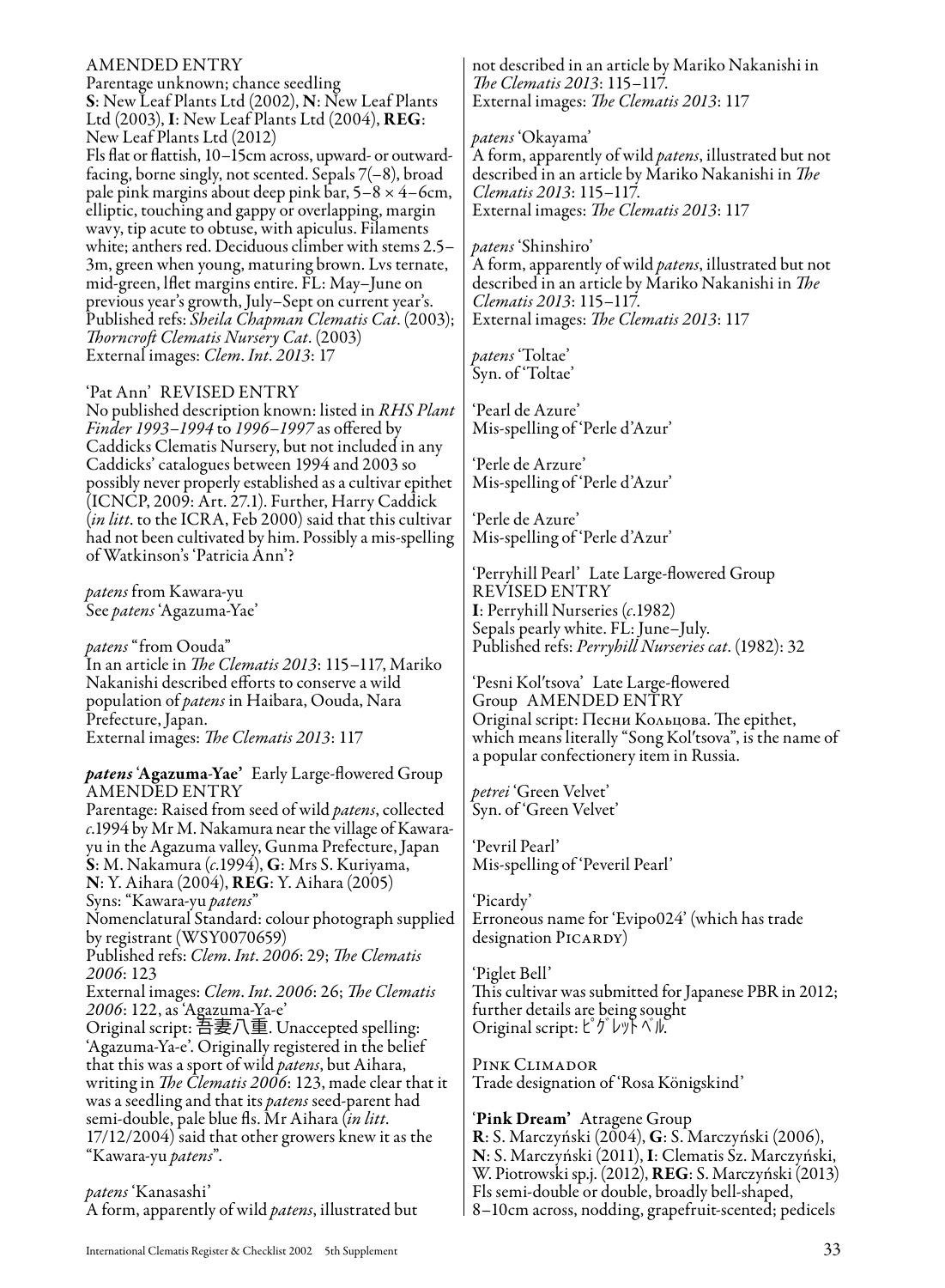purple. Sepals 4; outside pale pink shading whiter towards margins, midveins purplish especially near base; Inside pale pink shading to cream; elliptic, touching, with slightly wavy margins, long-pointed, tips slightly recurved. Staminodes 15–20, sepaloid, very similar to sepals but narrower and tending to be paler towards centre of fl. Filaments lime-green; anthers pale yellow. Pistils pale yellow. Deciduous climber, with stems up to 2–3m. Lvs ternate,  $20 \times 18$ cm, dark green, lflets irregularly lobed and with margins irregularly toothed. FL: May on previous year's growth, July–Aug on current year's. Hardy (USDA zones 4–9). Published refs: *Clematis Sz*. *Marczyński*, *W*. *Piotrowski sp*.*j*. *Oferta* (Lato-Jesień 2012): 22 External images: *Clem*. *Int*. *2013*: 148; *Źródło Dobrych Pnączy*: *25 lat* (2013): 61; *Clem*. *Int*. *2014*: 18

'Pink Falmingo' Mis-spelling of 'Pink Flamingo'

'Pink Giant' Montana Group<br>Parentage: chance seedling; parentage unknown (but probably involving 'Giant Star')

S: R. Mitchell, N: R. Mitchell (2011), REG: R. Mitchell (2012)

Fls flat or flattish, broadly bell-shaped, 8.5cm across, upward- or outward-facing, borne with several fls per node, strongly and sweetly scented. Sepals 4, deep pink above, paler pink and white-downy beneath,  $4.5 \times 3$ cm, broadly elliptic, gappy, with margins in upper half (including tips) markedly and irregularly wavy, almost crenulate, tips retuse, tips and margins somewhat incurved to give sepals concave or scooped appearance. Filaments white; anthers pale yellow. Seedheads persistent. Deciduous climber, with stems at least 2m, white-downy when young and turning grey when mature. Lvs ternate, margins wavy, more or less regularly lobed, lobes pointed (mainly acuminate or cuspidate), reddish brown, occasionally streaked green when young. FL: Oct–Nov (southern hemisphere), on previous year's growth. Published refs: *The Clematis 2012*: 182 External images: *Clem*. *Int*. *2013*: 18; *Clem*. *Int*. *2014*: 37

'Pink Pinwheel' Integrifolia Group Parentage: Giant *integrifolia* (from K. Ozawa) (s) × unknown

S: Joy Creek Nursery (*c*.1997), I: Joy Creek Nursery (2012)

Fls large, broadly bell-shaped, nodding or somewhat outward-facing, with sepals strongly twisted and recurving to give flower "pinwheel" appearance. Sepals 4; rose-pink, flushed red-purple along midribs/ midveins and towards base on outside, with narrow, pinkish white margins; oblong-lanceolate, touching, margins ruffled, long-pointed, with tips recurved. Stamens creamy yellow. Seedheads persistent, silvery. Stems herbaceous, to 0.75m. Lvs lightly bronzed when young. FL: early summer–late summer.

#### 'Pink Swing' Atragene Group

R: S. Marczyński (2004), G: S. Marczyński (2006), N: S. Marczyński (2011), I: Clematis Sz. Marczyński, W. Piotrowski sp.j. (2012), REG: S. Marczyński (2013) 'Prince George' Late Large-flowered Group

Fls semi-double or double, broadly bell-shaped, 10– 12cm across, nodding, grapefruit-scented; pedicels purple. Sepals 4, outside cream with pink midveins, inside pale pink shading to cream, narrowly elliptic, touching, with slightly wavy margins, long-pointed, tips slightly recurved. Staminodes 15–20, sepaloid, very similar to sepals but shorter and narrower, the outer ones tending to be pink-tinged. Filaments cream; anthers pale yellow. Pistils cream. Deciduous climber, with stems up to 2-3m. Lvs ternate,  $20 \times 18$ cm, dark green, lflets irregularly lobed and with margins irregularly toothed. FL: May on previous year's growth, July–Aug on current year's. Hardy (USDA zones 4–9). Published refs: *Clematis Sz*. *Marczyński*, *W*. *Piotrowski sp*.*j*. *Oferta* (Lato-Jesień 2012): 22 External images: *Clem*. *Int*. *2013*: 148; *Źródło Dobrych Pnączy*: *25 lat* (2013): 62; *Clem*. *Int*. *2014*: 18

'Pink Whiskers' Montana Group

Parentage: Chance seedling; parentage unknown S: R. Mitchell, N: R. Mitchell (2011), REG: R. Mitchell (2012)

Fls flat or flattish, 8cm across, upward- or outwardfacing, borne with several fls per node, strongly and sweetly scented. Sepals 4, deep pink above on first opening, maturing to mid-pink, slightly paler pink beneath,  $3.5 \times 2$ cm, broadly elliptic, gappy, with slightly wavy margins, tips blunt, retuse and strongly recurved. Stamens 2cm long; filaments white; anthers pale yellow. Seedheads persistent. Deciduous climber, with stems at least 2m, red-brown when mature. Lvs ternate, mid-green, margins more or less regularly lobed, petioles red-brown. FL: Nov–Dec (southern hemisphere), on previous year's growth. Published refs: *The Clematis 2012*: 182 External images: *The Clematis 2012*: 184; *Clem*. *Int*. *2013*: 18; *Clem*. *Int*. *2014*: 38 So named because its stamens look like long whiskers. Fls reminiscent of *montana* var. *wilsonii*.

'Pol′skaia Varshavianka' Late Large-flowered Group REVISED ENTRY Parentage: 'Gipsy Queen' (s) × 'Jackmanii' R: M.A. Beskaravainaya (1977) Syns: 'Varshavianka' (unaccepted spelling 'Varshavjanka') Fls 10–14cm across. Sepals 4–5(–6), deep velvety purple-violet or red-purple, margin recurved and so appearing rhombic, overlapping, pointed. Anthers pale yellow and greenish yellow. Deciduous climber with stems 2.5–3m. Lvs pinnate with 5–7 lflets. FL: July–Sept

Published refs: Riekstiņa & Radina (1988): 18 Original script: Польская Варшавянка. Epithet is the name of a Polish revolutionary song. Unaccepted spelling: 'Poljskaja Varschavjanka'. 'Varshavianka' was listed as a separate cultivar in *ICRC* (2002), but Prof. Beskaravainaya later reported that this name is a synonym of 'Polskaia Varshavianka'.

*potanini* 'Summer Snow' Syn. of 'Paul Farges'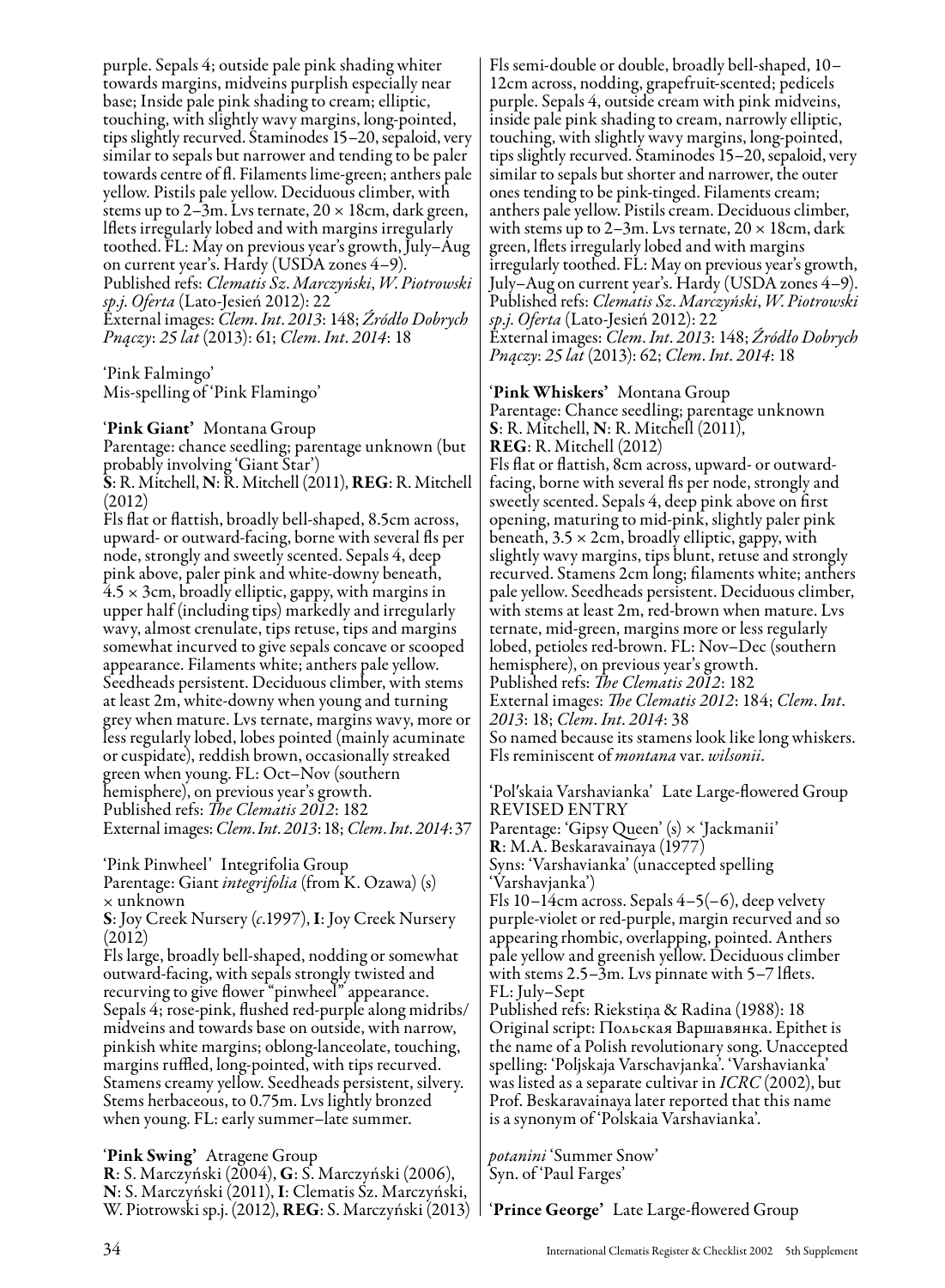Parentage: Sport of 'Błękitny Anioł' Blue Angel S: P. Hoddinott (2010), N: New Leaf Plants (2013), I: New Leaf Plants (2013), REG: New Leaf Plants (2013) Syns: 'George'

Fls flat or flattish, 7–10cm across, upward- or outward-facing, sterile, not scented. Sepals 4–5, white, pale blue on underside (showing through as tinge on upper-side blade),  $8-10 \times 10$ cm, elliptic, touching or gappy, margins wavy and variably and irregularly cut, tip slightly recurved. Filaments opening yellow, ageing cream; connectives maturing brown (especially near tip); anthers yellow but non-developing. Deciduous climber, with stems up to 2.5m. Lvs simple, mid-green, margins entire. FL: June–Sept, free-flowering on current year's growth.

Published refs: *Clem*. *Int*. *2014*: 19

External images: *The Garden* (Nov 2013): 10; *Clem*. *Int*. *2014*: 19

Named in honour of HRH Prince George of Cambridge, born 22 July 2013. This has sometimes been erroneously marketed as *C*. 'George'; beware potential confusion with 'Georg' (Atragene Group).

'Princess Diana' Texensis Group AMENDED ENTRY

R: B. Fretwell (1991), I: B. Peveril Clematis Nursery (1991)

Syns: *texensis* 'Diana'; *texensis* 'Princess Diana'; *texensis* 'Princess of Wales'; *texensis* 'The Princess of Wales'; 'Princess of Wales' (Texensis Group); 'The Princess Diana'; 'The Princess of Wales' Published refs: *Peveril Clematis Nursery Cat*. (1991), as 'The Princess of Wales'; Snoeijer (1996): 36 External images: *Clem*. *Int*. *2000*: 91; Toomey & Leeds (2001): 327; Kaneko (2005): 73; Kivistik (2008): 99; Kaneko (2009): 84; Matz & Cedergren (2010): 109, as 'The Princess of Wales'; *Clem*. *Int*. *2011*: 39; Gooch (2011): 220; *Clem*. *Int*. *2014*: 56 RHS Award of Garden Merit 2002 Fretwell originally introduced this cultivar under the name 'The Princess of Wales' (often subsequently listed as 'Princess of Wales') and there was considerable confusion with Jackman's 'Princess of Wales', published in 1875 and still in cultivation. The name 'Princess Diana' was proposed by Wim Snoeijer in 1996 and has since been widely adopted. It is therefore now

considered to be the accepted epithet for this cultivar (ICNCP, 2009: Art. 29.2). A herbarium sheet of 'Princess Diana' at Leiden is treated by Wim Snoeijer as one of three Standard specimens for his Texensis Group.

'Priznanie' Early Large-flowered Group AMENDED ENTRY

R: M.A. Beskaravainaya (1975) Original script: Признание. Epithet means

"recognition" in Russian. Put into Late Large-flowered Group in *ICRC* (2002), but further information places it in the Early Large-flowered Group.

#### *pseudootophora* M.Y. Fang

Syns: *honanensis* S. Y. Wang & C. L. Chang Fls broadly bell-shaped, 2–3.5cm across, upward-facing, borne in a 1-3-fld axillary cyme. Sepals  $\tilde{4}$ , yellowish,  $2.5-3 \times 1-1.2$ cm, erect, ovate-oblong to oblong,

sparsely puberulous inside and with velutinous margin outside, tips acute. Stamens 1.5–1.8cm; filaments & connectives densely downy. Styles densely villous. Seedheads persistent; achenes puberulous; styles persistent & plumose. Habit suffruticose, with slender, glabrous branches arising from a woody base. Lvs ternate, glabrous, lflets oblong- to ovatelanceolate, with entire or sparsely denticulate margins and acuminate tips. FL: Aug–Sept on current year's growth. Forests & streamsides, 1,300–1,800m, widely across S China. Published refs: *Flora Reipublicae Popularis Sinicae* 28: 355 (1980)

External images: *Bloem* & *Plant* (Nov 2012): 78

*punduana* Wall. Montana Group Syn. of *montana* Howells (2005) attributes this to Montana Group 'Grandiflora' (= *montana* var. *grandiflora*).

#### 'Purple Dream' Atragene Group

R: S. Marczyński (2004), G: S. Marczyński (2006), N: S. Marczyński (2011), I: Clematis Sz. Marczyński, W. Piotrowski sp.j. (2012), REG: S. Marczyński (2013) Fls semi-double, broadly bell-shaped, 10–12cm across, nodding, grapefruit-scented; pedicels purple. Sepals 4; outside red-purple or crimson over a cream background, paler towards margins and with darker midveins; inside pale, purplish pink; narrowly elliptic to lanceolate, touching at base, wavy-margined, longpointed, tips slightly recurved. Staminodes 15–20, sepaloid, very similar to sepals but shorter and narrower, and paler towards centre of fl. Filaments, anthers and pistils all cream-coloured. Deciduous climber, with stems 2–3m. Lvs ternate, dark green,  $20 \times 16$ cm, lflets irregularly lobed with margins irregularly toothed. FL: May on previous year's growth, July–Aug on current year's. Hardy (USDA zones 4–9). Published refs: *Clematis Sz*. *Marczyński*, *W*. *Piotrowski sp*.*j*. *Oferta* (Lato-Jesień 2012): 22 External images: *Clem*. *Int*. *2013*: 149; *De Boomkwekerij* 32A (21/8/2013): 12; *Źródło Dobrych Pnączy*: *25 lat* (2013): 64; *Clem*. *Int*. *2014*: 19

#### 'Purple Star'

R: T. Sato This cultivar was submitted for Japanese PBR in 2012; further details are being sought Original script: パープルスター.

'Radost′' Early Large-flowered Group AMENDED ENTRY

R: M.I. Orlov , I: (1967)

Published refs: Riekstiņa in *I*.*Cl*.*S*. *Newsl*. 3: 10 (1985), as 'Radostj'

Original script: Радость. Epithet means "joy" in Russian.

'Raggamuffin' Mis-spelling of 'Ragamuffin'

'Red Lantern' Texensis Group? R: H. Hayakawa Fls urn-shaped, upward- or outward-facing, axillary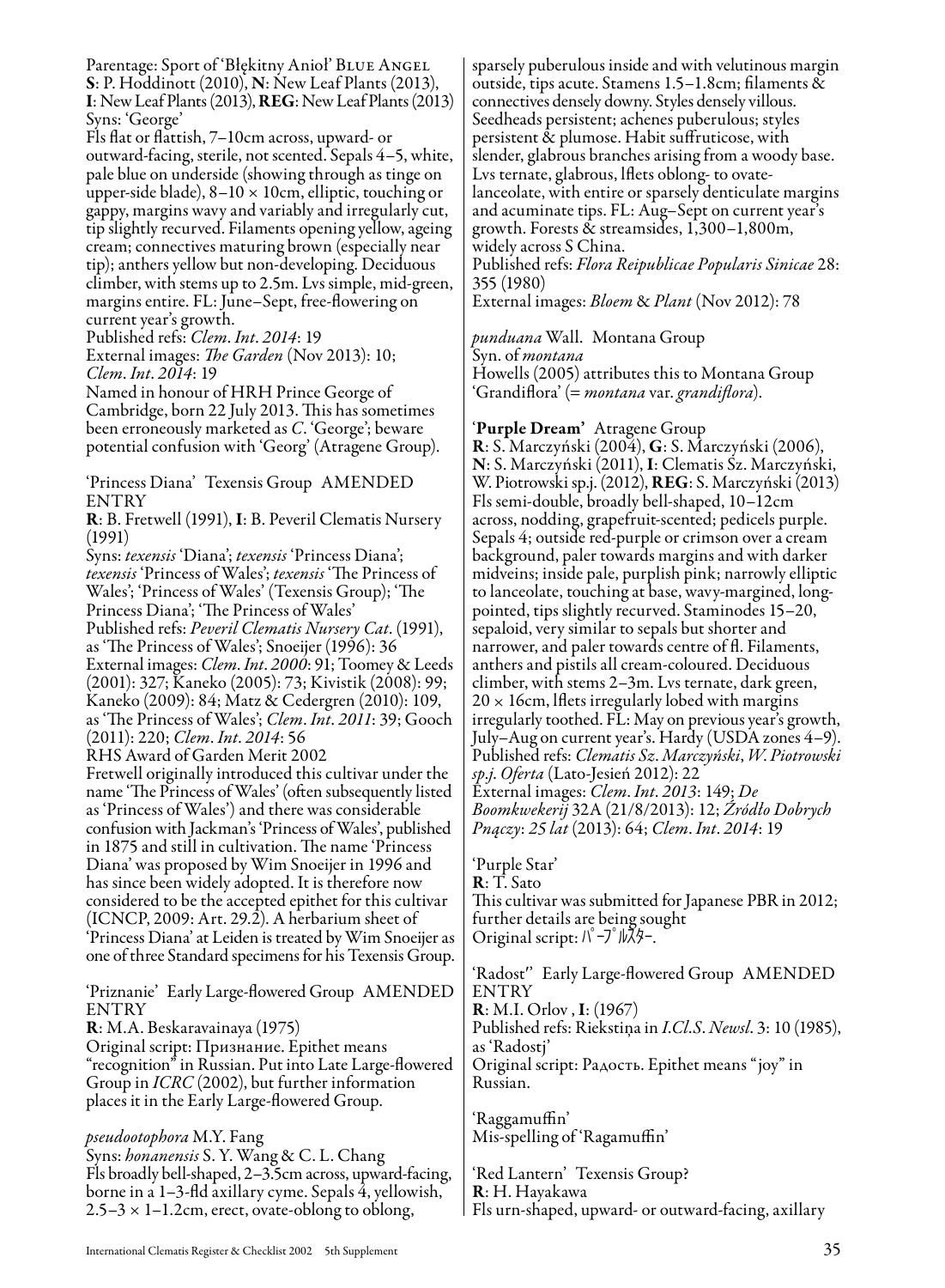and borne singly on long, purplish pedicel. Sepals 4, pinkish red, pale-margined towards the tips (broadly so outside, narrowly so inside), narrowly elliptic, touching at base, long-pointed with tips recurved. Deciduous climber. Lvs pinnate, with 4 or more pairs of entire, ovate lflets with slightly cordate bases. Published refs: Snoeijer (2008): 75, illustrated but not described

External images: Snoeijer (2008): 75 Original script: レッドランタン. Herbarium sheet 19990016 of 'Red Lantern' at Leiden is treated by Snoeijer as one of three Standard specimens for his (2008) Texensis Group.

'Red-spotted Beauty' Early Large-flowered Group AMENDED ENTRY G: Y. Aihara (2004) Parentage: *florida* hybrid × unknown Syns: *florida* 'Red-spotted Beauty' Published refs: *Clem*. *Int*. *2006*: 33 External images: *Clem*. *Int*. *2006*: 27; *The Clematis 2006*: 127, as *florida* 'Red-spotted Beauty' According to Aihara (*in litt*. 3/6/2004), this cultivar was given the working epithet "Kurenai-Shibori" before registration, but that is not considered to have been established. Aihara's account in *The Clematis 2006*: 127 states this is "a seedling of a *florida* hybrid": this is at variance with the parentage of "*florida* × unknown" submitted for registration, and has been modified accordingly.

'Red Star' (Nishibe) REVISED ENTRY Parentage unknown R: Y. Nishibe

Sepals light blue with brownish bar. Anthers dark purple.

Published refs: *Shinkaki* Vol. 95 (1977) Original script: レッドスター. Beware potential confusion with the cultivar later raised by Watanabe and unacceptably given the same epithet. It is recommended that the raiser's name be cited whenever this epithet is used, to minimize potential confusion between the two (ICNCP, 2009: Art. 30.5).

'Red Star' (Watanabe) Early Large-flowered Group REVISED ENTRY

Parentage: 'Asao' (s)  $\times$  'Duchess of Edinburgh' R: Takashi Watanabe (1995)

Fls double, 10–12cm across. Sepals deep red, elliptic, pointed. Anthers reddish purple. Deciduous climber with stems up to 3.5m. FL: May–June on previous year's growth, July–Oct on current year's. Published refs: Koowaki (1997)

External images: Kaneko (2009): 57; *De Boomkwekerij* 4: 14 (29/1/2010)

Original script: レッドスター. Non-accepted epithet (ICNCP, 2009: Art. 30.1), having previously been established for a different cultivar raised by Nishibe. Beware potential confusion with the cultivar raised by Nishibe which had previously been given the same epithet. It is recommended that the raiser's name be cited whenever this epithet is used, to minimize potential confusion between the two (ICNCP, 2009: Art. 30.5).

'Remembrance' Late Large-flowered Group REVISED ENTRY

Parentage: sport of 'Comtesse de Bouchaud' S: New Leaf Plants Ltd (2001), N: New Leaf Plants Ltd (2005), I: New Leaf Plants Ltd (2005), REG: New Leaf Plants Ltd (2012) Fls flat or flattish, 10–12cm across, upward- or outwardfacing, borne singly, not scented; pedicels downy. Buds ovoid, green with grey down. Sepals 6, inside deep pink to raspberry-red, outside very pale pink with greyish bar,  $5-6 \times 2-3$ cm, quite thick, broadly elliptic, touching or overlapping, margins slightly wavy, broadly acute at tip with a distinct apiculus, tip slightly recurved. Filaments pale yellow; anthers yellow. Deciduous climber with stems to 2.5m, green when young, maturing brown. Lvs ternate, mid-green, margins entire or occasionally with small lobes. FL: July–Sept. Published refs: *Thorncroft Clematis Nurserycat*. (2005): 24

External images: Gooch (2011): 224; *Clem*. *Int*. *2013*: 19; *Clem*. *Int*. *2014*: 60

Found in the nursery of New Leaf Plants, Evesham, England.

'Rendezvous' Early Large-flowered Group Parentage: known but not disclosed by registrant R: W. Straver (2003), G: W. Straver (2004), N: W. Straver (2008), I: Baumschule Adrian Straver (2009), REG: W. Straver (2012) Fls single or semi-double, flat or flattish, 8cm across, upward-facing, borne singly. Sepals 6, inside velvety, dark violet,  $5-6 \times 3$ cm, elliptic, overlapping. Filaments pale green tinged violet at base; anthers yellowish. Deciduous climber with stems to 1.5m, dull green when young, ageing purple. Lvs ternate, green or brownish when young; margins narrow, purple, entire and wavy. FL: on current year's growth. Nomenclatural Standard: herbarium specimen lodged for the registrant at Leiden by Wim Snoeijer Published refs: *Clem*. *Int*. *2013*: 19 External images: *Clem*. *Int*. *2013*: 19 The registrant would classify this in Patens Group, which normally equates with Early Large-flowered Group in the system currently adopted by the ICRA. However, in this instance, the flower size suggests this cultivar might belong in the Small-flowered Division.

*repens* Veitch CORRECTED ENTRY Syn. of *montana* var. *wilsonii* This should not be confused with *repens* Finet & Gagenp. [*q*.*v*.], which is a different species.

'Ribble Red' Viorna Group

Parentage: 'Everett' open-pollinated R: H. Grounds (2009), G: H. Grounds (2010), N: H. Grounds (2012), REG: R. Hodson (2012) Fls urn-shaped, 2–2.5cm across, upward- or outwardfacing, borne singly. Sepals 4; pinkish red outside and in, with whitish margins towards tip accentuated by dense white down, and inside of flower filled with dense yellow down; 3–4 × 1–1.5cm, ovate, thick and fleshy, fused at base, touching above point at which they split, long-pointed with tips recurved. Filaments cream; anthers yellow. Seedheads persistent.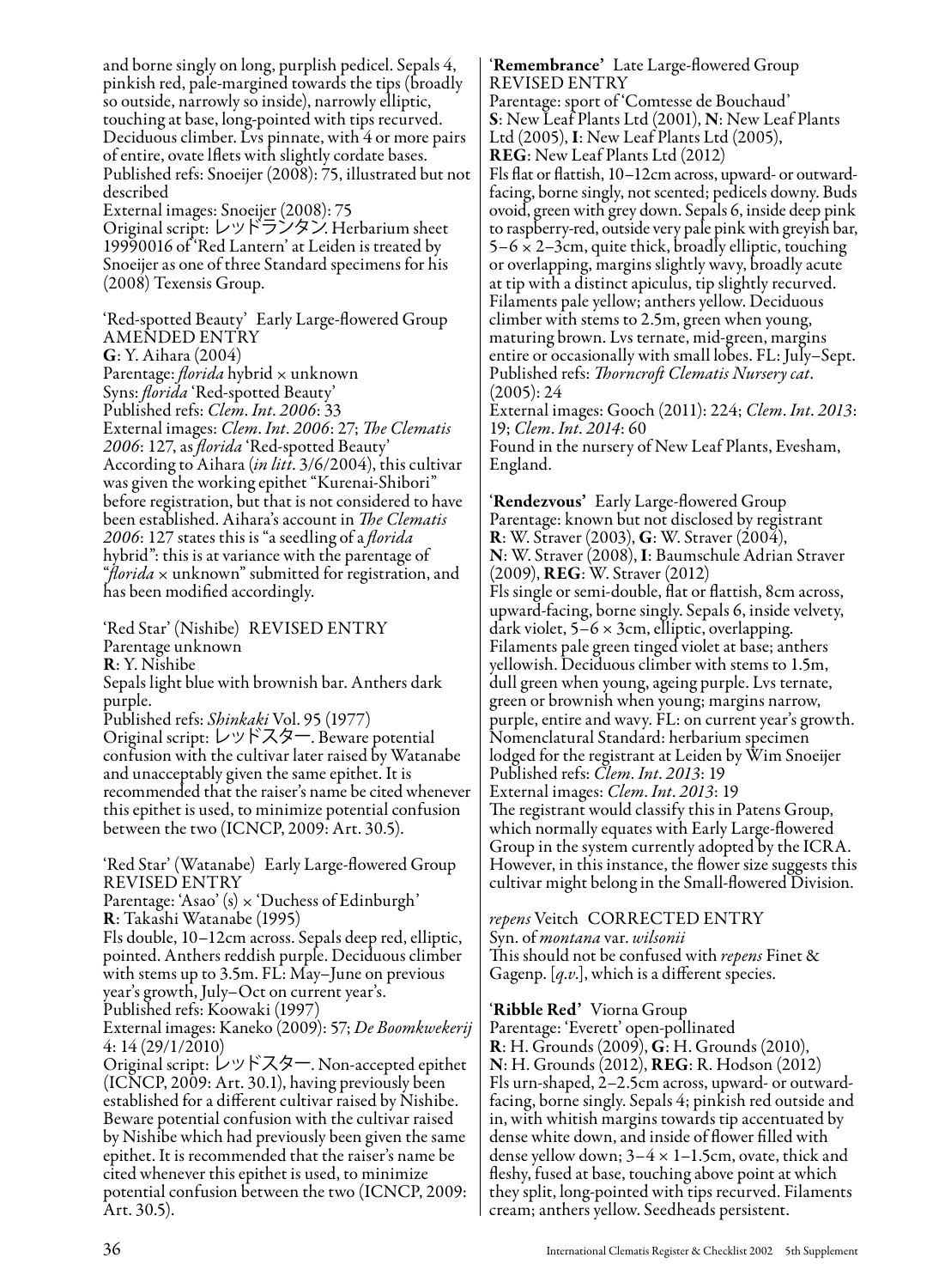Deciduous climber, with herbaceous stems 2–3m long. Lvs pinnate with terminal tendril, dark green, with entire margins. FL: July–Oct on current year's growth. Published refs: *Clem*. *Int*. *2013*: 20 External images: *Clem*. *Int*. *2013*: 20; *The Clematis 2013*: 118–120, 174 & 177 The Ribble is a Lancashire river which flows near where both the selector and registrant live. The original stock was raised from seed received via the British Clematis Society seed exchange. 'Roelie' (Large-flowered Division) R: B. Collingwood Illustrated in *The Clematis 2007*: 48 but not validly described or established there (nor apparently since), this is added to the *Checklist* here to minimize potential confusion. This should not be confused with the Viticella Group cultivar 'Roelie' registered by Ton Hannink in 2010. 'Romance' (New Leaf Plants) Early Large-flowered Group REVISED ENTRY Parentage unknown; chance seedling S: New Leaf Plants Ltd (2000), N: New Leaf Plants Ltd (2001), I: New Leaf Plants Ltd (2002), REG: New Leaf Plants Ltd (2012) Fls flat or flattish, 12–15cm across, upward- or outward-facing, borne singly, not scented. Sepals 8, lavender-blue with purplish veining,  $4-6 \times 2-3$ cm, elliptic, quite thick, overlapping half or more, tip acute with a distinct apiculus. Filaments white; anthers pale pink. Seedheads not persistent. Deciduous climber with stems 2–2.5m, green when young, maturing brown. Lvs ternate, mid-green (sometimes edged red when young), margins entire. FL: May–June on previous year's growth, Sept on current year's. Published refs: *New Leaf Plants cat*. (2003) External images: *Clem*. *Int*. *2013*: 20 Registration of this cultivar in 2012 showed that it was established earlier than Sugimoto's Integrifolia Group cultivar 'ロマンス': the latter, when transcribed, also becomes 'Romance' – which is known to have caused confusion. It is recommended that either the Group or Registrant's name be cited in parentheses for this cultivar, to minimize the potential for further confusion between the two (ICNCP, 2009: Art. 30.5). 'Romona'

Mis-spelling of 'Ramona'

'Rosemarie Ann' Early Large-flowered Group Parentage: 'Doctor Ruppel' (s) × unknown R: B.M. Allen (2004), G: B.M. Allen (2006), N: B.M. Allen (2006), REG: B.M. Allen (2013) Fls flat or flattish, 19cm across, upward- or outwardfacing, borne singly, not scented. Buds green, downy. Sepals 8, opening reddish purple, ageing to pale pink tips and margins about reddish pink bar,  $9 \times 4.5$ cm, broadly elliptic, downy outside, overlapping, with slightly wavy margins and long-pointed tip. Filaments white; connectives crimson-purple; anthers white. Seedheads persistent. Deciduous climber, with reddish brown stems up to 1m. Lvs simple or ternate, dark green, with margins entire but slightly wavy,

undersides downy. FL: May–Aug, on previous then current year's growth.

Nomenclatural Standard: flowering herbarium specimen supplied by the registrant and now lodged at Wisley (WSY0120278) Published refs: *The Clematis 2011*: 117–121, with pictures and description as "DR No.1", and provisional epithet; *Clem*. *Int*. *2014*: 20 External images: *The Clematis 2011*: 117–119; *Clem*. *Int*. *2014*: 20 Named after the registrant's wife

'Rosugyana' REVISED ENTRY No published description known: listed in *RHS Plant Finder 1998–1999* as offered by Caddicks Clematis Nursery, but not included in any Caddicks' catalogues between 1994 and 2003 so possibly never properly established as a cultivar epithet (ICNCP, 2009: Art. 27.1).

'Ruby Celebration' Atragene Group Parentage: Probably derived from *koreana* Fls double. Sepals ruby. FL: spring, on previous year's growth.

Published refs: *John Richards Nurseries cat*. (2012)

'Ruby Wedding' Early Large-flowered Group REVISED ENTRY Syn. of 'Ruby Wedding NLP2'

'Ruby Wedding' Texensis Group REVISED ENTRY See 'Ruby Wedding' (Fretwell)

'Ruby Wedding' (Fretwell) Texensis Group AMENDED ENTRY R: B. Fretwell (2005), I: F.M. Westphal (2008) Published refs: *F*.*M*. *Westphal Hauptkatalog 2008*–*2009*: 142, as *texensis* 'Ruby Wedding' The same epithet was subsequently also used, unacceptably, for an Early Large-flowered Group

cultivar selected by New Leaf Plants. Although the latter was later registered as 'Ruby Wedding NLP2', it is recommended that Fretwell's plant be distinguished by having the raiser's name added in parentheses, to minimize potential confusion between the two cultivars (ICNCP, 2009: Art. 30.5).

'Ruby Wedding NLP2' Early Large-flowered Group Parentage unknown; chance seedling S: New Leaf Plants Ltd (2008), N: New Leaf Plants Ltd (2009), I: New Leaf Plants Ltd (2009), REG: New Leaf Plants Ltd (2012) Syns: 'Ruby Wedding' Fls flat or flattish, 12–15cm across, upward- or outward-facing, borne singly, not scented. Sepals 6, deep reddish pink with darker red bar, sepal margins

ageing to paler pink,  $5-8 \times 2-3$ cm, broadly elliptic, quite thick, gappy, overlapping or touching above base, rounded at tip but with a distinct apiculus. Filaments white, tinged purple towards top; connectives crimson; anthers purplish pink; pollen white. Deciduous climber with stems 2–2.5m, green when young, maturing brown. Lvs ternate, brownish when young, maturing mid-green, with entire margins. FL: May–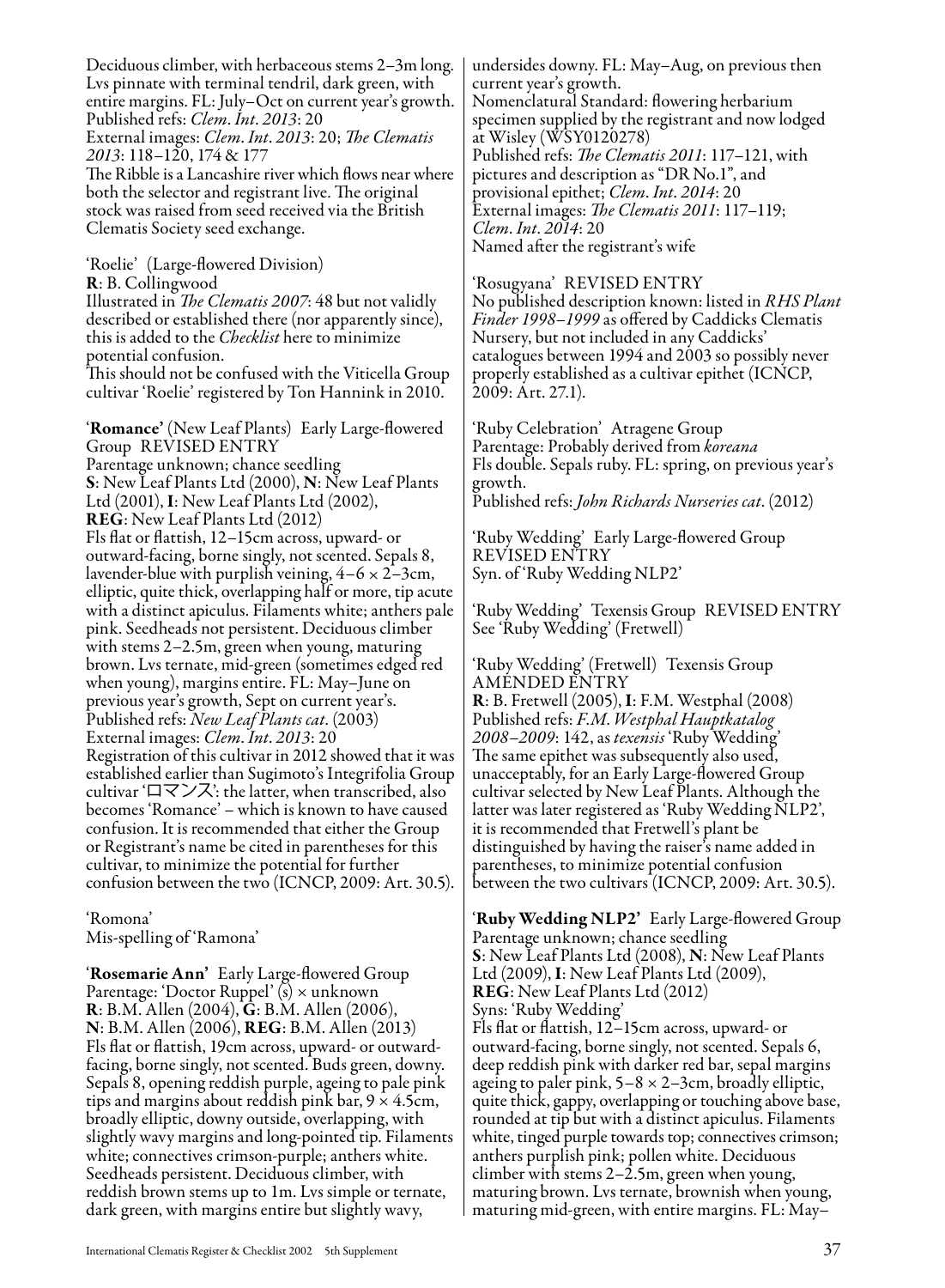June on previous year's growth, Sept on current year's. Published refs: *New Leaf Plants cat*. (2010), as 'Ruby Wedding'; *Clem*. *Int*. *2013*: 21

External images: *Clem*. *Int*. *2013*: 21 First introduced commercially as 'Ruby Wedding' – but unacceptably, because the same epithet had already been used for a different (Texensis Group) cultivar raised by Barry Fretwell (ICNCP, 2009: Art. 30.1). Although the former cultivar has subsequently been registered as 'Ruby Wedding NLP2', it will no doubt continue for some time to be circulated wrongly under its incorrect name, in which case it is recommended that at the very least it be distinguished by having New Leaf Plants added in parentheses, to minimize potential confusion between the two cultivars (ICNCP, 2009: Art. 30.5); by the same token, Fretwell's cultivar should be distinguished by having the raiser's name added in parentheses.

'Rudol′f Vladimirovich Kamelin' Late Large-flowered Group AMENDED ENTRY Parentage: 'Klavdiia Shul′zhenko' × 'Victoria' R: V. Reinwald (1983) Original script: Рудольф Владимирович Камелин. Named in honour of the Russian botanist (b.1938). Unaccepted spelling: 'Rudolf Vladimirovicz Kamelin'.

'Ryusei' R: T. Oikawa This cultivar was submitted for Japanese PBR in 2012; further details are being sought Original script: リュウセイ.

'Salome' R: K. Ochiai This cultivar was submitted for Japanese PBR in 2013; further details are being sought Original script: サロメ. Unaccepted spelling: 'Sarome'.

SALUTE TO VICTORY Trade designation of 'Saliut Pobedy'

Samaritan Jo Trade designation of 'Evipo075'

'Sanssouci' Montana Group Parentage: known but not disclosed by registrant R: W. Straver (2004), N: A. Straver (2012), I: Baumschule Adrian Straver (2012), REG: A. Straver (2012) Fls flat or flattish, 5–7cm across, upward- or outwardfacing, borne singly, slightly scented. Sepals 4, purplish pink, <3.5 × 2.5cm, broadly elliptic, overlapping at base, margins slightly wavy, tip rounded and often slightly notched. Filaments white; anthers cream. Seedheads not persistent. Deciduous climber, with stems 5m or more, purple when young, maturing to dark purple. Lvs ternate, purplish when young, maturing to dark green flushed purple, margins irregularly toothed with 1–4 teeth per side. FL: April–May on previous year's growth. Nomenclatural Standard: herbarium specimen (flowering material) submitted to Leiden on registrant's behalf by Wim Snoeijer

Published refs: *Clem*. *Int*. *2013*: 21, with image Meaning "carefree" in French, named after the summer palace built for Frederick the Great, King of Prussia, at Potsdam near Berlin. Cultivar similar to 'Tetrarose' but said to be more floriferous and easier to propagate.

'Saphyr Double Rose' Erroneous name for 'Cleminov 29' (which has trade designation Saphyra Double Rose)

'Saphyr Indigo' Erroneous name for 'Cleminov 51' (which has trade designation SAPHYRA INDIGO)

Saphyra Duo Rose Trade designation of 'Cleminov 29'

Saphyra Estrella Trade designation of 'Cleminov 27'

'Saruga' REVISED ENTRY No published description known: listed in *RHS Plant Finder 1995–1996* to *1998–1999* as offered by Caddicks Clematis Nursery, but not included in any Caddicks' catalogues between 1994 and 2003 so possibly never properly established as a cultivar epithet (ICNCP, 2009: Art. 27.1).

'Scented Clem' Viticella Group? Parentage: Derived from *cadmia* R: T. Hannink, N: T. Hannink (2011), I: Münster Baumschulen (2013), REG: T. Hannink (2013) Syns: *viticella* 'Scented Clem' Fls open as shallow bowl, maturing to flat or flattish, 8–10cm across, upward-facing, borne singly with paired bracts on pedicel, strongly scented. Opening buds pinkish towards margins, with green midrib, forming characteristic, small, open 'mouth' before final expansion. Sepals  $(5-)$ 6, brilliant purplish blue  $(94C)$ ,  $4-5 \times 1.5-2.5$ cm, with raised midveins, elliptic, gappy, somewhat long-pointed. Filaments whitish; connectives red-purple; anthers white. Seedheads persistent. Deciduous climber, with stems 2–3m. Lvs more or less ternate, though (basal) lflets often irregularly lobed. FL: Apr–June on current year's growth. Published refs: *Bloem* & *Plant* (Nov 2012): 74 External images: *Bloem* & *Plant* (Nov 2012): 74; *Clem*. *Int*. *2013*: 129; *Clem*. *Int*. *2014*: 20 Trade: Magical Scent

**SCHNEEMÄDCHEN** Trade designation of 'Yukikomachi'

Sea Spray Trade designation of *C*. × *jouiniana* 'Bryzgi Moria'

### 'Seena'

Parentage: Derived from *courtoisii* R: T. Hannink (pre- 2012), N: T. Hannink, REG: T. Hannink (2013) Fls flat or flattish, 10–12cm across, upward- or outwardfacing, borne singly, not scented. Buds green. Sepals 5–6, white, bar on outside sometimes pale green or midrib tinged pink/purple at base,  $5-\overline{6} \times 2-3$ cm,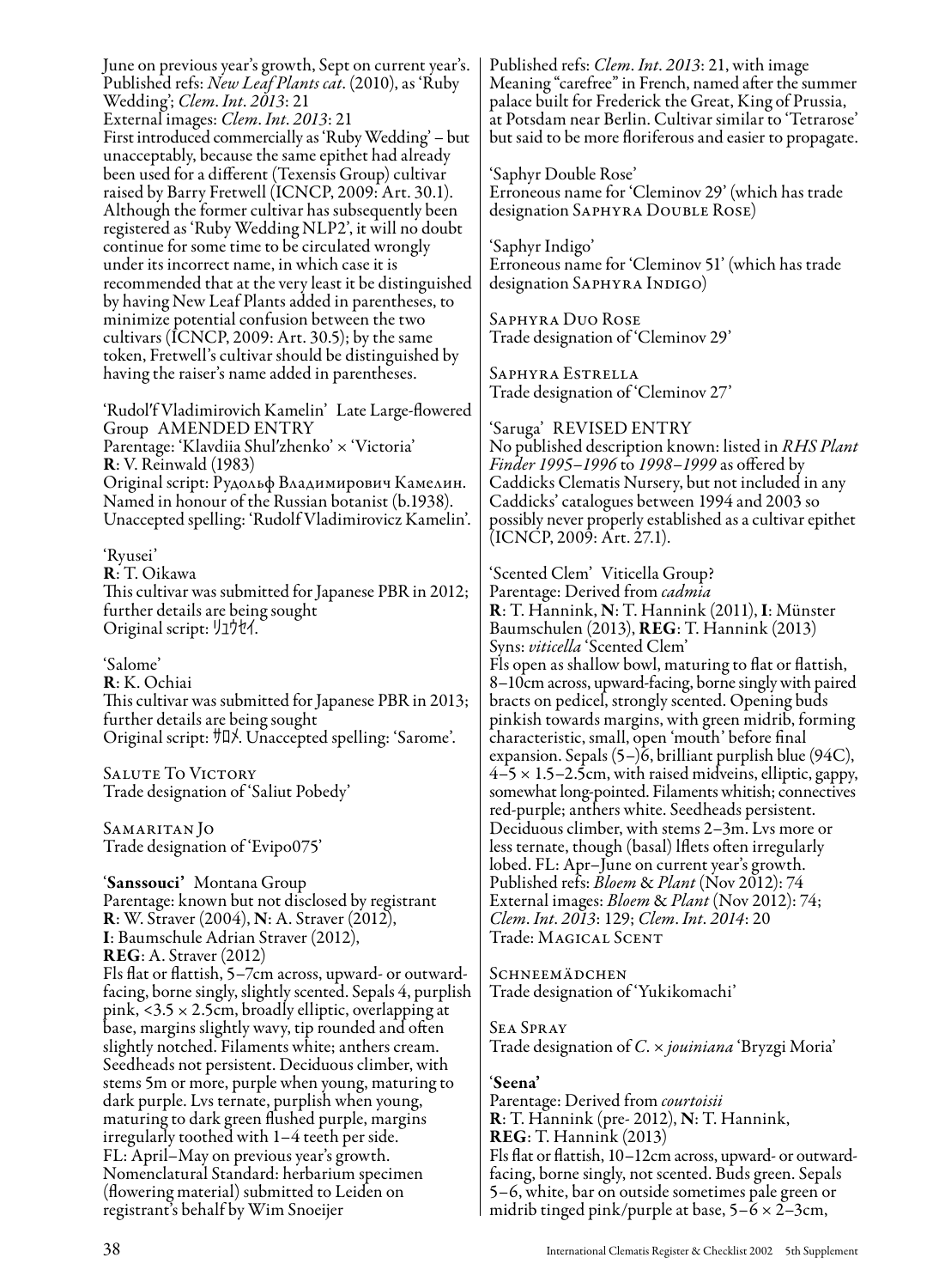broadly elliptic, touching or gappy, with slightly wavy margins and sides of sepal blade often folded back along the midrib, tips broadly acute to rounded, slightly recurved. Stamens up to 2cm, not tending to splay outwards with age; filaments, connectives, anthers and pollen dark violet. Seedheads persistent. Deciduous, weak climber or scrambler, with green stems 2–3m. Lvs ternate, dark green, margins mostly entire but sometimes weakly lobed or dentate near tip. FL: Apr–May on current year's growth. Hardy to −5°C. Published refs: *Bloem* & *Plant* (Nov 2012): 75 External images: *Bloem* & *Plant* (Nov 2012): 75; *Clem*. *Int*. *2014*: 21 Trade: Magical Seena Named after Seena Owen (1894–1966), a Danish-American silent-film star renowned for her long,

'Seishun-no-mai' Early Large-flowered Group Parentage unknown <sup>R</sup>: K. Sugimoto (pre 2007), <sup>I</sup>: Kasugai Garden Centre (*c*.2007) Published refs: Sugimoto *Total Cat*. *of Clematis 2007*–*2008*: 6

Original script: 青春の舞.

false eyelashes

'Senorita Dittorella' Early Large-flowered Group Parentage: 'Scartho Gem' (s) × unknown R: P.K. Sorensen (1998) Sepals "a very delicate pastel colour". Deciduous

climber with stems up to 3m.

Published refs: *Yaku Clematis Nurserycat*. *2001*–*2002*: 14 & 32

Noted in Yaku's 2001–02 catalogue as "to be released later", but soon withdrawn.

'Serafina' Early Large-flowered Group REVISED ENTRY

Parentage: unknown (cross 659/00) R: S. Franczak (2000), I: Clematis Szkółka Pojemnikowa (2009) Fls flat or flattish, 20–22cm across, upward- or

outward-facing. Sepals 6–8; with a pale, almost white bar (sometimes tinged greenish towards tip in young fls), main blade opening purplish red before maturing to pale violet-pink, then ageing almost lavender; broadly elliptic, with narrowed base giving slightly gappy appearance, overlapping above, and with tips long-pointed and cuspidate. Filaments creamy; connectives purple-violet; anthers purple. Deciduous climber with stems 2.5–3m. FL: May–June and Aug–Sept. Hardy USDA Zones 4–9. Published refs: *Clematis Szkółka Pojemnikowa Oferta* (Lato-Jesień 2009) A Polish female name

'Severnoie Siianie' Late Large-flowered Group AMENDED ENTRY R: M.I. Orlov (1966) Published refs: *Dekorativnye rasteniia otkrytogo i zakrytogo grunta*, Spravochnik, Kiev (1985) This seems highly likely to be an unaccepted spelling for 'Severnoe Siianie' (original script Северное Сияние) – in which case further research would be needed to

ascertain whether Orlov's or Sharonova's use of this epithet should take nomenclatural precedence.

'Shankonnu' Unaccepted spelling of 'Chaconne'

'Sharpie' Atragene Group Parentage unknown; chance seedling, possibly involving 'Clochette Pride' S: B. Rogerson (2003), G: B. Rogerson (2003),<br>N: B. Rogerson (2010), I: Friends of the Rogerson Clematis Collection (2011),  $REG:$  Friends of the Rogerson Clematis Collection (2012) Fls semi-double, drooping on first opening but maturing to outward-facing, broadly open bellshaped, to 10.5cm across, borne singly, not scented. Sepals 4, purple flushed brown (more violet in sunny conditions), downy (particularly on the margins and peduncle), 5 × 2cm, ovate-lanceolate, touching at base, long-pointed with an elongated, often twisted tip. Staminodes sepaloid, same colour as sepals, the innermost occasionally showing white or green streaking along upper midrib on opening, 1–5.4cm long, lanceolate. Filaments pale creamy green, downy; connectives green; anthers white, sterile? Seedheads persistent. Deciduous climber, with stems up to 3m, reddish green when young, maturing brown, downy. Lvs ternate to bi-ternate, pale green; lflets sometimes deeply cut, usually with irregularly serrate, sometimes bi-serrate, margins, and shiny and glabrous beneath; petioles hairy, and sometimes developing purplish tinge with age. FL: April–June on previous year's growth, Aug–Sept on current year's.

Published refs: FRCC *Collection News* (April 2010): 8, with photo but with insufficient description to effect establishment; established in FRCC *Collection News* (Sept 2011): 1

External images: FRCC *Collection News*, April 2010: 8; *Clem*. *Int*. *2012*: 141; *Clem*. *Int*. *2013*: 22 Named after the spiky look of the flowers but also after the nickname, "The Little Sharpie", given to Brewster Rogerson by his students. Initially this seedling was given the tentative name "Spikey", but that epithet was never established and was amended for registration to avoid potential confusion with 'Zospi' Spiky.

#### 'Shimmering Lanterns'

Parentage: *C*. × *diversifolia* 'Blue Boy' (s) ×*texensis* R: E. Leeds (1999), G: E. Leeds (1999), N: M. Floyd (2010), REG: M. Floyd (2012)

Fls urn-shaped, 1cm across, upward- or outwardfacing, borne singly. Sepals 4, metallic purple-violet, paler towards the margin,  $3 \times 1$ cm, lanceolate, thick and fleshy, joined at base, with slightly wavy margins, tips acute and recurved. Filaments dark cream; anthers pale cream. Seedheads persistent. Deciduous climber with some/all stems semi-climbing, herbaceous, up to 3m, violet. Lvs simple, mid-green, with entire margins. FL: July–Sept on current year's growth. Published refs: *Clem*. *Int*. *2013*: 23

External images: *Clem*. *Int*. *2013*: 23; *The Clematis 2013*: 175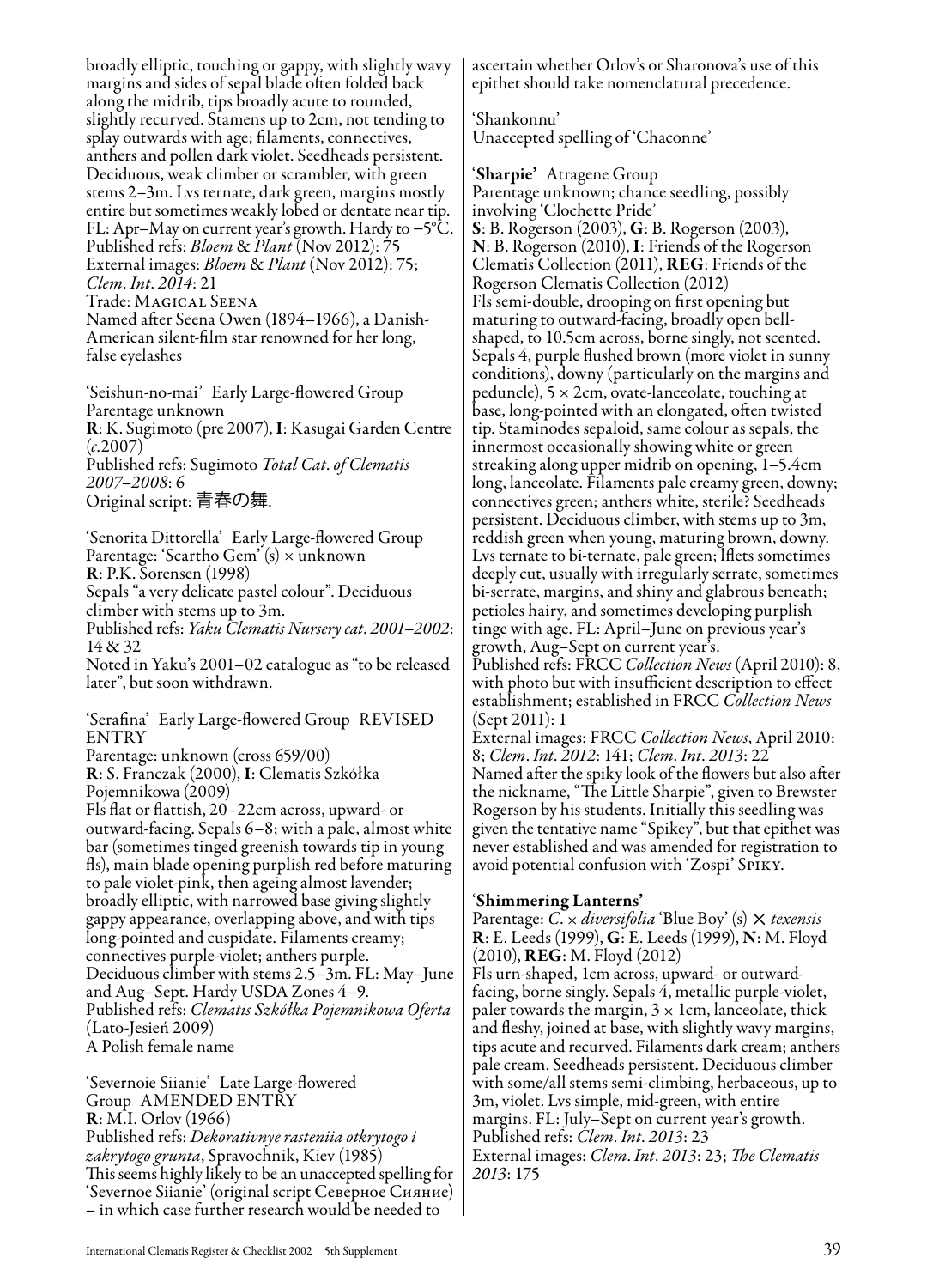'Shirayakihine' Unaccepted spelling/mis-spelling of 'Shirayukihime'

'Shirkahine' Presumed to be an unaccepted spelling/mis-spelling of 'Shirayukihime'

'Shirley Slade-Bennett' Viticella Group Parentage: 'Étoile Rose' (s) × unknown (openpollinated, possibly from 'Minuet') R: T. Bennett (2006), G: T. Bennett (2010), N: T. Bennett (2012), REG: T. Bennett (2012) Fls broadly bell-shaped, 6cm across, nodding at first, becoming outward-facing, borne singly, not scented. Sepals 4(–5), reddish pink, 3–4.5  $\times$  1.5cm, narrowly elliptic, gappy, with somewhat wavy margins, rounded at tip but with a distinct apiculus, tips slightly to strongly recurved. Filaments and anthers yellow. Seedheads persistent. Deciduous climber, with reddish or reddish brown stems. Lvs ternate (lflets sometimes simple, sometimes deeply cleft) to biternate, reddish when young, maturing mid-green, with margins usually slightly undulate and very shallowly crenate. FL: late June–late Aug, on current year's growth.

Published refs: *The Clematis 2012*: 98 External images: *The Clematis 2012*: 98 & 184; *Clem*. *Int*. *2013*: 23

Named after the raiser's wife. Apparently this plant is much less susceptible to mildew than its 'Étoile Rose' parent.

'Sho Un' Unaccepted spelling of 'Shōun'

'Sinii Dozhd′' Integrifolia Group AMENDED ENTRY

R: M.A. Beskaravainaya , I: (1979) Syns: *C*. ×*diversifolia* 'Blue Rain'; *integrifolia* 'Blue Rain' Published refs: Riekstiņa in *Clematis*-*86* External images: Toomey & Leeds (2001): 350, as 'Sinij Dozhdj'; *The Plantsman* (June 2005): 91; Kivistik (2008): 103; *The Clematis 2011*: 51 (as Blue Rain) Original script: Синий Дождь. Epithet means "blue rain" in Russian. Unaccepted spellings: 'Sinee Dozhd'; 'Sinij Dozhdj'; 'Sinij Dozhdz'.

'Skyfall' Late Large-flowered Group Parentage: known but not disclosed by registrant R: S. Marczyński (2004), G: S. Marczyński (2006), N: S. Marczyński (2014), I: Clematis Źródło Dobrych Pnączy (2014), REG: S. Marczyński (2014) Fls flat or flattish, 10–12cm across, upward- or outward-facing, not scented. Sepals 4–6, pale blue, tinged pale violet (especially along bar) and sometimes with irregular greenish spots,  $4-\tilde{6} \times 3-4$ cm, elliptic, overlapping, with slightly wavy margins, tips acuminate and slightly recurved. Filaments creamy greenish yellow; connectives and anthers dark purpleviolet. Seedheads persistent. Deciduous climber, with stems up to 2.5m, green/purple when young, maturing brown. Lvs pinnate with 3–5, deep green lflets, margins entire, sometimes lobed and sometimes purplish. FL: mid-June–end Aug, on current year's

growth. Hardy USDA zones 4–9. Published refs: *Clematis Źródło Dobrych PnączyOferta* (Lato-Jesień 2014)

'Smart in a Bell' R: S. Shibuya (pre 2009) This cultivar was granted Japanese PBR 22296 in 2013; further details are being sought. Original script: スマート イナ ベル.

Smoky Trade designation of 'Dymchatyi'

'Snow Queens' Mis-spelling of 'Snow Queen' (Early Large-flowered Group)

'Sokojiro' Early Large-flowered Group R: H. Takeuchi Published refs: Gooch (2011): 232, with image Said in 2011 to be "soon to be introduced" by Thorncroft Clematis Nursery.

Somany Pale Blue Flowers Trade designation of 'Zobadol'

Somany White Flowers Trade designation of 'Zobast'

'Spark' DELETED ENTRY This was apparently a mistake; 'Kagaku' (*q*.*v*.) was intended.

#### 'Sparkle Plenty' Atragene Group

Parentage: Chance seedling; parentage unknown G: Friends of the Rogerson Clematis Collection (2008), N: L. Beutler (2012), I: Friends of the Rogerson Clematis Collection (2012), REG: Friends of the Rogerson Clematis Collection (2013) Fls semi-double, opening broadly bell-shaped, maturing flat or flattish, 8.5–9cm across, outwardfacing or nodding, borne singly; not scented; pedicels downy beneath receptacle. Sepals 4; inside strong purple (77B), paler towards base; outside deep reddish purple (77A), downy near base;  $4 \times 1.5$ cm, narrowly elliptic, gappy, with recurved margins, tips longpointed. Staminodes numerous (12+), sepaloid, nearly always longer than the sepals (4.5–5cm), strong violet (86C) (pinker in sunlight), ageing pale lavender, giving fls a two-toned appearance. Filaments cream; outer stamens sterile, spathulate; inner stamens with pale yellow-green anthers. Seedheads persistent. Deciduous climber, with stems up to 2m or more, reddish when young, maturing to dark tan. Lvs ternate with lobed lflets, mid-green (sometimes tinged red when young), margins regularly toothed. FL: April–May on previous year's growth, Aug–Sept on current year's. Published refs: FRCC *Collection News* (Fall 2012): 1 & 7 External images: FRCC *Collection News* (Fall 2012): 10; *Clem*. *Int*. *2014*: 21 & 105

#### **Spikey**

Mis-spelling of Spiky, trade designation of 'Zospi'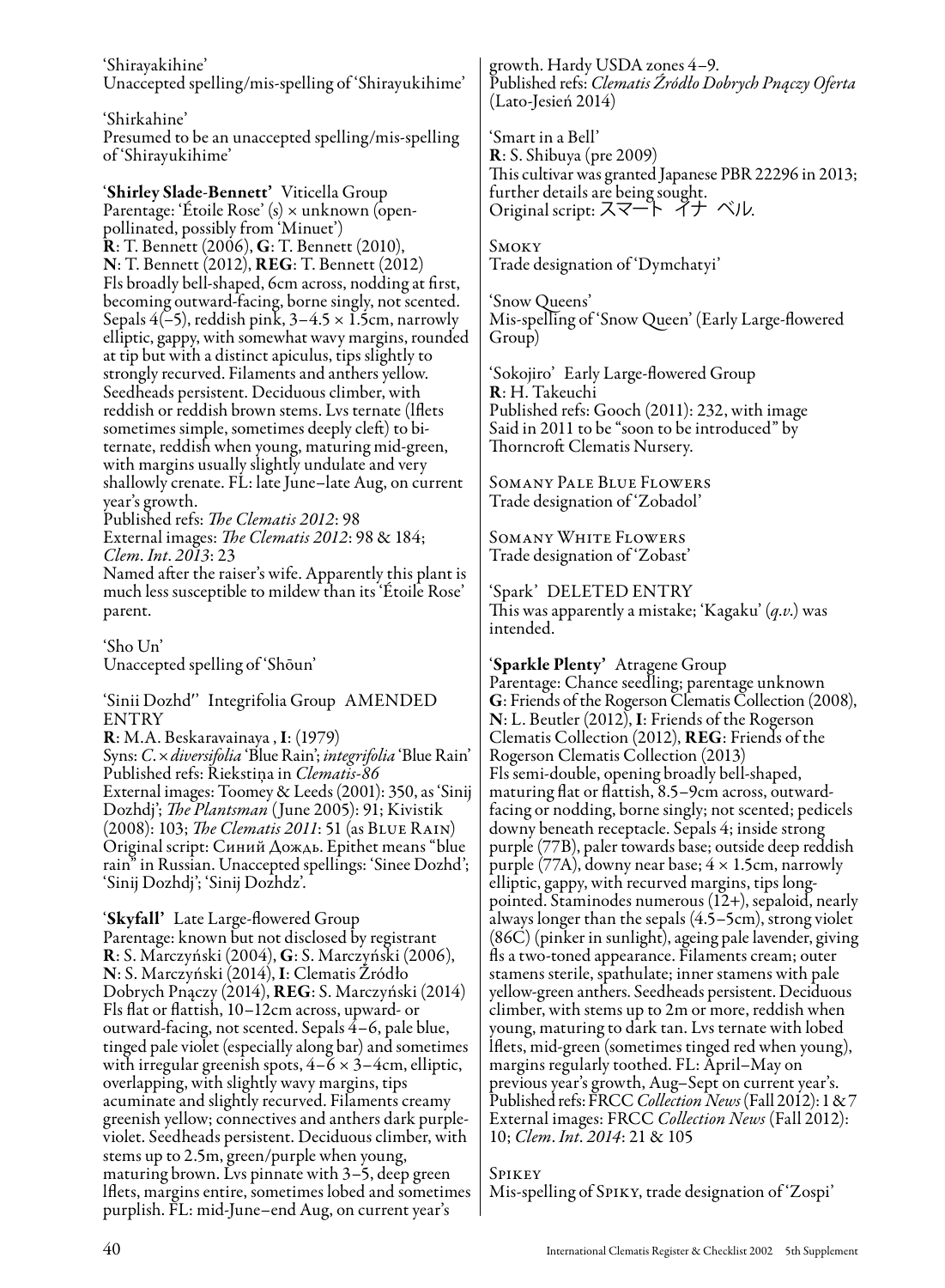*stans* 'Festival' Heracleifolia Group I: Asiatica Nursery, USA (*c*.2005) Fls very small, tubular. Sepals blue-purple. Habit shrubby, semi-woody. Lvs "liberally splashed with bright yellow". Hardy USDA Zones 5–9. Published refs: HPS *The Sport* 35: 7 (2005) A cultivar which apparently originated from Japan. The ICRA was unaware of its existence when Van Laeken's Early Large-flowered cultivar of the same epithet was registered in 2011. Van Laeken's cultivar, having been properly submitted for registration, is judged to be the accepted use, and this use for a *stans* selection is therefore deemed to be non-accepted (ICNCP, 2009: Art. 29.3). It is recommended that the Cultivar Group is always added whenever this epithet is cited, to minimize potential confusion between these two cultivars (ICNCP, 2009: Art. 30.5).

Star Of Pakistan Trade designation of 'Zostapa'

'Starburst' (2009) REVISED ENTRY Mis-spelling of 'Star Burst' (Mitchell), a synonym of 'RobloM'

A spelling variation first noted in 2009. Care should be taken not to confuse this plant with 'Cloudburst', which was initially distributed as 'Starburst' in 2014.

'Starburst' (Marczyński) Syn. of 'Cloudburst' Care must be taken not to confuse this with 'RobloM' (syn. 'Star Burst', formerly mis-spelt 'Starburst').

'Stefan Franczak' Early Large-flowered Group Parentage known but not disclosed by registrant R: S. Marczyński (2004), G: S. Marczyński (2006), N: S. Marczyński (2013), I: Clematis Źródło Dobrych Pnączy (2014), REG: S. Marczyński (2014) Fls flat or flattish, 6–10cm across, upward- or outwardfacing, borne singly, not scented. Sepals 6, intense blue with paler bar shading almost to white at base,  $3-5 \times$ 2–2.5cm, broadly elliptic, overlapping, wavy-margined (even slightly toothed), tip cuspidate and often slightly recurved. Filaments white; connectives blackish dark green; anthers pale yellow. Seedheads not persistent. Deciduous climber, with stems 1.7–2m, green flushed purple when young, maturing brown. Lvs simple or ternate, pale green, with entire margins. FL: June–July, on previous year's then current year's growth.<br>Published refs: *Clem. Int. 2014*: 109, with image Published refs: *Clem*. *Int*. *2014*: 109, with image Named after the Polish Jesuit monk (1917–2009) who was one of the leading clematis breeders of the 20th century

Succès Candy Trade designation of 'Tra415'

Succès Lavender Trade designation of 'Tra27'

#### **SUCCESS**

A trade designation used by SAPHO for a range of clematis, *e*.*g*. 'Fond Memories', 'Tra27' & 'Tra415'

Success Candy Trade designation of 'Tra415'

Success Lavender Trade designation of 'Tra27'

Success Magenta Trade designation of 'Tra73'

"Suisei Number 2 sport" Early Large-flowered Group Parentage: Sport from 'Suisei Number 2' Mentioned by A Kaneko in his talk to the IClS tour in 2008, and illustrated in his subsequent article in *Clem*. *Int*. *2009*, this would appear to be one of the unstable forms of 'Shikō'. It needs to be named with an acceptable epithet before it can be considered established as a cultivar. Published refs: *Clem*. *Int*. *2009*: 73 External images: *Clem*. *Int*. *2009*: 80, top right Original script: すいせい2号〝. Non-accepted epithet; ICNCP, 2009: Art. 21.17 states that "A name is not established if … after 1 January 1996 its cultivar epithet contains [the word] … "sport".".

'Sunset Bell' R: S. Shibuya This cultivar was submitted for Japanese PBR in 2012; further details are being sought Original script: サンセット ベル.

'Sweet Heart' Mis-spelling of *C*. × *cartmanii* 'Sweet Hart'

'Sweet Scentsation' Flammula Group REVISED ENTRY

Parentage: Derived from *flammula*? H: Treasures of Tenbury (pre- 2000), I: New Leaf Plants (pre- 2007) Fls small, scented. Sepals 4–6, white. Deciduous plant with herbaceous stems up to 2.5m. FL: July–Aug Published refs: *Sheila Chapman Clematis Cat*. (2007): 44

Mis-spelling: 'Sweet Sentsation'. Sheila Chapman obtained her stock from the wholesale nursery New Leaf Plants, who in turn believe they obtained seed from Treasures pre-2000. In 2012 this was briefly offered on Taylors' Clematis online site as a Montana Group cultivar, but that was simply a mis-filing: this cultivar was intended. Care should be taken not to confuse this with a *recta*-like plant which has been circulated as 'Sweet Sensation'.

'Sweet Sensation' Flammula Group Apparently a clone very close to, if not indeed a direct selection from, *recta*, which was commercially available for several years in the UK. Care should be taken not to confuse this unregistered plant with 'Sweet Scentsation' (also in Flammula group but closer to *flammula*).

#### 'Sweet Summer Love' Flammula Group AMENDED ENTRY

Parentage known but not disclosed by registrant R: S. Marczyński (2003), N: S. Marczyński (2011), I: Clematis Szkółka Pojemnikowa (2011),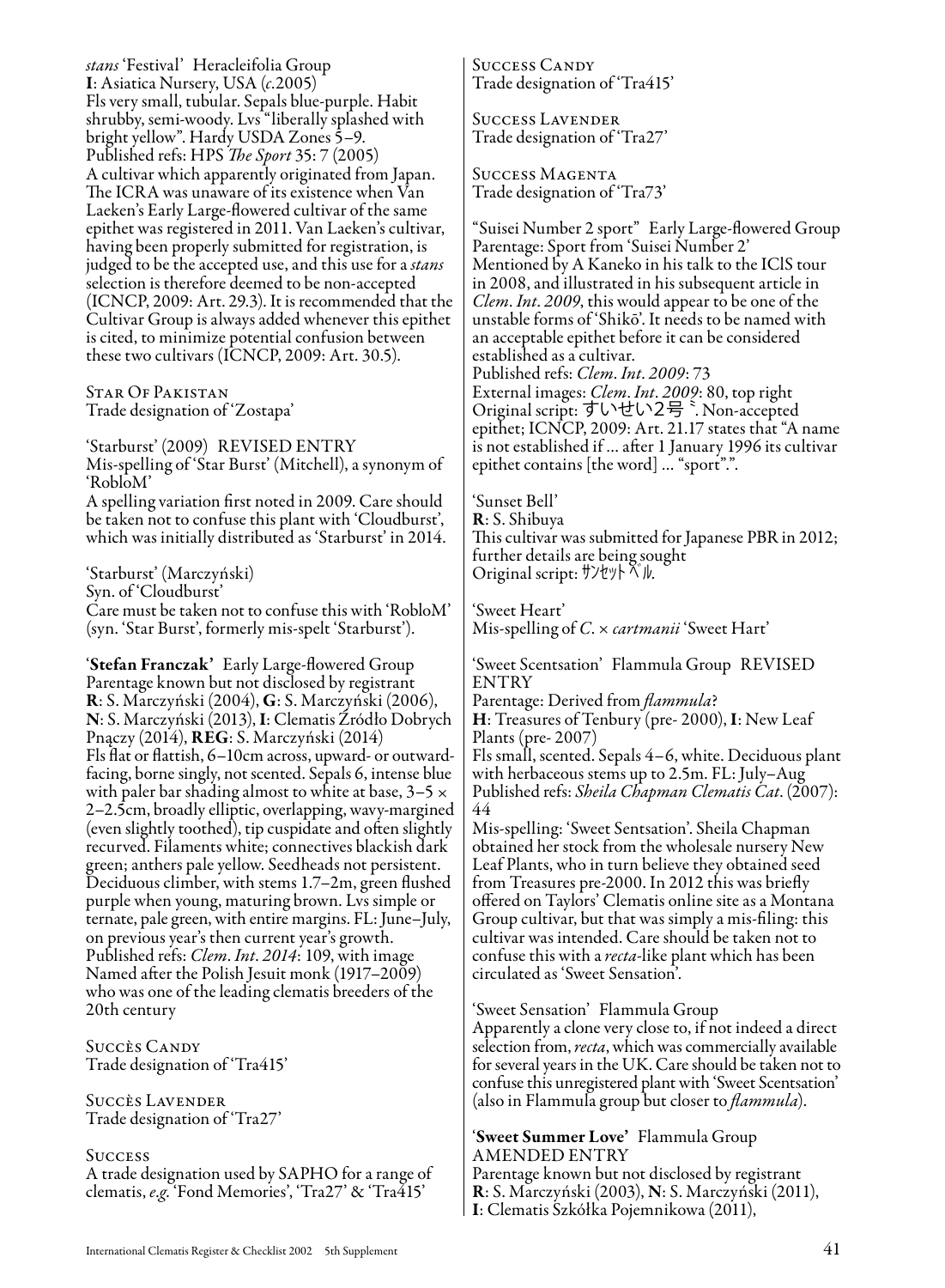REG: S. Marczyński (2014) Sepals 4, velvety, deep purple at base shading to redpurple at tips. Hardy (USDA zones 5–9). External images: *De Boomkwekerij* 34a: 9 (24/8/2011); *Clem*. *Int*. *2012*: 158; *Spring Meadow Nurserycat*. (2012) cover; *Źródło Dobrych Pnączy*: *25 lat* (2013): 66–67 The epithet alludes to similarities with the white-flowered, North American species *terniflora*, colloquially named "sweet autumn clematis". Awarded bronze medal at Plantarium 2011; silver medal at Flowers 2011, Moscow, and at Green Thumb 2013, USA.

'Sweetheart' (de Wit) Syn. of 'Witswe'

'Tae' REVISED ENTRY Syn. of 'Toltae'

'Taiga'

R: K. Ochiai This cultivar was submitted for Japanese PBR in 2013; further details are being sought Original script: タイガ.

Tekla

Trade designation of 'Evipo069' Beware potential confusion with 'Teksa', a blueflowered Late Large-flowered Group cultivar bred by the Kivistiks.

'Temnaia Noch′' Late Large-flowered Group AMENDED ENTRY R: M.A. Beskaravainaya (1973) Fls 6–12cm across. Sepals 4–6, dark velvety brownviolet to violet-blue with purple-tinged bar. Anthers purple. Deciduous climber with stems *c*.3m. Lvs pinnate with 5–7 lflets. FL: July–Sept. Original script: Темная Ночь. Epithet means "dark night" in Russian. Unaccepted spellings: 'Temnaja Notj'; 'Tiomnaia Noch'; 'Tjomnaja Noczj'. 'Tiomnaia Noch' was listed as a separate cultivar in *ICRC* (2002); Prof. Beskaravainaya later provided the information that this was a mis-spelling of 'Temnaia Noch′'.

'Tenshi no Kubikazari' Viorna Group R: K. Sugimoto, I: Kasugai Garden Centre (2012) This cultivar was awarded Japanese PBR 22302 in 2013; further details are being sought. Original script: テンシノクビカザリ.

*terniflora* 'Early Snow' Flammula Group Parentage: Raised from seed collected from the wild in Japan

S: S. Marczyński (2002), G: S. Marczyński (2005), N: S. Marczyński (2014), I: Clematis Zródło Dobrych Pnączy (2014), REG: S. Marczyński (2014) Fls flat or flattish, cruciform, 2–3.5cm across, upwardor outward-facing, borne profusely in panicles; not scented. Sepals 4(–5), opening creamy white, maturing bright white,  $1-1.5 \times 0.5-0.7$ cm, narrowly oblong, gappy and widely spaced, rounded at tip but with a distinct apiculus. Filaments and connectives opening pale green, maturing through pale yellow to white;

anthers white. Seedheads not persistent. Semievergreen climber with woody stems 3–4m, pale green (sometimes tinged purple) when young, maturing grey-brown. Lvs dark green, on leading shoots ternate and simple, or on older growth with irregular margins (sinuous towards tip, coarsely crenate or with irregular lobes towards base). FL: Sep.–Nov, on current year's growth. Hardy to −30°C (USDA Zone 6).

*terniflora* 'Variegata' Flammula Group N: D. Hinkley

A wild-collected form from Japan, brought into cultivation by a Japanese nursery and introduced thence to the USA by Dan Hinkley in the 1990s. Non-accepted epithet, having apparently been coined post-1958 but being entirely in Latin (ICNCP, 2009: Art. 21.11); further, the Chikumas report that two variegated forms of *terniflora* are commonly found in the wild in Japan, the other having cream-margined lvs, so this epithet could also lead to confusion as to which form was meant.

*texensis* 'Fiona Woolfenden' Syn. of 'Fiona Woolfenden'

*texensis* 'Gravtye Beauty' Syn./mis-spelling of 'Gravetye Beauty'

*texensis* 'Grovetye Beauty' Syn./mis-spelling of 'Gravetye Beauty'

*texensis* 'Ken' Syn. of 'Ken'

*texensis* 'Maxima' Syn. of *texensis* 'Wellmax'

*texensis* 'Minie Belle' Zomibe Erroneous name for 'Zomibel' (which has trade designation MIENIE BELLE)

*texensis* 'Princess Kate' Zoprika Erroneous name for 'Zoprika' (which has trade designation PRINCESS KATE)

*texensis* 'Radiance' Syn. of 'Radiance'

*texensis* 'Sir Trevor Laurence' Erroneous name/mis-spelling for 'Sir Trevor Lawrence'

'The Duchess' Early Large-flowered Group Parentage: 'Gillian Blades' × unknown R: J. Link (2008), G: J. Link (2010), N: M. Floyd (2012), REG: M. Floyd (2012) Fls flat or flattish, 20cm across, upward- or outwardfacing, not scented. Sepals 6, pale purple, shading to reddish purple to margins near base and from base to halfway up bar,  $10 \times 3.5$ cm, narrowly obovate but with basal half folded down to either side to give each sepal a spathulate look, gappy, with slightly wavy margins, rounded at tip but with a distinct apiculus, tip slightly recurved. Filaments and anthers cream; connectives greenish yellow. Seedheads not persistent. Deciduous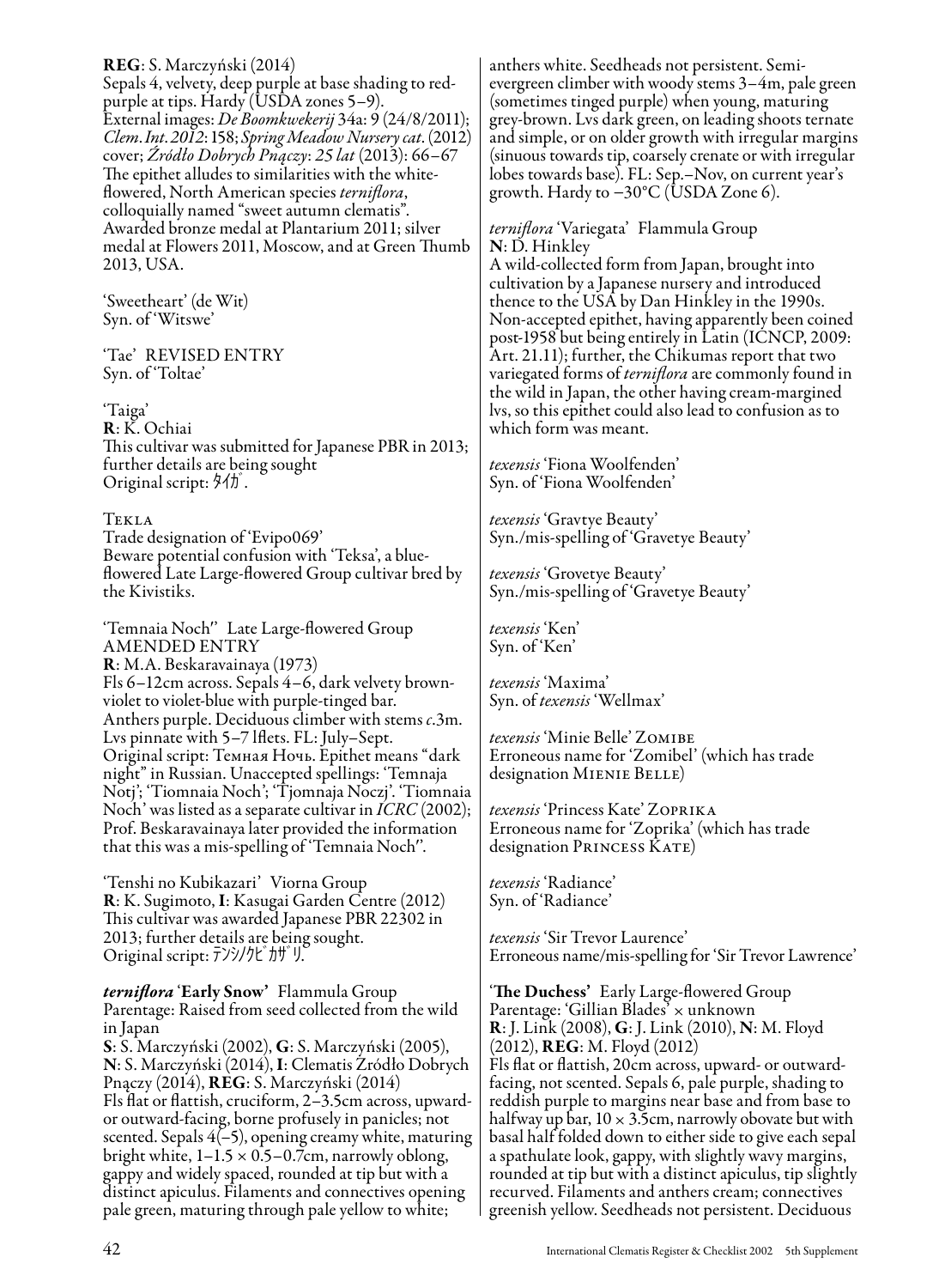climber, with stems 1.8–2.4m. Lvs ternate, midgreen, with entire margins. FL: May–June on previous year's growth, Aug–Sept on current year's. Published refs: *Clem*. *Int*. *2013*: 24 External images: *Clem*. *Int*. *2013*: 24; *The Clematis 2013*: 174

'Tim's Passion' Viticella Group Parentage: *viticella* (s) × unknown S: C. Pridham (2001), G: C. Pridham (2003), N: C. Pridham (2013), REG: C. Pridham (2013) Fls single, broadly bell-shaped to flattish, 5–6cm across, outward-facing, nodding or drooping, borne singly, not scented. Buds pendent, lanceolate. Sepals 4–5; inside laid purple-blue towards tip (and to lower level along midvein); outside whitish over purple-blue ground;  $3 \times$ 2cm, broadly elliptic but with basal margins recurved to give spatulate appearance, gappy, margins undulate and finely crenate, tips blunt. Filaments greenish yellow; anthers whitish. Seedheads persistent. Deciduous climber, with stems up to 3m. Lvs pinnate, with lower lflets mainly ternate, mid-green, with entire margins. FL: July–Aug(–Sept) on current year's growth. Published refs: *British Clematis Society Newsletter* 01/14 (Feb 2014): 12

External images: *BCS Newsletter* 01/14 (Feb 2014): 12; *Clem*. *Int*. *2014*: 22

Named in memory of Tim Powell, a landscape gardener and designer

'Toltae' Early Large-flowered Group R: R. Tanaka, I: Thorncroft Clematis Nursery (2009) Syns: *patens* 'Toltae'; 'Tae' Fls star-shaped, 15–20cm across. Sepals white, shading to raspberry-pink at margins and tip. Deciduous climber with stems 1.8–2.4m. FL: May–June on previous year's growth, Aug–Sept on current year's. Published refs: *Thorncroft Clematis Nurserycat*. (2009): 22 External images: Gooch (2011): 234

First introduced to commerce in UK as 'Tae' (named after Mr Tanaka's late first wife) but that epithet was superseded when the cultivar was granted EU PBR 32728 as 'Toltae' in May 2012 (ICNCP, 2009: Art. 31.2); 'Tae' becomes a synonym (ICNCP, 2009: Art. 11.2).

'Tonkō' Early Large-flowered Group Parentage: 'Gekkyuuden' × 'Ernest Markham' R: Masako Takeuchi (1992) Fls 8–10cm across. Sepals rose-pink. Anthers yellow. Published refs: *Clematis* (JCS Journal) (1995) Original script: 敦煌. Named after an old city on the Silk Road, now called Dun-huang, in Gansu province, China. Acceptable alternative spelling: 'Tonkoo'.

'Tonkoo' REVISED ENTRY Acceptable alternative spelling for 'Tonkō'

#### 'Top to Bottom'

Apparently intended as a trade designation of a series of floriferous, large-flowered hybrids, this has also been used erroneously as a cultivar epithet for one of

them, 'Tra27' (which has also been called 'Top to Bottom Lavender Blue').

'Top to Bottom Lavender Blue' I: Thompson & Morgan (2013) Syn. of 'Tra27' External images: *Amateur Gardening* (13/7/2013): 18

'Top to Bottom Magenta' Syn. of 'Tra73'

'Top to Bottom Salmon' Syn. of 'Tra415'

'Tra27' Early Large-flowered Group <sup>R</sup>: Raymond Travers (pre 2008), <sup>I</sup>: Pépinières Travers (2008)

Syns: Success 'Lavender'; 'Top to Bottom'; 'Top to Bottom Lavender Blue'; 'Trav03'

Fls flat, 10–15(–18)cm across, upward- to outwardfacing. Sepals (5–)6(–7), pale blue with a paler bar with deeply incised veins, obovate to rhomboid, margins slightly wavy, overlapping, tips rounded. Stamens creamy yellow. Deciduous climber with stems 2.5–3m. FL: May–June & Sept.

External images: *De Boomkwekerij* 32A (21/8/2013): 12

Trade: Blue Success; Succès Lavender; Success Lavender

First introduced under the epithet 'Trav03', but the breeder has subsequently made clear that that should be considered a temporary name (ICNCP, 2009: Art. 31.4) and that his preference is to use its original breeding-code, 'Tra27'.

#### 'Tra35'

R: Raymond Travers (pre- 2008), I: Pépinières Travers (2008)

Syns: 'Trav01'

Fls flat or down-curved, 15–20cm across, upwardfacing. Sepals 8, mauve, with the central bar flushed red at the base shading to rose-pink towards the tip and white outside, oblong to oval, overlapping only at base. Filaments white; anthers crimson. Climber with stems 3–5m. FL: Jun–Sept.

Trade: Legend Giga; (formerly) Raymond Travers

First introduced under the epithet 'Trav01', but the breeder has subsequently made clear that that should be considered a temporary name (ICNCP, 2009: Art. 31.4) and that his preference is to use its original breeding-code, 'Tra35'.

### 'Tra415'

R: Pépinières Travers, I: van Meuwen (2013) Syns: 'Top to Bottom Salmon' Fls flat or flattish, 10–15cm across, upward- or

outward-facing. Sepals 6, pink with reddish purple bar, broadly elliptic, gappy or slightly overlapping, with margins very slightly wavy, tips rounded with small apiculus. Filaments creamy at base, dark red towards top; connectives dark crimson; anthers white. Deciduous climbers on stems 1.5–2m. FL: May–Sept, with abundant second flowering. Hardy to −25°C.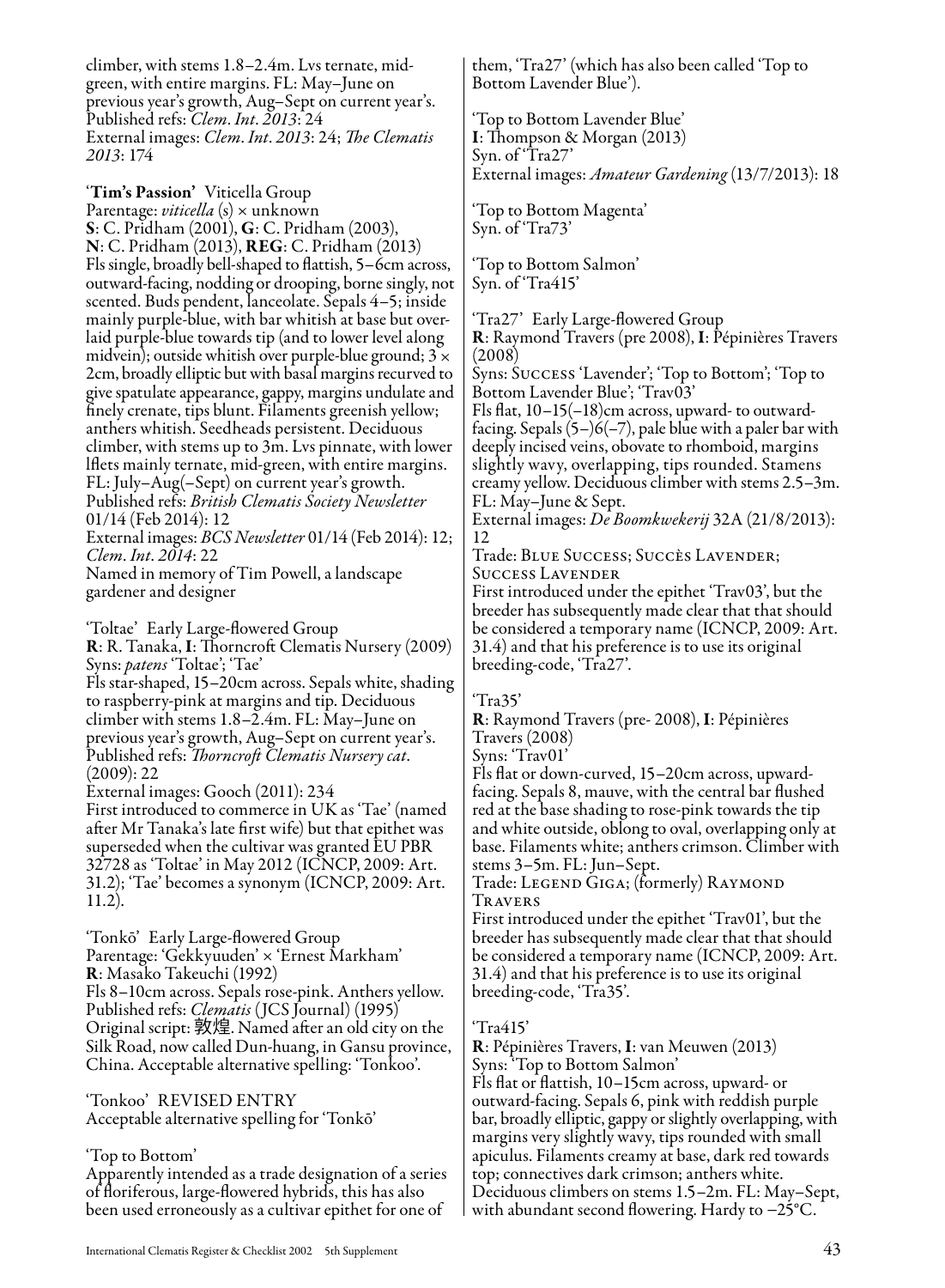Published refs: *De Boomkwekerij* 32A (21/8/2013): 12 External images: *Clem*. *Int*. *2014*: 167 Trade: Succès Candy, Success Candy Awarded bronze medal at Plantarium 2013, Boskoop.

'Tra73' Late Large-flowered Group **R**: Raymond Travers (pre 2008), **I**: Pépinières Travers<br>(2008) Syns: 'Top to Bottom Magenta'; 'Trav07' Fls open bell-shaped, (8–)10–15cm across, upwardfacing. Sepals 6, magenta, oval, blunt, tips recurved. Stamens yellow. Deciduous climber with stems 1.5– 2m. FL: May–July & Sept. Hardy to −25°C. External images: *Amateur Gardening* (13/7/2013): 18, as 'Top to Bottom Magenta' Trade: Magenta; Success Magenta First introduced under the epithet 'Trav07', but the breeder has subsequently made clear that that should be considered a temporary name (ICNCP, 2009: Art. 31.4) and that his preference is to use its original

breeding-code, 'Tra73'.

'Tracy Lee'

I: Spring Valley Greenhouse Inc.(*c*.2014) Fls single or semi-double, flat or flattish, 10–15cm across, outward-facing. Sepals up to a dozen or so in semi-double fls, white, tinged pink, elliptical with a cuspidate tip. Filaments greenish white; connectives purple; anthers white. Stems 2–2.5m. FL: May–June.

'Trajem' Late Large-flowered Group <sup>R</sup>: Raymond Travers (pre 2008), <sup>I</sup>: Pépinières Travers (2008)

Syns: 'Trav04'; ''Violine'

Fls flat to flattish, 15–20cm across, upward-to outward-facing. Sepals 8, purple with a paler bar, long-pointed with tips recurving, overlapping at base. Stamens open yellow, mature to off-white. Deciduous climber with stems 3–5m. FL: Jun–Jul & Sept. Trade: Legend Violine; (formerly) Mon Jardin Ma Maison

First introduced under the epithet 'Trav04', but the breeder has subsequently made clear that that should be considered a temporary name (ICNCP, 2009: Art. 31.4) and that his preference is to use its original breeding-code, 'Trajem'.

'Trav01' REVISED ENTRY Syn. of 'Tra35'

'Trav02' AMENDED ENTRY The epithet takes the form of a code (ICNCP, 2009: Art. 21.25) and thus is acceptable.

'Trav03' REVISED ENTRY Syn. of 'Tra27'

'Trav04' REVISED ENTRY Syn. of 'Trajem'

'Trav05' AMENDED ENTRY The epithet takes the form of a code (ICNCP, 2009: Art. 21.25) and thus is acceptable.

'Trav06' AMENDED ENTRY The epithet takes the form of a code (ICNCP, 2009: Art.  $21.25$ ) and thus is acceptable.

'Trav07' REVISED ENTRY Syn. for 'Tra73'

'Tridtsat′ Tri Bogatyria' Late Large-flowered Group AMENDED ENTRY R: M.F. Sharonova Published refs: Riekstiņa & Radina (1988): 24 External images: Kivistik (2008): 79 Original script: Тридцать Три Богатыря. Epithet means "Thirty-three heroes" in Russian. Unaccepted spellings: '33-Bogatyrja'; 'Tridczatj Tri Bogatyrja'; 'Tridzatj Tri Bogatyrja'.

Turquoise Trade designation of 'Biriuzinka'

Twinkle Bell Trade designation of 'WER01'

'UNAI 001' Late Large-flowered Group Parentage: Un-named 'Jackmanii' seedling, openpollinated R: A. Kivistik (1982), S: A. Kivistik (1985) Fls flattish, moderately concave, 14cm across, outwardfacing, borne singly in leaf axils, not scented; pedicels 6cm, moderate yellowish green (138A). Buds ovate, 2 × 1cm, moderate yellow-green (138C). Sepals 6–8; inside opening light purple (75A) with vivid reddish purple (78A) bar, maturing to strong reddish purple (N78A) suffused (and ageing to) deep purple (N81A); outside opening moderate purple (82C) with deep purplish pink (70C) bar, maturing to strong purple (82B) with light purple (N82D) bar; 7  $\times$  5cm, broadly elliptic, overlapping, with entire but slightly wavy margins, tip acute. Stamens *c*.60; filaments light greenish yellow (1C), 0.6cm; anthers brilliant yellowgreen (149C) at base, pale yellow-green (149D) above; pollen light yellow-green (2C). Pistils *c*.30, 1.2–1.4cm; styles yellowish white (155B); stigmas pale yellow (11D). Deciduous climber, with greyish reddish brown (200B) stems up to 1.8m; roots fine, fibrous. Lvs ternate,  $12 \times 8$ cm with petiole 5cm, lflets heartshaped with acute apex and cordate base, margins entire, mature foliage upper side dark green (136A), glabrous. FL: May–Sept on current year's growth. Similar to 'Jackmanii' in many respects but with larger, 6–8-sepalled fls produced over a longer period. Normally this spelling of the epithet, as a code including spaces, would not be permissible (ICNCP, 2009: Art. 21.25), but it was used for a US Plant Patent granted in 2012 so may not be rejected (ICNCP, 2009: Art. 31.2).

'UNAI 002' Late Large-flowered Group Parentage: Un-named 'Jackmanii' seedling, openpollinated R: A. Kivistik (1982), S: A. Kivistik (1984)

Fls flattish, moderately concave, 15cm across, outwardfacing, borne singly in leaf axils, not scented; pedicels 6cm, moderate yellowish green (138A). Buds ovate,  $2 \times$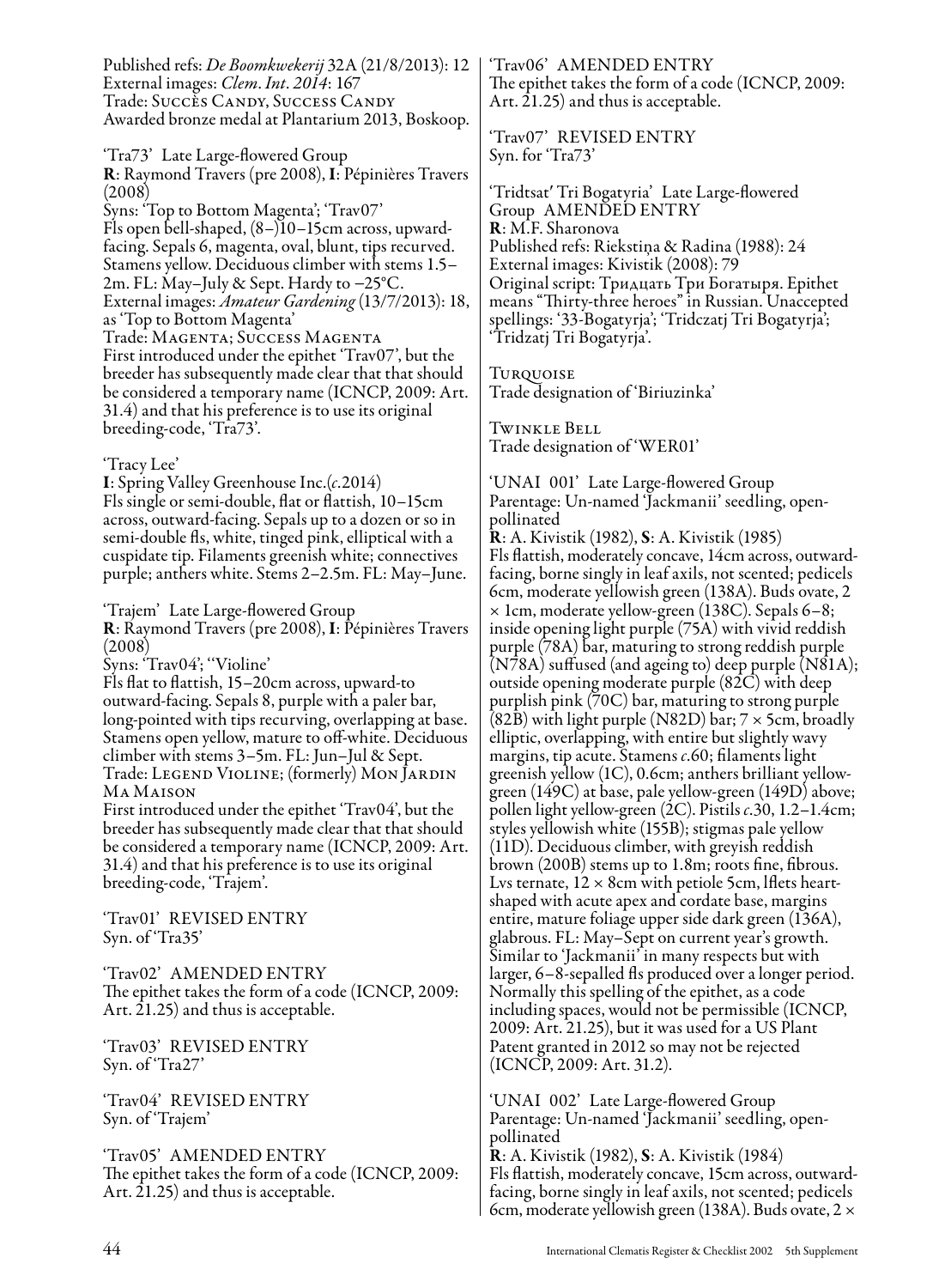1cm, greenish white (192D). Sepals 6; inside opening deep purplish red (61A), tinged vivid reddish purple (N74A) when mature and ageing to deep purplish red (71A); outside deep purplish red (71A);  $7 \times 3.5$ cm, narrowly deltoid, with entire but slightly wavy margins, tip acute. Stamens  $c$ .60; filaments very pale purple (76D), 0.6cm; anthers greyish purple (N77A); pollen yellowish white (158D). Pistils *c*.30, 1.2cm; styles very pale purple (76D); stigmas pale yellow (11C). Deciduous climber, with greyish reddish brown (200B) stems up to 1.8m; roots fine, fibrous. Lvs ternate,  $15 \times 10$ cm with petiole 6cm, lflets lanceolate with acute apex and cordate or obtuse base, margins entire, mature foliage upper side dark green (136A), glabrous. FL: May–Sept on current year's growth. Similar to 'Jackmanii' in many respects but with larger, 6-sepalled fls produced over a longer period. Normally this spelling of the epithet, as a code including spaces, would not be permissible (ICNCP, 2009: Art. 21.25), but it was used for a US Plant Patent granted in 2012 so may not be rejected (ICNCP, 2009: Art. 31.2).

'UNAI 003' Late Large-flowered Group Parentage: Un-named 'Jackmanii' seedling, openpollinated

R: A. Kivistik (1982), S: A. Kivistik (1986) Fls flattish, slightly concave, 10cm across, outwardfacing, borne singly in leaf axils, not scented; pedicels 6cm, moderate yellowish green (138A). Buds ovate,  $2-3 \times 1$ cm, yellowish white (196D). Sepals 6–7; inside strong violet (opening 90A, maturing 90B) with deep purplish red  $(71A)$  bar, ageing to brilliant violet  $(90C)$ with pale yellow-green (155A) bar; outside brilliant violet (90D) with pale yellow-green (155A) bar;  $7 \times$ 5cm, deltoid, overlapping, with entire margins but irregularly wavy throughout blade, tip acute. Stamens *c*.60; filaments light yellow-green (150D), 0.2cm; anthers pale yellow-green (149D); pollen brilliant yellow-green (149C). Pistils *c*.30, 0.2–0.3cm; styles pale yellow-green (149D); stigmas brilliant yellowgreen (149C). Deciduous climber, with greyish reddish brown (200B) stems up to 1.5m; roots fine, fibrous. Lvs ternate,  $12 \times$  9cm with petiole 6cm, lflets heartshaped with acute apex and cordate base, margins entire, mature foliage upper side dark green (136A), glabrous. FL: May–Sept on current year's growth. Similar to 'Jackmanii' in many respects but with larger, 6–7-sepalled, ruffled fls produced over a longer period. Normally this spelling of the epithet, as a code including spaces, would not be permissible (ICNCP, 2009: Art. 21.25), but it was used for a US Plant Patent granted in 2012 so may not be rejected (ICNCP, 2009: Art. 31.2).

'UNAI 004' Late Large-flowered Group Parentage: Un-named 'Jackmanii' seedling, openpollinated

R: A. Kivistik (1982), S: A. Kivistik (1986) Fls flattish, slightly concave, 10cm across, outwardfacing, borne singly in leaf axils, not scented; pedicels 6cm, dark green (136A). Buds ovate,  $2-3 \times 1$ cm, moderate yellow-green (138C). Sepals 6–7; inside vivid purple (82A, with 81A bar), maturing to moderate purple (82C) with strong reddish purple

(78B) bar and ageing to very pale purple (76D) with light purple (78C) bar; outside moderate purple (82C), with very pale purple (85D) bar on opening which matures to pale yellow-green (157A), and ageing to very pale purple (76D) with pinkish white  $(N155B)$  bar;  $7 \times 5cm$ , oblanceolate with truncate base, overlapping, with entire but wavy margins, tip acute. Stamens  $c.60$ ; filaments light yellow-green (150D), 0.2cm; anthers pale orange-yellow (23D); pollen light orange-yellow (22C). Pistils *c*.30, 0.2– 0.3cm; styles and stigmas pale yellow (11D and 11C respectively). Deciduous climber, with greyish reddish brown (200B) stems up to 1.5m; roots fine, fibrous. Lvs ternate,  $12 \times 8$ cm with petiole 6cm, lflets heartshaped with acute apex and cordate base, margins entire, mature foliage upper side dark green (136A), glabrous. FL: May–Sept on current year's growth. Similar to 'Jackmanii' in many respects but with larger, 6–7-sepalled fls produced over a longer period. Normally this spelling of the epithet, as a code including spaces, would not be permissible (ICNCP, 2009: Art. 21.25), but it was used for a US Plant Patent granted in 2012 so may not be rejected (ICNCP, 2009: Art. 31.2).

'UNAI 005' Late Large-flowered Group Parentage: Un-named 'Jackmanii' seedling, openpollinated

R: A. Kivistik (1982), S: A. Kivistik (1986) Fls flattish, slightly concave, 14cm across, outwardfacing, borne singly in leaf axils, not scented; pedicels 0.4cm, moderate yellowish green (138A). Buds ovate,  $2-3 \times 1$ cm, pale yellow-green (193C). Sepals 6–7; inside dark purple (83A) with strong purplish red (67A) bar; outside deep purple (83B), with light purple (84C) bar on opening which matures and ages to very pale purple (84D);  $7 \times$  5cm, deltoid, overlapping, with entire but wavy margins, tip acute. Stamens *c*.60; filaments pinkish white (N155C), 0.4cm; anthers deep purplish red (71A); pollen brilliant yellow-green (149C). Pistils *c*.30, 0.2–0.3cm; styles and stigmas 149C. Deciduous climber, with greyish reddish brown (200B) stems up to 1.8m; roots fine, fibrous. Lvs ternate,  $15 \times 11$ cm with petiole 4cm, lflets heartshaped with acute apex and cordate base, margins entire, mature foliage upper side dark green (136A), glabrous. FL: May–Sept on current year's growth. Similar to 'Jackmanii' in many respects but with larger, 6–7-sepalled fls produced over a longer period. Normally this spelling of the epithet, as a code including spaces, would not be permissible (ICNCP, 2009: Art. 21.25), but it was used for a US Plant Patent granted in 2012 so may not be rejected (ICNCP, 2009: Art. 31.2).

'UNAI 006' Late Large-flowered Group Parentage: Un-named 'Jackmanii' seedling, openpollinated

R: A. Kivistik (1982), S: A. Kivistik (1991) Fls flattish, slightly concave, 15cm across, outwardfacing, borne singly in leaf axils, not scented; pedicels 0.6cm, moderate yellowish green (138A). Buds ovate, 2  $\times$  1cm, light greenish grey (188C). Sepals 6; inside deep reddish purple (77A), with deep purplish red (61A)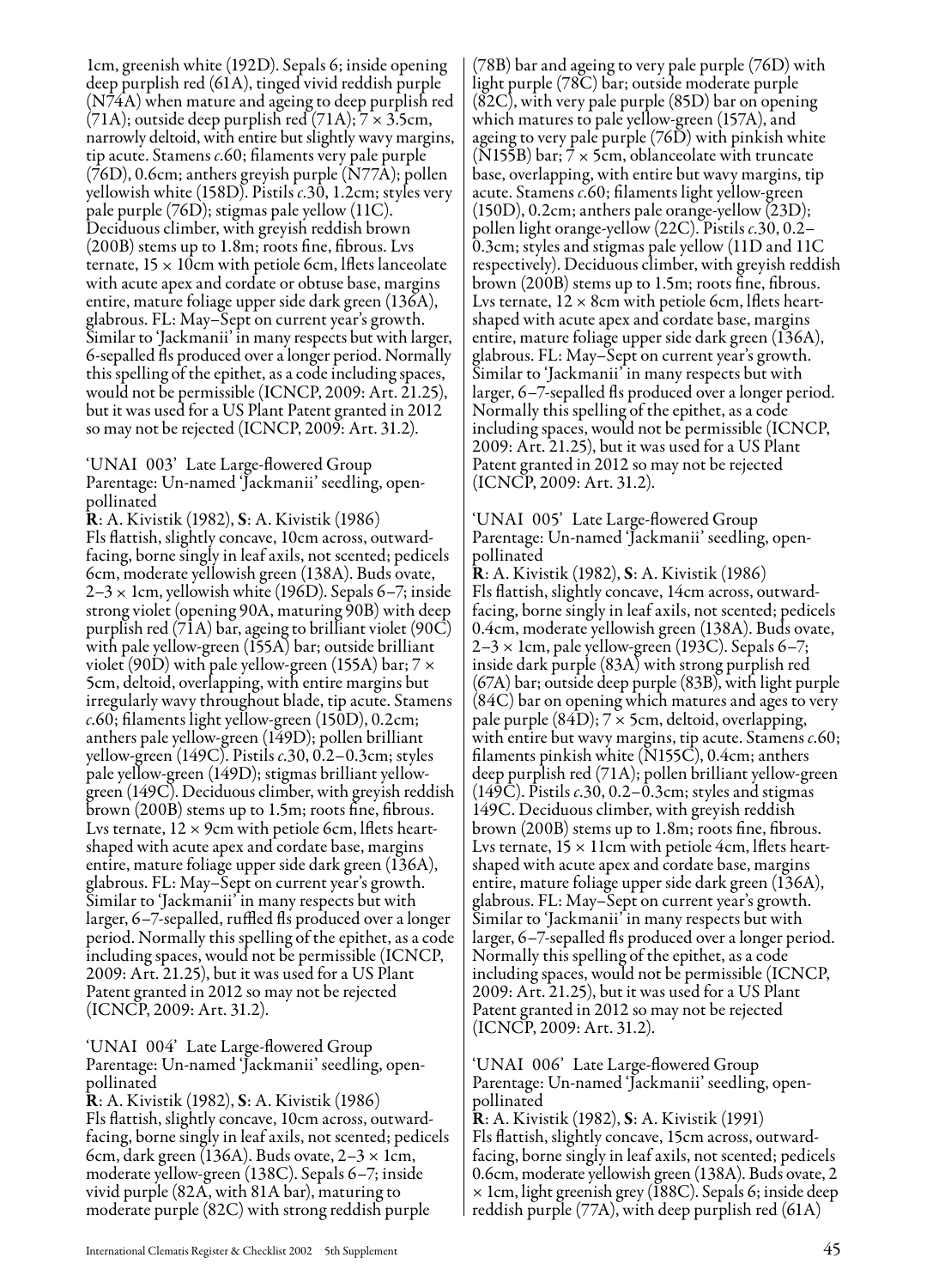bar when mature; outside opening vivid purple (81A) with light purple (76A) bar, maturing to vivid purple (81B) with very light purple (76B) bar;  $7 \times 4$ cm, oblanceolate, overlapping, with entire margins, wavy throughout blade but more pronounced at margins, tip acute. Stamens *c*.60; filaments moderate purplish pink (78D), 0.7cm; anthers dark purple (79A); pollen brilliant yellow-green (149C). Pistils *c*.30, 1.5cm; styles pale yellow-green (149D); stigmas pale yellow (11C). Deciduous climber, with greyish reddish brown (200B) stems up to 1.8m; roots fine, fibrous. Lvs ternate,  $15 \times 11$ cm with petiole 6cm, lflets heartshaped with acute apex and cordate base, margins entire, mature foliage upper side dark green (136A), glabrous. FL: May–Sept on current year's growth. Similar to 'Jackmanii' in many respects but with larger, 6-sepalled fls produced over a longer period. Normally this spelling of the epithet, as a code including spaces, would not be permissible (ICNCP, 2009: Art. 21.25), but it was used for a US Plant Patent granted in 2012 so may not be rejected (ICNCP, 2009: Art. 31.2).

'UNAI 007' Late Large-flowered Group Parentage: Un-named 'Jackmanii' seedling, openpollinated

R: A. Kivistik (1982), S: A. Kivistik (1991) Fls flattish, slightly concave, 7cm across, outwardfacing, borne singly in leaf axils, not scented; pedicels 0.6cm, moderate yellowish green (138A). Buds ovate,  $2 \times 1$ cm, moderate yellow-green (138C). Sepals 6; inside strong purplish red (72A) with strong purple (80B) bar, ageing to strong reddish purple (72C) with light purple (80C) bar; outside strong purplish red  $(72A)$  with deep purplish pink  $(72D)$  bar;  $3 \times 2$ cm, spathulate, overlapping, with entire margins, wavy throughout blade but more pronounced at margins, tip acute. Stamens *c*.60; filaments pale greenish yellow  $(1D)$ , 0.2cm; anthers dark purple  $(79A)$ ; pollen  $1D$ . Pistils *c*.30, 0.4cm; styles pale yellow-green (149D); stigmas brilliant yellow-green (149C). Deciduous climber, with greyish reddish brown (200B) stems up to 1m; roots fine, fibrous. Lys ternate,  $14 \times 9$ cm with petiole 1cm, upper side dark green (136A), glabrous. FL: May–Sept on current year's growth. Similar to 'Jackmanii' in many respects but shorter and more compact, with fls produced over a longer period. Normally this spelling of the epithet, as a code including spaces, would not be permissible (ICNCP, 2009: Art. 21.25), but it was used for a US Plant Patent granted in 2012 so may not be rejected (ICNCP, 2009: Art. 31.2).

'UNAI 008' Late Large-flowered Group Parentage: Un-named seedling derived from *patens*, open-pollinated

R: A. Kivistik (1981), S: A. Kivistik (1986) Fls flattish, slightly concave, 16–18cm across, outwardfacing, borne singly in leaf axils, not scented; pedicels 0.6cm, moderate yellowish green (138A). Buds ovate,  $3 \times 1.5$ –2cm, light greenish grey (190D). Sepals 6–8; inside opening vivid purple (82A), maturing to brilliant violet (92A) with a vivid violet (88B) bar, ageing to light violet (92B) with a light violet (88C) bar; outside opening moderate purple (82C), maturing

to light violet (92B) with a very pale purple (85D) bar;  $3 \times 2$ cm, spathulate, base truncate, overlapping, with entire margins, blade wavy throughout but particularly on margins, tip acute. Stamens *c*.60; filaments light purple (80C), 0.2cm; anthers dark purple (83A); pollen deep purple (83B). Pistils *c*.30, 3cm; styles and stigma pale yellow (11D and 11C respectively). Deciduous climber, with greyish reddish brown (200B) stems up to 1.8m; roots fine, fibrous. Lvs ternate,  $12 \times 8$ cm with petiole 6–8cm, lflets heartshaped with acute apex and cordate base, margins entire, upper side dark green (136A), glabrous. FL: May–Sept on current year's growth. Similar in many respects to 'The President', but with larger fls and flowering more continuously. Normally this spelling of the epithet, as a code including spaces, would not be permissible (ICNCP, 2009: Art. 21.25), but it was used for a US Plant Patent granted in 2012 so may not be rejected (ICNCP, 2009: Art. 31.2).

'UNAI 009' Late Large-flowered Group Parentage: Un-named 'Jackmanii' seedling, openpollinated

R: A. Kivistik (1982), S: A. Kivistik (1985) Fls flattish, moderately concave, 15–20cm across, outward-facing, borne singly in leaf axils, not scented; pedicels 0.5cm, moderate yellowish green (138A). Buds conical,  $2 \times 1$ cm, greenish white (192D). Sepals 6; inside light violet (91A) with bar opening deep purplish red (71A) then maturing to faint strong reddish purple (72B), blade ageing to light violet (94D) with bar absent or very faint light purple (77C); outside opening light violet (88C), maturing to deep purple (79C), ageing to light violet (94D);  $\bar{8} \times$ 4cm, base truncate, overlapping, with entire margins slightly turned up, tip acute. Stamens *c*.60; filaments light purple (80D), 0.5cm; anthers dark red (187B); pollen absent. Pistils *c*.30, 2cm; styles yellowish white (155B) in basal quarter, dark purplish red (N79C) in upper three-quarters; stigmas pale yellow (11D). Deciduous climber, with greyish reddish brown (200B) stems up to 2m; roots fine, fibrous. Lvs mostly ternate but some simple,  $5 \times 3$ cm with petiole 6cm, lflets heart-shaped with acute apex and cordate base, margins entire, upper side dark green (136A), glabrous. FL: May–Sept on current year's growth. Similar to 'Jackmanii' in many respects but with larger fls produced over a longer period. Normally this spelling of the epithet, as a code including spaces, would not be permissible (ICNCP, 2009: Art. 21.25), but it was used for a US Plant Patent granted in 2012 so may not be rejected (ICNCP, 2009: Art. 31.2).

'UNAI 010' Late Large-flowered Group Parentage: Un-named 'Jackmanii' seedling, openpollinated

R: A. Kivistik (1982), S: A. Kivistik (1985) Fls flattish, moderately concave, 15–20cm across, outward-facing, borne singly in leaf axils, not scented; pedicels 5cm, moderate yellowish green (138A). Buds conical,  $2 \times 1$ cm, greenish white (192D). Sepals 6; inside light violet (opening 91A, maturing to 92C), with age developing bluish white (N155A) streaking in centre; outside opening very pale violet (91D), maturing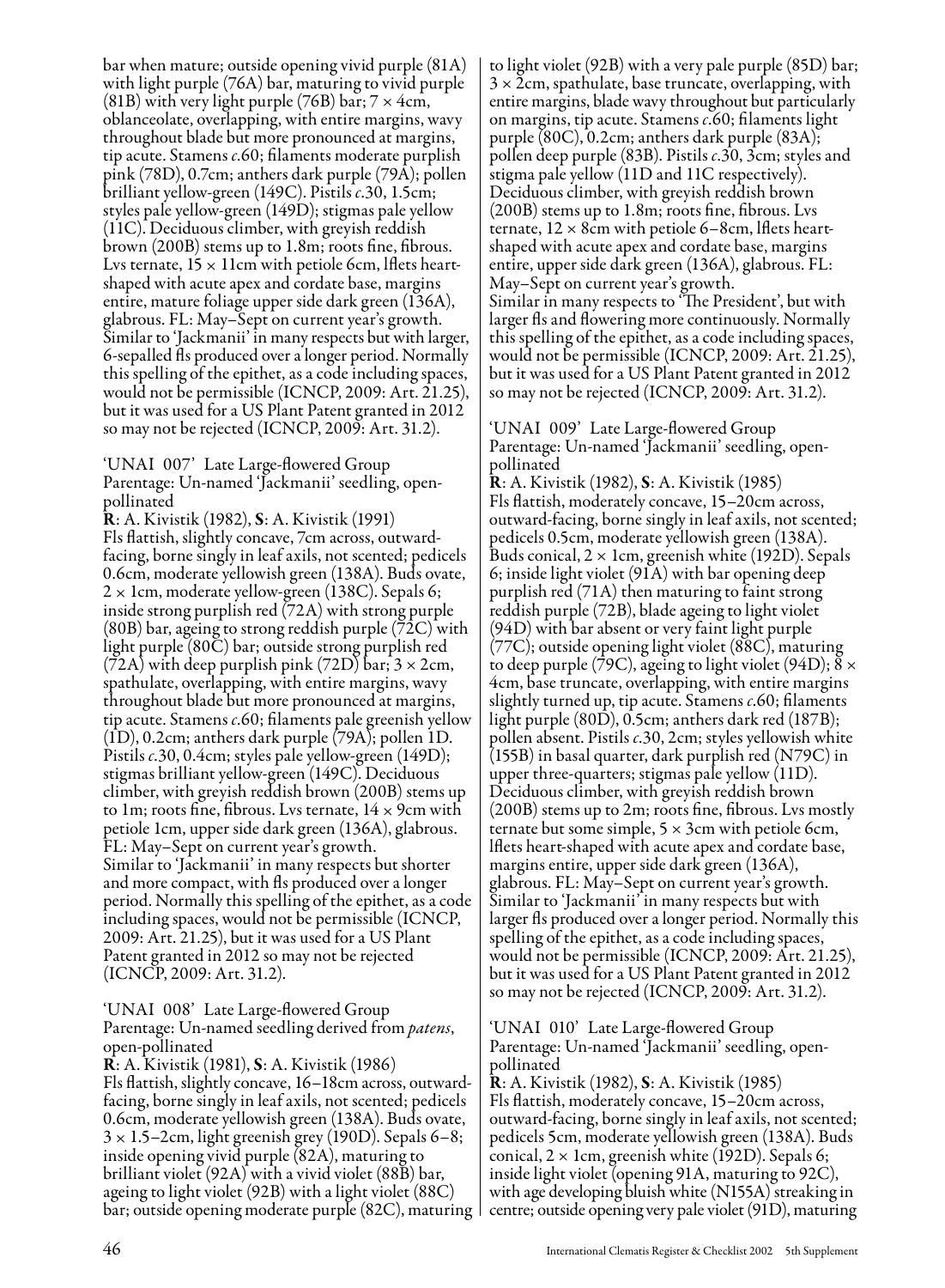to very pale purple (92D), ageing to light violet (92C);  $8 \times 4$ cm, elliptic, base truncate, overlapping, with entire margins slightly turned up, tip acute. Stamens *c*.60; filaments pale yellow-green (155A), 0.5cm; anthers light yellowish pink (159A); pollen absent. Pistils *c*.30, 2cm; styles and stigmas greenish white (155C). Deciduous climber, with greyish reddish brown (200B) stems up to 2m; roots fine, fibrous. Lvs mostly ternate but some simple,  $5 \times 3$ cm with petiole 6cm, lflets heart-shaped with acute apex and cordate base, margins entire, upper side dark green (136A), glabrous. FL: May–Sept on current year's growth. Similar to 'Jackmanii' in many respects but with larger fls produced over a longer period. Normally this spelling of the epithet, as a code including spaces, would not be permissible (ICNCP, 2009: Art. 21.25), but it was used for a US Plant Patent granted in 2012 so may not be rejected (ICNCP, 2009: Art. 31.2).

'UNAI 011' Late Large-flowered Group Parentage: Un-named 'Jackmanii' seedling, openpollinated

R: A. Kivistik (1982), S: A. Kivistik (1985) Fls flattish, moderately concave, 15–20cm across, outward-facing, borne singly in leaf axils, not scented; pedicels 5cm, moderate yellowish green (138A). Buds conical,  $2 \times 1$ cm, pale yellowish pink (159D). Sepals 6; inside opening deep purple (83B), maturing to deep purplish red (71A), ageing to moderate purple (82C); outside opening dark purple (83A), maturing to strong purple (80B);  $8 \times 4$ cm, elliptic, base acute, overlapping, with margins entire and moderately wavy, tip acute. Stamens *c*.60; filaments light purple (85B), 0.5cm; anthers moderate purplish pink (186D); pollen absent. Pistils *c*.30, 2cm; styles greenish white (155C); stigma pale yellow-green (4D). Deciduous climber, with greyish reddish brown (200B) stems up to 2m; roots fine, fibrous. Lvs mostly ternate but some simple,  $5 \times 3$ cm with petiole 6cm, lflets heart-shaped with acute apex and cordate base, margins entire, upper side dark green (136A), glabrous. FL: May–Sept on current year's growth. Similar to 'Jackmanii' in many respects but with larger fls produced over a longer period. Normally this spelling of the epithet, as a code including spaces, would not be permissible (ICNCP, 2009: Art. 21.25), but it was used for a US Plant Patent granted in 2012 so may not be rejected (ICNCP, 2009: Art. 31.2).

#### **UNEXPECTED**

Trade designation of 'Nezhdannyi'

Urilla Trade designation of 'Evipo047'

'Vancouver Danielle' Early Large-flowered Group Parentage: 'Violet Charm' x 'The President' R: F. Wein Sr (2000), G: F. Wein Sr (2001), N: F. Wein Sr (2003), I: Clearview Horticultural Products (2009), REG: F. Wein Sr (2014) Syns: 'Danielle' Fls flat or flattish, 15–20cm across, upward- or outward-facing. Sepals 8, opening with strong purple (83C) blade/margins about strong purplish red (71C) bar, but whole sepal turning bluer with age, with 71C becoming confined to base of bar; overlapping, broadly elliptical, slightly wavy, with tips pointed/cuspidate and slightly down-curved. Filaments white, tinged yellowish green; connectives red-purple; anthers red; pollen white. Seedheads persistent. Deciduous climber with white-downy stems 2–2.5m, pale red and green when young, maturing dark red-brown. Lvs simple, with slightly wavy margins. FL: May–June on previous year's growth, Sept on current year's. Published refs: *Vancouver Sun* (3 Apr 2009), as 'Danielle'; Clearview Horticultural Products' *The Concise Guide to Clematis in North America* (2011) Trade: King For A Day Named after the raiser's grand-daughter

#### 'Vancouver Fragrant Star' Early Large-flowered Group

Parentage: 'Souvenir du Capitaine Thuilleaux' (s) × 'Blue Ravine'

R: F. Wein Sr (2001), G: F. Wein Sr (2002), N: F. Wein Sr (2004), I: Clearview Horticultural Products (2009), REG: F. Wein Sr (2014) Syns: 'Fragrant Star' Fls star-shaped, flat or flattish, 16–20cm across, upward- or outward-facing, borne singly, with a light vanilla scent. Sepals 8, white, midrib faintly tinged yellowish green (particularly at tip and base), whitedowny beneath, elliptic, overlapping, tips blunt but with protruding apiculus. Filaments white; connectives and anthers blue-purple. Seedheads persistent. Deciduous climber with stems 2–2.5m; pale red and green when young, maturing dark red; white-downy. Lvs ternate, downy beneath, mid-green, with entire margins. FL: May–June on previous year's growth and late summer (Sept) on current year's. Published refs: *Vancouver Sun* (3 Apr 2009), as 'Fragrant Star'; Clearview Horticultural Products' *The Concise Guide to Clematis in North America* (2011) Trade: Eye-Of-The-Storm

#### 'Vancouver Morning Mist' Early Large-flowered Group

Parentage: 'Souvenir du Capitaine Thuilleaux' (s) × 'Kathleen Wheeler' R: F. Wein Sr (2002), G: F. Wein Sr (2003), N: F. Wein Sr (2005), I: Clearview Horticultural Products (2008), REG: F. Wein Sr (2014) Syns: 'Morning Mist' Fls flat or flattish, 20–25cm across, upward- or outward-facing, borne singly. Sepals 8, light purplish pink (63D) with a bar opening darker pink but fading to white with age, young midribs greenish on the outside (colour sometimes showing through at the base of the sepal inside); downy beneath, elliptic, basal onethird overlapping, margins ruffled, tips acuminate. Filaments greenish or whitish yellow; anthers pale yellow. Seedheads persistent. Deciduous climber with white-downy stems 2–2.5m, maturing dark brown. Lvs ternate, mid- green, downy beneath, with margins entire and sometimes wavy. FL: May-July on previous year's growth and late summer (Sept) on current year's. Published refs: *Vancouver Sun* (3 Apr 2009), as 'Morning Mist'; Clearview Horticultural Products'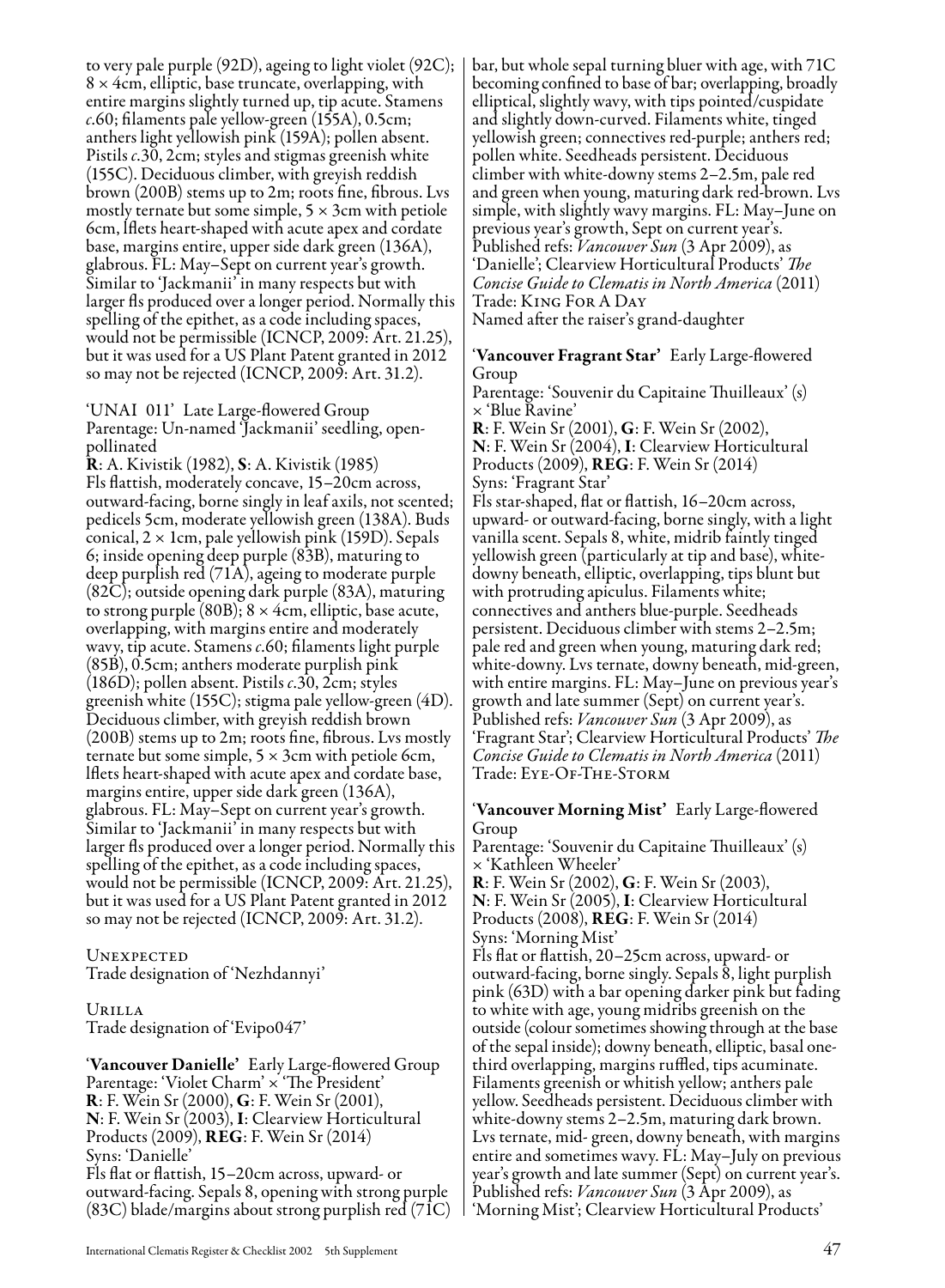*The ConciseGuideto Clematis in North America* (2011) Trade: Hint Of Pink

'Vancouver Sea Breeze' Early Large-flowered Group Parentage: 'Kathleen Wheeler' (s)  $\times$  'Blue Ravine' R: F. Wein Sr (2000), G: F. Wein Sr (2001), N: F. Wein Sr (2005), I: Clearview Horticultural Products (2012), REG: F. Wein Sr (2014) Fls flat or flattish, 15–10cm across, upward- or outwardfacing, borne singly, not scented. Sepals 8, light reddish purple (74C) turning paler and bluer (lavender) with age, with midrib deep purplish pink (70C) ageing to pale purple, broadly elliptic, overlapping, margins strongly ruffled, tip obtuse but with a distinct apiculus. Filaments yellowish white; connectives with dark spot at tip; anthers pale yellow. Seedheads persistent. Deciduous climber, with stems 1.5–2m, pale green and red when young, maturing dark brown. Lvs ternate, dark green, margins entire but wavy. FL: May–Oct on previous, then current year's growth. Trade: Ruffled Feathers

'Venosa Violacae' Mis-spelling of 'Venosa Violacea'

Vienetta Trade designation of 'Evipo006'

*vinacea* Floden Viorna Group Fls urn-shaped or urceolate, nodding or drooping, borne singly at the terminus of each stem in usually ebracteate 1-fld infl. (though sometimes bracteate in late-season infls. borne from base of terminal peduncle). Sepals 4, pinkish purple (or reddish or pinkish) on both surfaces, with tips paler pink, green or white,  $1.5-3 \times 0.6-1.5$ cm, erect, densely sericeous, oblong to oblanceolate, thick and leathery, connivent (touching but not fused), long-pointed with acuminate, recurved tips. Filaments flattened; connectives pubescent to apex; anthers 4–5mm. Stigmas 10–14mm, apex papillose, curved, plumose. Seedheads persistent, spherical, 3–7cm diameter, with golden, plumose, curvate achene-tails. Deciduous sub-shrub, with perennial rootstock producing annual, angled and ribbed, shortly sericeous stems up to 1.5m, erect at first, later becoming scandent to scrambling. Lvs opposite, decussate, pinnate-ternate with 3–5 pairs of lflets themselves 3–5-lobed and densely though shortly sericeous on both surfaces. FL: late Mar–Sept, on current year's growth. Narrowly endemic in subxeric, upland habitats in S Appalachian Mts, SE USA. Published refs: *J*. *Bot*. *Res*. *Inst*. *Texas* 7(1): 1–7 (2013) External images: *The Clematis 2013*: 127–130 Similar to *crispa* but with only slightly crispate sepal margins; narrower lflets and lobes; sericeous lvs, stems & sepals; plumose achene tails; and distinctly pinkish purple sepals. Differs from *viorna* in having terminal fls without bracts.

'Violet Bell'

R: S. Shibuya (pre 2009)

Original script: バイオレット ベル. This cultivar was awarded Japanese PBR 22298 in 2013; further details are being sought. The epithet contravenes ICNCP,

2009: Rec. 21G, but, having been awarded Japanese PBR, may not be rejected (ICNCP, 2009: Art. 31.2).

'Violet Stargazer' Syn. of 'Venosa Violacea'

'Violine' Syn. of 'Trajem'

*viticella* subsp. *campaniflora* (Brot.) Font Quer ex Bolòs & Vigo REVISED ENTRY Syn. of *campaniflora* It is now considered to have been a mistake for *campaniflora* to have been treated as a subspecies of *viticella* in *ICRC 2002*, out of step with the great majority of recent authors [for example, Brandenburg in *The European Garden Flora*, v.3 (1989); *The New RHS Dictionary ofGardening* (1992); Howells in *Trouble*-*free Clematis*: *the Viticellas* (1998); Grey-Wilson in *Clematis the Genus* (2000); Johnson in *The Genus Clematis* (2001); and Toomey & Leeds in *An Illustrated Encyclopedia of Clematis* (2001)]. It will henceforward be reassigned to species' level, with consequences for the *campaniflora* × *viticella* hybrids 'Hågelby Pink', 'Hågelby White', 'Hanna' and Lisboa' [*q*.*v*.].

*viticella* var. *campaniflora* (Brot.) Willk. & Lange REVISED ENTRY Syn. of *campaniflora*

*viticella* 'Delightful Scent' Syn. of 'Delightful Scent'

*viticella* 'Hågelby Pink' REVISED ENTRY Syn. of 'Hågelby Pink'

*viticella* 'Hågelby White' REVISED ENTRY Syn. of 'Hågelby White'

*viticella* 'Hanna' REVISED ENTRY Syn. of 'Hanna'

*viticella* 'Lisboa' REVISED ENTRY Syn. of 'Lisboa'

*viticella* 'Scented Clem' Syn. of 'Scented Clem'

*viticella* 'Violet Stargazer' Syn. of 'Venosa Violacea'

'Vitwester' Mis-spelling of 'Vitiwester'

'Viva Polonia' Early Large-flowered Group Parentage known but not disclosed by registrant R: S. Marczyński (2004), G: S. Marczyński (2006), N: S. Marczyński (2013), I: Clematis Źródło Dobrych Pnączy (2014), REG: S. Marczyński (2014) Fls flattish or shallowly bowl-shaped, 12–15cm across, upward- or outward-facing, borne singly, not scented. Sepals 6–8; inside magenta, bar white at base but mostly suffused purple above; outside pink, turning paler with age;  $6-7.5 \times 3-4$ cm, broadly elliptic, overlapping,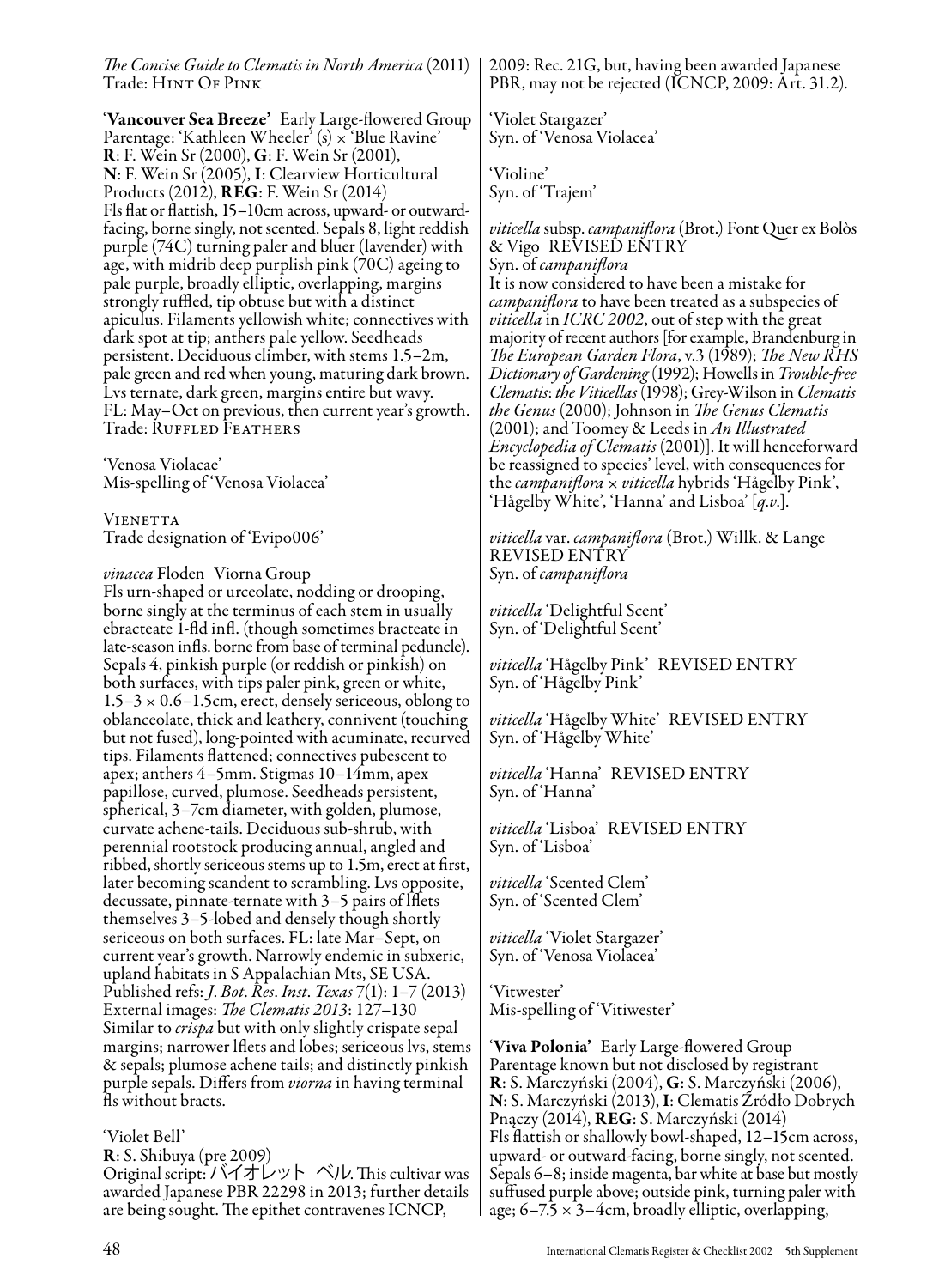with slightly wavy margins, tip cuspidate. Filaments lemon-yellow; connectives dark purple; anthers white. Seedheads persistent. Deciduous climber, with stems up to 2m, pale green when young, maturing brown. Lvs simple or ternate, mid-green, with entire margins. FL: mid-May (on previous year's growth) to mid-July (on current year's). Hardy (USDA zones 4–9). Published refs: *Źródło Dobrych Pnączy*: *25 lat* (2013): 69, as 'Vivia Polonia' External images: *Źródło Dobrych Pnączy*: *25 lat* (2013): 69; *Clem*. *Int*. *2014*: 110 Epithet means "Long live Poland". Polonia is now commonly used in Poland to describe the Polish diaspora, so is held to be allowable (under ICNCP, 2009: Art. 21.12), and therefore the epithet is not in breach of Art. 21.11. Mis-spelling 'Vivia Polonia'.

'Vivia Polonia' Mis-spelling of 'Viva Polonia'

'Voluceu' Mis-spelling of 'Voluceau'

'Vyvyan Pennells' Mis-spelling of 'Vyvyan Pennell'

'Vyvyen Pennell' Mis-spelling of 'Vyvyan Pennell'

'Warshaw Nike' Mis-spelling of 'Warszawska Nike'

'Wedding Day' Early Large-flowered Group REVISED ENTRY Parentage unknown; chance seedling S: New Leaf Plants Ltd (2002), N: New Leaf Plants Ltd (2004), I: New Leaf Plants Ltd (2005), REG: New Leaf Plants Ltd (2012) Fls flat or flattish, 10–15cm across, upward- or outward-facing, not scented. Sepals  $\overline{8}$ , white, with creamy green bar fading with age,  $5-6 \times 2-3$ cm, broadly elliptic, quite thick, overlapping, with slightly wavy margins, rounded at tip but with a distinct mucro sometimes recurving. Filaments pinkish white; connectives crimson; anthers pink. Deciduous climber, with stems 2–3m, green when young, maturing brown. Lvs ternate, mid-green, margins entire and tinged reddish when young. FL: May–June on previous year's growth, Aug–Sept on current year's growth. Published refs: *New Leaf Plants cat*. (2005) External images: Gooch (2011): 245; *Clem*. *Int*. *2013*: 25 Found at the nursery of New Leaf Plants. More fls are produced on the new wood than on the old.

Weisse Dame Trade designation of 'Valge Daam'

#### 'WER01'

R: R. van der Werf, I: Ruud van der Werf Boomkwekerij (*c*.2010) Syns: 'Twinkle Bell' Fls pendent on long pedicels. Sepals 4, deep yellow. Evergreen climber. Lvs simple, some with clearly demarcated, obtuse lobes. FL: Sept.

Nomenclatural Standard: flowering material supplied by raiser to W Snoeijer sent to National Herbarium Nederland, Leiden University, 2009, as 'WER01' Published refs: *Noviteiten cat*., FloraHolland Trade Fair, Aalsmeer (2009), as 'Twinkle Bell' Trade: Twinkle Bell A hybrid of, or selection from, *repens* Finet & Gaignep. (or possibly the same as, and thus superseding, 'Bells of Emei Shan' [ICNCP, 2009: Art. 11.2])?

'White Flowers' See 'Zobast' (which has trade designation Somany White Flowers)

'White Frill' Montana Group Parentage: Chance seedling; parentage unknown S: R. Mitchell, N: R. Mitchell (2011), REG: R. Mitchell (2012)

Fls flat or flattish, 8.5cm across, upward- or outwardfacing, borne with several fls per node, peduncles dark red-brown shading to green beneath tip. Sepals 4, white,  $4 \times 3$ cm, obovate, gappy, with wavy margins, tips blunt. Filaments white; anthers yellow. Seedheads persistent. Deciduous climber, with stems at least 2m, mid-brown when mature. Lvs ternate, purplish with green-marbled veins when young, grey-green when mature, margins regularly lobed. FL: Oct–Nov (southern hemisphere), on previous year's growth. Published refs: *The Clematis 2012*: 182 External images: *Clem*. *Int*. *2013*: 25; *Clem*. *Int*. *2014*: 44

'White Giant' Montana Group Parentage: Chance seedling; parentage unknown S: R. Mitchell, N: R. Mitchell (2009), REG: R. Mitchell (2012) Fls flat or flattish, 9cm across, upward- or outwardfacing, borne with several fls per node, sweetly scented. Sepals 4, white,  $4 \times 3$ cm, obovate, overlapping at base, with slightly wavy margins, tips blunt. Filaments white; anthers yellow. Seedheads persistent. Deciduous climber, with stems at least 4m. Lvs ternate, mid-green, margins regularly lobed. FL: Oct–Nov (southern hemisphere), on previous year's growth. Published refs: *The Clematis 2012*: 182 External images: *Clem*. *Int*. *2013*: 25; *Clem*. *Int*. *2014*: 45

'White Twist' Integrifolia Group Fls drooping. Sepals 4, white, with tips strongly recurved. Nomenclatural Standard: flowering herbarium specimen lodged by van Zoest at Leiden in July 2006; duplicate specimen at RHS Wisley [WSY0112061]

'Whoopie' Mis-spelling of 'Whoopi'

'Windmill' Early Large-flowered Group REVISED ENTRY Parentage unknown; chance seedling S: New Leaf Plants Ltd (2001), N: New Leaf Plants Ltd (2002), I: New Leaf Plants Ltd (2002), REG: New Leaf Plants Ltd (2012) Fls flat or flattish, 8–10cm across, upward- or outward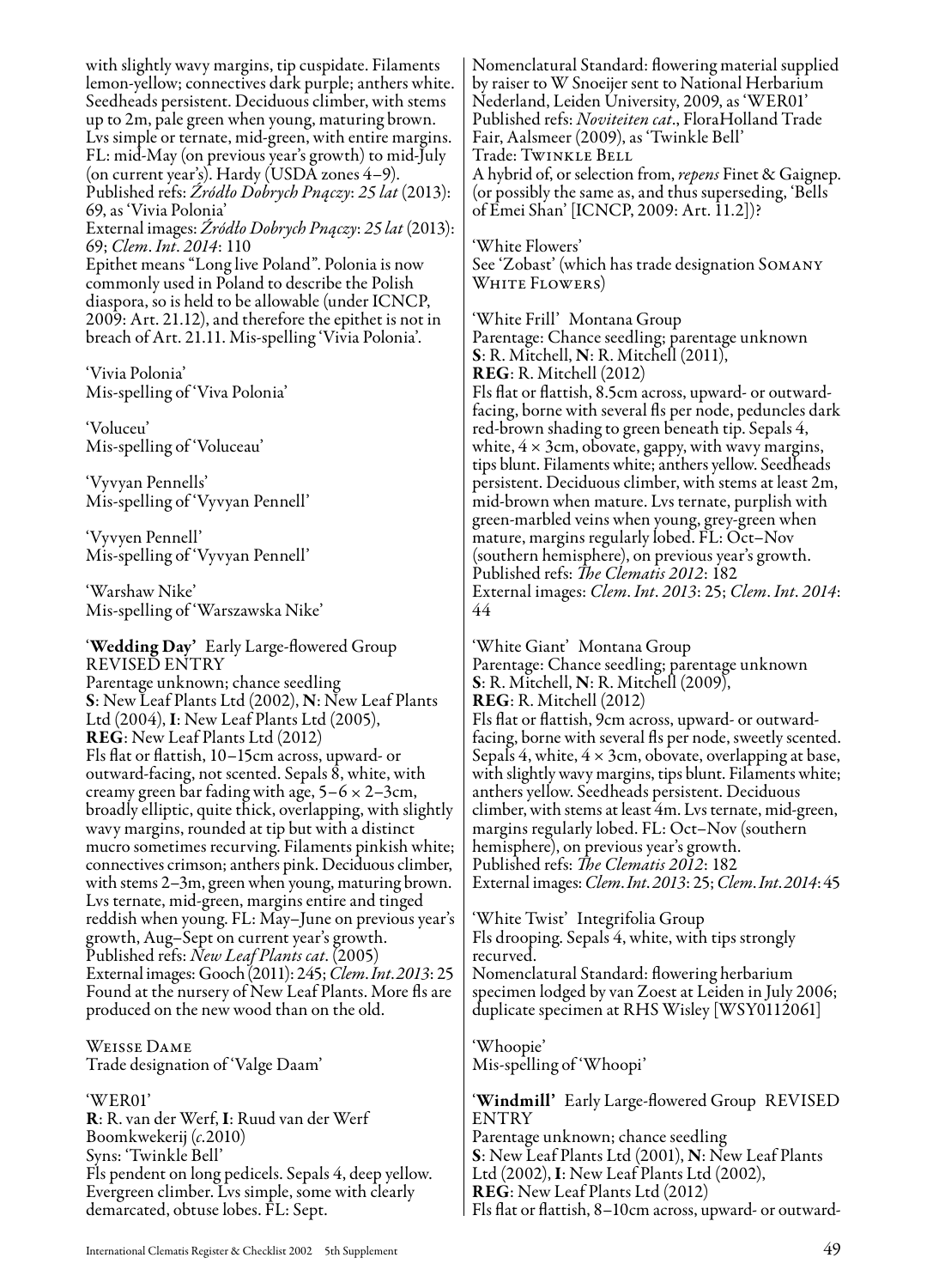facing, borne singly, not scented. Sepals 8, mauve with a pinker bar,  $4-5 \times 2$ cm, narrowly elliptic or obovate, somewhat overlapping or touching and gappy at base, with acute, long-pointed tip. Filaments white, flushed purple towards top; connectives crimson; anthers pink. Seedheads not persistent. Deciduous climber, with stems 1.5–2m, green when young, maturing brown. Lvs ternate, mid-green, margins entire. FL: May–June on previous year's growth, Aug–Sept on current year's. Published refs: *New Leaf Plants Cat*. (2003) External images: *Clem*. *Int*. *2013*: 26

Winter Parasol CORRECTED ENTRY See *cirrhosa* 'Winter Parasol'

'Witswe' Integrifolia Group

Parentage unknown, but EU PBR application states it is *C*. × *diversifolia* cultivar

R: Marco de Wit Boomkwekerij, I: Thorncroft

Clematis Nursery (2011)

Syns: 'Sweetheart'

Fls broadly bell-shaped, up to 10cm across, outwardfacing or nodding. Sepals 6, mauve-pink with a deeper pink bar, elliptical, twisted, gappy, with slightly wavy margins, long-pointed. Filaments creamy white; anthers yellow. Sub-shrub with non-clinging, scrambling stems to 2m. FL: June–Sept on current year's growth. Published refs: *Thorncroft Clematis cat*. (2011): 10, as 'Sweetheart'

External images: *De Boomkwekerij* 34a: 9 (24/8/2011), *Thorncroft Clematis cat*. (2011): back cover, & *The Clematis 2012*: 27, all as 'Sweetheart'

Originally circulated under the non-accepted epithet 'Sweetheart', a homophone for *C*. × *cartmanii* 'Sweet Hart' [ICNCP, 2009: Art. 21.23). The cultivar was granted EU PBR 35630 in June 2013 as 'Witswe', which takes priority (ICNCP, 2009: 31.2); 'Sweetheart' becomes a synonym. Awarded bronze medal at Plantarium 2011.

'Xerxes' (Noble) Early Large-flowered Group AMENDED ENTRY

Sepals deep violet.

Mis-spelling: 'Xerxès'. In Australia a white cultivar has for years been sold as 'Xerxes'. In view of this, it is recommended that the breeder's name is always quoted in connection with this cultivar and "(Australia)" with that white-fld cultivar, to minimize potential confusion between the two (ICNCP, 2009: Art. 50.5).

'YAKU010A' Early Large-flowered Group Parentage: Chance seedling found in private garden in British Columbia, Canada; parentage unknown S: P.K. Sorensen (2010)

Fls semi-double, flattish, with two or three whorled layers, 15–17cm across, outward-facing, borne singly in leaf axils, not scented; pedicels 10–25cm, strong yellowgreen (144A). Buds conical,  $2.5 \times 1.5$ –1.8cm, strong purplish red (71B). Sepals/sepaloid staminodes 20–50, with a transparent quality; upper surface opening very pale purple (76D) with deep purplish red (71A) bar, maturing to deep purplish pink (70C) with paler margins and strong purplish red (71B) bar, ageing to moderate purplish pink (70D) with deep purplish

pink (70C) bar; lower surface opening very pale purple (76D) with strong yellow-green (144C) bar, maturing to moderate purplish pink (70D) with margins flushed strong purplish red (71D) and bar 144C (ageing to light yellow-green  $(144D)$ );  $4.5-10 \times 1.5-3$ cm, ovate, overlapping, base obtuse, margins slightly wavy, longpointed. Filaments 40+ per fl,; anthers vivid yellow (16A); pollen pale yellow (162D). Pistils 2cm; stigmas paler than brilliant yellow-green (154C). Deciduous climber, with glabrous, greyish reddish brown (200B) stems up to 2.5m; roots fine, fibrous. Lvs simple on lower stem, ternate on upper stem,  $6-10 \times 4-7.5$ cm, mature upper surface moderate olive-green (137A), base cordate, margins entire, tip cuspidate; petiole 2–5cm. FL: May–Sept, initially on previous year's growth and continuing to produce semi-double fls on current year's growth. Hardy between −20° and +45°C.

'YAKU050' Early Large-flowered Group Parentage: 'Marie Boisselot' (s)  $\times$  'Nelly Moser' R: P.K. Sorensen (1996), S: P.K. Sorensen (2000) Fls flat or flattish, 12–15cm across, outward-facing, borne singly in lf axils, not scented; pedicels 10–25cm, moderate olive-green (137A). Buds  $2.5 \times 1.5$ cm, pinkish white (N155C) flushed moderate purplish pink (70D) at tip. Sepals 6–8; upper surface very pale purple (75D), with bar strong reddish purple (opening 72C, maturing to 72B edged light purple (75A), ageing to deep purplish pink (70C); lower surface opening very pale purple (75D), maturing to moderate purplish pink (70D) with strong yellow-green (144C) bar, ageing to  $75D$ ;  $6-10 \times 3-4$ cm, obovate, slightly overlapping, base rounded, margins slightly wavy, tip acute. Filaments 70–85 per fl., 1.5cm, yellowish white (N155D); anthers dark yellowish pink (181D); pollen pale yellow (162D). Pistils 2cm; stigma paler than brilliant yellow-green (154C). Seeds feathery, light olive-brown (199B). Deciduous climber, with glabrous stems up to 3m, strong yellow-green (N144C) when young, maturing to moderate olivebrown (199A); roots fine, fibrous. Lvs ternate, 12–15  $\times$  10–12cm, lflets oblong to cordate, mature upper surface moderate olive-green (137A) and slightly bullate, margins entire, tip cuspidate; petiole 2–5cm, moderate olive-brown (199A) on upper side. FL: May–Sept on previous year's, then current year's growth. Hardy between −20° and +45°C. Resembles 'Marie Boisselot' in most features apart from flower colour.

YALTA STUDY Trade designation of 'Ialtinskii Etiud'

'Yoshiko' (Asada) Early Large-flowered Group AMENDED ENTRY R: Hisashi Asada (1988) Original script: よしこ. In view of the later (non-accepted) re-use of this epithet by Watanabe, it is recommended that the breeder's name be added whenever this epithet is cited, to minimize any potential confusion between the two cultivars (ICNCP, 2009: Art. 30.5).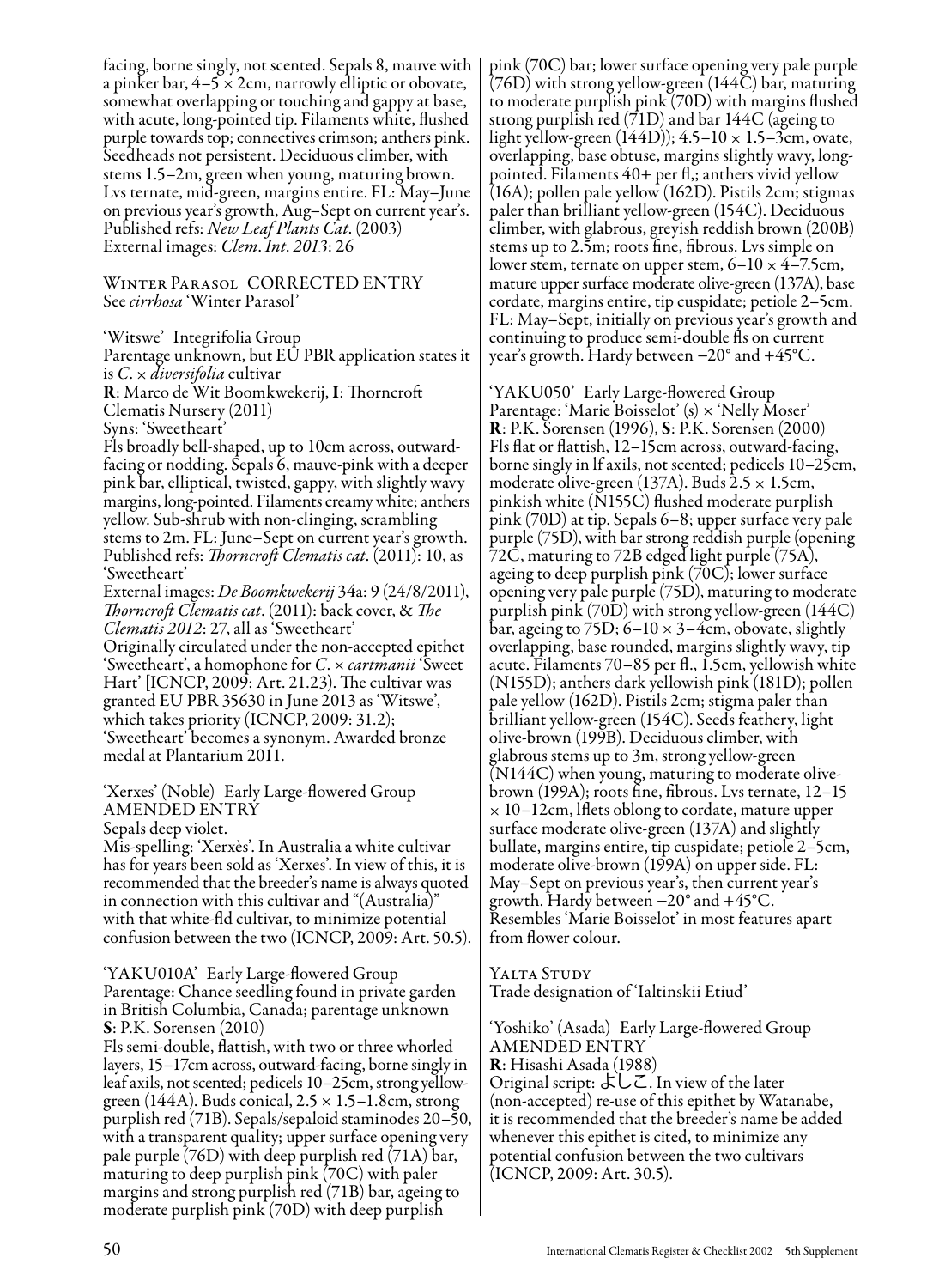'Yoshiko' (Watanabe) R: M. Watanabe (pre 2006) A description is currently being sought for this cultivar. Non-accepted epithet (ICNCP, 2009: Art. 30.1), having already been used by Asada for a cultivar established in 1992. It is recommended that the breeder's name be added whenever this epithet is cited, to minimize any potential confusion between the two cultivars (ICNCP, 2009: Art. 30.5).

YOU ARE MY HONEY Trade designation of 'Hikarugenji'

YOU ARE SO FRIENDLY Trade designation of 'Rahvarinne'

You Are So Funny Trade designation of 'Omoshiro'

YOU ARE SO SWEET Trade designation of 'Ivan Olsson'

'Yukiokochi' Syn./mis-spelling of *patens* 'Yukiokoshi'

#### 'Zo08095'

Parentage known but not disclosed by registrant R: J. van Zoest Beheer B.V. (2004), G: (2008), N: (2014), I: J. van Zoest B.V. (2014), REG: W. Snoeijer (2014)

Fls flat, 10–12cm across, upward-facing, borne singly or in a 3-fld dichasial cyme, not scented. Sepals 8 in spring fls, 6 in summer ones, pale pink with delicate red veins and red margins,  $6 \times 4$ cm, broadly elliptic, overlapping, wavy-margined, rounded at tip. Filaments red (pale at base); anthers cream. Seedheads not persistent. Deciduous climber, with stems up to 2m. Lvs ternate, mid-green, with entire margins. FL: mainly May–June on previous year's growth, with a few in summer on current year's. Hardy to Zone 6. Trade: Liberty

The Registrant would classify this within Patens Group *sensu* Snoeijer (2008).

#### 'Zo09045'

Parentage known but not disclosed by registrant R: J. van Zoest Beheer B.V. (2006), G: (2009), N: (2014), I: J. van Zoest B.V. (2014), REG: W. Snoeijer (2014)

Fls narrowly bell-shaped at first, later spreading, 4cm across, upward-facing, borne singly or in 3–5-fld dichasial cymes on dark violet pedicels, slightly scented. Sepals 4, glossy, approximately moderate violet/dark violet (N92B), up to  $7 \times 2$ cm, narrowly elliptic, touching, margins usually with at least one distinct wave, tip long-pointed. Filaments pale violet; anthers greyish. Seedheads not persistent. Stems herbaceous or sub-climbing with woody base, green when young, maturing brown, up to 1m tall. Lvs simple or ternate, dark green, margins entire. FL: June–Sept on current year's growth. Hardy to Zone 5.

Trade: Blue Ocean The Registrant would classify this within Diversifolia Group *sensu* Snoeijer (2008).

#### 'Zo09085' Viticella Group

Parentage known but not disclosed by registrant R: J. van Zoest Beheer B.V. (2006), G: (2009), N: (2014), I: J. van Zoest B.V. (2014), REG: W. Snoeijer (2014)

Fls female, semi-double or double, flat, 6–8cm across, upward-facing, borne singly, not scented. Sepals 6, with a broad, white, central stripe surrounded by violet margins, some colour from which seeps into the veins in the upper half of the stripe;  $4.5 \times 2$ cm, elliptic, touching, with long-pointed tip. Staminodes sepaloid, with similar colouring and up to 2cm long. Stamens absent. Seedheads not persistent. Deciduous climber, with stems purple-green when young, maturing purplebrown, up to 2.5m. Lvs pinnate, with 5–7 lflets, basal pair of which sometimes (rarely) ternate; purple when young, maturing mid-green (though sometimes tinged purple at margins); margins entire. FL: June–Sept on current year's growth. Hardy to Zone 7. Trade: Astra Nova

#### 'Zo09087' Viticella Group

Parentage known but not disclosed by registrant R: J. van Zoest Beheer B.V. (2006), G: (2009), I: J. van Zoest B.V. (2014), REG: W. Snoeijer (2014) Fls female, semi-double or double, 4cm across, outward-facing or somewhat nodding, borne in 3–7 fld dichasial cymes, not scented. Sepals 4, inside redpurple, white towards base; outside pale red-purple, mainly at midrib;  $3 \times 1$ cm, narrowly elliptic, gappy. Staminodes sepaloid, red and up to 2.5cm long. Stamens absent. Seedheads not persistent. Deciduous climber, with stems green when young, maturing brown, up to 2m. Lvs pinnate, with 5–7, sometimes lobed lflets, basal pair ternate; pale green. FL: June– Sept on current year's growth. Hardy to Zone 5. Trade: Rosalyn

'Zoang' Early Large-flowered Group AMENDED ENTRY

Parentage: 'Mrs George Jackman' (s) × 'Andromeda' Syns: 'Angela' External images: *Clem*. *Int*. *2011*: 21; *RHS Summer*

*Plant Cat*. (2012): 11

### 'Zobadol'

Parentage: Seedling 19960074 open-pollinated (s) R: J. van Zoest Beheer B.V. (2003), G: J. van Zoest Beheer B.V. (2006), N: J. van Zoest Beheer B.V. (2011), <sup>I</sup>: J. van Zoest Beheer B.V. (2011), REG: W. Snoeijer (2012)

Fls flat, 4–7cm across, upward-facing, borne singly and in a 3–5-fld dichasial cyme, not scented. Sepals (4–)5–6, broad margins suffused pale violet-blue with slightly darker veining, and a central, greenish white bar,  $5 \times 3.5$ cm, elliptic, gappy at base but touching above, margins sometimes with a single wave, tips rounded but with a distinct apiculus. Filaments white; connectives yellow with brown tip; anthers cream. Seedheads not persistent. Deciduous climber, with stems up to 1.5m, green when young, maturing brown. Lvs simple or ternate, mid-green, margins entire. FL: May–June on previous year's growth, July–Sept on current year's.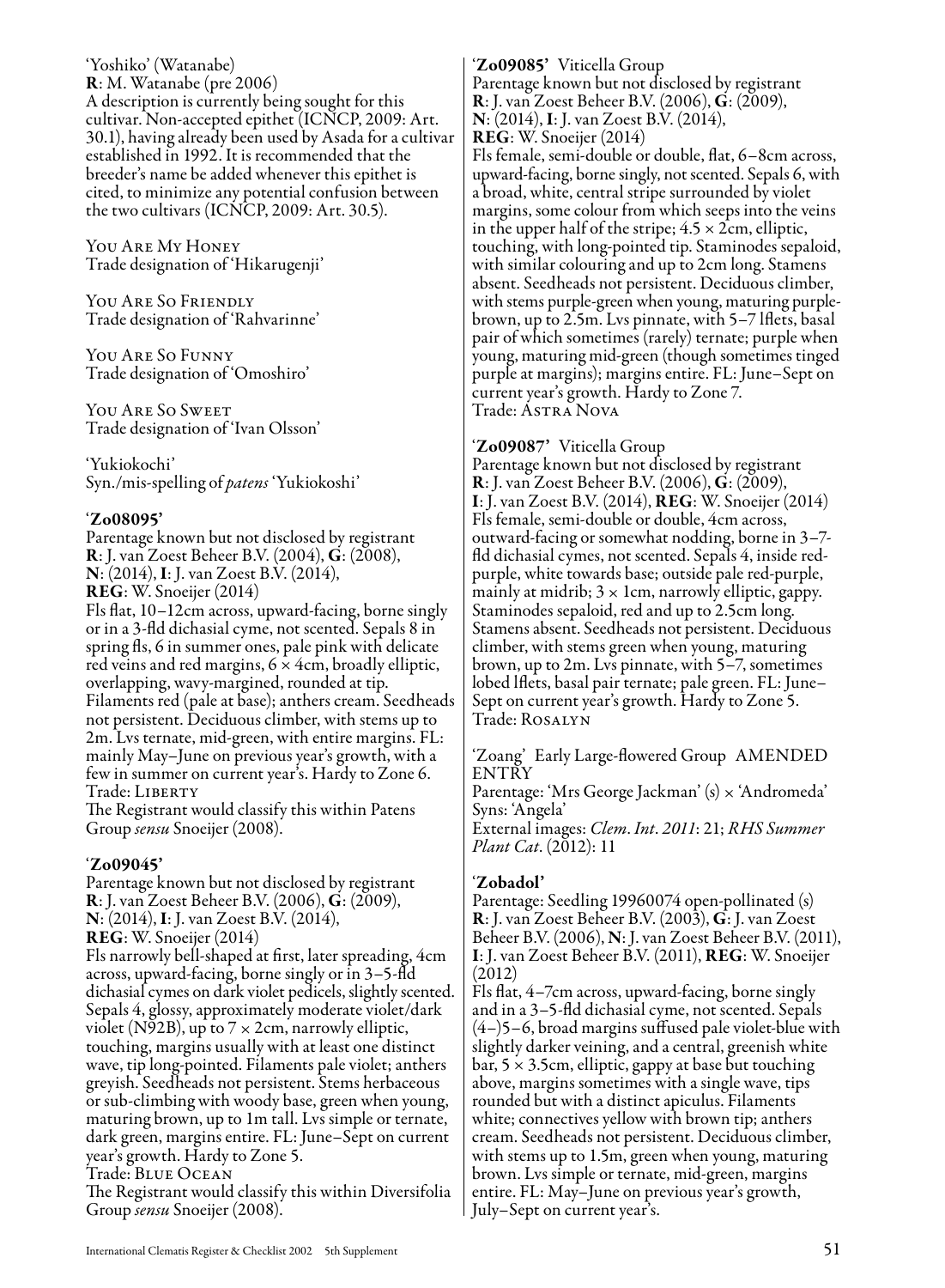Nomenclatural Standard: flowering herbarium specimen lodged by the registrant at Leiden University herbarium

Published refs: *J*. *van Zoest cat*. (Aug 2011): 13; *De Boomkwekerij* 34a: 9 (24/8/2011) External images: *J*. *van Zoest cat*. (Aug 2011): 4; *De Boomkwekerij* 34a: 9 (24/8/2011); *Clem*. *Int*. *2012*: 157; *Clem*. *Int*. *2013*: 27

Trade: Baby Doll; Somany Pale Blue Flowers Awarded silver medal at Plantarium 2011. The registrant would classify this in Patens Group; normally this would equate with Early Large-flowered Group in the classification currently adopted by the ICRA, but the flower size suggests Small-flowered Division.

#### 'Zobast'

Parentage: Seedling 19960074 open-pollinated (s) R: J. van Zoest Beheer B.V. (2003), G: J. van Zoest Beheer B.V. (2006), N: J. van Zoest Beheer B.V. (2011), <sup>I</sup>: J. van Zoest Beheer B.V. (2011), REG: W. Snoeijer (2012)

Fls single or (in early fls) semi-double, flat, 5–8cm across, upward-facing, borne singly or in a 3-fld dichasial cyme, not scented. Sepals  $(4-)$ 5–6; 5  $\times$ 2.5cm; single fls white, narrowly elliptic, touching, sometimes gappy, margins slightly wavy, tips acute; semi-double fls with green or pink mottling over a white ground, broadly elliptic, blunt. Staminodes numerous, sepaloid, white, with green-tinged midvein. Filaments white; connectives cream, later with brown tip; anthers cream. Seedheads not persistent. Deciduous climber, with stems up to 1.5m, green when young, maturing brown. Lvs ternate, midgreen, with entire margins. FL: May–June on previous year's growth, July–Sept on current year's. Nomenclatural Standard: flowering herbarium specimen lodged by the registrant at Leiden University herbarium

Published refs: *J*. *van Zoest cat*. (Aug 2011): 13; *De Boomkwekerij* 34a: 9 (24/8/2011)

External images: *J*. *van Zoest cat*. (Aug 2011): 4; *De Boomkwekerij* 34a: 9 (24/8/2011); *Clem*. *Int*. *2012*: 158; *Clem*. *Int*. *2013*: 27

Trade: Baby Star; Somany White Flowers Awarded bronze medal at Plantarium 2011. The registrant would classify this in Patens Group; normally this would equate with Early Large-flowered Group in the classification currently adopted by the ICRA, but the flower size suggests Small-flowered Division.

'**Zocoro'** Atragene Group<br>Parentage: Seedling 20010039 (s) × seedling 20040155 R: J. van Zoest Beheer B.V. (2005), G: J. van Zoest Beheer B.V. (2007), N: J. van Zoest Beheer B.V. (2011), <sup>I</sup>: J. van Zoest Beheer B.V. (2011), REG: W. Snoeijer (2012)

Fls usually semi-double, bell-shaped, staminodes spreading on opening but flattening out with age, 4–5(–7)cm across, outward-facing or nodding, borne singly, terminal, not scented. Buds nodding, lanceolate, strong yellowish green (144A) flushed strong purplish red (59D). Sepals 4, inside moderate purplish pink (62B) tinged strong yellowish green (144C) near base, outside strong purplish pink (62A), flushed strong

purplish red (61B) along veins,  $3-4 \times 1$ cm, narrowly elliptic, touching, long-pointed. Staminodes 20–30, 3–4cm long, same colouring as sepals (or tinged pinkish white (N155C) near base). Deciduous climber, with stems up to 2m, strong yellowish green (N144A) when young, maturing brown (dark red (59A)); roots fibrous. Lvs sub-bi-ternate,  $7 \times 8$ cm, moderate olivegreen (137A) on upper surface, lflets lanceolate, margins with a few large teeth and usually 1 lobe, tips acuminate; petioles to 5cm, strong yellow-green (143C). Usually no fertile stamens. Pistils 70–100, to 1.4cm; stigma light yellow-green (145D). FL: April– May on previous year's growth, with occasional summer fls on current year's.

Nomenclatural Standard: flowering herbarium specimen lodged by the registrant at Leiden University herbarium

Published refs: *J*. *van Zoest cat*. (Aug 2011): 14 External images: *J*. *van Zoest cat*. (Aug 2011): 6; *Clem*. *Int*. *2013*: 28; *De Boomkwekerij* 32A (21/8/2013): 12 Trade: Country Rose

The registrant notes this shows some similarity to 'Markham's Pink', but with stronger colouring and longer-lasting flowers.

#### 'Zoexci'

Parentage: known but not disclosed by registrant R: J. van Zoest Beheer B.V. (2004), G: J. van Zoest Beheer B.V. (2006), N: J. van Zoest Beheer B.V. (2011), <sup>I</sup>: J. van Zoest Beheer B.V. (2011), REG: W. Snoeijer (2012)

Fls flattish, 3–5cm across, upward-facing, borne singly or in 3–5-fld dichasial cyme, not scented. Buds long-pointed, and, being glossy red-purple, a notable feature. Sepals (4–5–)6; purple-violet inside; outside pale purple, with a glossy, purple-violet midrib;  $4 \times$ 2cm; broadly elliptic, overlapping, touching, blunt – but with margins tending to be strongly inrolled, giving fl a somewhat star-shaped appearance. Filaments cream; anthers yellowish. Seedheads not persistent. Deciduous habit, with stems up to 1.5m, green when young, maturing dark brown. Lvs pinnate, with 3–5, mid-green lflets, margins entire. FL: June–Sept, on current year's growth. Nomenclatural Standard: flowering herbarium specimen lodged by the registrant at Leiden University herbarium

Published refs: *J*. *van Zoest cat*. (Aug 2011): 15 External images: *J*. *van Zoest cat*. (Aug 2011): 8; *De Boomkwekerij* 34a: 12 (22/8/2012); *Clem*. *Int*. *2013*: 29 Trade: Exciting

Awarded bronze medal at Plantarium 2012. The registrant would classify this in Patens Group; normally this would equate with Early Large-flowered Group in the classification currently adopted by the ICRA, but the flower size suggests Small-flowered Division.

'Zoia Kosmodem′ianskaia' Early Large-flowered Group AMENDED ENTRY

R: M.I. Orlov

Original script: Зоя Космодемьянская. Named to commemorate the Soviet partisan (1923–1941). Unaccepted spelling: 'Zoja Kosmodemjanskaja'.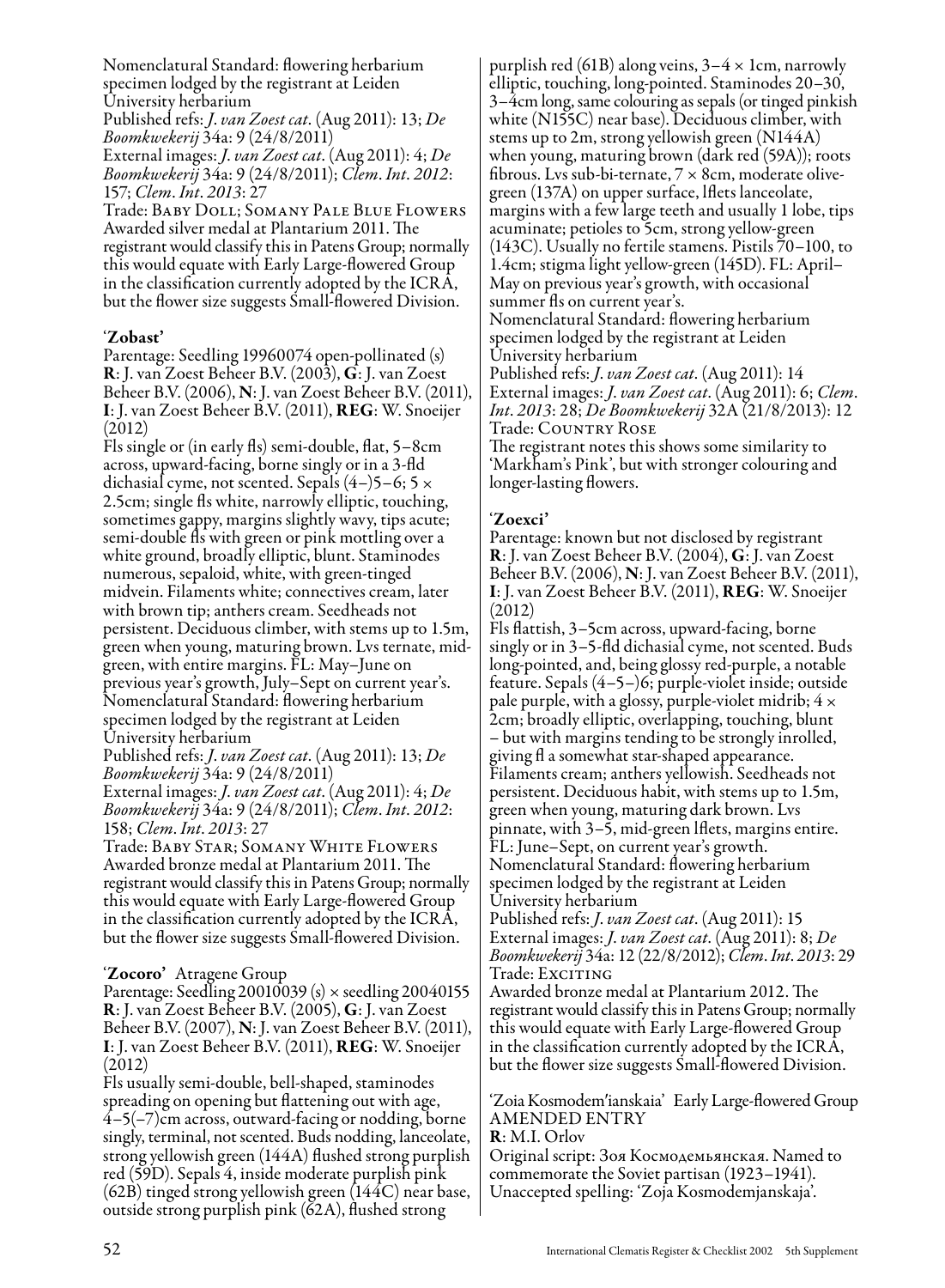'Zomea' Mis-spelling of 'Zomoa'

Zomibe See 'Zomibel'

#### 'Zomoa'

Parentage: Seedling 19960250 open-pollinated (s) R: J. van Zoest Beheer B.V. (2004), G: J. van Zoest Beheer B.V. (2006), N: J. van Zoest Beheer B.V. (2011), <sup>I</sup>: J. van Zoest Beheer B.V. (2011), REG: W. Snoeijer (2012)

Fls flat, 6–10cm across, upward-facing, borne singly or in a 3–5-fld dichasial cyme, not scented. Buds ovate, long-pointed, dark violet, with greyish down. Sepals (4–5–)6, dark violet, bar flushed purple, 5  $\times$ 3cm, broadly elliptic, touching, slightly gappy, rounded at top but with a cuspidate tip. Filaments violet; anthers dark violet; pollen creamy yellow. Seedheads not persistent. Deciduous climber, with stems up to 2m, green when young, maturing brown. Lvs simple or ternate, dark green, margins entire. FL: June–Sept on current year's growth. Nomenclatural Standard: flowering herbarium specimen lodged by the registrant at Leiden University herbarium

Published refs: *J*. *van Zoest cat*. (Aug 2011): 19 External images: *J*. *van Zoest cat*. (Aug 2011): 27; *De Boomkwekerij* 34a: 12 (22/8/2012); *Clem*. *Int*. *2013*: 29 Trade: Mon Amour

Awarded silver medal at Plantarium 2012. The registrant would classify this in Patens Group; normally this would equate with Early Large-flowered Group in the classification currently adopted by the ICRA, but the flower size suggests Small-flowered Division.

#### 'Zomonch'

Parentage known but not disclosed by registrant R: J. van Zoest Beheer B.V. (2003), G: (2006), N: (2014), I: J. van Zoest B.V. (2014), REG: W. Snoeijer (2014)

Fls flat, 6–10cm across, upward-facing, borne singly or in 3–5-fld dichasial cymes, not scented. Sepals 6; inside vivid reddish purple (78A), shading to strong purple (N82A to N82B) towards margins [ageing to light purple (N82C)]; outside deep purplish pink (70C), shading to strong purple (N82B) towards margins and with greyish purple (N77A) midribs; 5  $\times$ 3.5cm, broadly elliptic, overlapping midway but often gappy near base, with slightly wavy margins and tips long-pointed. Filaments moderate purple (79D) at base, shading to dull grey-purple above and deep purplish red (59B) below anthers; connectives dark red (59A); anthers pale red-purple, with grey-purple pollen. Seedheads not persistent. Deciduous semiclimber, with more or less upright stems up to 2m, red-purple when young, maturing brown. Lvs simple with a cordate base, or sometimes ternate, dark green, margins entire. FL: June–Sept on current year's growth. Hardy to Zone 6.

#### Trade: Mon Cherry

The Registrant would classify this within Patens Group *sens*. Snoeijer (2008).

#### 'Zoprika' Texensis Group

Parentage: Seedling 19990039 (s)  $\times$  seedling 19970052 R: J. van Zoest Beheer B.V. (2004), G: J. van Zoest Beheer B.V. (2006), N: J. van Zoest Beheer B.V. (2011), <sup>I</sup>: J. van Zoest Beheer B.V. (2011), REG: W. Snoeijer (2012)

Syns: *texensis* 'Princess Kate' Zoprika Fls opening urn-shaped, widening to become more bell-shaped with age, 4–6cm across, upward-facing, borne singly or in a 3-fld dichasial cyme, not scented. Buds narrowly ovate, long-pointed, red-purple. Sepals 4–6, inside predominantly white but suffused redpurple at base, outside red-purple,  $5 \times 2.5$ cm, ovatelanceolate, thick and fleshy, touching, with tips slightly recurved. Filaments cream, suffused purple; anthers dark red-purple. Seedheads not persistent. Deciduous climber, with stems up to 4m. Lvs pinnate, with 5 mid-green lflets, margins entire. FL: June– Sept, on current year's growth.

Nomenclatural Standard: flowering herbarium specimen lodged by the registrant at Leiden University herbarium

Published refs: *J*. *van Zoest cat*. (Aug 2011): 20 External images: *J*. *van Zoest cat*. (Aug 2011): 30; *De Boomkwekerij* 34a: 12 (22/8/2012); *TheClematis 2012*: 29; *The Garden* (Dec 2012): 10; *Clem*. *Int*. *2013*: 30 Trade: Princess Kate

Awarded gold medal and novelty award at Plantarium 2012.

#### 'Zosor' Atragene Group

Parentage: known but not disclosed by registrant R: J. van Zoest Beheer B.V. (2005), G: J. van Zoest Beheer B.V. (2007), N: J. van Zoest Beheer B.V. (2011), I: J. van Zoest Beheer B.V. (2011), REG: W. Snoeijer (2012)

Fls semi-double, 4–6cm across, nodding or outwardfacing, borne singly, not scented. Sepals 4, purple,  $4 \times$ 2cm, ovate-lanceolate, touching, with slightly wavy margins, long-pointed. Staminodes numerous (20+), narrowly lanceolate, white at base but suffused purple in upper two-thirds to one half. Filaments cream with greenish yellow connectives, but fls functionally sterile. Deciduous climber, with stems up to 2m, green when young, maturing brown. Lvs ternate; lflets mid-green, irregularly lobed, sometimes themselves ternate; margins regularly toothed. FL: April–May on previous year's growth, with occasional summer fls on current year's. Nomenclatural Standard: flowering herbarium specimen lodged by the registrant at Leiden University herbarium Published refs: *J*. *van Zoest cat*. (Aug 2011): 21 External images: *J*. *van Zoest cat*. (Aug 2011): 32; *Clem*. *Int*. *2013*: 30 Trade: SORBET

#### 'Zostapa'

Parentage: Sport from 'Star of India' S: J. van Zoest B.V. (2010), N: J. van Zoest B.V. (2013), I: J. van Zoest B.V. (2013), REG: W. Snoeijer (2014) Fls flat or flattish, 8–10cm across, outward-facing, borne in few-fld dichasial cyme, not scented. Buds long-pointed, with dark red-purple ribs. Sepals (4–)6,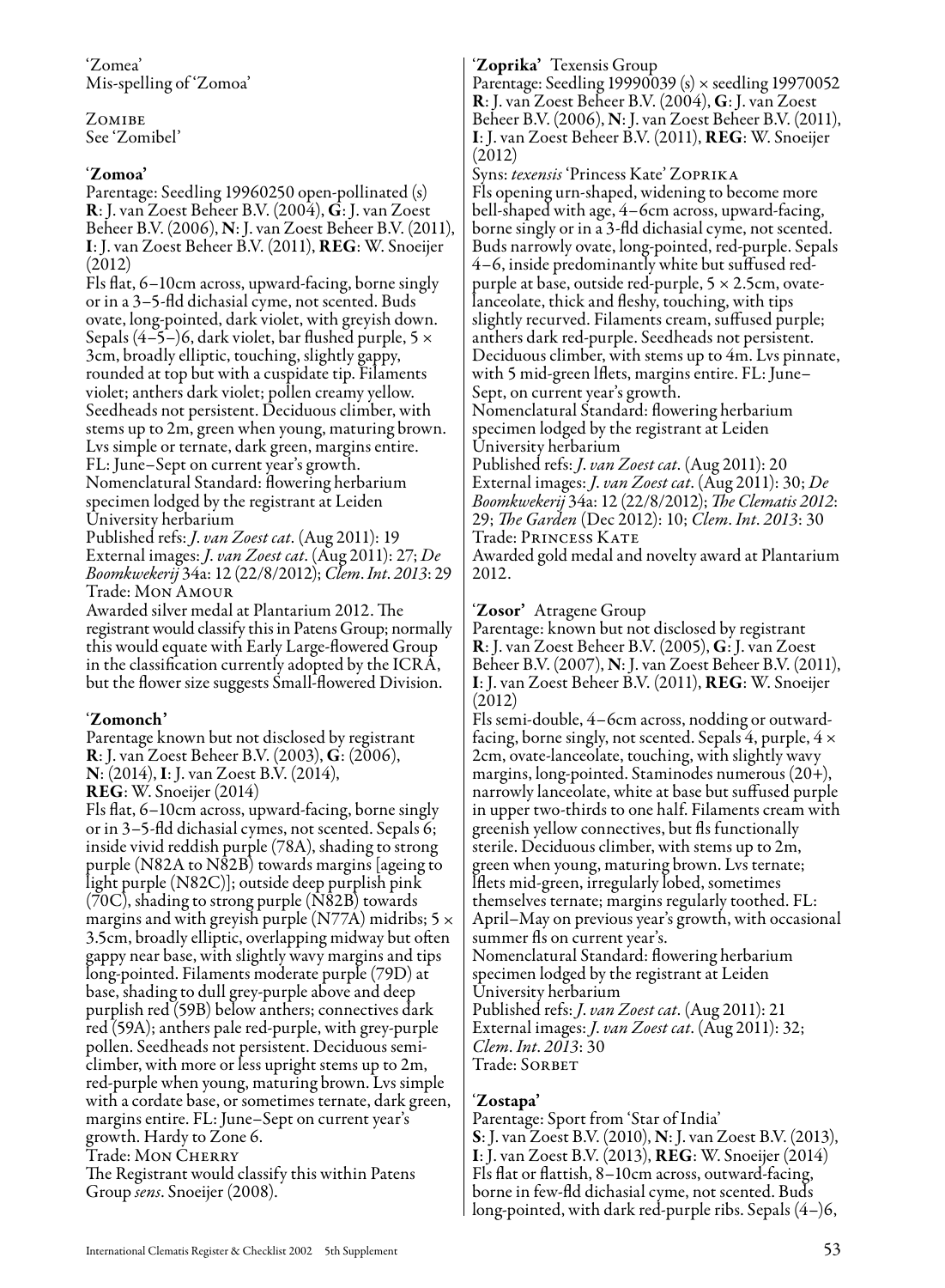inside red-purple with red bar (ageing to purple with red-purple bar), outside pale purple but darker along and between ribs,  $5 \times 5$ cm, sub-orbicular, overlapping, rounded towards tip but with apex cuspidate. Filaments pale green; connectives brownish; anthers cream. Seedheads not persistent. Deciduous climber, with stems up to 3m, green when young, maturing brown. Lvs simple or ternate, dark green, with entire margins. FL: June–Sept on current year's growth. Nomenclatural Standard: herbarium specimen from registrant submitted to Leiden Published refs: *J*. *van Zoest nurserycat*. (2013) Trade: Star Of Pakistan

#### 'Zotrym' Atragene Group

Parentage: known but not disclosed by registrant R: J. van Zoest Beheer B.V. (2000), G: J. van Zoest Beheer B.V. (2006), N: J. van Zoest Beheer B.V. (2011), <sup>I</sup>: J. van Zoest Beheer B.V. (2011), REG: W. Snoeijer (2012)

Fls semi-double, opening broadly bell-shaped, sepals becoming flat with age, 4–6cm across, nodding, borne singly, not scented. Sepals 4; purple, outside with a very narrow, paler border;  $4 \times 2$ cm, elliptic, touching, ribby. Staminodes numerous (15+), ovate to lanceolate, same colour as sepals, 4cm long. Filaments creamy yellow, but fls usually sterile. Deciduous climber with stems up to 2m, green when young, maturing brown. Lvs bi-ternate, mid-green, margins regularly toothed. FL: April–May on previous year's growth, with occasional summer fls on current year's growth. Nomenclatural Standard: flowering herbarium specimen lodged by the registrant at Leiden University herbarium Published refs: *J*. *van Zoest cat*. (Aug 2011): 22 External images: *J*. *van Zoest cat*. (Aug 2011): 34;

*Clem*. *Int*. *2013*: 31 Trade: Try Me

'Zvezda Krima' REVISED ENTRY Unaccepted spelling of 'Zvezda Kryma'

'Zvezda Kryma' Late Large-flowered Group Parentage unknown R: M.A. Beskaravainaya & E.A. Doniushkina (1985) Syns: 'Zvezda Crimea' Fls 8–10cm, slightly drooping, 1–3 in lf-axils. Sepals 4, purple with reddish purple at margins, rhomboid, overlapping at base, pointed, edges twisted upwards. Anthers yellow. Stems 2–3m. FL: June–July. Published refs: E.A. Doniushkina in *Zhurnal* '*Kviti Ykraini'* (Oct 1999) Trade: Crimean Star Original script: Звезда Крыма. Epithet means "Crimean star" in Russia. Unaccepted spelling: 'Zvezda Krima'.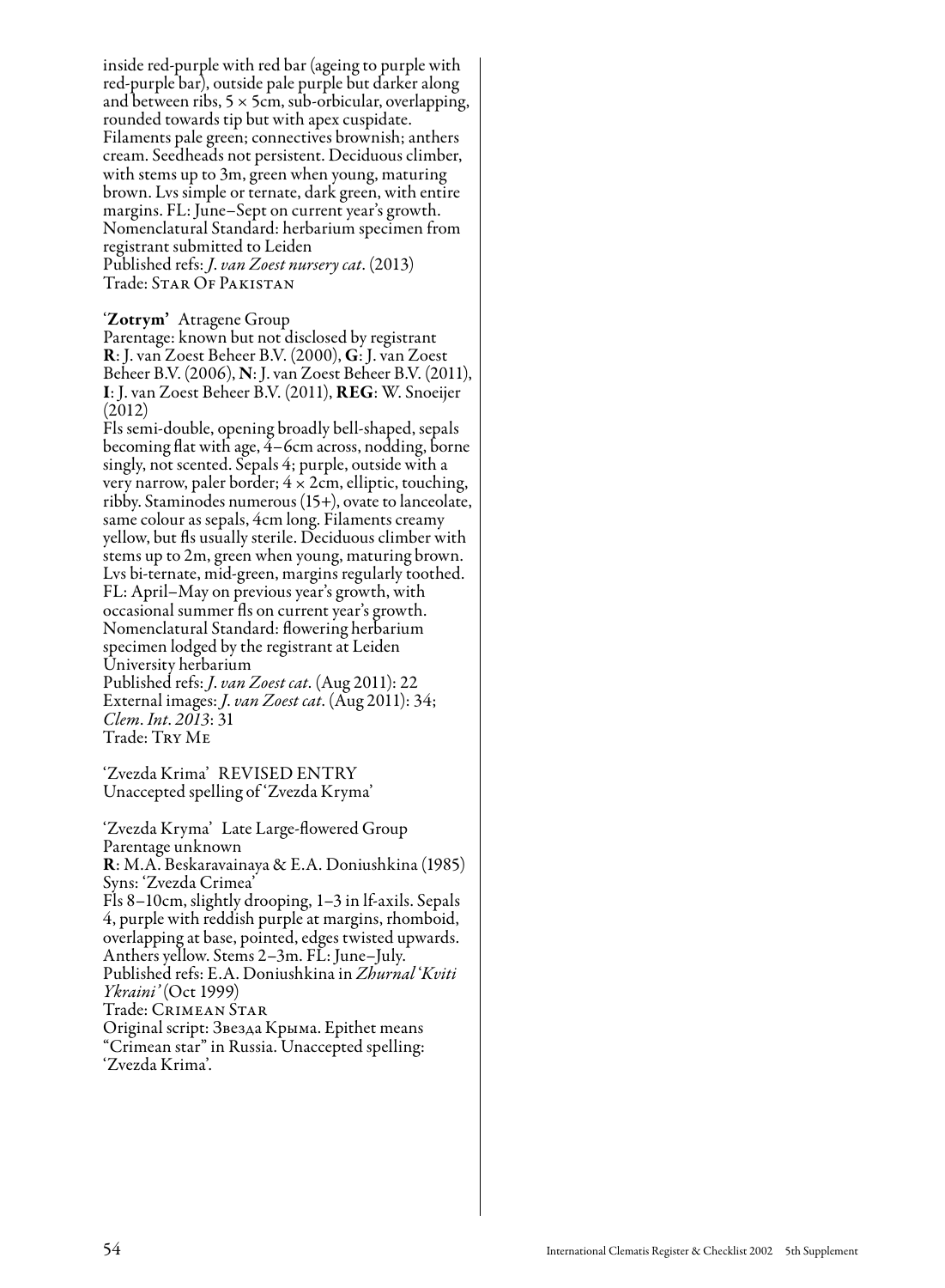### Raisers, registrants and others

This list, in addition to raisers and registrants, includes selectors, nominants and introducers (  $^\dagger$  = deceased)

Aihara, Yoshiaki Nerima-ku, Tokyo, Japan Allen, Bernard M. Birmingham, UK Asada, Hisashi Japan Asiatica Nursery Newberrytown, Pennsylvania, USA Baumschule Adrian Straver Emmerich, Germany Bayliss Nurseries Ltd Christchurch, New Zealand Bennett, Tom Ingatestone, Essex, UK Beskaravainaya, Margarita A. Voronezh, Russia Blackwood, Freda Thornhill, Dumfriesshire, UK Caddick, Harry Warrington, Cheshire, UK Cedergren, Krister Cedergren Plantskola, Helsingborg, Sweden Chikuma, Mikiyoshi Miyamae-ku, Kawasaki-shi, Kanagawa Ken, Japan Clearview Horticultural Products Aldergrove, British Columbia, Canada Clematis Szkółka Pojemnikowa Pruszków, Poland Clematis Źródło Dobrych Pnączy Pruszków, Poland Collingwood, Brian Eccles, Manchester, UK County Park Nursery Hornchurch, Essex, UK Doniushkina, E.A. Former USSR Evison, Raymond J. Guernsey Clematis Nursery, St Sampson, Guernsey, Channel Islands, UK Fisk, Jim Fisk's Clematis Nursery, Wessleton, Suffolk, UK Flathman, David Edmonton, Alberta, Canada Floyd, Marcel Floyd's Climbers and Clematis, Calne, Wiltshire, UK Franczak SJ, Br. Stefan Warsaw, Poland Fretwell, Barry (formerly of) Peveril Clematis Nursery, Exeter, Devon, UK Fujii, Terunobu Sōja-Shi, Okayama Prefecture, Japan Gittoes, Jack Lymington, Hampshire, UK

Green, Richard Barrow upon Humber, North Lincolnshire, UK Grounds, Harry Preston, Lancashire, UK Guernsey Clematis Nursery St Sampson, Guernsey, Channel Islands, UK Hannink, Ton Drunen, the Netherlands Harada, Hideyasu Asakura-shi, Fukuoka Prefecture, Japan Hardwick, Deborah Delaware, Ohio, USA Hayakawa, Hiroshi Anjoo City, Aichi Ken, Japan Hinkley, Daniel J. Formerly of Heronswood Nursery, Kingston, Washington, USA Hoddinott, Peter (see New Leaf Plants) Hodson, Richard Preston, Lancashire, UK Huisman Boomkwekerij Boskoop, the Netherlands Hutchins, Graham (see County Park Nursery) Ishiguro, Tsuneo Kakajima Gun, Japan Jelitto Staudensamen Schwarmstedt, Germany Johnson, Magnus Magnus Johnson's Plantskola AB, Södertälje, Sweden Joy Creek Nursery Scappoose, Oregon, USA Kasugai Garden Centre Toki City, Japan Kivistik, Aili <sup>†</sup>Kubota, Yoshio Japan Kuriyama, Satomi Ichinomiya-shi, Aichi Ken, Japan Kuus, Hans Jørgen Nordborg, Denmark Lan, Tsang Mei Hong Kong Lang, Ian Barrow upon Humber, North Lincolnshire, UK Leeds, Everett Buckland, Betchworth, Surrey, UK Link, Joe Haybridge Nurseries, Kidderminster, Worcestershire, UK Lisbon University Botanic Garden Lison, Portugal Marco de Wit Boomkwekerij Boskoop, the Netherlands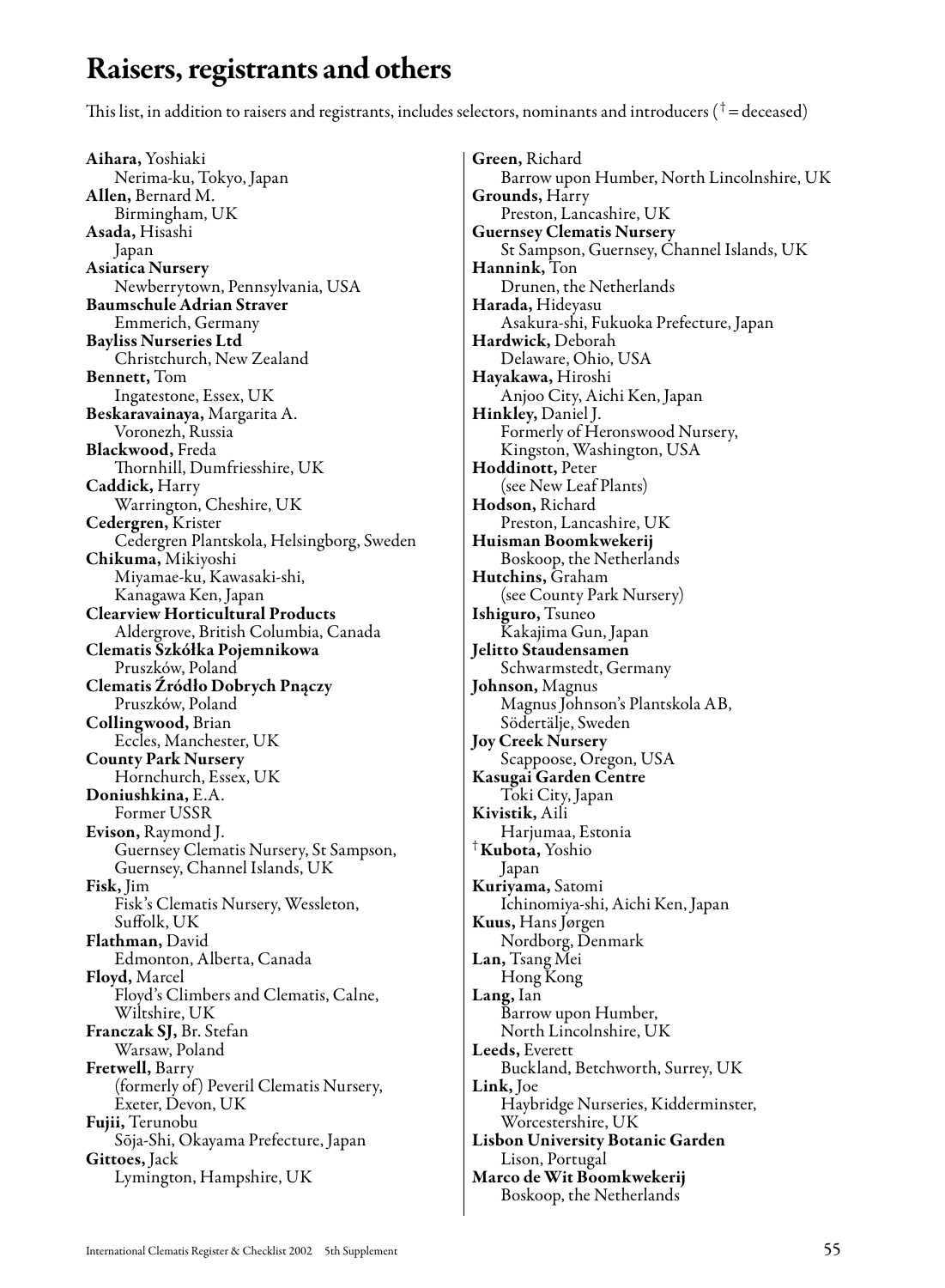Marczyński, Szczepan Clematis Źródło Dobrych Pnączy, Pruszków, Poland Mitchell, Robin C. Christchurch, New Zealand Münster Baumschulen Altenmoor bei Elmshorn, Germany Nakamura, Masashi Tokorozawa City, Japan Neville-Parry, Mrs V le May Salisbury, Wiltshire, UK New Leaf Plants Evesham, Worcestershire, UK Niifune, Susumu Fuji City, Shizuoka Prefecture, Japan Nishibe, Yoshitaroo Isehara City, Kanagawa Ken, Japan Nolina Kwekerijen Woubrugge, the Netherlands Noll, Władysław Warsaw, Poland Noviflora Holland BV Honselersdijk, the Netherlands Nunn, Roy W. Cambridge, UK Ochiai, Koichiro Fujisawa, Japan Oikawa, Tatsuyuki Hanamaki City, Iwate Ken, Japan Orlov, Mikhail Ivanovich Kiev, Ukraine Ozawa, Kazushige Kawasaki-shi, Japan Pépinières Travers Saint-Cyr-en-Val, France Perryhill Nurseries Hartfield, East Sussex, UK Peveril Nursery Christow, Exeter, Devon, UK Plant Delights Nursery, Inc Raleigh, North Carolina, USA Poulsen Roser A/S Fredensborg, Denmark Pridham, Charles Roseland House Nursery, Truro, Cornwall, UK Priorswood Clematis Ware, Hertfordshire, UK Raymond Evison Clematis St Sampson, Guernsey, Channel Islands, UK Reinwald, V. Leningrad Botanic garden, Leningrad, Russia Rogerson, Brewster Lake Oswego, Oregon, USA Roseland House Nursery Truro, Cornwall, UK Russell, Heather Bolam, Northumberland, UK Ruud van der Werf Boomkwekerij Boskoop, the Netherlands SAPHO Beaufort-en-Vallée, France Sato, Takeshi Otawara-shi, Tochigi Prefecture, Japan

Sharonova, Maria F. Moscow, Russia Shibuya, Soichi Shibuya Floriculture Nursery, Kami-ina Gun, Japan Snoeijer, Wim Gouda, the Netherlands Snyder, Mike Portland, Oregon, USA Sorensen, Peer K. (see Yaku Nursery) Spring Valley Greenhouse, Inc Walworth, NY, USA Straver, Willem Emmerich, Germany Sugimoto, Kozo Toki City, Japan Svensson, Gunvor & Olaf Alverta, Sweden Takeuchi, Hiroshi Soka City, Saitama Ken, Japan Takeuchi, Masako Nagoya-shi, Aichi Ken, Japan Takeyama, Hiroshi Soka City, Saitama Ken, Japan Tanaka, Ren Japan The Hawthornes Nursery Preston, Lancashire, UK Thompson & Morgan Ipswich, Suffolk, UK Thorncroft Clematis Nursery Reymerston, Norfolk, UK Travers, Raymond (see Pépinières Travers) Treasures of Tenbury Tenbury Wells, Worcestershire, UK Udagawa, Masatake Tokyo, Japan van der Werf, Ruud (see Ruud van der Werf Boomkwekerij) Van Meuwen Spalding, Lincolnshire, UK van Zoest BV, J. Boskoop, the Netherlands van Zoest Beheer BV, J. Boskoop, the Netherlands Verboom, Klaas Boskoop, the Netherlands Watanabe, Takeshi Suntoogun, Japan Wein Sr, Fred (see Clearview Horticultural Products) Westphal, F. Manfred Prisdorf, Germany Widberg, Sixten Jonstorp, Sweden Wyatt, Oliver E.P. Maidwell Hall, Northampton, UK Yaku Nursery Waitara, New Zealand Zwijnenburg Jr, Pieter Boskoop, the Netherlands